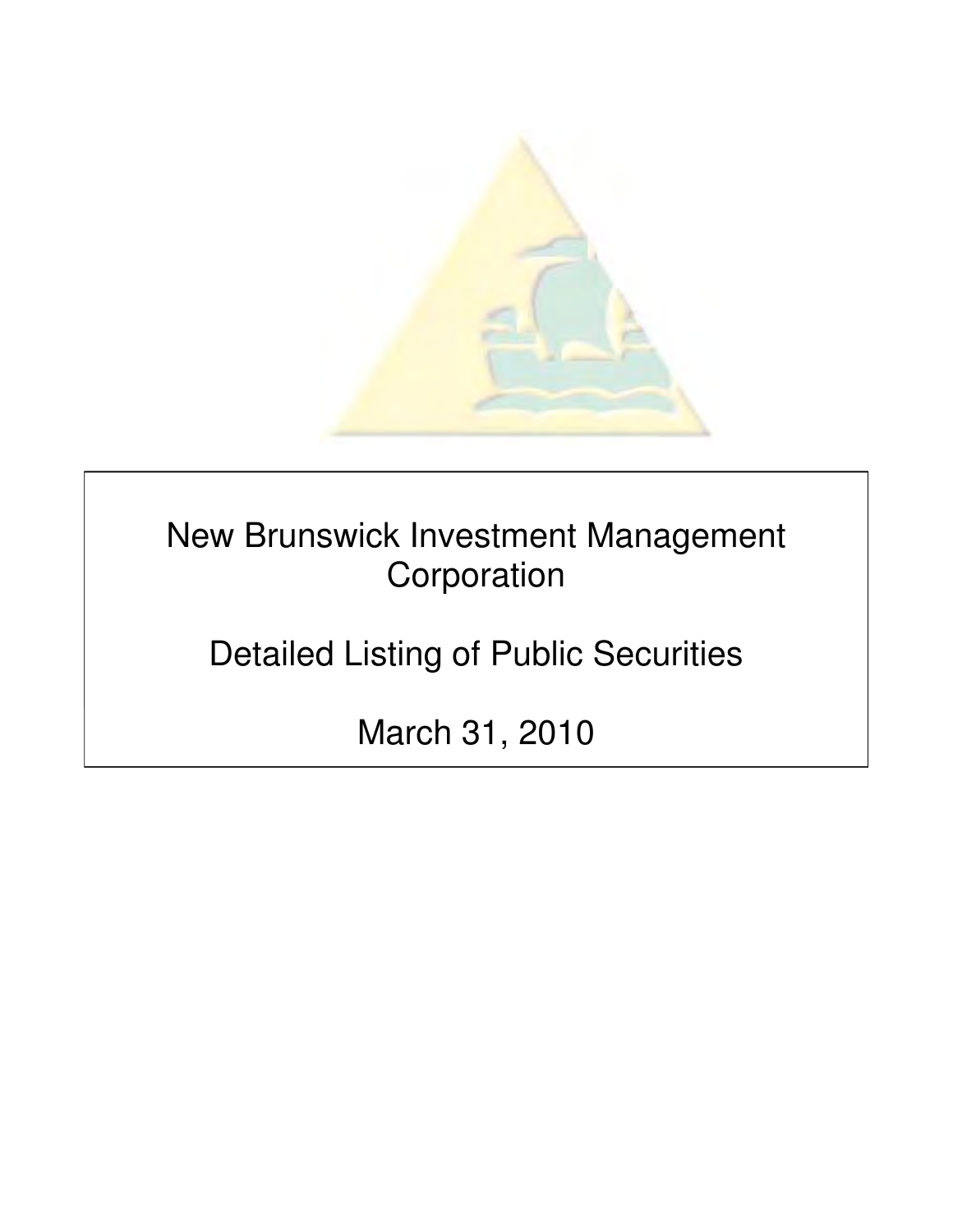| <b>EQUITIES</b>                   |                   | <b>Total</b>         | <b>Public Service</b> | Teachers'         | Judges'      |
|-----------------------------------|-------------------|----------------------|-----------------------|-------------------|--------------|
| <b>3COM CORP</b>                  | (250,000)         | (1,949,952)          | (1,074,567)           | (868, 989)        | (6, 396)     |
| 31 GROUP                          | 93,600            | 419,103              | 236,007               | 181,695           | 1,401        |
| <b>3M COMPANY</b>                 | 128,031           | 10,871,665           | 6,037,746             | 4,798,039         | 35,880       |
| 77TH BANK                         | 32,000            | 184,814              | 104,073               | 80,123            | 618          |
| A.P. MOLLER-MAERSK                | 191               | 1,456,561            | 820,226               | 631,467           | 4,869        |
| A2A SPA                           | 102,888           | 196,192              | 110,481               | 85,056            | 656          |
| ABB LTD                           | 225,589           | 5,002,916            | 2,817,268             | 2,168,926         | 16,722       |
| <b>ABBOTT LABS</b>                | 132,719           | 7,098,011            | 3,975,625             | 3,098,785         | 23,600       |
| ABC-MART INC                      | 2,400             | 77,643               | 43,723                | 33,661            | 260          |
| <b>ABERCROMBIE &amp; FITCH</b>    | 7,486             | 347,295              | 194,521               | 151,619           | 1,155        |
| <b>ABERTIS INFRAESTR</b>          | 28,782            | 563,054              | 317,070               | 244,102           | 1,882        |
| <b>ACADIA REALTY TRUST</b>        | 169,511           | 3,107,404            | 1,531,259             | 1,567,058         | 9,088        |
| <b>ACCIONA SA</b>                 | 2,385             | 268,679              | 151,300               | 116,481           | 898          |
| <b>ACCOR</b>                      | 14,968            | 841,662              | 473,961               | 364,888           | 2,813        |
| <b>ACE LIMITED</b>                | 29,300            | 1,565,818            | 862,884               | 697,801           | 5,133        |
| <b>ACERINOX SA</b>                | 13,124            | 262,416              | 147,773               | 113,766           | 877          |
| ACOM CO                           | 3,890             | 64,570               | 36,361                | 27,993            | 216          |
| ACS ACTIVIDADES CO                | 14,476            | 678,860              | 382,283               | 294,308           | 2,269        |
| <b>ACTELION</b>                   | 10,425            | 481,886              | 271,362               | 208,913           | 1,611        |
| ADECCO SA                         | 12,577            | 725,487              | 408,540               | 314,522           | 2,425        |
| <b>ADIDAS AG</b>                  | 21,388            | 1,156,419            | 651,208               | 501,345           | 3,865        |
| <b>ADMIRAL GROUP</b>              | 19,100            | 387,935              | 218,456               | 168,182           | 1,297        |
| ADOBE SYSTEMS INC                 | 44,845            | 1,610,912            | 902,278               | 703,277           | 5,356        |
| <b>ADP</b>                        | 2,786             | 233,153              | 131,294               | 101,079           | 779          |
| ADV MICRO DEVICES                 | 48,296            | 453,707              | 254,123               | 198,075           | 1,509        |
| ADVANTAGE OIL & GAS               | 188,800           | 1,293,280            | 719,703               | 569,290           | 4,286        |
| <b>ADVANTEST</b>                  | 16,300            | 413,188              | 232,676               | 179,130           | 1,381        |
| <b>AECON GROUP</b>                | 79,200            | 1,077,987            | 598,741               | 475,679           | 3,567        |
| <b>AEGON NV</b><br>AEON CO        | 159,730<br>65,500 | 1,110,657<br>753,026 | 625,439               | 481,506           | 3,712        |
| <b>AEON CREDIT SERV</b>           | 7,700             | 92,536               | 424,048<br>52,109     | 326,461<br>40,117 | 2,517<br>309 |
| AEON MALL CO                      | 7,600             | 162,537              | 91,529                | 70,465            | 543          |
| <b>AES CORP</b>                   | 57,113            | 638,044              | 357,371               | 278,551           | 2,121        |
| <b>AETNA INC</b>                  | 36,840            | 1,313,256            | 735,560               | 573,329           | 4,366        |
| <b>AFLAC INC</b>                  | 40,135            | 2,213,328            | 1,239,694             | 966,275           | 7,359        |
| <b>AGEAS</b>                      | 228,392           | 821,165              | 462,419               | 356,002           | 2,745        |
| AGF MANAGEMENT LTD                | 60,900            | 1,098,027            | 613,355               | 481,018           | 3,653        |
| AGILENT TECHN INC                 | 29,790            | 1,040,157            | 582,596               | 454,103           | 3,458        |
| <b>AGL ENERGY</b>                 | 45,888            | 641,895              | 361,467               | 278,282           | 2,146        |
| <b>AGNICO EAGLE MINES</b>         | 149,587           | 8,456,153            | 4,708,722             | 3,719,409         | 28,022       |
| <b>AGRIUM INC</b>                 | 100,354           | 7,200,400            | 4,030,470             | 3,145,938         | 23,992       |
| AHOLD (KON) NV                    | 121,848           | 1,650,675            | 929,537               | 715,621           | 5,517        |
| <b>AIR CANADA</b>                 | 579,063           | 791,918              | 436,405               | 352,915           | 2,598        |
| <b>AIR FRANCE-KLM</b>             | 12,677            | 203,705              | 114,711               | 88,313            | 681          |
| AIR LIQUIDE(L')                   | 25,653            | 3,127,973            | 1,761,440             | 1,356,078         | 10,455       |
| AIR PRODS & CHEMS                 | 18,080            | 1,367,238            | 765,796               | 596,896           | 4,546        |
| AIR WATER INC                     | 13,000            | 150,726              | 84,877                | 65,344            | 504          |
| <b>AIRGAS INC</b>                 | 38,100            | 2,461,348            | 1,360,526             | 1,092,728         | 8,094        |
| AISIN SEIKI CO                    | 19,600            | 594,505              | 334,780               | 257,737           | 1,987        |
| AJINOMOTO CO INC                  | 68,000            | 682,847              | 384,528               | 296,036           | 2,282        |
| AK STL HLDG CORP                  | 9,354             | 216,883              | 121,477               | 94,685            | 721          |
| AKAMAI TECH INC                   | 14,709            | 469,068              | 262,727               | 204,781           | 1,560        |
| AKZO NOBEL NV                     | 23,683            | 1,371,866            | 772,532               | 594,748           | 4,586        |
| ALAMOS GOLD IN                    | 164,700           | 2,234,979            | 1,240,962             | 986,626           | 7,390        |
| ALCATEL-LUCENT                    | 236,976           | 761,262              | 428,686               | 330,032           | 2,545        |
| ALCOA INC                         | (310, 726)        | (2,550,392)          | (1,394,082)           | (1, 148, 015)     | (8,296)      |
| ALEXANDRIA REAL ESTA              | 127,500           | 8,794,893            | 4,333,925             | 4,435,247         | 25,721       |
| ALFA LAVAL AB<br>ALFRESA HOLDINGS | 34,516<br>3,600   | 515,843<br>157,109   | 290,484<br>88,472     | 223,635<br>68,112 | 1,724<br>525 |
|                                   |                   |                      |                       |                   |              |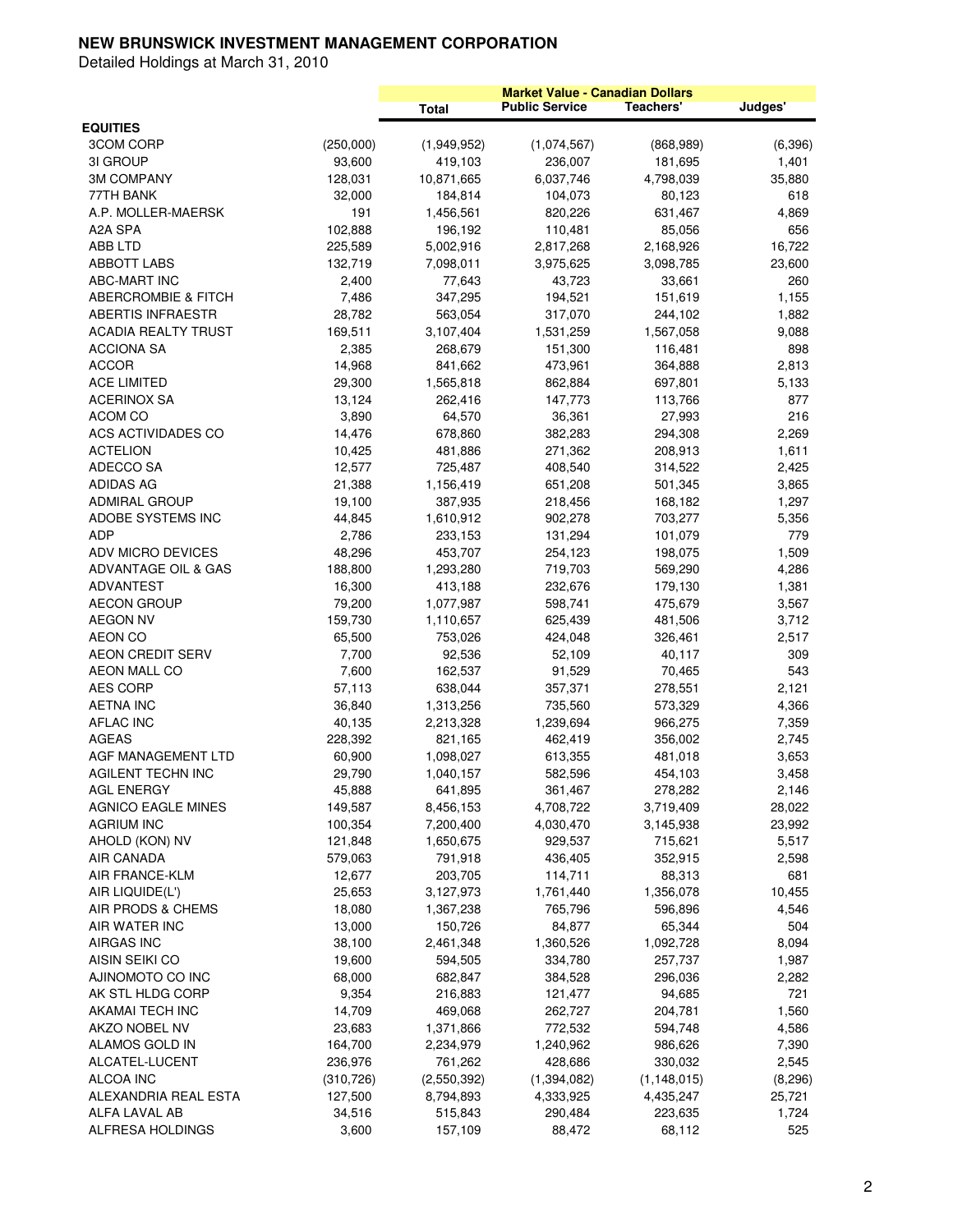|                             |           |               | <b>Market Value - Canadian Dollars</b> |            |         |
|-----------------------------|-----------|---------------|----------------------------------------|------------|---------|
|                             |           | <b>Total</b>  | <b>Public Service</b>                  | Teachers'  | Judges' |
| ALIMENT COUCHE-TARD         | 142,700   | 2,634,242     | 1,466,753                              | 1,158,753  | 8,736   |
| ALL NIPPON AIRWAYS          | 77,000    | 222,354       | 125,213                                | 96,398     | 743     |
| ALLEGHENY ENERGY INC        | 75,302    | 1,757,435     | 971,532                                | 780,122    | 5,780   |
| ALLEGHENY TECH INC          | 8,438     | 462,332       | 258,954                                | 201,841    | 1,537   |
| ALLERGAN INC                | 26,326    | 1,746,708     | 978,338                                | 762,562    | 5,808   |
| <b>ALLIANZ SE</b>           | 46,403    | 5,888,708     | 3,316,079                              | 2,552,946  | 19,683  |
| <b>ALLSTATE CORP</b>        | 45,855    | 1,513,981     | 847,987                                | 660,960    | 5,034   |
| ALPHA BANK                  | 44,952    | 425,806       | 239,782                                | 184,601    | 1,423   |
| <b>ALSTOM</b>               | 20,677    | 1,310,574     | 738,017                                | 568,176    | 4,381   |
| ALTAGAS INCOME TRUST        | 77,800    | 1,445,524     | 805,767                                | 634,958    | 4,799   |
| <b>ALTERA CORP</b>          | (49, 679) | (1, 226, 795) | (670, 393)                             | (552, 410) | (3,992) |
| ALTRIA GROUP INC            | 82,268    | 1,740,756     | 993,271                                | 741,603    | 5,883   |
| <b>ALUMINA LTD</b>          | 249,464   | 399,605       | 225,028                                | 173,242    | 1,336   |
| AMADA CO                    | 32,000    | 271,662       | 152,980                                | 117,774    | 908     |
| AMAZON COM INC              | 29,281    | 4,036,012     | 2,260,587                              | 1,762,006  | 13,419  |
| AMB PROPERTY CORP           | 164,200   | 4,584,274     | 2,259,027                              | 2,311,840  | 13,407  |
| <b>AMCOR LIMITED</b>        | 124,805   | 741,562       | 417,592                                | 321,491    | 2,479   |
| AMEC                        | 32,100    | 394,395       | 222,094                                | 170,983    | 1,318   |
| AMEREN CORPORATION          | 20,165    | 533,698       | 298,926                                | 232,997    | 1,775   |
| <b>AMERICAN CAMPUS CMNT</b> | 144,000   | 4,045,175     | 1,993,371                              | 2,039,974  | 11,830  |
| AMERICAN EXPRESS CO         | 102,336   | 4,304,882     | 2,411,182                              | 1,879,386  | 14,313  |
| AMERICAN TOWER CORP         | 34,387    | 1,486,341     | 832,506                                | 648,894    | 4,942   |
| <b>AMERIPRISE FINANCIAL</b> | 21,759    | 1,001,943     | 561,193                                | 437,419    | 3,331   |
| AMERISOURCE-BERGEN          | 24,092    | 707,854       | 396,472                                | 309,029    | 2,354   |
| AMERN ELEC PWR INC          | 40,927    | 1,420,707     | 795,744                                | 620,240    | 4,724   |
| AMERN INTL GROUP INC        | 11,499    | 397,999       | 222,921                                | 173,755    | 1,323   |
| AMGEN INC                   | 83,748    | 5,082,855     | 2,846,928                              | 2,219,027  | 16,900  |
| AMP LIMITED                 | 209,435   | 1,219,057     | 686,482                                | 528,501    | 4,075   |
| AMPHENOL CORPORATION        | 14,843    | 636,520       | 356,517                                | 277,886    | 2,116   |
| <b>ANADARKO PETE</b>        | 42,088    | 3,113,087     | 1,743,653                              | 1,359,084  | 10,351  |
| ANALOG DEVICES INC          | 83,823    | 2,451,762     | 1,357,820                              | 1,085,870  | 8,072   |
| ANDERSON ENERGY LTD         | 175,000   | 199,500       | 109,939                                | 88,906     | 654     |
| ANGLO AMERICAN              | 134,600   | 5,949,177     | 3,350,130                              | 2,579,161  | 19,885  |
| ANGLO IRISH BANK            | 67,438    | 20,090        | 11,313                                 | 8,710      | 67      |
| ANHEUSER-BUSCH INB          | 73,761    | 3,774,998     | 2,125,796                              | 1,636,584  | 12,618  |
| <b>ANTOFAGASTA</b>          | 40,300    | 644,277       | 362,808                                | 279,315    | 2,154   |
| AON CORPORATION             | 22,757    | 987,114       | 552,887                                | 430,945    | 3,282   |
| AOZORA BANK                 | 72,000    | 102,394       | 57,661                                 | 44,391     | 342     |
| <b>APACHE CORP</b>          | 28,818    | 2,970,950     | 1,664,041                              | 1,297,031  | 9,878   |
| APARTMENT INVT&MGMT         | 9,998     | 187,036       | 104,760                                | 81,655     | 622     |
| APOLLO GROUP INC            | 11,034    | 686,375       | 384,442                                | 299,652    | 2,282   |
| <b>APPLE INC</b>            | 77,521    | 18,494,541    | 10,358,869                             | 8,074,180  | 61,493  |
| <b>APPLIED MATERIALS</b>    | 114,755   | 1,568,698     | 878,634                                | 684,848    | 5,216   |
| ARC ENERGY TRUST            | 159,284   | 3,281,220     | 1,836,552                              | 1,433,734  | 10,934  |
| ARCELORMITTAL               | 87,766    | 3,913,419     | 2,203,745                              | 1,696,594  | 13,081  |
| ARCHER DANIELS MIDLD        | 54,921    | 1,610,862     | 902,250                                | 703,256    | 5,356   |
| <b>ARISTOCRAT LEISURE</b>   | 36,556    | 153,543       | 86,464                                 | 66,566     | 513     |
| ARKANSAS BEST CORP          | (16, 450) | (499, 528)    | (275, 278)                             | (222, 613) | (1,637) |
| ARROW ENERGY LTD            | 54,967    | 257,493       | 145,001                                | 111,631    | 861     |
| ARYZTA AG                   | 8,299     | 365,936       | 206,068                                | 158,645    | 1,223   |
| <b>ASAHI BREWERIES</b>      | 39,600    | 753,186       | 424,138                                | 326,530    | 2,518   |
| ASAHI GLASS CO              | 103,000   | 1,174,084     | 661,156                                | 509,004    | 3,924   |
| ASAHI KASEI CORP            | 129,000   | 703,018       | 395,887                                | 304,781    | 2,350   |
| <b>ASCENDAS REAL ESTA</b>   | 140,000   | 195,063       | 109,845                                | 84,566     | 652     |
| <b>ASCIANO GROUP</b>        | 284,182   | 494,918       | 278,701                                | 214,563    | 1,654   |
| <b>ASHLAND INC</b>          | 31,100    | 1,667,065     | 918,679                                | 742,921    | 5,465   |
| <b>ASICS CORP</b>           | 15,000    | 148,674       | 83,722                                 | 64,455     | 497     |
| ASM PACIFIC TECH.           | 19,100    | 182,672       | 102,867                                | 79,194     | 611     |
| ASML HOLDING NV             | 44,091    | 1,600,086     | 901,049                                | 693,689    | 5,348   |
| ASSA ABLOY                  | 31,903    | 631,973       | 355,880                                | 273,981    | 2,112   |
|                             |           |               |                                        |            |         |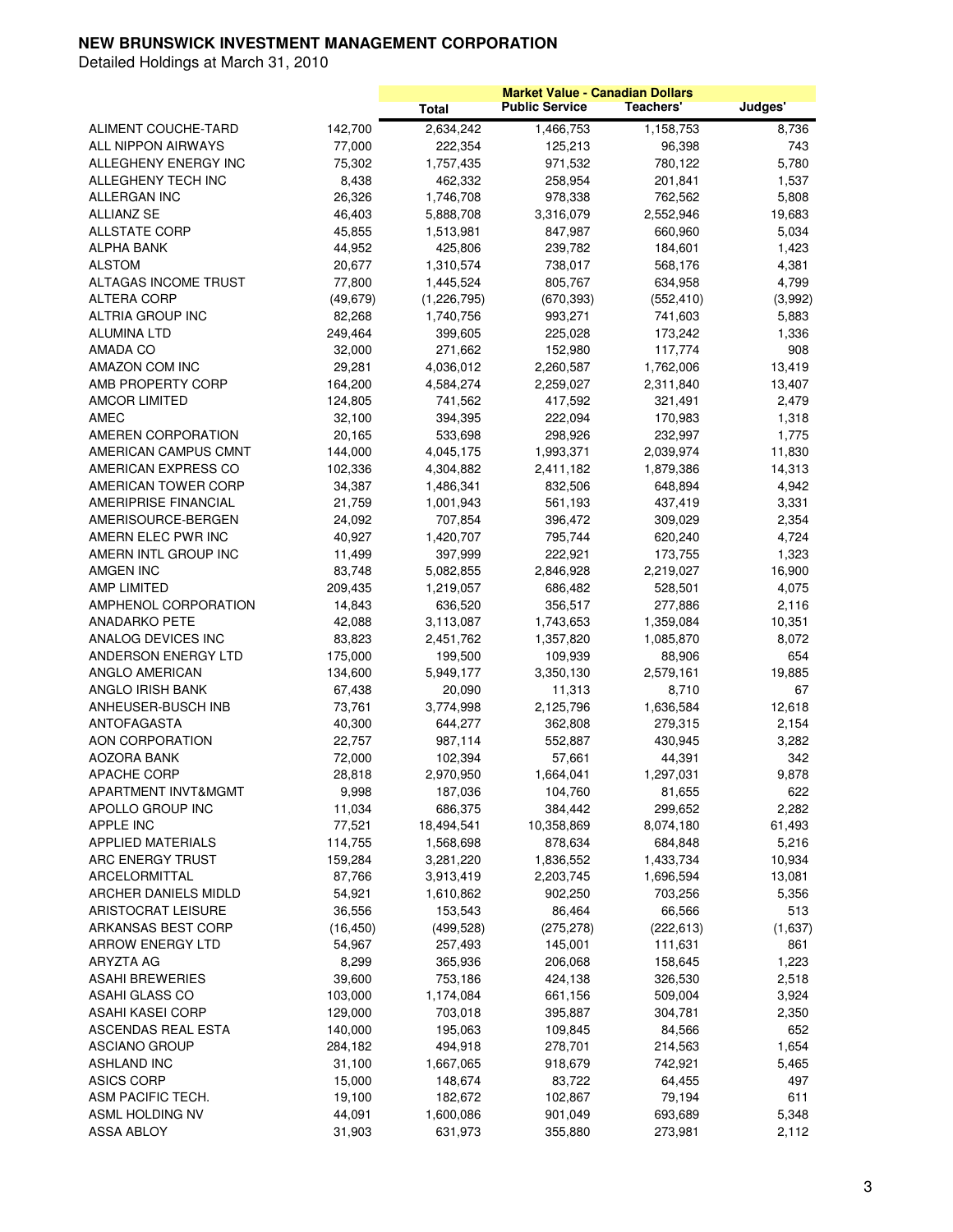|                               |           |              |                       | <b>Market Value - Canadian Dollars</b> |         |
|-------------------------------|-----------|--------------|-----------------------|----------------------------------------|---------|
|                               |           | <b>Total</b> | <b>Public Service</b> | Teachers'                              | Judges' |
| <b>ASSICURAZIONI GEN</b>      | 119,370   | 2,903,842    | 1,635,226             | 1,258,910                              | 9,706   |
| ASSOC BRITISH FOODS           | 36,400    | 548,042      | 308,616               | 237,594                                | 1,832   |
| <b>ASSURANT INC</b>           | 9,970     | 348,217      | 195,038               | 152,021                                | 1,158   |
| <b>ASTELLAS PHARMA</b>        | 46,200    | 1,695,241    | 954,633               | 734,942                                | 5,666   |
| ASTRAL MEDIA INC              | 48,300    | 1,717,065    | 958,334               | 753,023                                | 5,708   |
| <b>ASTRAZENECA</b>            | 148,200   | 6,697,364    | 3,771,454             | 2,903,524                              | 22,386  |
| <b>ASX LIMITED</b>            | 17,604    | 555,948      | 313,068               | 241,021                                | 1,858   |
| AT&T INC                      | 504,447   | 13,243,378   | 7,417,671             | 5,781,674                              | 44,033  |
| ATCO LTD                      | 43,200    | 2,201,040    | 1,226,000             | 967,739                                | 7,301   |
| ATHABASCA OIL SANDS           | 40,000    | 720,000      | 396,773               | 320,865                                | 2,362   |
| <b>ATLANTIA</b>               | 26,332    | 621,765      | 350,132               | 269,555                                | 2,078   |
| <b>ATLANTIC POWER</b>         | 54,200    | 663,473      | 370,254               | 291,014                                | 2,205   |
| ATLAS COPCO                   | 39,893    | 565,267      | 318,316               | 245,062                                | 1,889   |
| ATLAS COPCO AB                | 68,650    | 1,082,115    | 609,366               | 469,132                                | 3,617   |
|                               |           |              |                       |                                        |         |
| ATOS ORIGIN                   | 4,252     | 216,912      | 122,148               | 94,038                                 | 725     |
| ATRIUM INNOVATIONS            | 20,800    | 346,736      | 191,076               | 154,522                                | 1,138   |
| ATS AUTOM TOOLING             | 7,500     | 53,850       | 29,675                | 23,998                                 | 177     |
| <b>AUCKLAND INTL</b>          | 83,683    | 115,112      | 64,822                | 49,905                                 | 385     |
| <b>AURIZON MINES LTD</b>      | 156,200   | 745,074      | 415,353               | 327,247                                | 2,474   |
| <b>AUST &amp; NZ BANK GRP</b> | 256,076   | 6,045,630    | 3,404,446             | 2,620,977                              | 20,208  |
| <b>AUTODESK INC</b>           | 19,644    | 586,543      | 328,525               | 256,068                                | 1,950   |
| <b>AUTOGRILL SPA</b>          | 9,548     | 117,642      | 66,247                | 51,001                                 | 393     |
| <b>AUTOMATIC DATA PROC</b>    | 43,058    | 1,959,091    | 1,097,295             | 855,282                                | 6,514   |
| <b>AUTONATION INC</b>         | 7,692     | 141,241      | 79,110                | 61,662                                 | 470     |
| <b>AUTONOMY CORP</b>          | 22,100    | 619,573      | 348,897               | 268,605                                | 2,071   |
| <b>AUTOROUTES PARIS-R</b>     | 2,121     | 155,051      | 87,313                | 67,220                                 | 518     |
| <b>AUTOZONE INC</b>           | 2,499     | 439,401      | 246,110               | 191,830                                | 1,461   |
| <b>AVALONBAY COMMUNTIES</b>   | 101,508   | 8,996,024    | 4,474,614             | 4,494,854                              | 26,556  |
| AVERY DENNISON CORP           | 9,559     | 353,570      | 198,036               | 154,358                                | 1,176   |
| AVIVA                         | 282,800   | 1,673,992    | 942,667               | 725,730                                | 5,595   |
| AVON PRODUCTS INC             | 98,225    | 3,375,787    | 1,871,648             | 1,493,015                              | 11,125  |
| AXA                           | 173,551   | 3,924,052    | 2,209,732             | 1,701,204                              | 13,116  |
| AXA ASIA PAC HLDS             | 105,661   | 619,941      | 349,104               | 268,764                                | 2,072   |
| <b>BADGER INCOME FD</b>       | 15,000    | 231,375      | 127,503               | 103,112                                | 760     |
| <b>BAE SYSTEMS</b>            | 361,900   | 2,066,480    | 1,163,687             | 895,886                                | 6,907   |
| <b>BAKER HUGHES INC</b>       | (52, 257) | (2,485,643)  | (1,358,296)           | (1, 119, 251)                          | (8,097) |
| <b>BALFOUR BEATTY</b>         | 64,142    | 288,189      | 162,286               | 124,939                                | 963     |
| <b>BALL CORP</b>              | 7,975     | 432,347      | 242,159               | 188,750                                | 1,438   |
| <b>BALOISE HOLDING AG</b>     | 4,823     | 434,163      | 244,488               | 188,224                                | 1,451   |
| <b>BANCO POPOLARE</b>         | 61,777    | 433,797      | 244,282               | 188,065                                | 1,450   |
| <b>BANCO SANTANDER SA</b>     | 835,542   | 11,280,090   | 6,352,101             | 4,890,284                              | 37,704  |
| <b>BANK OF AMERICA CORP</b>   | 857,357   | 15,507,733   | 8,685,945             | 6,770,226                              | 51,562  |
| <b>BANK OF MONTREAL</b>       | 123,374   | 7,591,813    | 4,372,192             | 3,193,554                              | 26,067  |
| <b>BANK OF NEW YORK MEL</b>   | 103,264   | 3,238,537    | 1,813,918             | 1,413,851                              | 10,768  |
| <b>BANK OF NOVA SCOTIA</b>    | 504,329   | 25,658,822   | 14,428,150            | 11,144,759                             | 85,912  |
| BANKERS PETROLEUM             | 204,200   | 1,868,430    | 1,042,855             | 819,364                                | 6,212   |
| <b>BANKINTER SA</b>           | 26,660    | 224,281      | 126,298               | 97,233                                 | 750     |
| <b>BARCLAYS</b>               | 1,166,500 | 6,466,071    | 3,641,207             | 2,803,251                              | 21,613  |
| <b>BARD C R INC</b>           | 8,246     | 725,244      | 406,212               | 316,620                                | 2,411   |
| <b>BARRICK GOLD CORP</b>      | 719,464   | 27,991,223   | 15,636,213            | 12,261,932                             | 93,078  |
| <b>BASF SE</b>                | 93,897    | 5,908,951    | 3,327,478             | 2,561,722                              | 19,751  |
| <b>BAXTER INTL INC</b>        | 51,468    | 3,057,848    | 1,712,713             | 1,334,968                              | 10,167  |
|                               |           |              |                       |                                        |         |
| <b>BAYER AG</b>               | 84,540    | 5,782,026    | 3,256,004             | 2,506,696                              | 19,327  |
| BAYER MOTOREN WERK            | 38,746    | 1,756,419    | 989,084               | 761,465                                | 5,871   |
| <b>BAYTEX ENERGY</b>          | 120,000   | 4,143,600    | 2,307,231             | 1,822,627                              | 13,742  |
| <b>BB&amp;T CORPORATION</b>   | 59,035    | 1,940,774    | 1,087,035             | 847,286                                | 6,453   |
| BBVA (BILB-VIZ-ARG)           | 364,001   | 5,062,046    | 2,850,565             | 2,194,561                              | 16,920  |
| BCA CARIGE SPA                | 60,653    | 167,156      | 94,130                | 72,468                                 | 559     |
| <b>BCA MPS</b>                | 211,929   | 318,871      | 179,564               | 138,241                                | 1,066   |
| <b>BCA POP DI MILANO</b>      | 36,996    | 231,343      | 130,275               | 100,295                                | 773     |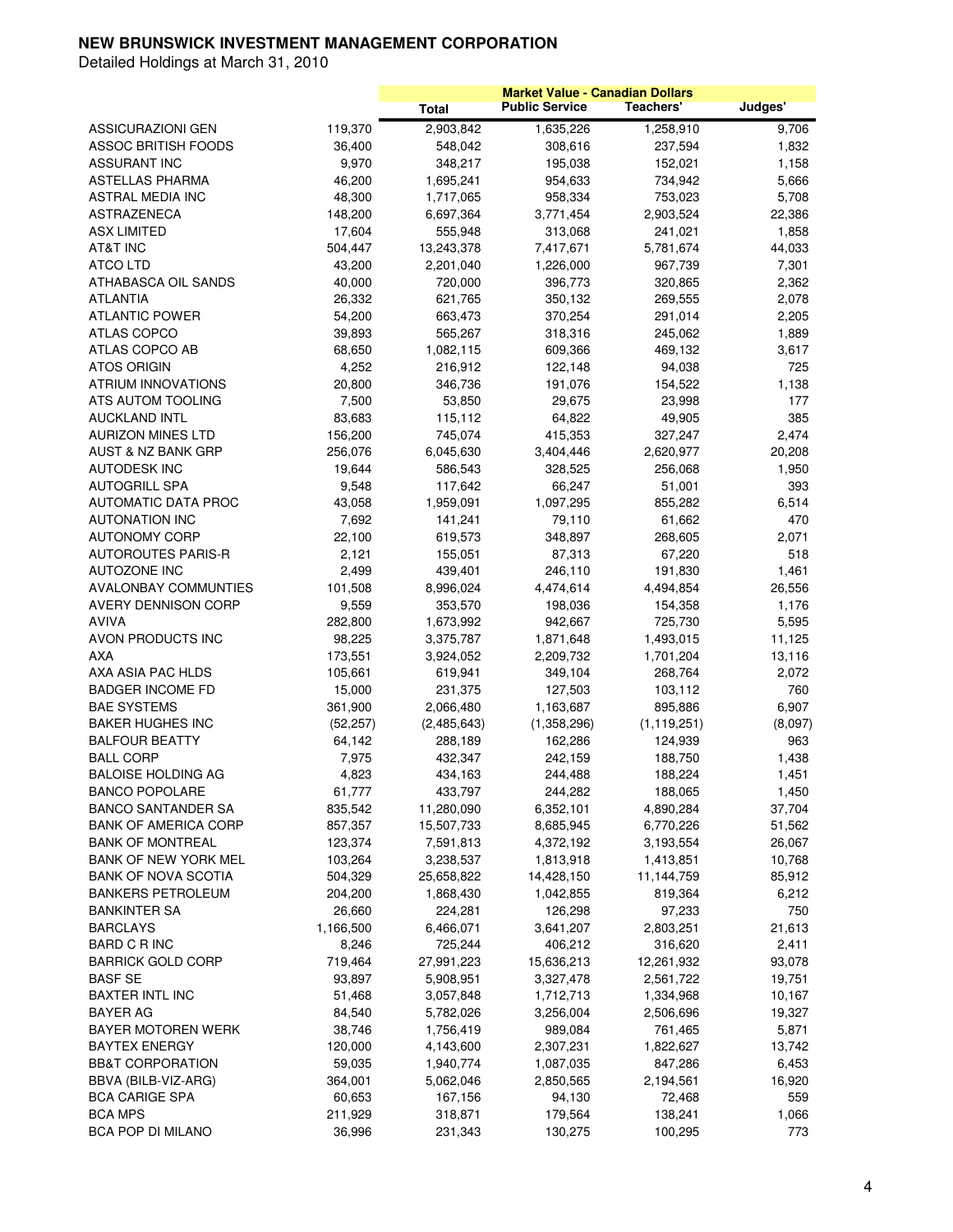| <b>Public Service</b><br>Teachers'<br>Total<br>11,883,035<br>6,675,701<br>5, 167, 573<br>39,762<br><b>BCE INC</b><br>393,541<br><b>BCO COM PORTUGUES</b><br>220,252<br>249,150<br>140,303<br>108,015<br>833<br><b>BCO DE SABADELL</b><br>92,008<br>516,358<br>290,774<br>223,858<br>1,726<br><b>BCO DE VALENCIA</b><br>19,989<br>72,860<br>56,093<br>432<br>129,386<br><b>BCO ESPIR SANTO</b><br>49,262<br>269,092<br>151,532<br>116,660<br>899<br><b>BCO POPULAR ESP</b><br>88,588<br>662,440<br>373,036<br>287,189<br>2,214<br><b>BECTON DICKINSON</b><br>20,084<br>1,605,676<br>899,346<br>700,992<br>5,339<br><b>BED BATH &amp; BEYOND</b><br>22,382<br>994,261<br>556,890<br>434,065<br>3,306<br><b>BEIERSDORF AG</b><br>9,017<br>1,830<br>547,635<br>308,387<br>237,418<br>15,551<br><b>BELGACOM</b><br>616,445<br>267,249<br>2,060<br>347,136<br>109,000<br><b>BELL ALIANT RGNL</b><br>2,794,945<br>1,560,701<br>1,224,949<br>9,296<br><b>BELL MICROPRODUCT</b><br>418,400<br>÷<br>BELLATRIX EXPLOR LTD<br>162,400<br>612,248<br>337,394<br>272,846<br>2,008<br><b>BEMIS INC</b><br>9,339<br>272,021<br>152,360<br>118,756<br>904<br>BENDIGO AND ADELAIDE<br>33,563<br>310,075<br>174,611<br>1,036<br>134,428<br><b>BENESSE HOLDINGS</b><br>7,600<br>332,500<br>187,239<br>144,149<br>1,111<br><b>BERKSHIRE HATHAWAY</b><br>141,400<br>11,675,155<br>6,539,302<br>5,097,034<br>38,819<br><b>BEST BUY INC</b><br>29,262<br>1,264,224<br>708,097<br>551,924<br>4,203<br><b>BG GROUP</b><br>344,500<br>6,042,906<br>3,402,912<br>2,619,796<br>20,199<br><b>BHP BILLITON LTD</b><br>310,496<br>11,376,448<br>6,435,844<br>4,902,426<br>38,178<br><b>BHP BILLITON PLC</b><br>225,600<br>4,417,781<br>3,401,111<br>26,223<br>7,845,115<br><b>BIC</b><br>2,501<br>194,572<br>109,569<br>84,353<br>650<br>7,107<br><b>BIG LOTS INC</b><br>262,875<br>147,237<br>114,764<br>874<br><b>BILLABONG INTERNAT</b><br>19,447<br>203,751<br>114,737<br>88,333<br>681<br><b>BIOGEN IDEC INC</b><br>22,986<br>1,339,045<br>750,005<br>584,588<br>4,452<br><b>BIOMERIEUX</b><br>1,296<br>85,191<br>506<br>151,283<br>65,586<br><b>BIOVAIL CORP</b><br>95,087<br>1,622,290<br>909,010<br>707,870<br>5,410<br><b>BIRCHCLIFF ENERGY</b><br>198,680<br>1,736,463<br>963,712<br>767,010<br>5,741<br><b>BJ SVCS CO</b><br>224,799<br>4,881,179<br>2,170,323<br>16,036<br>2,694,820<br>BK OF CYPRUS PUBL<br>54,406<br>348,801<br>196,419<br>151,217<br>1,166<br>BK OF EAST ASIA<br>151,200<br>566,971<br>245,800<br>1,895<br>319,276<br>BK OF KYOTO<br>33,000<br>308,095<br>133,569<br>1,030<br>173,496<br><b>BK OF PIRAEUS</b><br>29,191<br>257,275<br>144,878<br>860<br>111,537<br>BK OF YOKOHAMA<br>125,000<br>2,073<br>620,153<br>349,224<br>268,857<br>312<br><b>BKW ENERGIE AG</b><br>1,239<br>93,383<br>52,586<br>40,484<br>7,000<br><b>BLACKROCK INC</b><br>1,548,242<br>853,198<br>689,968<br>5,075<br><b>BLOCK H &amp; R INC</b><br>28,716<br>1,741<br>523,478<br>293,202<br>228,535<br><b>BLUESCOPE STEEL LTD</b><br>175,865<br>474,977<br>1,588<br>267,471<br>205,918<br>1,996<br><b>BMC SOFTWARE INC</b><br>15,562<br>336,299<br>262,127<br>600,423<br><b>BNP PARIBAS</b><br>96,846<br>7,555,677<br>4,254,791<br>3,275,631<br>25,255<br><b>BOARDWALK REIT</b><br>50,600<br>6,750<br>2,039,180<br>1,133,478<br>898,952<br><b>BOC HONG KONG HLDG</b><br>378,300<br>515,477<br>915,387<br>396,850<br>3,060<br><b>BOEING CO</b><br>46,462<br>3,423,789<br>1,929,633<br>1,482,707<br>11,449<br><b>BOMBARDIER INC</b><br>892,192<br>3,088,062<br>18,388<br>5,513,747<br>2,407,297<br><b>BONAVISTA ENGY TRUST</b><br>118,800<br>2,792,988<br>1,557,573<br>1,226,138<br>9,277<br>9,400<br>345,920<br>190,627<br>BONTERRA ENERGY CORP<br>154,158<br>1,135<br>60,860<br>317,406<br>178,739<br>137,606<br><b>BORAL LIMITED</b><br>1,061<br><b>BORALEX INC</b><br>25,000<br>263,000<br>144,932<br>117,205<br>863<br><b>BOSKALIS WESTMNSTR</b><br>6,555<br>254,397<br>110,289<br>850<br>143,258<br>96,700<br><b>BOSTON PRIV FINL HLG</b><br>722,815<br>398,326<br>322,120<br>2,369<br><b>BOSTON PROPERTIES</b><br>16,505,343<br>48,636<br>214,065<br>8,195,055<br>8,261,652<br><b>BOSTON SCIENTIFIC</b><br>129,202<br>944,766<br>529,168<br>412,458<br>3,141<br><b>BOUYGUES</b><br>22,894<br>658,567<br>507,011<br>3,909<br>1,169,487<br>BOWNE & CO INC<br>200,000<br>2,266,819<br>1,249,184<br>1,010,199<br>7,436<br>BP PLC<br>1,905,100<br>61,072<br>18,271,183<br>10,288,961<br>7,921,150<br>144,368<br>427,259<br>3,294<br>BRAMBLES LTD<br>985,530<br>554,976<br>BRE PROPERTIES INC<br>70,241<br>7,450<br>2,547,436<br>1,255,319<br>1,284,667<br><b>BRETT RESOURCES</b><br>1,527,500<br>14,932<br>4,551,950<br>2,508,459<br>2,028,559<br><b>BRIDGESTONE CORP</b><br>62,300<br>1,078,075<br>607,091<br>467,381<br>3,603 |                     |         |           |           | <b>Market Value - Canadian Dollars</b> |         |
|---------------------------------------------------------------------------------------------------------------------------------------------------------------------------------------------------------------------------------------------------------------------------------------------------------------------------------------------------------------------------------------------------------------------------------------------------------------------------------------------------------------------------------------------------------------------------------------------------------------------------------------------------------------------------------------------------------------------------------------------------------------------------------------------------------------------------------------------------------------------------------------------------------------------------------------------------------------------------------------------------------------------------------------------------------------------------------------------------------------------------------------------------------------------------------------------------------------------------------------------------------------------------------------------------------------------------------------------------------------------------------------------------------------------------------------------------------------------------------------------------------------------------------------------------------------------------------------------------------------------------------------------------------------------------------------------------------------------------------------------------------------------------------------------------------------------------------------------------------------------------------------------------------------------------------------------------------------------------------------------------------------------------------------------------------------------------------------------------------------------------------------------------------------------------------------------------------------------------------------------------------------------------------------------------------------------------------------------------------------------------------------------------------------------------------------------------------------------------------------------------------------------------------------------------------------------------------------------------------------------------------------------------------------------------------------------------------------------------------------------------------------------------------------------------------------------------------------------------------------------------------------------------------------------------------------------------------------------------------------------------------------------------------------------------------------------------------------------------------------------------------------------------------------------------------------------------------------------------------------------------------------------------------------------------------------------------------------------------------------------------------------------------------------------------------------------------------------------------------------------------------------------------------------------------------------------------------------------------------------------------------------------------------------------------------------------------------------------------------------------------------------------------------------------------------------------------------------------------------------------------------------------------------------------------------------------------------------------------------------------------------------------------------------------------------------------------------------------------------------------------------------------------------------------------------------------------------------------------------------------------------------------------------------------------------------------------------------------------------------------------------------------------------------------------------------------------------------------------------------------------------------------------------------------------------------------------------------------------------------------------------------------------------------------------------------------------------------------------------------------------------------------------------------------------------|---------------------|---------|-----------|-----------|----------------------------------------|---------|
|                                                                                                                                                                                                                                                                                                                                                                                                                                                                                                                                                                                                                                                                                                                                                                                                                                                                                                                                                                                                                                                                                                                                                                                                                                                                                                                                                                                                                                                                                                                                                                                                                                                                                                                                                                                                                                                                                                                                                                                                                                                                                                                                                                                                                                                                                                                                                                                                                                                                                                                                                                                                                                                                                                                                                                                                                                                                                                                                                                                                                                                                                                                                                                                                                                                                                                                                                                                                                                                                                                                                                                                                                                                                                                                                                                                                                                                                                                                                                                                                                                                                                                                                                                                                                                                                                                                                                                                                                                                                                                                                                                                                                                                                                                                                                                                                         |                     |         |           |           |                                        | Judges' |
|                                                                                                                                                                                                                                                                                                                                                                                                                                                                                                                                                                                                                                                                                                                                                                                                                                                                                                                                                                                                                                                                                                                                                                                                                                                                                                                                                                                                                                                                                                                                                                                                                                                                                                                                                                                                                                                                                                                                                                                                                                                                                                                                                                                                                                                                                                                                                                                                                                                                                                                                                                                                                                                                                                                                                                                                                                                                                                                                                                                                                                                                                                                                                                                                                                                                                                                                                                                                                                                                                                                                                                                                                                                                                                                                                                                                                                                                                                                                                                                                                                                                                                                                                                                                                                                                                                                                                                                                                                                                                                                                                                                                                                                                                                                                                                                                         |                     |         |           |           |                                        |         |
|                                                                                                                                                                                                                                                                                                                                                                                                                                                                                                                                                                                                                                                                                                                                                                                                                                                                                                                                                                                                                                                                                                                                                                                                                                                                                                                                                                                                                                                                                                                                                                                                                                                                                                                                                                                                                                                                                                                                                                                                                                                                                                                                                                                                                                                                                                                                                                                                                                                                                                                                                                                                                                                                                                                                                                                                                                                                                                                                                                                                                                                                                                                                                                                                                                                                                                                                                                                                                                                                                                                                                                                                                                                                                                                                                                                                                                                                                                                                                                                                                                                                                                                                                                                                                                                                                                                                                                                                                                                                                                                                                                                                                                                                                                                                                                                                         |                     |         |           |           |                                        |         |
|                                                                                                                                                                                                                                                                                                                                                                                                                                                                                                                                                                                                                                                                                                                                                                                                                                                                                                                                                                                                                                                                                                                                                                                                                                                                                                                                                                                                                                                                                                                                                                                                                                                                                                                                                                                                                                                                                                                                                                                                                                                                                                                                                                                                                                                                                                                                                                                                                                                                                                                                                                                                                                                                                                                                                                                                                                                                                                                                                                                                                                                                                                                                                                                                                                                                                                                                                                                                                                                                                                                                                                                                                                                                                                                                                                                                                                                                                                                                                                                                                                                                                                                                                                                                                                                                                                                                                                                                                                                                                                                                                                                                                                                                                                                                                                                                         |                     |         |           |           |                                        |         |
|                                                                                                                                                                                                                                                                                                                                                                                                                                                                                                                                                                                                                                                                                                                                                                                                                                                                                                                                                                                                                                                                                                                                                                                                                                                                                                                                                                                                                                                                                                                                                                                                                                                                                                                                                                                                                                                                                                                                                                                                                                                                                                                                                                                                                                                                                                                                                                                                                                                                                                                                                                                                                                                                                                                                                                                                                                                                                                                                                                                                                                                                                                                                                                                                                                                                                                                                                                                                                                                                                                                                                                                                                                                                                                                                                                                                                                                                                                                                                                                                                                                                                                                                                                                                                                                                                                                                                                                                                                                                                                                                                                                                                                                                                                                                                                                                         |                     |         |           |           |                                        |         |
|                                                                                                                                                                                                                                                                                                                                                                                                                                                                                                                                                                                                                                                                                                                                                                                                                                                                                                                                                                                                                                                                                                                                                                                                                                                                                                                                                                                                                                                                                                                                                                                                                                                                                                                                                                                                                                                                                                                                                                                                                                                                                                                                                                                                                                                                                                                                                                                                                                                                                                                                                                                                                                                                                                                                                                                                                                                                                                                                                                                                                                                                                                                                                                                                                                                                                                                                                                                                                                                                                                                                                                                                                                                                                                                                                                                                                                                                                                                                                                                                                                                                                                                                                                                                                                                                                                                                                                                                                                                                                                                                                                                                                                                                                                                                                                                                         |                     |         |           |           |                                        |         |
|                                                                                                                                                                                                                                                                                                                                                                                                                                                                                                                                                                                                                                                                                                                                                                                                                                                                                                                                                                                                                                                                                                                                                                                                                                                                                                                                                                                                                                                                                                                                                                                                                                                                                                                                                                                                                                                                                                                                                                                                                                                                                                                                                                                                                                                                                                                                                                                                                                                                                                                                                                                                                                                                                                                                                                                                                                                                                                                                                                                                                                                                                                                                                                                                                                                                                                                                                                                                                                                                                                                                                                                                                                                                                                                                                                                                                                                                                                                                                                                                                                                                                                                                                                                                                                                                                                                                                                                                                                                                                                                                                                                                                                                                                                                                                                                                         |                     |         |           |           |                                        |         |
|                                                                                                                                                                                                                                                                                                                                                                                                                                                                                                                                                                                                                                                                                                                                                                                                                                                                                                                                                                                                                                                                                                                                                                                                                                                                                                                                                                                                                                                                                                                                                                                                                                                                                                                                                                                                                                                                                                                                                                                                                                                                                                                                                                                                                                                                                                                                                                                                                                                                                                                                                                                                                                                                                                                                                                                                                                                                                                                                                                                                                                                                                                                                                                                                                                                                                                                                                                                                                                                                                                                                                                                                                                                                                                                                                                                                                                                                                                                                                                                                                                                                                                                                                                                                                                                                                                                                                                                                                                                                                                                                                                                                                                                                                                                                                                                                         |                     |         |           |           |                                        |         |
|                                                                                                                                                                                                                                                                                                                                                                                                                                                                                                                                                                                                                                                                                                                                                                                                                                                                                                                                                                                                                                                                                                                                                                                                                                                                                                                                                                                                                                                                                                                                                                                                                                                                                                                                                                                                                                                                                                                                                                                                                                                                                                                                                                                                                                                                                                                                                                                                                                                                                                                                                                                                                                                                                                                                                                                                                                                                                                                                                                                                                                                                                                                                                                                                                                                                                                                                                                                                                                                                                                                                                                                                                                                                                                                                                                                                                                                                                                                                                                                                                                                                                                                                                                                                                                                                                                                                                                                                                                                                                                                                                                                                                                                                                                                                                                                                         |                     |         |           |           |                                        |         |
|                                                                                                                                                                                                                                                                                                                                                                                                                                                                                                                                                                                                                                                                                                                                                                                                                                                                                                                                                                                                                                                                                                                                                                                                                                                                                                                                                                                                                                                                                                                                                                                                                                                                                                                                                                                                                                                                                                                                                                                                                                                                                                                                                                                                                                                                                                                                                                                                                                                                                                                                                                                                                                                                                                                                                                                                                                                                                                                                                                                                                                                                                                                                                                                                                                                                                                                                                                                                                                                                                                                                                                                                                                                                                                                                                                                                                                                                                                                                                                                                                                                                                                                                                                                                                                                                                                                                                                                                                                                                                                                                                                                                                                                                                                                                                                                                         |                     |         |           |           |                                        |         |
|                                                                                                                                                                                                                                                                                                                                                                                                                                                                                                                                                                                                                                                                                                                                                                                                                                                                                                                                                                                                                                                                                                                                                                                                                                                                                                                                                                                                                                                                                                                                                                                                                                                                                                                                                                                                                                                                                                                                                                                                                                                                                                                                                                                                                                                                                                                                                                                                                                                                                                                                                                                                                                                                                                                                                                                                                                                                                                                                                                                                                                                                                                                                                                                                                                                                                                                                                                                                                                                                                                                                                                                                                                                                                                                                                                                                                                                                                                                                                                                                                                                                                                                                                                                                                                                                                                                                                                                                                                                                                                                                                                                                                                                                                                                                                                                                         |                     |         |           |           |                                        |         |
|                                                                                                                                                                                                                                                                                                                                                                                                                                                                                                                                                                                                                                                                                                                                                                                                                                                                                                                                                                                                                                                                                                                                                                                                                                                                                                                                                                                                                                                                                                                                                                                                                                                                                                                                                                                                                                                                                                                                                                                                                                                                                                                                                                                                                                                                                                                                                                                                                                                                                                                                                                                                                                                                                                                                                                                                                                                                                                                                                                                                                                                                                                                                                                                                                                                                                                                                                                                                                                                                                                                                                                                                                                                                                                                                                                                                                                                                                                                                                                                                                                                                                                                                                                                                                                                                                                                                                                                                                                                                                                                                                                                                                                                                                                                                                                                                         |                     |         |           |           |                                        |         |
|                                                                                                                                                                                                                                                                                                                                                                                                                                                                                                                                                                                                                                                                                                                                                                                                                                                                                                                                                                                                                                                                                                                                                                                                                                                                                                                                                                                                                                                                                                                                                                                                                                                                                                                                                                                                                                                                                                                                                                                                                                                                                                                                                                                                                                                                                                                                                                                                                                                                                                                                                                                                                                                                                                                                                                                                                                                                                                                                                                                                                                                                                                                                                                                                                                                                                                                                                                                                                                                                                                                                                                                                                                                                                                                                                                                                                                                                                                                                                                                                                                                                                                                                                                                                                                                                                                                                                                                                                                                                                                                                                                                                                                                                                                                                                                                                         |                     |         |           |           |                                        |         |
|                                                                                                                                                                                                                                                                                                                                                                                                                                                                                                                                                                                                                                                                                                                                                                                                                                                                                                                                                                                                                                                                                                                                                                                                                                                                                                                                                                                                                                                                                                                                                                                                                                                                                                                                                                                                                                                                                                                                                                                                                                                                                                                                                                                                                                                                                                                                                                                                                                                                                                                                                                                                                                                                                                                                                                                                                                                                                                                                                                                                                                                                                                                                                                                                                                                                                                                                                                                                                                                                                                                                                                                                                                                                                                                                                                                                                                                                                                                                                                                                                                                                                                                                                                                                                                                                                                                                                                                                                                                                                                                                                                                                                                                                                                                                                                                                         |                     |         |           |           |                                        |         |
|                                                                                                                                                                                                                                                                                                                                                                                                                                                                                                                                                                                                                                                                                                                                                                                                                                                                                                                                                                                                                                                                                                                                                                                                                                                                                                                                                                                                                                                                                                                                                                                                                                                                                                                                                                                                                                                                                                                                                                                                                                                                                                                                                                                                                                                                                                                                                                                                                                                                                                                                                                                                                                                                                                                                                                                                                                                                                                                                                                                                                                                                                                                                                                                                                                                                                                                                                                                                                                                                                                                                                                                                                                                                                                                                                                                                                                                                                                                                                                                                                                                                                                                                                                                                                                                                                                                                                                                                                                                                                                                                                                                                                                                                                                                                                                                                         |                     |         |           |           |                                        |         |
|                                                                                                                                                                                                                                                                                                                                                                                                                                                                                                                                                                                                                                                                                                                                                                                                                                                                                                                                                                                                                                                                                                                                                                                                                                                                                                                                                                                                                                                                                                                                                                                                                                                                                                                                                                                                                                                                                                                                                                                                                                                                                                                                                                                                                                                                                                                                                                                                                                                                                                                                                                                                                                                                                                                                                                                                                                                                                                                                                                                                                                                                                                                                                                                                                                                                                                                                                                                                                                                                                                                                                                                                                                                                                                                                                                                                                                                                                                                                                                                                                                                                                                                                                                                                                                                                                                                                                                                                                                                                                                                                                                                                                                                                                                                                                                                                         |                     |         |           |           |                                        |         |
|                                                                                                                                                                                                                                                                                                                                                                                                                                                                                                                                                                                                                                                                                                                                                                                                                                                                                                                                                                                                                                                                                                                                                                                                                                                                                                                                                                                                                                                                                                                                                                                                                                                                                                                                                                                                                                                                                                                                                                                                                                                                                                                                                                                                                                                                                                                                                                                                                                                                                                                                                                                                                                                                                                                                                                                                                                                                                                                                                                                                                                                                                                                                                                                                                                                                                                                                                                                                                                                                                                                                                                                                                                                                                                                                                                                                                                                                                                                                                                                                                                                                                                                                                                                                                                                                                                                                                                                                                                                                                                                                                                                                                                                                                                                                                                                                         |                     |         |           |           |                                        |         |
|                                                                                                                                                                                                                                                                                                                                                                                                                                                                                                                                                                                                                                                                                                                                                                                                                                                                                                                                                                                                                                                                                                                                                                                                                                                                                                                                                                                                                                                                                                                                                                                                                                                                                                                                                                                                                                                                                                                                                                                                                                                                                                                                                                                                                                                                                                                                                                                                                                                                                                                                                                                                                                                                                                                                                                                                                                                                                                                                                                                                                                                                                                                                                                                                                                                                                                                                                                                                                                                                                                                                                                                                                                                                                                                                                                                                                                                                                                                                                                                                                                                                                                                                                                                                                                                                                                                                                                                                                                                                                                                                                                                                                                                                                                                                                                                                         |                     |         |           |           |                                        |         |
|                                                                                                                                                                                                                                                                                                                                                                                                                                                                                                                                                                                                                                                                                                                                                                                                                                                                                                                                                                                                                                                                                                                                                                                                                                                                                                                                                                                                                                                                                                                                                                                                                                                                                                                                                                                                                                                                                                                                                                                                                                                                                                                                                                                                                                                                                                                                                                                                                                                                                                                                                                                                                                                                                                                                                                                                                                                                                                                                                                                                                                                                                                                                                                                                                                                                                                                                                                                                                                                                                                                                                                                                                                                                                                                                                                                                                                                                                                                                                                                                                                                                                                                                                                                                                                                                                                                                                                                                                                                                                                                                                                                                                                                                                                                                                                                                         |                     |         |           |           |                                        |         |
|                                                                                                                                                                                                                                                                                                                                                                                                                                                                                                                                                                                                                                                                                                                                                                                                                                                                                                                                                                                                                                                                                                                                                                                                                                                                                                                                                                                                                                                                                                                                                                                                                                                                                                                                                                                                                                                                                                                                                                                                                                                                                                                                                                                                                                                                                                                                                                                                                                                                                                                                                                                                                                                                                                                                                                                                                                                                                                                                                                                                                                                                                                                                                                                                                                                                                                                                                                                                                                                                                                                                                                                                                                                                                                                                                                                                                                                                                                                                                                                                                                                                                                                                                                                                                                                                                                                                                                                                                                                                                                                                                                                                                                                                                                                                                                                                         |                     |         |           |           |                                        |         |
|                                                                                                                                                                                                                                                                                                                                                                                                                                                                                                                                                                                                                                                                                                                                                                                                                                                                                                                                                                                                                                                                                                                                                                                                                                                                                                                                                                                                                                                                                                                                                                                                                                                                                                                                                                                                                                                                                                                                                                                                                                                                                                                                                                                                                                                                                                                                                                                                                                                                                                                                                                                                                                                                                                                                                                                                                                                                                                                                                                                                                                                                                                                                                                                                                                                                                                                                                                                                                                                                                                                                                                                                                                                                                                                                                                                                                                                                                                                                                                                                                                                                                                                                                                                                                                                                                                                                                                                                                                                                                                                                                                                                                                                                                                                                                                                                         |                     |         |           |           |                                        |         |
|                                                                                                                                                                                                                                                                                                                                                                                                                                                                                                                                                                                                                                                                                                                                                                                                                                                                                                                                                                                                                                                                                                                                                                                                                                                                                                                                                                                                                                                                                                                                                                                                                                                                                                                                                                                                                                                                                                                                                                                                                                                                                                                                                                                                                                                                                                                                                                                                                                                                                                                                                                                                                                                                                                                                                                                                                                                                                                                                                                                                                                                                                                                                                                                                                                                                                                                                                                                                                                                                                                                                                                                                                                                                                                                                                                                                                                                                                                                                                                                                                                                                                                                                                                                                                                                                                                                                                                                                                                                                                                                                                                                                                                                                                                                                                                                                         |                     |         |           |           |                                        |         |
|                                                                                                                                                                                                                                                                                                                                                                                                                                                                                                                                                                                                                                                                                                                                                                                                                                                                                                                                                                                                                                                                                                                                                                                                                                                                                                                                                                                                                                                                                                                                                                                                                                                                                                                                                                                                                                                                                                                                                                                                                                                                                                                                                                                                                                                                                                                                                                                                                                                                                                                                                                                                                                                                                                                                                                                                                                                                                                                                                                                                                                                                                                                                                                                                                                                                                                                                                                                                                                                                                                                                                                                                                                                                                                                                                                                                                                                                                                                                                                                                                                                                                                                                                                                                                                                                                                                                                                                                                                                                                                                                                                                                                                                                                                                                                                                                         |                     |         |           |           |                                        |         |
|                                                                                                                                                                                                                                                                                                                                                                                                                                                                                                                                                                                                                                                                                                                                                                                                                                                                                                                                                                                                                                                                                                                                                                                                                                                                                                                                                                                                                                                                                                                                                                                                                                                                                                                                                                                                                                                                                                                                                                                                                                                                                                                                                                                                                                                                                                                                                                                                                                                                                                                                                                                                                                                                                                                                                                                                                                                                                                                                                                                                                                                                                                                                                                                                                                                                                                                                                                                                                                                                                                                                                                                                                                                                                                                                                                                                                                                                                                                                                                                                                                                                                                                                                                                                                                                                                                                                                                                                                                                                                                                                                                                                                                                                                                                                                                                                         |                     |         |           |           |                                        |         |
|                                                                                                                                                                                                                                                                                                                                                                                                                                                                                                                                                                                                                                                                                                                                                                                                                                                                                                                                                                                                                                                                                                                                                                                                                                                                                                                                                                                                                                                                                                                                                                                                                                                                                                                                                                                                                                                                                                                                                                                                                                                                                                                                                                                                                                                                                                                                                                                                                                                                                                                                                                                                                                                                                                                                                                                                                                                                                                                                                                                                                                                                                                                                                                                                                                                                                                                                                                                                                                                                                                                                                                                                                                                                                                                                                                                                                                                                                                                                                                                                                                                                                                                                                                                                                                                                                                                                                                                                                                                                                                                                                                                                                                                                                                                                                                                                         |                     |         |           |           |                                        |         |
|                                                                                                                                                                                                                                                                                                                                                                                                                                                                                                                                                                                                                                                                                                                                                                                                                                                                                                                                                                                                                                                                                                                                                                                                                                                                                                                                                                                                                                                                                                                                                                                                                                                                                                                                                                                                                                                                                                                                                                                                                                                                                                                                                                                                                                                                                                                                                                                                                                                                                                                                                                                                                                                                                                                                                                                                                                                                                                                                                                                                                                                                                                                                                                                                                                                                                                                                                                                                                                                                                                                                                                                                                                                                                                                                                                                                                                                                                                                                                                                                                                                                                                                                                                                                                                                                                                                                                                                                                                                                                                                                                                                                                                                                                                                                                                                                         |                     |         |           |           |                                        |         |
|                                                                                                                                                                                                                                                                                                                                                                                                                                                                                                                                                                                                                                                                                                                                                                                                                                                                                                                                                                                                                                                                                                                                                                                                                                                                                                                                                                                                                                                                                                                                                                                                                                                                                                                                                                                                                                                                                                                                                                                                                                                                                                                                                                                                                                                                                                                                                                                                                                                                                                                                                                                                                                                                                                                                                                                                                                                                                                                                                                                                                                                                                                                                                                                                                                                                                                                                                                                                                                                                                                                                                                                                                                                                                                                                                                                                                                                                                                                                                                                                                                                                                                                                                                                                                                                                                                                                                                                                                                                                                                                                                                                                                                                                                                                                                                                                         |                     |         |           |           |                                        |         |
|                                                                                                                                                                                                                                                                                                                                                                                                                                                                                                                                                                                                                                                                                                                                                                                                                                                                                                                                                                                                                                                                                                                                                                                                                                                                                                                                                                                                                                                                                                                                                                                                                                                                                                                                                                                                                                                                                                                                                                                                                                                                                                                                                                                                                                                                                                                                                                                                                                                                                                                                                                                                                                                                                                                                                                                                                                                                                                                                                                                                                                                                                                                                                                                                                                                                                                                                                                                                                                                                                                                                                                                                                                                                                                                                                                                                                                                                                                                                                                                                                                                                                                                                                                                                                                                                                                                                                                                                                                                                                                                                                                                                                                                                                                                                                                                                         |                     |         |           |           |                                        |         |
|                                                                                                                                                                                                                                                                                                                                                                                                                                                                                                                                                                                                                                                                                                                                                                                                                                                                                                                                                                                                                                                                                                                                                                                                                                                                                                                                                                                                                                                                                                                                                                                                                                                                                                                                                                                                                                                                                                                                                                                                                                                                                                                                                                                                                                                                                                                                                                                                                                                                                                                                                                                                                                                                                                                                                                                                                                                                                                                                                                                                                                                                                                                                                                                                                                                                                                                                                                                                                                                                                                                                                                                                                                                                                                                                                                                                                                                                                                                                                                                                                                                                                                                                                                                                                                                                                                                                                                                                                                                                                                                                                                                                                                                                                                                                                                                                         |                     |         |           |           |                                        |         |
|                                                                                                                                                                                                                                                                                                                                                                                                                                                                                                                                                                                                                                                                                                                                                                                                                                                                                                                                                                                                                                                                                                                                                                                                                                                                                                                                                                                                                                                                                                                                                                                                                                                                                                                                                                                                                                                                                                                                                                                                                                                                                                                                                                                                                                                                                                                                                                                                                                                                                                                                                                                                                                                                                                                                                                                                                                                                                                                                                                                                                                                                                                                                                                                                                                                                                                                                                                                                                                                                                                                                                                                                                                                                                                                                                                                                                                                                                                                                                                                                                                                                                                                                                                                                                                                                                                                                                                                                                                                                                                                                                                                                                                                                                                                                                                                                         |                     |         |           |           |                                        |         |
|                                                                                                                                                                                                                                                                                                                                                                                                                                                                                                                                                                                                                                                                                                                                                                                                                                                                                                                                                                                                                                                                                                                                                                                                                                                                                                                                                                                                                                                                                                                                                                                                                                                                                                                                                                                                                                                                                                                                                                                                                                                                                                                                                                                                                                                                                                                                                                                                                                                                                                                                                                                                                                                                                                                                                                                                                                                                                                                                                                                                                                                                                                                                                                                                                                                                                                                                                                                                                                                                                                                                                                                                                                                                                                                                                                                                                                                                                                                                                                                                                                                                                                                                                                                                                                                                                                                                                                                                                                                                                                                                                                                                                                                                                                                                                                                                         |                     |         |           |           |                                        |         |
|                                                                                                                                                                                                                                                                                                                                                                                                                                                                                                                                                                                                                                                                                                                                                                                                                                                                                                                                                                                                                                                                                                                                                                                                                                                                                                                                                                                                                                                                                                                                                                                                                                                                                                                                                                                                                                                                                                                                                                                                                                                                                                                                                                                                                                                                                                                                                                                                                                                                                                                                                                                                                                                                                                                                                                                                                                                                                                                                                                                                                                                                                                                                                                                                                                                                                                                                                                                                                                                                                                                                                                                                                                                                                                                                                                                                                                                                                                                                                                                                                                                                                                                                                                                                                                                                                                                                                                                                                                                                                                                                                                                                                                                                                                                                                                                                         |                     |         |           |           |                                        |         |
|                                                                                                                                                                                                                                                                                                                                                                                                                                                                                                                                                                                                                                                                                                                                                                                                                                                                                                                                                                                                                                                                                                                                                                                                                                                                                                                                                                                                                                                                                                                                                                                                                                                                                                                                                                                                                                                                                                                                                                                                                                                                                                                                                                                                                                                                                                                                                                                                                                                                                                                                                                                                                                                                                                                                                                                                                                                                                                                                                                                                                                                                                                                                                                                                                                                                                                                                                                                                                                                                                                                                                                                                                                                                                                                                                                                                                                                                                                                                                                                                                                                                                                                                                                                                                                                                                                                                                                                                                                                                                                                                                                                                                                                                                                                                                                                                         |                     |         |           |           |                                        |         |
|                                                                                                                                                                                                                                                                                                                                                                                                                                                                                                                                                                                                                                                                                                                                                                                                                                                                                                                                                                                                                                                                                                                                                                                                                                                                                                                                                                                                                                                                                                                                                                                                                                                                                                                                                                                                                                                                                                                                                                                                                                                                                                                                                                                                                                                                                                                                                                                                                                                                                                                                                                                                                                                                                                                                                                                                                                                                                                                                                                                                                                                                                                                                                                                                                                                                                                                                                                                                                                                                                                                                                                                                                                                                                                                                                                                                                                                                                                                                                                                                                                                                                                                                                                                                                                                                                                                                                                                                                                                                                                                                                                                                                                                                                                                                                                                                         |                     |         |           |           |                                        |         |
|                                                                                                                                                                                                                                                                                                                                                                                                                                                                                                                                                                                                                                                                                                                                                                                                                                                                                                                                                                                                                                                                                                                                                                                                                                                                                                                                                                                                                                                                                                                                                                                                                                                                                                                                                                                                                                                                                                                                                                                                                                                                                                                                                                                                                                                                                                                                                                                                                                                                                                                                                                                                                                                                                                                                                                                                                                                                                                                                                                                                                                                                                                                                                                                                                                                                                                                                                                                                                                                                                                                                                                                                                                                                                                                                                                                                                                                                                                                                                                                                                                                                                                                                                                                                                                                                                                                                                                                                                                                                                                                                                                                                                                                                                                                                                                                                         |                     |         |           |           |                                        |         |
|                                                                                                                                                                                                                                                                                                                                                                                                                                                                                                                                                                                                                                                                                                                                                                                                                                                                                                                                                                                                                                                                                                                                                                                                                                                                                                                                                                                                                                                                                                                                                                                                                                                                                                                                                                                                                                                                                                                                                                                                                                                                                                                                                                                                                                                                                                                                                                                                                                                                                                                                                                                                                                                                                                                                                                                                                                                                                                                                                                                                                                                                                                                                                                                                                                                                                                                                                                                                                                                                                                                                                                                                                                                                                                                                                                                                                                                                                                                                                                                                                                                                                                                                                                                                                                                                                                                                                                                                                                                                                                                                                                                                                                                                                                                                                                                                         |                     |         |           |           |                                        |         |
|                                                                                                                                                                                                                                                                                                                                                                                                                                                                                                                                                                                                                                                                                                                                                                                                                                                                                                                                                                                                                                                                                                                                                                                                                                                                                                                                                                                                                                                                                                                                                                                                                                                                                                                                                                                                                                                                                                                                                                                                                                                                                                                                                                                                                                                                                                                                                                                                                                                                                                                                                                                                                                                                                                                                                                                                                                                                                                                                                                                                                                                                                                                                                                                                                                                                                                                                                                                                                                                                                                                                                                                                                                                                                                                                                                                                                                                                                                                                                                                                                                                                                                                                                                                                                                                                                                                                                                                                                                                                                                                                                                                                                                                                                                                                                                                                         |                     |         |           |           |                                        |         |
|                                                                                                                                                                                                                                                                                                                                                                                                                                                                                                                                                                                                                                                                                                                                                                                                                                                                                                                                                                                                                                                                                                                                                                                                                                                                                                                                                                                                                                                                                                                                                                                                                                                                                                                                                                                                                                                                                                                                                                                                                                                                                                                                                                                                                                                                                                                                                                                                                                                                                                                                                                                                                                                                                                                                                                                                                                                                                                                                                                                                                                                                                                                                                                                                                                                                                                                                                                                                                                                                                                                                                                                                                                                                                                                                                                                                                                                                                                                                                                                                                                                                                                                                                                                                                                                                                                                                                                                                                                                                                                                                                                                                                                                                                                                                                                                                         |                     |         |           |           |                                        |         |
|                                                                                                                                                                                                                                                                                                                                                                                                                                                                                                                                                                                                                                                                                                                                                                                                                                                                                                                                                                                                                                                                                                                                                                                                                                                                                                                                                                                                                                                                                                                                                                                                                                                                                                                                                                                                                                                                                                                                                                                                                                                                                                                                                                                                                                                                                                                                                                                                                                                                                                                                                                                                                                                                                                                                                                                                                                                                                                                                                                                                                                                                                                                                                                                                                                                                                                                                                                                                                                                                                                                                                                                                                                                                                                                                                                                                                                                                                                                                                                                                                                                                                                                                                                                                                                                                                                                                                                                                                                                                                                                                                                                                                                                                                                                                                                                                         |                     |         |           |           |                                        |         |
|                                                                                                                                                                                                                                                                                                                                                                                                                                                                                                                                                                                                                                                                                                                                                                                                                                                                                                                                                                                                                                                                                                                                                                                                                                                                                                                                                                                                                                                                                                                                                                                                                                                                                                                                                                                                                                                                                                                                                                                                                                                                                                                                                                                                                                                                                                                                                                                                                                                                                                                                                                                                                                                                                                                                                                                                                                                                                                                                                                                                                                                                                                                                                                                                                                                                                                                                                                                                                                                                                                                                                                                                                                                                                                                                                                                                                                                                                                                                                                                                                                                                                                                                                                                                                                                                                                                                                                                                                                                                                                                                                                                                                                                                                                                                                                                                         |                     |         |           |           |                                        |         |
|                                                                                                                                                                                                                                                                                                                                                                                                                                                                                                                                                                                                                                                                                                                                                                                                                                                                                                                                                                                                                                                                                                                                                                                                                                                                                                                                                                                                                                                                                                                                                                                                                                                                                                                                                                                                                                                                                                                                                                                                                                                                                                                                                                                                                                                                                                                                                                                                                                                                                                                                                                                                                                                                                                                                                                                                                                                                                                                                                                                                                                                                                                                                                                                                                                                                                                                                                                                                                                                                                                                                                                                                                                                                                                                                                                                                                                                                                                                                                                                                                                                                                                                                                                                                                                                                                                                                                                                                                                                                                                                                                                                                                                                                                                                                                                                                         |                     |         |           |           |                                        |         |
|                                                                                                                                                                                                                                                                                                                                                                                                                                                                                                                                                                                                                                                                                                                                                                                                                                                                                                                                                                                                                                                                                                                                                                                                                                                                                                                                                                                                                                                                                                                                                                                                                                                                                                                                                                                                                                                                                                                                                                                                                                                                                                                                                                                                                                                                                                                                                                                                                                                                                                                                                                                                                                                                                                                                                                                                                                                                                                                                                                                                                                                                                                                                                                                                                                                                                                                                                                                                                                                                                                                                                                                                                                                                                                                                                                                                                                                                                                                                                                                                                                                                                                                                                                                                                                                                                                                                                                                                                                                                                                                                                                                                                                                                                                                                                                                                         |                     |         |           |           |                                        |         |
|                                                                                                                                                                                                                                                                                                                                                                                                                                                                                                                                                                                                                                                                                                                                                                                                                                                                                                                                                                                                                                                                                                                                                                                                                                                                                                                                                                                                                                                                                                                                                                                                                                                                                                                                                                                                                                                                                                                                                                                                                                                                                                                                                                                                                                                                                                                                                                                                                                                                                                                                                                                                                                                                                                                                                                                                                                                                                                                                                                                                                                                                                                                                                                                                                                                                                                                                                                                                                                                                                                                                                                                                                                                                                                                                                                                                                                                                                                                                                                                                                                                                                                                                                                                                                                                                                                                                                                                                                                                                                                                                                                                                                                                                                                                                                                                                         |                     |         |           |           |                                        |         |
|                                                                                                                                                                                                                                                                                                                                                                                                                                                                                                                                                                                                                                                                                                                                                                                                                                                                                                                                                                                                                                                                                                                                                                                                                                                                                                                                                                                                                                                                                                                                                                                                                                                                                                                                                                                                                                                                                                                                                                                                                                                                                                                                                                                                                                                                                                                                                                                                                                                                                                                                                                                                                                                                                                                                                                                                                                                                                                                                                                                                                                                                                                                                                                                                                                                                                                                                                                                                                                                                                                                                                                                                                                                                                                                                                                                                                                                                                                                                                                                                                                                                                                                                                                                                                                                                                                                                                                                                                                                                                                                                                                                                                                                                                                                                                                                                         |                     |         |           |           |                                        |         |
|                                                                                                                                                                                                                                                                                                                                                                                                                                                                                                                                                                                                                                                                                                                                                                                                                                                                                                                                                                                                                                                                                                                                                                                                                                                                                                                                                                                                                                                                                                                                                                                                                                                                                                                                                                                                                                                                                                                                                                                                                                                                                                                                                                                                                                                                                                                                                                                                                                                                                                                                                                                                                                                                                                                                                                                                                                                                                                                                                                                                                                                                                                                                                                                                                                                                                                                                                                                                                                                                                                                                                                                                                                                                                                                                                                                                                                                                                                                                                                                                                                                                                                                                                                                                                                                                                                                                                                                                                                                                                                                                                                                                                                                                                                                                                                                                         |                     |         |           |           |                                        |         |
|                                                                                                                                                                                                                                                                                                                                                                                                                                                                                                                                                                                                                                                                                                                                                                                                                                                                                                                                                                                                                                                                                                                                                                                                                                                                                                                                                                                                                                                                                                                                                                                                                                                                                                                                                                                                                                                                                                                                                                                                                                                                                                                                                                                                                                                                                                                                                                                                                                                                                                                                                                                                                                                                                                                                                                                                                                                                                                                                                                                                                                                                                                                                                                                                                                                                                                                                                                                                                                                                                                                                                                                                                                                                                                                                                                                                                                                                                                                                                                                                                                                                                                                                                                                                                                                                                                                                                                                                                                                                                                                                                                                                                                                                                                                                                                                                         |                     |         |           |           |                                        |         |
|                                                                                                                                                                                                                                                                                                                                                                                                                                                                                                                                                                                                                                                                                                                                                                                                                                                                                                                                                                                                                                                                                                                                                                                                                                                                                                                                                                                                                                                                                                                                                                                                                                                                                                                                                                                                                                                                                                                                                                                                                                                                                                                                                                                                                                                                                                                                                                                                                                                                                                                                                                                                                                                                                                                                                                                                                                                                                                                                                                                                                                                                                                                                                                                                                                                                                                                                                                                                                                                                                                                                                                                                                                                                                                                                                                                                                                                                                                                                                                                                                                                                                                                                                                                                                                                                                                                                                                                                                                                                                                                                                                                                                                                                                                                                                                                                         |                     |         |           |           |                                        |         |
|                                                                                                                                                                                                                                                                                                                                                                                                                                                                                                                                                                                                                                                                                                                                                                                                                                                                                                                                                                                                                                                                                                                                                                                                                                                                                                                                                                                                                                                                                                                                                                                                                                                                                                                                                                                                                                                                                                                                                                                                                                                                                                                                                                                                                                                                                                                                                                                                                                                                                                                                                                                                                                                                                                                                                                                                                                                                                                                                                                                                                                                                                                                                                                                                                                                                                                                                                                                                                                                                                                                                                                                                                                                                                                                                                                                                                                                                                                                                                                                                                                                                                                                                                                                                                                                                                                                                                                                                                                                                                                                                                                                                                                                                                                                                                                                                         |                     |         |           |           |                                        |         |
|                                                                                                                                                                                                                                                                                                                                                                                                                                                                                                                                                                                                                                                                                                                                                                                                                                                                                                                                                                                                                                                                                                                                                                                                                                                                                                                                                                                                                                                                                                                                                                                                                                                                                                                                                                                                                                                                                                                                                                                                                                                                                                                                                                                                                                                                                                                                                                                                                                                                                                                                                                                                                                                                                                                                                                                                                                                                                                                                                                                                                                                                                                                                                                                                                                                                                                                                                                                                                                                                                                                                                                                                                                                                                                                                                                                                                                                                                                                                                                                                                                                                                                                                                                                                                                                                                                                                                                                                                                                                                                                                                                                                                                                                                                                                                                                                         |                     |         |           |           |                                        |         |
|                                                                                                                                                                                                                                                                                                                                                                                                                                                                                                                                                                                                                                                                                                                                                                                                                                                                                                                                                                                                                                                                                                                                                                                                                                                                                                                                                                                                                                                                                                                                                                                                                                                                                                                                                                                                                                                                                                                                                                                                                                                                                                                                                                                                                                                                                                                                                                                                                                                                                                                                                                                                                                                                                                                                                                                                                                                                                                                                                                                                                                                                                                                                                                                                                                                                                                                                                                                                                                                                                                                                                                                                                                                                                                                                                                                                                                                                                                                                                                                                                                                                                                                                                                                                                                                                                                                                                                                                                                                                                                                                                                                                                                                                                                                                                                                                         |                     |         |           |           |                                        |         |
|                                                                                                                                                                                                                                                                                                                                                                                                                                                                                                                                                                                                                                                                                                                                                                                                                                                                                                                                                                                                                                                                                                                                                                                                                                                                                                                                                                                                                                                                                                                                                                                                                                                                                                                                                                                                                                                                                                                                                                                                                                                                                                                                                                                                                                                                                                                                                                                                                                                                                                                                                                                                                                                                                                                                                                                                                                                                                                                                                                                                                                                                                                                                                                                                                                                                                                                                                                                                                                                                                                                                                                                                                                                                                                                                                                                                                                                                                                                                                                                                                                                                                                                                                                                                                                                                                                                                                                                                                                                                                                                                                                                                                                                                                                                                                                                                         |                     |         |           |           |                                        |         |
|                                                                                                                                                                                                                                                                                                                                                                                                                                                                                                                                                                                                                                                                                                                                                                                                                                                                                                                                                                                                                                                                                                                                                                                                                                                                                                                                                                                                                                                                                                                                                                                                                                                                                                                                                                                                                                                                                                                                                                                                                                                                                                                                                                                                                                                                                                                                                                                                                                                                                                                                                                                                                                                                                                                                                                                                                                                                                                                                                                                                                                                                                                                                                                                                                                                                                                                                                                                                                                                                                                                                                                                                                                                                                                                                                                                                                                                                                                                                                                                                                                                                                                                                                                                                                                                                                                                                                                                                                                                                                                                                                                                                                                                                                                                                                                                                         |                     |         |           |           |                                        |         |
|                                                                                                                                                                                                                                                                                                                                                                                                                                                                                                                                                                                                                                                                                                                                                                                                                                                                                                                                                                                                                                                                                                                                                                                                                                                                                                                                                                                                                                                                                                                                                                                                                                                                                                                                                                                                                                                                                                                                                                                                                                                                                                                                                                                                                                                                                                                                                                                                                                                                                                                                                                                                                                                                                                                                                                                                                                                                                                                                                                                                                                                                                                                                                                                                                                                                                                                                                                                                                                                                                                                                                                                                                                                                                                                                                                                                                                                                                                                                                                                                                                                                                                                                                                                                                                                                                                                                                                                                                                                                                                                                                                                                                                                                                                                                                                                                         |                     |         |           |           |                                        |         |
|                                                                                                                                                                                                                                                                                                                                                                                                                                                                                                                                                                                                                                                                                                                                                                                                                                                                                                                                                                                                                                                                                                                                                                                                                                                                                                                                                                                                                                                                                                                                                                                                                                                                                                                                                                                                                                                                                                                                                                                                                                                                                                                                                                                                                                                                                                                                                                                                                                                                                                                                                                                                                                                                                                                                                                                                                                                                                                                                                                                                                                                                                                                                                                                                                                                                                                                                                                                                                                                                                                                                                                                                                                                                                                                                                                                                                                                                                                                                                                                                                                                                                                                                                                                                                                                                                                                                                                                                                                                                                                                                                                                                                                                                                                                                                                                                         |                     |         |           |           |                                        |         |
|                                                                                                                                                                                                                                                                                                                                                                                                                                                                                                                                                                                                                                                                                                                                                                                                                                                                                                                                                                                                                                                                                                                                                                                                                                                                                                                                                                                                                                                                                                                                                                                                                                                                                                                                                                                                                                                                                                                                                                                                                                                                                                                                                                                                                                                                                                                                                                                                                                                                                                                                                                                                                                                                                                                                                                                                                                                                                                                                                                                                                                                                                                                                                                                                                                                                                                                                                                                                                                                                                                                                                                                                                                                                                                                                                                                                                                                                                                                                                                                                                                                                                                                                                                                                                                                                                                                                                                                                                                                                                                                                                                                                                                                                                                                                                                                                         |                     |         |           |           |                                        |         |
|                                                                                                                                                                                                                                                                                                                                                                                                                                                                                                                                                                                                                                                                                                                                                                                                                                                                                                                                                                                                                                                                                                                                                                                                                                                                                                                                                                                                                                                                                                                                                                                                                                                                                                                                                                                                                                                                                                                                                                                                                                                                                                                                                                                                                                                                                                                                                                                                                                                                                                                                                                                                                                                                                                                                                                                                                                                                                                                                                                                                                                                                                                                                                                                                                                                                                                                                                                                                                                                                                                                                                                                                                                                                                                                                                                                                                                                                                                                                                                                                                                                                                                                                                                                                                                                                                                                                                                                                                                                                                                                                                                                                                                                                                                                                                                                                         |                     |         |           |           |                                        |         |
|                                                                                                                                                                                                                                                                                                                                                                                                                                                                                                                                                                                                                                                                                                                                                                                                                                                                                                                                                                                                                                                                                                                                                                                                                                                                                                                                                                                                                                                                                                                                                                                                                                                                                                                                                                                                                                                                                                                                                                                                                                                                                                                                                                                                                                                                                                                                                                                                                                                                                                                                                                                                                                                                                                                                                                                                                                                                                                                                                                                                                                                                                                                                                                                                                                                                                                                                                                                                                                                                                                                                                                                                                                                                                                                                                                                                                                                                                                                                                                                                                                                                                                                                                                                                                                                                                                                                                                                                                                                                                                                                                                                                                                                                                                                                                                                                         |                     |         |           |           |                                        |         |
|                                                                                                                                                                                                                                                                                                                                                                                                                                                                                                                                                                                                                                                                                                                                                                                                                                                                                                                                                                                                                                                                                                                                                                                                                                                                                                                                                                                                                                                                                                                                                                                                                                                                                                                                                                                                                                                                                                                                                                                                                                                                                                                                                                                                                                                                                                                                                                                                                                                                                                                                                                                                                                                                                                                                                                                                                                                                                                                                                                                                                                                                                                                                                                                                                                                                                                                                                                                                                                                                                                                                                                                                                                                                                                                                                                                                                                                                                                                                                                                                                                                                                                                                                                                                                                                                                                                                                                                                                                                                                                                                                                                                                                                                                                                                                                                                         |                     |         |           |           |                                        |         |
|                                                                                                                                                                                                                                                                                                                                                                                                                                                                                                                                                                                                                                                                                                                                                                                                                                                                                                                                                                                                                                                                                                                                                                                                                                                                                                                                                                                                                                                                                                                                                                                                                                                                                                                                                                                                                                                                                                                                                                                                                                                                                                                                                                                                                                                                                                                                                                                                                                                                                                                                                                                                                                                                                                                                                                                                                                                                                                                                                                                                                                                                                                                                                                                                                                                                                                                                                                                                                                                                                                                                                                                                                                                                                                                                                                                                                                                                                                                                                                                                                                                                                                                                                                                                                                                                                                                                                                                                                                                                                                                                                                                                                                                                                                                                                                                                         |                     |         |           |           |                                        |         |
|                                                                                                                                                                                                                                                                                                                                                                                                                                                                                                                                                                                                                                                                                                                                                                                                                                                                                                                                                                                                                                                                                                                                                                                                                                                                                                                                                                                                                                                                                                                                                                                                                                                                                                                                                                                                                                                                                                                                                                                                                                                                                                                                                                                                                                                                                                                                                                                                                                                                                                                                                                                                                                                                                                                                                                                                                                                                                                                                                                                                                                                                                                                                                                                                                                                                                                                                                                                                                                                                                                                                                                                                                                                                                                                                                                                                                                                                                                                                                                                                                                                                                                                                                                                                                                                                                                                                                                                                                                                                                                                                                                                                                                                                                                                                                                                                         |                     |         |           |           |                                        |         |
|                                                                                                                                                                                                                                                                                                                                                                                                                                                                                                                                                                                                                                                                                                                                                                                                                                                                                                                                                                                                                                                                                                                                                                                                                                                                                                                                                                                                                                                                                                                                                                                                                                                                                                                                                                                                                                                                                                                                                                                                                                                                                                                                                                                                                                                                                                                                                                                                                                                                                                                                                                                                                                                                                                                                                                                                                                                                                                                                                                                                                                                                                                                                                                                                                                                                                                                                                                                                                                                                                                                                                                                                                                                                                                                                                                                                                                                                                                                                                                                                                                                                                                                                                                                                                                                                                                                                                                                                                                                                                                                                                                                                                                                                                                                                                                                                         |                     |         |           |           |                                        |         |
|                                                                                                                                                                                                                                                                                                                                                                                                                                                                                                                                                                                                                                                                                                                                                                                                                                                                                                                                                                                                                                                                                                                                                                                                                                                                                                                                                                                                                                                                                                                                                                                                                                                                                                                                                                                                                                                                                                                                                                                                                                                                                                                                                                                                                                                                                                                                                                                                                                                                                                                                                                                                                                                                                                                                                                                                                                                                                                                                                                                                                                                                                                                                                                                                                                                                                                                                                                                                                                                                                                                                                                                                                                                                                                                                                                                                                                                                                                                                                                                                                                                                                                                                                                                                                                                                                                                                                                                                                                                                                                                                                                                                                                                                                                                                                                                                         |                     |         |           |           |                                        |         |
|                                                                                                                                                                                                                                                                                                                                                                                                                                                                                                                                                                                                                                                                                                                                                                                                                                                                                                                                                                                                                                                                                                                                                                                                                                                                                                                                                                                                                                                                                                                                                                                                                                                                                                                                                                                                                                                                                                                                                                                                                                                                                                                                                                                                                                                                                                                                                                                                                                                                                                                                                                                                                                                                                                                                                                                                                                                                                                                                                                                                                                                                                                                                                                                                                                                                                                                                                                                                                                                                                                                                                                                                                                                                                                                                                                                                                                                                                                                                                                                                                                                                                                                                                                                                                                                                                                                                                                                                                                                                                                                                                                                                                                                                                                                                                                                                         | BRINKS HOME SEC HLD | 130,410 | 5,635,509 | 3,105,580 | 2,511,443                              | 18,486  |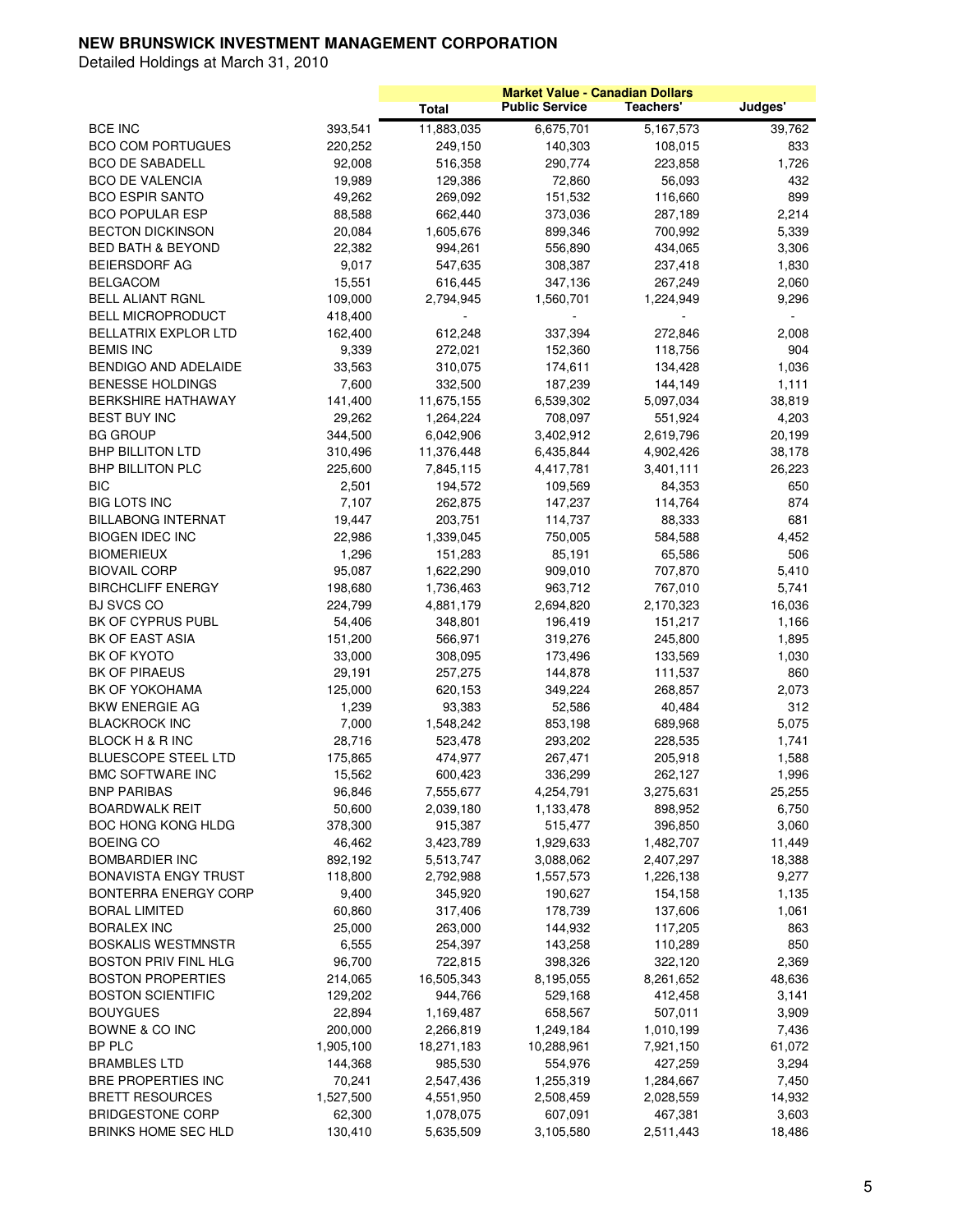|                                 |           |              |                       | <b>Market Value - Canadian Dollars</b> |           |
|---------------------------------|-----------|--------------|-----------------------|----------------------------------------|-----------|
|                                 |           | <b>Total</b> | <b>Public Service</b> | Teachers'                              | Judges'   |
| BRISA(AUTO-ESTRADA)             | 16,890    | 145,614      | 81,999                | 63,128                                 | 487       |
| <b>BRISTOL MYERS SQUIBB</b>     | 146,518   | 4,022,163    | 2,252,830             | 1,755,960                              | 13,373    |
| BRIT AMER TOBACCO               | 204,100   | 7,132,009    | 4,016,213             | 3,091,957                              | 23,839    |
| <b>BRITISH AIRWAYS PLC</b>      | 54,100    | 202,281      | 113,910               | 87,695                                 | 676       |
| <b>BRITISH LAND CO</b>          | 88,300    | 653,518      | 368,012               | 283,321                                | 2,184     |
| <b>BRITISH SKY BRDCST</b>       | 116,500   | 1,078,235    | 607,181               | 467,450                                | 3,604     |
| <b>BROADCOM CORP</b>            | 36,888    | 1,242,663    | 696,020               | 542,510                                | 4,132     |
| <b>BROOKFIELD ASSET MGT</b>     | 348,648   | 8,991,632    | 5,025,211             | 3,936,505                              | 29,915    |
| <b>BROOKFIELD PPTYS CO</b>      |           |              |                       |                                        |           |
|                                 | 342,800   | 5,344,252    | 2,969,074             | 2,357,496                              | 17,682    |
| <b>BROOKFIELD RENEWABLE</b>     | 43,400    | 915,668      | 511,519               | 401,103                                | 3,046     |
| <b>BROTHER INDUSTRIES</b>       | 20,800    | 254,710      | 143,433               | 110,425                                | 851       |
| BROWN & BROWN INC               | (83, 800) | (1,524,271)  | (839, 989)            | (679, 286)                             | (4,997)   |
| <b>BROWN FORMAN CORP</b>        | (16, 220) | (976, 393)   | (532, 984)            | (440, 235)                             | (3, 174)  |
| BT GROUP PLC                    | 792,500   | 1,510,853    | 850,799               | 655,004                                | 5,050     |
| <b>BUCYRUS INTL NEW</b>         | 11,000    | 736,097      | 405,645               | 328,039                                | 2,413     |
| <b>BUNZL</b>                    | 33,500    | 371,390      | 209,139               | 161,010                                | 1,241     |
| <b>BURBERRY GROUP</b>           | 41,800    | 458,904      | 258,420               | 198,950                                | 1,534     |
| <b>BUREAU VERITAS</b>           | 4,586     | 246,164      | 138,621               | 106,720                                | 823       |
| <b>BWAY HOLDING COMPANY</b>     | 58,200    | 1,189,842    | 655,691               | 530,249                                | 3,903     |
| C H ROBINSON WLDWIDE            | (81, 621) | (4,655,353)  | (2,558,160)           | (2,081,971)                            | (15, 222) |
| CA INC                          | 33,835    | 805,808      | 451,337               | 351,792                                | 2,679     |
| <b>CABLE &amp; WIRELESS W</b>   | 263,000   | 372,100      | 209,539               | 161,317                                | 1,244     |
| CABOT OIL & GAS CORP            | 8,942     | 334,290      | 187,237               | 145,941                                | 1,111     |
| <b>CAE INC</b>                  | 288,300   | 2,842,638    | 1,582,356             | 1,250,859                              | 9,424     |
| <b>CAIRN ENERGY PLC</b>         | 140,800   | 903,422      | 508,739               | 391,663                                | 3,020     |
| CALLOWAY RL EST INV             | 82,500    | 1,760,468    | 979,835               | 774,798                                | 5,834     |
| <b>CALTEX AUSTRALIA</b>         | 12,667    | 132,361      | 74,536                | 57,383                                 | 442       |
| <b>CAMDEN PPTY TR</b>           | 203,510   | 8,695,228    | 4,284,812             | 4,384,986                              | 25,429    |
| CAMECO CORP                     | 241,040   | 6,710,554    | 3,758,225             | 2,929,954                              | 22,375    |
| <b>CAMERON INTL</b>             | 20,916    | 910,657      | 510,063               | 397,566                                | 3,028     |
| <b>CAMPBELL SOUP CO</b>         | 16,113    | 582,980      | 326,530               | 254,512                                | 1,938     |
| CANFOR CORPORATION              | 54,500    | 513,935      | 288,192               | 224,027                                | 1,716     |
| <b>CANON INC</b>                | 109,100   | 5,116,598    | 2,881,284             | 2,218,211                              | 17,102    |
| <b>CANON MARKETING JP</b>       | 6,600     | 90,996       | 51,242                | 39,450                                 | 304       |
| <b>CANPLATS RESOURCES</b>       | 1,340,100 | 214,416      | 118,159               | 95,554                                 | 703       |
| <b>CAP GEMINI SA</b>            | 14,952    | 748,599      | 421,555               | 324,542                                | 2,502     |
| <b>CAPITA PLC</b>               | 63,700    | 740,991      | 417,271               | 321,244                                | 2,477     |
| CAPITAL ONE FINL CO             | 38,927    | 1,635,928    | 916,290               | 714,199                                | 5,439     |
| <b>CAPITAL POWER INCOME</b>     | 37,700    | 677,345      | 377,458               | 297,638                                | 2,248     |
| <b>CAPITAL SHOPPING C</b>       | 48,000    | 371,871      | 209,410               | 161,218                                | 1,243     |
| CAPITALAND                      | 261,000   | 750,033      | 422,363               | 325,164                                | 2,507     |
| <b>CAPITAMALL TRUST</b>         | 209,000   | 268,451      | 151,171               | 116,382                                | 897       |
| CAPITAMALLS ASIA L              | 131,000   | 214,845      | 120,984               | 93,142                                 | 718       |
| CARDINAL HEALTH INC             | 30,897    | 1,136,390    | 636,497               | 496,115                                | 3,778     |
| <b>CAREFUSION CORP</b>          | 15,198    | 408,104      | 228,581               | 178,166                                | 1,357     |
| CARLSBERG AS                    | 10,936    | 929,673      | 523,522               | 403,044                                | 3,107     |
| CARNIVAL CORP                   | 93,552    | 3,694,044    | 2,048,932             | 1,632,929                              | 12,183    |
| CARNIVAL PLC                    | (37, 917) | (1,578,860)  | (861, 494)            | (712, 232)                             | (5, 135)  |
| <b>CARREFOUR SA</b>             | 64,857    | 3,177,288    | 1,789,211             | 1,377,457                              | 10,620    |
| <b>CASINO GUICHARD-PERR</b>     | 5,637     | 484,823      | 273,016               | 210,186                                | 1,621     |
| CASIO COMPUTER CO               | 22,300    | 173,579      | 97,747                | 75,252                                 | 580       |
| <b>CATERPILLAR INC</b>          | 53,442    | 3,411,227    | 1,910,643             | 1,489,243                              | 11,342    |
| <b>CATHAY PACIFIC AIR</b>       | 111,000   | 236,975      | 133,447               | 102,736                                | 792       |
| <b>CB RICHARD ELLIS GRP</b>     | 23,111    | 371,789      | 208,241               | 162,312                                | 1,236     |
| <b>CBL &amp; ASSOCIATE PROP</b> | 138,652   | 1,957,328    | 964,527               | 987,077                                | 5,724     |
| <b>CBS CORPORATION</b>          | 57,851    | 821,956      | 460,381               | 358,842                                | 2,733     |
| <b>CCL INDUSTRIES INC</b>       | 24,900    | 702,429      | 391,478               | 308,620                                | 2,332     |
| <b>CDN APARTMENT PPTS</b>       | 69,100    | 997,804      | 556,055               | 438,438                                | 3,312     |
| CDN IMP BANK COMMERC            | 105,069   |              | 4,503,609             | 3,351,476                              | 26,835    |
|                                 |           | 7,881,920    |                       |                                        |           |
| CDN NATL RAILWAY                | 409,927   | 25,185,915   | 14,038,923            | 11,063,430                             | 83,562    |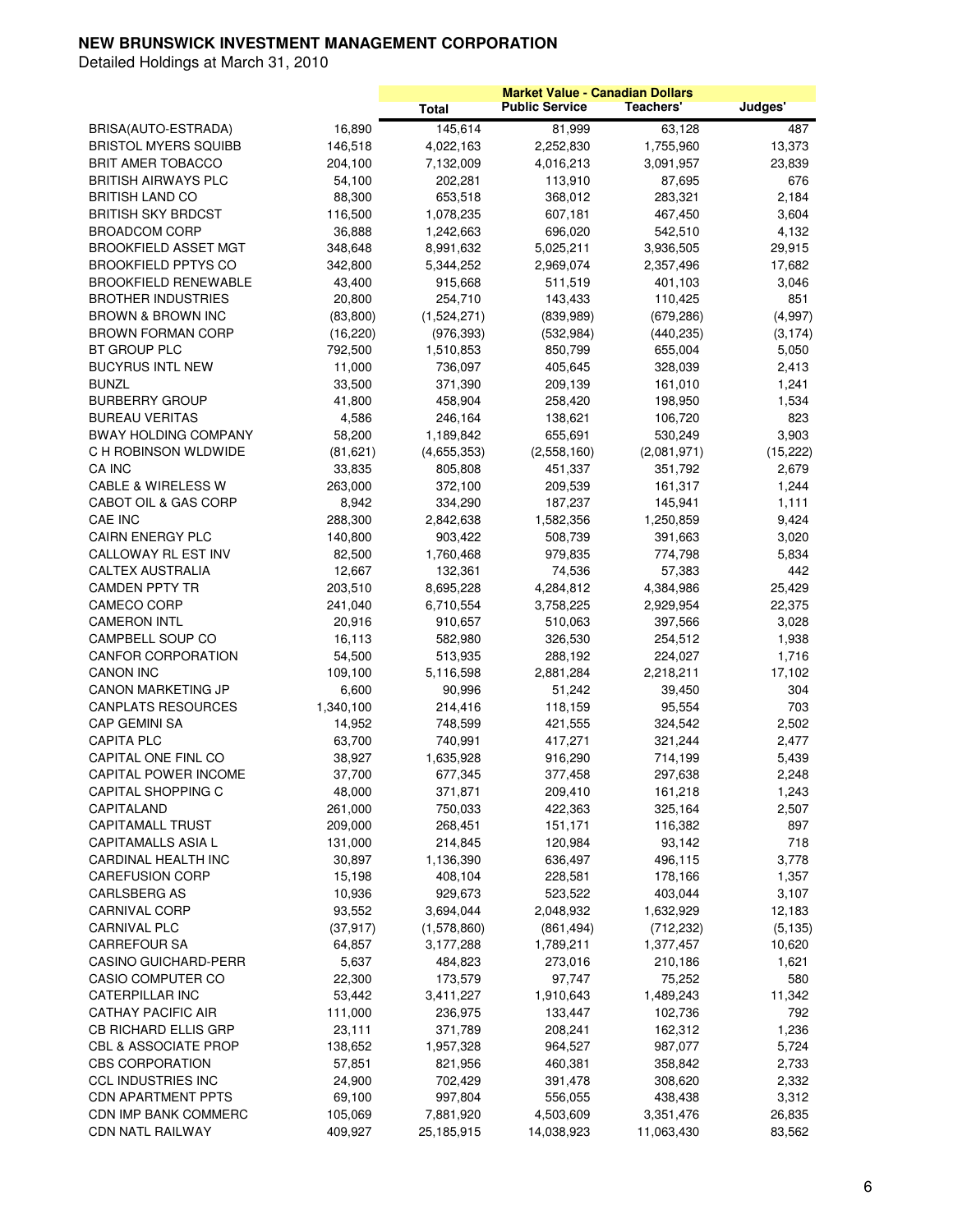|                             |            |              | <b>Market Value - Canadian Dollars</b> |             |           |
|-----------------------------|------------|--------------|----------------------------------------|-------------|-----------|
|                             |            | <b>Total</b> | <b>Public Service</b>                  | Teachers'   | Judges'   |
| <b>CDN NATURAL RES</b>      | 193,909    | 14,589,270   | 8,264,930                              | 6,275,111   | 49,229    |
| CDN OIL SANDS TRUST         | 178,312    | 5,413,552    | 3,064,290                              | 2,331,016   | 18,246    |
| <b>CDN PACIFIC RAILWAY</b>  | 115,950    | 6,623,872    | 3,703,637                              | 2,898,188   | 22,047    |
| CDN REAL ESTATE INV         | 76,500     | 2,114,843    | 1,176,937                              | 930,895     | 7,010     |
| <b>CDN SUPERIOR ENERGY</b>  | 1          | 1            | 0                                      | 0           | 0         |
| <b>CDN TIRE CORP</b>        | 35,585     | 1,972,832    | 1,111,386                              | 854,828     | 6,618     |
| <b>CDN UTILITIES LTD</b>    | 69,900     | 3,430,692    | 1,909,027                              | 1,510,295   | 11,369    |
| <b>CDN WESTERN BANK</b>     | 156,050    | 2,481,380    | 1,377,490                              | 1,095,687   | 8,202     |
| <b>CE FRANKLIN LTD</b>      | 22,700     | 154,360      | 85,063                                 | 68,790      | 507       |
| CELESIO AG                  | 7,980      | 258,924      | 145,807                                | 112,252     | 865       |
| CELESTICA INC               | 187,700    | 2,075,962    | 1,158,606                              | 910,455     | 6,901     |
| <b>CELGENE CORP</b>         | 39,288     | 2,469,865    | 1,383,382                              | 1,078,271   | 8,212     |
| CELTIC EXPLORATION          | 38,100     | 744,855      | 414,784                                | 327,600     | 2,470     |
| <b>CENOVUS ENERGY</b>       |            |              |                                        |             |           |
|                             | 440,228    | 11,661,640   | 6,536,031                              | 5,086,694   | 38,914    |
| <b>CENTERPOINT ENERGY</b>   | 33,606     | 490,452      | 274,704                                | 214,117     | 1,631     |
| <b>CENTERRA GOLD</b>        | 155,800    | 2,061,234    | 1,148,961                              | 905,430     | 6,843     |
| <b>CENTRAL JAPAN RLWY</b>   | 154        | 1,188,675    | 669,373                                | 515,329     | 3,973     |
| <b>CENTRICA</b>             | 524,500    | 2,369,481    | 1,334,314                              | 1,027,247   | 7,920     |
| <b>CENTURYTEL INC</b>       | 25,568     | 920,785      | 515,735                                | 401,988     | 3,062     |
| <b>CEPHALON INC</b>         | 6,393      | 440,077      | 246,489                                | 192,125     | 1,463     |
| CF INDUSTRIES HLDGS         | (9,922)    | (918,090)    | (502, 448)                             | (412, 648)  | (2,994)   |
| <b>CFS RETAIL PROP</b>      | 167,694    | 292,829      | 164,899                                | 126,951     | 979       |
| <b>CGG VERITAS</b>          | 14,664     | 422,752      | 238,062                                | 183,277     | 1,413     |
| CGI GROUP INC               | 298,000    | 4,508,740    | 2,508,942                              | 1,984,857   | 14,942    |
| <b>CHARTWELL SR HOUSING</b> | 102,400    | 745,984      | 416,834                                | 326,667     | 2,483     |
| <b>CHESAPEAKE ENERGY</b>    | (148, 376) | (3,574,195)  | (1,957,540)                            | (1,605,002) | (11, 653) |
| CHEUNG KONG INFRAS          | 42,000     | 164,077      | 92,396                                 | 71,133      | 548       |
| <b>CHEUNG KONG(HLDGS)</b>   | 142,000    | 1,855,307    | 1,044,770                              | 804,336     | 6,201     |
| <b>CHEVRON CORP</b>         | 171,735    | 13,229,307   | 7,409,789                              | 5,775,531   | 43,986    |
| <b>CHIBA BANK</b>           | 78,000     | 472,500      | 266,076                                | 204,844     | 1,579     |
| CHINESE ESTATES HL          | 66,200     | 112,442      | 63,319                                 | 48,747      | 376       |
| CHIYODA CORP                | 15,000     | 150,954      | 85,006                                 | 65,443      | 505       |
| <b>CHRISTIAN DIOR</b>       | 6,502      | 704,893      | 396,943                                | 305,594     | 2,356     |
| <b>CHUBB CORP</b>           | 18,719     | 993,263      | 560,833                                | 429,104     | 3,326     |
| CHUBU ELEC POWER            | 67,700     | 1,713,918    | 965,150                                | 743,039     | 5,729     |
| <b>CHUGAI PHARM CO</b>      | 21,600     | 412,001      | 232,008                                | 178,616     | 1,377     |
| <b>CHUGOKU BANK</b>         | 17,000     | 232,906      | 131,155                                | 100,972     | 778       |
| CHUGOKU ELEC POWER          | 28,500     | 574,552      | 323,545                                | 249,087     | 1,920     |
| CHUO MITSUI TST HLD         | 88,000     | 334,367      | 188,290                                | 144,959     | 1,118     |
| CHURCHILL CORP THE          | 17,900     | 346,902      | 191,168                                | 154,596     | 1,138     |
| CI FINANCIAL CORP           | 363,600    | 7,806,492    | 4,323,168                              | 3,457,592   | 25,732    |
| CIE DE ST-GOBAIN            | 39,327     | 1,922,007    | 1,082,330                              | 833,252     | 6,424     |
| <b>CIGNA CORP</b>           | 23,512     | 873,717      | 489,372                                | 381,439     | 2,905     |
| <b>CIMPOR CIMENTOS DE</b>   | 22,069     | 168,874      | 95,097                                 | 73,213      | 564       |
| <b>CINCINNATI FINL CORP</b> | 13,869     | 412,631      | 231,116                                | 180,143     | 1,372     |
| <b>CINEPLEX GALAXY</b>      | 51,300     | 1,046,264    | 583,770                                | 459,017     | 3,477     |
| <b>CINTAS CORP</b>          | 11,231     | 320,400      | 179,458                                | 139,877     | 1,065     |
| <b>CISCO SYSTEMS INC</b>    | 489,367    | 12,936,939   | 7,246,033                              | 5,647,892   | 43,014    |
| CITIGROUP INC               | 1,679,420  | 6,907,757    | 3,869,063                              | 3,015,726   | 22,968    |
| <b>CITIZEN HOLDINGS</b>     | 26,800     | 185,912      | 104,692                                | 80,599      | 621       |
| CITRIX SYS INC              | 15,705     | 757,306      | 424,170                                | 330,618     | 2,518     |
| <b>CITY DEVELOPMENTS</b>    | 51,000     | 392,302      | 220,915                                | 170,076     | 1,311     |
| CKE RESTAURANTS INC         | 160,100    | 1,799,955    | 991,908                                | 802,143     | 5,904     |
| <b>CLIFFS NATURAL RES</b>   | 11,600     | 836,330      | 468,432                                | 365,118     | 2,781     |
| <b>CLOROX CO</b>            |            |              |                                        |             |           |
| <b>CLP HOLDINGS</b>         | 12,037     | 784,342      | 439,313                                | 342,421     | 2,608     |
|                             | 209,100    | 1,513,531    | 852,307                                | 656,165     | 5,059     |
| CME GROUP INC               | 5,749      | 1,846,250    | 1,034,092                              | 806,019     | 6,139     |
| CML HEALTHCARE IN FD        | 89,000     | 1,133,795    | 631,954                                | 498,078     | 3,763     |
| <b>CMNWLTH BK OF AUST</b>   | 155,648    | 8,153,814    | 4,591,617                              | 3,534,943   | 27,254    |
| <b>CMS ENERGY CORP</b>      | 19,565     | 307,194      | 172,060                                | 134,112     | 1,021     |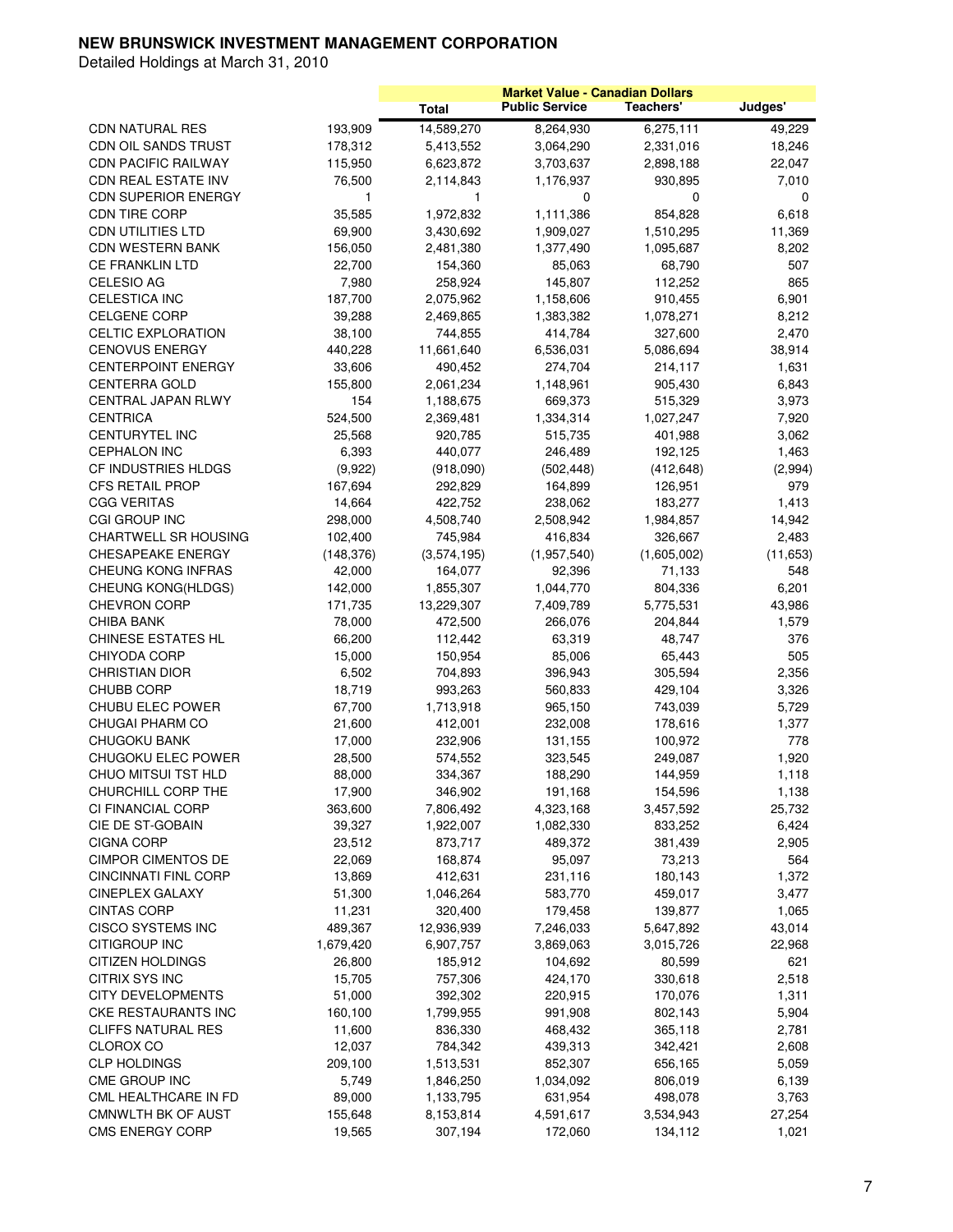|                                |          |              |                       | <b>Market Value - Canadian Dollars</b> |          |
|--------------------------------|----------|--------------|-----------------------|----------------------------------------|----------|
|                                |          | <b>Total</b> | <b>Public Service</b> | Teachers'                              | Judges'  |
| <b>CNP ASSURANCES</b>          | 3,582    | 342,402      | 192,815               | 148,442                                | 1.144    |
| <b>CNX GAS CORP</b>            | 30,000   | 1,157,479    | 637,856               | 515,826                                | 3,797    |
| <b>COACH INC</b>               | 26,938   | 1,081,471    | 605,736               | 472,139                                | 3,596    |
| <b>COBHAM</b>                  | 110,300  | 436,005      | 245,525               | 189,022                                | 1,457    |
| <b>COCA COLA ENTERPRISE</b>    | 27,308   | 767,123      | 429,669               | 334,903                                | 2,551    |
| COCA-COLA AMATIL               | 57,368   | 599,456      | 337,569               | 259,884                                | 2,004    |
| COCA-COLA CO                   | 300,072  | 16,852,846   | 9,387,342             | 7,409,737                              | 55,768   |
| COCA-COLA HELL BOT             | 18,678   | 508,729      | 286,478               | 220,550                                | 1,700    |
| COCA-COLA WEST CO              | 5,400    | 89,458       | 50,376                | 38,783                                 | 299      |
| <b>COCHLEAR LTD</b>            | 5,761    | 390,110      | 219,681               | 169,125                                | 1,304    |
| COGECO CABLE INC               | 104,500  | 4,310,625    | 2,382,240             | 1,914,209                              | 14,176   |
|                                |          |              |                       |                                        |          |
| COGNIZANT TECH SOLNS           | 25,383   | 1,314,212    | 736,096               | 573,747                                | 4,370    |
| COLGATE PALMOLIVE CO           | 42,233   | 3,657,816    | 2,048,758             | 1,596,896                              | 12,162   |
| <b>COLOPLAST</b>               | 2,137    | 238,808      | 134,479               | 103,531                                | 798      |
| <b>COLRUYT SA</b>              | 1,537    | 384,025      | 216,254               | 166,487                                | 1,284    |
| <b>COMCAST CORP</b>            | 242,483  | 4,494,495    | 2,518,652             | 1,960,894                              | 14,950   |
| <b>COMERICA INC</b>            | 14,907   | 576,060      | 322,653               | 251,491                                | 1,915    |
| COMFORTDELGRO CORP             | 176,000  | 199,243      | 112,198               | 86,378                                 | 666      |
| <b>COMINAR REAL EST</b>        | 43,200   | 833,760      | 465,102               | 365,888                                | 2,770    |
| COMMERZBANK AG                 | 72,463   | 627,015      | 353,088               | 271,831                                | 2,096    |
| <b>COMPASS GROUP</b>           | 189,600  | 1,533,073    | 863,312               | 664,637                                | 5,124    |
| <b>COMPUTER SCIENCES</b>       | 13,069   | 723,239      | 405,089               | 315,745                                | 2,405    |
| <b>COMPUTERSHARE LTD</b>       | 45,444   | 529,454      | 298,149               | 229,536                                | 1,770    |
| <b>COMPUWARE CORP</b>          | 19,445   | 165,886      | 92,913                | 72,421                                 | 552      |
| <b>COMSYS IT PARTNERS</b>      | 260,000  | 4,613,058    | 2,542,135             | 2,055,791                              | 15,132   |
| CONAGRA FOODS INC              | 37,928   | 964,918      | 540,454               | 421,255                                | 3,208    |
| <b>CONNACHER OIL &amp; GAS</b> | 210,800  | 314,092      | 173,087               | 139,974                                | 1,031    |
| <b>CONOCOPHILLIPS</b>          | 127,077  | 6,603,970    | 3,698,910             | 2,883,101                              | 21,958   |
| CONS THMPSN IRON MNS           | 181,800  | 1,730,736    | 964,768               | 760,222                                | 5,746    |
| CONSOL ENERGY INC              | 18,850   | 816,494      | 457,322               | 356,458                                | 2,715    |
| CONSOLDTD EDISON INC           | 24,033   | 1,087,129    | 608,905               | 474,609                                | 3,615    |
| <b>CONSTELLATION BRANDS</b>    | 17,133   | 285,887      | 160,126               | 124,810                                | 951      |
| <b>CONSTELLATION ENRGY</b>     | 17,165   | 615,726      | 344,870               | 268,808                                | 2,047    |
| <b>CONTACT ENERGY</b>          | 29,201   | 133,753      | 75,320                | 57,986                                 | 447      |
| COOPER INDS PLC                | 159,700  | 7,816,000    | 4,307,208             | 3,483,171                              | 25,621   |
| <b>CORIO NV</b>                | 5,465    | 370,022      | 208,369               | 160,416                                | 1,237    |
| <b>CORNING INCORPORATED</b>    | 186,382  | 3,825,542    | 2,132,843             | 1,680,030                              | 12,668   |
| <b>CORPORATE OFFICE PPT</b>    | 20,600   | 848,623      | 418,182               | 427,959                                | 2,482    |
| <b>CORRIENTE RESOURCES</b>     | 25,000   | 204,500      | 112,695               | 91,135                                 | 671      |
| <b>CORUS ENTERTAINMT</b>       |          |              |                       | 808,404                                |          |
|                                | 92,900   | 1,832,917    | 1,018,447             |                                        | 6,066    |
| <b>COSCO CORPORATION</b>       | 98,000   | 87,473       | 49,258                | 37,923                                 | 292      |
| COSMO OIL COMPANY              | 56,000   | 136,787      | 77,028                | 59,301                                 | 457      |
| <b>COSTCO WHSL CORP</b>        | 37,506   | 2,276,324    | 1,274,978             | 993,777                                | 7,569    |
| COTT CORP                      | 147,900  | 1,163,973    | 645,453               | 514,676                                | 3,844    |
| COVENTRY HEALTH CAR            | 12,672   | 318,267      | 178,263               | 138,946                                | 1,058    |
| <b>CREDIT AGRICOLE</b>         | 94,853   | 1,687,602    | 950,331               | 731,630                                | 5,641    |
| <b>CREDIT SAISON CO</b>        | 15,100   | 237,202      | 133,574               | 102,835                                | 793      |
| <b>CREDIT SUISSE GRP AG</b>    | 115,051  | 6,021,143    | 3,390,656             | 2,610,361                              | 20,126   |
| <b>CREE INC</b>                | (14,500) | (1,034,074)  | (569, 853)            | (460, 831)                             | (3, 390) |
| <b>CRESCENT POINT ENRGY</b>    | 114,030  | 4,455,658    | 2,506,702             | 1,934,012                              | 14,944   |
| <b>CREW ENERGY</b>             | 126,500  | 2,188,450    | 1,214,506             | 966,713                                | 7,232    |
| CRH                            | 71,319   | 1,800,111    | 1,013,688             | 780,406                                | 6,017    |
| CRITERIA CAIXACORP             | 81,091   | 408,001      | 229,755               | 176,881                                | 1,364    |
| <b>CROWN LTD</b>               | 47,228   | 359,349      | 202,358               | 155,789                                | 1,201    |
| <b>CSL LTD</b>                 | 57,517   | 1,944,454    | 1,094,971             | 842,984                                | 6,499    |
| <b>CSR LIMITED</b>             | 138,811  | 213,306      | 120,118               | 92,475                                 | 713      |
| <b>CSX CORP</b>                | 195,307  | 10,098,191   | 5,580,416             | 4,484,593                              | 33,182   |
| <b>CUMMINS INC</b>             | 17,218   | 1,082,595    | 606,366               | 472,630                                | 3,600    |
| <b>CVS CAREMARK CORP</b>       | 118,798  | 4,411,010    | 2,470,625             | 1,925,719                              | 14,666   |
| D R HORTON INC                 | 23,559   | 301,474      | 168,857               | 131,615                                | 1,002    |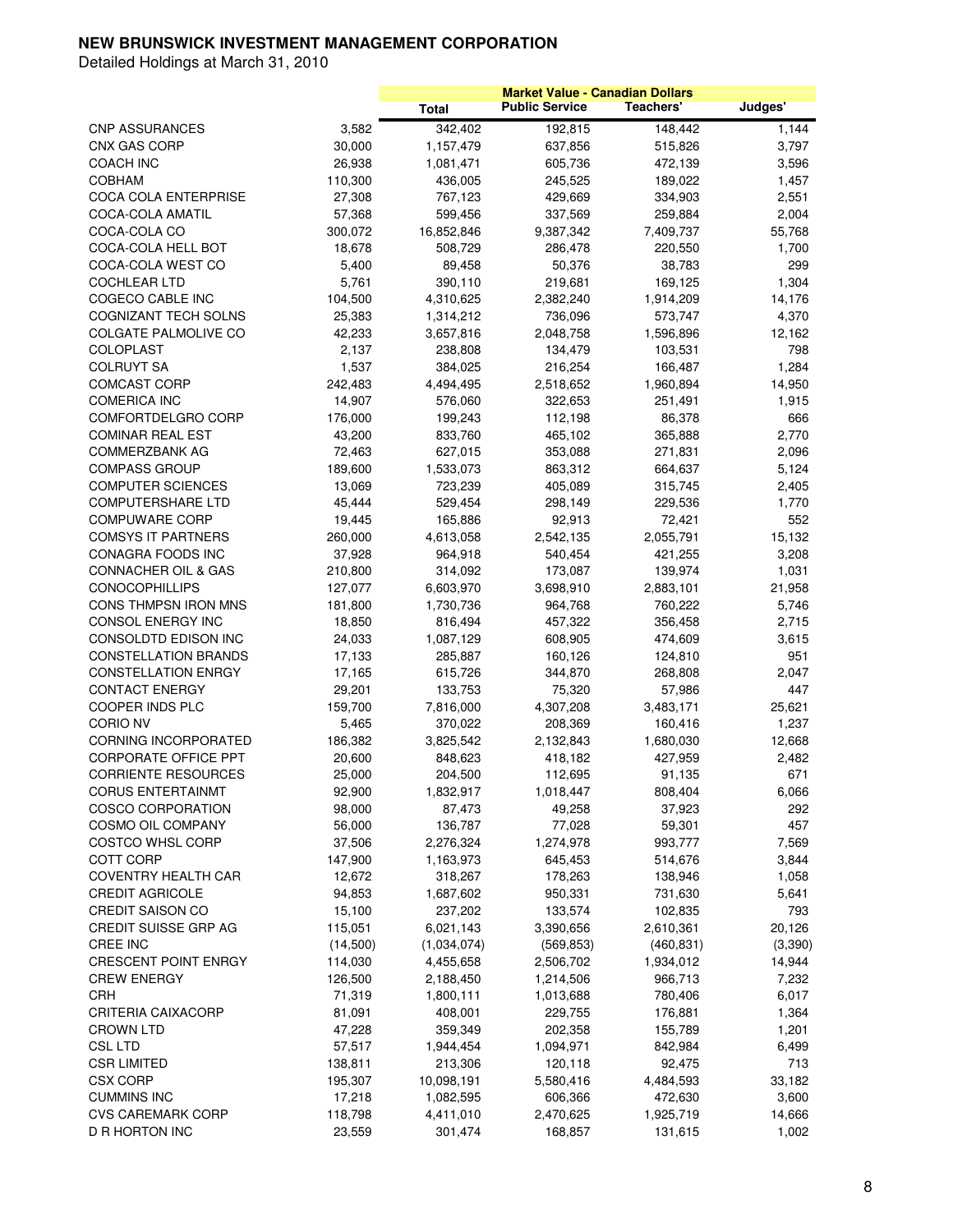|                             |                   |                    |                       | <b>Market Value - Canadian Dollars</b> |                |
|-----------------------------|-------------------|--------------------|-----------------------|----------------------------------------|----------------|
|                             |                   | <b>Total</b>       | <b>Public Service</b> | Teachers'                              | Judges'        |
| DAI NIPPON PRINTNG          | 57,000            | 780,921            | 439,756               | 338,554                                | 2,610          |
| DAICEL CHEM INDS            | 26,000            | 180,927            | 101,885               | 78,438                                 | 605            |
| DAIDO STEEL CO              | 26,000            | 110,645            | 62,307                | 47,968                                 | 370            |
| DAIHATSU MOTOR CO           | 18,000            | 174,110            | 98,046                | 75,482                                 | 582            |
| DAIICHI SANKYO COM          | 68,900            | 1,308,971          | 737,114               | 567,481                                | 4,375          |
| <b>DAIKIN INDUSTRIES</b>    | 24,000            | 993,982            | 559,736               | 430,923                                | 3,322          |
| DAIMLER AG                  | 92,194            | 4,393,735          | 2,474,222             | 1,904,827                              | 14,686         |
| DAINIPPON SUMITOMO          | 15,000            | 139,392            | 78,495                | 60,431                                 | 466            |
| DAITO TRUST CONST           |                   |                    |                       |                                        |                |
| <b>DAIWA HOUSE INDS</b>     | 8,000             | 390,384            | 219,835               | 169,244                                | 1,305          |
| DAIWA SECS GROUP            | 52,000            | 595,000<br>906,156 | 335,059               | 257,952                                | 1,989          |
| <b>DANAHER CORP</b>         | 170,000<br>22,423 |                    | 510,279               | 392,848                                | 3,029<br>6,056 |
| <b>DANONE</b>               | 56,221            | 1,821,368          | 1,020,156             | 795,157                                | 11,503         |
| <b>DANSKE BANK A/S</b>      |                   | 3,441,518          | 1,938,005             | 1,492,010                              |                |
|                             | 46,436            | 1,160,286          | 653,386               | 503,022                                | 3,878          |
| DARDEN RESTAURANT           | 12,020            | 543,356            | 304,336               | 237,214                                | 1,807          |
| DASSAULT SYSTEMES           | 6,627             | 398,342            | 224,317               | 172,694                                | 1,331          |
| DAVIS + HENDERSON           | 65,000            | 1,160,465          | 645,466               | 511,153                                | 3,846          |
| <b>DAVITA INC</b>           | 8,843             | 569,392            | 318,919               | 248,580                                | 1,893          |
| DAYLIGHT RESOURCES          | (399, 500)        | (4,259,061)        | (2,335,471)           | (1,909,692)                            | (13, 899)      |
| DBS GROUP HLDGS             | 175,000           | 1,816,013          | 1,022,643             | 787,301                                | 6,070          |
| DCT INDUSTRIAL TRUST        | 634,000           | 3,354,669          | 1,653,105             | 1,691,753                              | 9,811          |
| DEAN FOODS CO NEW           | 15,491            | 246,373            | 137,995               | 107,559                                | 819            |
| DEERE & CO                  | 36,175            | 2,192,971          | 1,228,292             | 957,387                                | 7,291          |
| <b>DELHAIZE GROUP</b>       | 10,312            | 842,314            | 474,328               | 365,170                                | 2,815          |
| DELL INC                    | 147,179           | 2,243,620          | 1,256,661             | 979,499                                | 7,460          |
| DENA CO LTD                 | 25                | 187,539            | 105,608               | 81,304                                 | 627            |
| DENBURY RES INC             | 33,800            | 578,758            | 324,165               | 252,669                                | 1,924          |
| DENKI KAGAKU KOGYO          | 45,000            | 195,898            | 110,315               | 84,928                                 | 655            |
| <b>DENSO CORP</b>           | 49,700            | 1,498,861          | 844,046               | 649,805                                | 5,010          |
| DENTSPLY INTL INC           | 12,604            | 446,870            | 250,294               | 195,090                                | 1,486          |
| <b>DENTSU INC</b>           | 17,100            | 455,743            | 256,641               | 197,580                                | 1,523          |
| DETOUR GOLD CORP            | 104,300           | 1,970,227          | 1,093,956             | 869,755                                | 6,516          |
| DEUTSCHE BANK AG            | 60,298            | 4,707,607          | 2,650,971             | 2,040,900                              | 15,735         |
| DEUTSCHE BOERSE AG          | 19,935            | 1,493,702          | 841,141               | 647,568                                | 4,993          |
| DEUTSCHE LUFTHANSA          | 23,408            | 392,850            | 221,224               | 170,313                                | 1,313          |
| DEUTSCHE POST AG            | 86,500            | 1,517,613          | 854,606               | 657,934                                | 5,073          |
| DEUTSCHE TELEKOM            | 289,811           | 3,990,523          | 2,247,164             | 1,730,021                              | 13,338         |
| DEVELOPERS DIVER RTY        | 278,200           | 3,441,336          | 1,695,813             | 1,735,459                              | 10,064         |
| <b>DEVON ENERGY CORP</b>    | 38,240            | 2,503,015          | 1,401,949             | 1,092,744                              | 8,322          |
| DEVRY INC DEL               | 5,300             | 350,735            | 196,448               | 153,121                                | 1,166          |
| <b>DEXIA</b>                | 51,000            | 308,831            | 173,911               | 133,888                                | 1,032          |
| <b>DEXUS PROPERTY GROUP</b> | 453,416           | 339,928            | 191,422               | 147,370                                | 1,136          |
| <b>DIAGEO</b>               | 255,800           | 4,349,252          | 2,449,173             | 1,885,542                              | 14,537         |
| DIAMOND OFFSHORE DRL        | 38,600            | 3,479,976          | 1,922,533             | 1,546,011                              | 11,432         |
| DIAMONDROCK HOSPITAL        | 314,884           | 3,226,744          | 1,590,067             | 1,627,240                              | 9,437          |
| DIGITAL RLTY TR INC         | 284,100           | 15,644,203         | 7,709,111             | 7,889,340                              | 45,751         |
| <b>DIRECTV</b>              | 79,861            | 2,736,545          | 1,532,750             | 1,194,696                              | 9,099          |
| <b>DISCOVER FINL SVCS</b>   | 46,549            | 704,873            | 394,802               | 307,727                                | 2,344          |
| DISCOVERY COMMUNIC          | (31, 849)         | (2, 132, 700)      | (1, 167, 779)         | (957, 966)                             | (6,954)        |
| DIVESTCO INC                | 14,950            | 11,063             | 6,096                 | 4,930                                  | 36             |
| DNB NOR                     | 91,600            | 1,041,234          | 586,345               | 451,409                                | 3,480          |
| DOMINION RES INC VA         | 51,283            | 2,141,133          | 1,199,257             | 934,756                                | 7,119          |
| DONNELLEY R R & SONS        | 17,574            | 379,273            | 212,433               | 165,580                                | 1,261          |
| DOREL INDUSTRIES INC        | 29,900            | 967,863            | 539,283               | 425,368                                | 3,212          |
| DOVER CORP                  | 15,854            | 752,254            | 421,340               | 328,412                                | 2,501          |
| DOW CHEMICAL COMPANY        | 44,101            | 1,329,682          | 759,525               | 565,659                                | 4,498          |
| DOWA HOLDINGS               | 24,000            | 146,687            | 82,603                | 63,594                                 | 490            |
| DR PEPPER SNAPPLE           | 21,748            | 780,564            | 437,197               | 340,772                                | 2,595          |
| <b>DRAX GROUP</b>           | 34,200            | 196,495            | 110,651               | 85,187                                 | 657            |
| <b>DSV</b>                  | 21,382            | 387,196            | 218,040               | 167,862                                | 1,294          |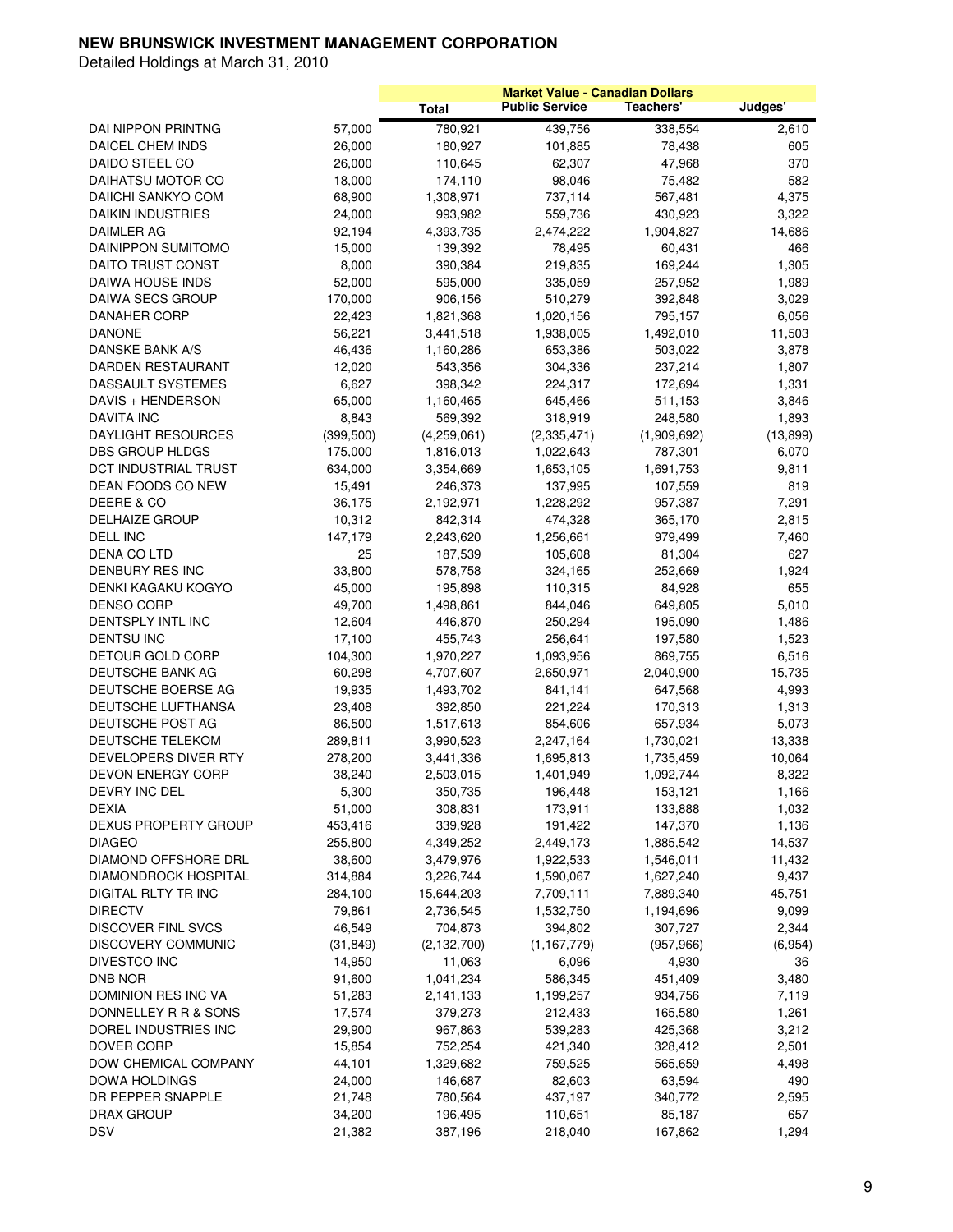|                                 |            |               |                       | <b>Market Value - Canadian Dollars</b> |          |
|---------------------------------|------------|---------------|-----------------------|----------------------------------------|----------|
|                                 |            | <b>Total</b>  | <b>Public Service</b> | Teachers'                              | Judges'  |
| DT POSTBANK AG                  | 8,212      | 266,114       | 149,855               | 115,369                                | 889      |
| DTE ENERGY CO                   | 14,097     | 645,693       | 361,655               | 281,891                                | 2,147    |
| DU PONT E I DE NEMOU            | 77,205     | 2,919,966     | 1,635,485             | 1,274,772                              | 9,709    |
| DUKE ENERGY CORP                | 111,899    | 1,854,680     | 1,038,814             | 809,700                                | 6,167    |
| <b>DUN &amp; BRADSTREET COR</b> | 4,400      | 332,735       | 186,366               | 145,262                                | 1,106    |
| <b>DUNDEE CORP</b>              | 78,900     | 1,091,976     | 607,926               | 480,430                                | 3,621    |
| <b>DUNDEE REIT</b>              | 23,700     | 611,531       | 341,337               | 268,161                                | 2,033    |
| DUNDEEWEALTH INC                | 112,100    | 1,677,577     | 924,472               | 747,606                                | 5,499    |
| E TRADE FINL CORP               | 136,127    | 228,113       | 127,767               | 99,588                                 | 758      |
| E.ON AG                         | 194,336    | 7,267,322     | 4,092,411             | 3,150,620                              | 24,291   |
| EADS(EU AERO DEF)               | 41,646     | 851,585       | 479,549               | 369,190                                | 2,846    |
| EAST JAPAN RAILWAY              | 34,800     | 2,451,866     | 1,380,707             |                                        | 8,195    |
| <b>EASTERN PLATINUM LTD</b>     | 603,000    | 892,440       | 498,124               | 1,062,963                              | 2,967    |
|                                 |            |               |                       | 391,349                                |          |
| <b>EASTGROUP PROPERTIES</b>     | 25,400     | 974,066       | 479,998               | 491,220                                | 2,849    |
| EASTMAN CHEM CO                 | 6,247      | 406,870       | 227,889               | 177,628                                | 1,353    |
| EASTMAN KODAK CO                | 22,972     | 135,083       | 75,660                | 58,973                                 | 449      |
| <b>EATON CORP</b>               | 14,065     | 1,082,759     | 606,458               | 472,701                                | 3,600    |
| <b>EBAY INC</b>                 | 96,635     | 2,644,941     | 1,481,442             | 1,154,704                              | 8,794    |
| ECOLAB INC                      | 20,168     | 903,402       | 505,999               | 394,399                                | 3,004    |
| EDF                             | 24,217     | 1,343,123     | 756,346               | 582,287                                | 4,489    |
| <b>EDISON INTL</b>              | 27,780     | 972,938       | 544,947               | 424,756                                | 3,235    |
| <b>EDP ENERGIAS PORTU</b>       | 178,728    | 722,099       | 406,632               | 313,053                                | 2,414    |
| EDP RENOVAVEIS SA               | 20,463     | 161,670       | 91,040                | 70,089                                 | 540      |
| <b>EFG EUROBANK ERGAS</b>       | 31,170     | 289,266       | 162,893               | 125,406                                | 967      |
| <b>EIFFAGE</b>                  | 3,800      | 199,331       | 112,248               | 86,416                                 | 666      |
| EISAI CO                        | 25,800     | 932,689       | 525,220               | 404,351                                | 3,118    |
| EL PASO CORPORATION             | 59,878     | 659,811       | 369,563               | 288,054                                | 2,194    |
| <b>ELAN CORP</b>                | 47,853     | 363,417       | 204,649               | 157,553                                | 1,215    |
| ELDORADO GOLD CORP              | (173, 403) | (2, 156, 023) | (1, 151, 750)         | (997, 434)                             | (6, 839) |
| ELEC POWER DEV                  | 12,900     | 429,933       | 242,106               | 186,390                                | 1,437    |
| <b>ELECTROLUX</b>               | 24,488     | 568,641       | 320,216               | 246,524                                | 1,901    |
| ELECTRONIC ARTS                 | 27,854     | 527,864       | 295,659               | 230,450                                | 1,755    |
| ELI LILLY & CO                  | 86,666     | 3,188,012     | 1,785,618             | 1,391,793                              | 10,600   |
| ELISA CORPORATION               | 12,484     | 261,702       | 147,371               | 113,456                                | 875      |
| ELPIDA MEMORY INC               | 18,100     | 361,551       | 203,598               | 156,744                                | 1,208    |
| <b>EMC CORP MASS</b>            | 175,351    | 3,212,680     | 1,799,435             | 1,402,563                              | 10,682   |
| <b>EMERA INC</b>                | (47,000)   | (1, 160, 470) | (622, 130)            | (534, 643)                             | (3,697)  |
| <b>EMERSON ELEC CO</b>          | 64,295     | 3,285,795     | 1,840,388             | 1,434,483                              | 10,925   |
| <b>EMPIRE LTD</b>               | 39,300     | 2,054,997     | 1,141,463             | 906,734                                | 6,800    |
| <b>ENAGAS SA</b>                | 17,270     | 384,672       | 216,619               | 166,768                                | 1,286    |
| <b>ENBRIDGE INC</b>             | 98,459     | 4,757,222     | 2,722,567             | 2,018,425                              | 16,230   |
| ENCANA CORPORATION              | 445,628    | 14,032,826    | 7,863,418             | 6,122,591                              | 46,817   |
| <b>ENEL</b>                     | 672,921    | 3,806,058     | 2,143,286             | 1,650,049                              | 12,722   |
| <b>ENERGY RES OF AUST</b>       | 6,264      | 109,966       | 61,925                | 47,674                                 | 368      |
| <b>ENERPLUS RES FUND</b>        | 93,850     | 2,254,277     | 1,265,363             | 981,381                                | 7,534    |
| ENI                             | 266,157    | 6,306,563     | 3,551,384             | 2,734,099                              | 21,080   |
| <b>ENSCO PLC</b>                | (67, 300)  | (3,062,075)   | (1,687,435)           | (1,364,602)                            | (10,037) |
| <b>ENSIGN ENERGY SERVCS</b>     | 132,300    | 1,953,740     | 1,088,294             | 858,965                                | 6,481    |
| <b>ENTERGY CORP</b>             | 16,166     | 1,336,605     | 748,638               | 583,523                                | 4,444    |
| EOG RESOURCES INC               | 21,563     | 2,035,767     | 1,140,241             | 888,757                                | 6,769    |
| <b>EQT CORPORATION</b>          | 12,300     | 512,167       | 286,867               | 223,597                                | 1,703    |
| <b>EQUIFAX INC</b>              | 10,797     |               |                       |                                        |          |
|                                 |            | 392,124       | 219,630               | 171,190                                | 1,304    |
| <b>EQUINIX INC</b>              | (9,460)    | (935, 394)    | (515, 471)            | (416, 855)                             | (3,068)  |
| <b>EQUINOX MINERALS</b>         | 629,500    | 2,404,690     | 1,339,404             | 1,057,309                              | 7,977    |
| <b>EQUITY LIFESTYLE PPT</b>     | 34,800     | 1,913,817     | 943,086               | 965,134                                | 5,597    |
| <b>EQUITY RESIDENTIAL</b>       | 404,325    | 16,222,630    | 8,059,115             | 8,115,686                              | 47,829   |
| <b>ERAMET</b>                   | 499        | 173,109       | 97,482                | 75,048                                 | 579      |
| ERICSSON(LM)TEL                 | 307,879    | 3,301,188     | 1,858,982             | 1,431,172                              | 11,034   |
| ERSTE GROUP BK AG               | 19,318     | 813,639       | 458,180               | 352,739                                | 2,720    |
| <b>ESPRIT HOLDINGS</b>          | 117,500    | 941,078       | 529,945               | 407,988                                | 3,146    |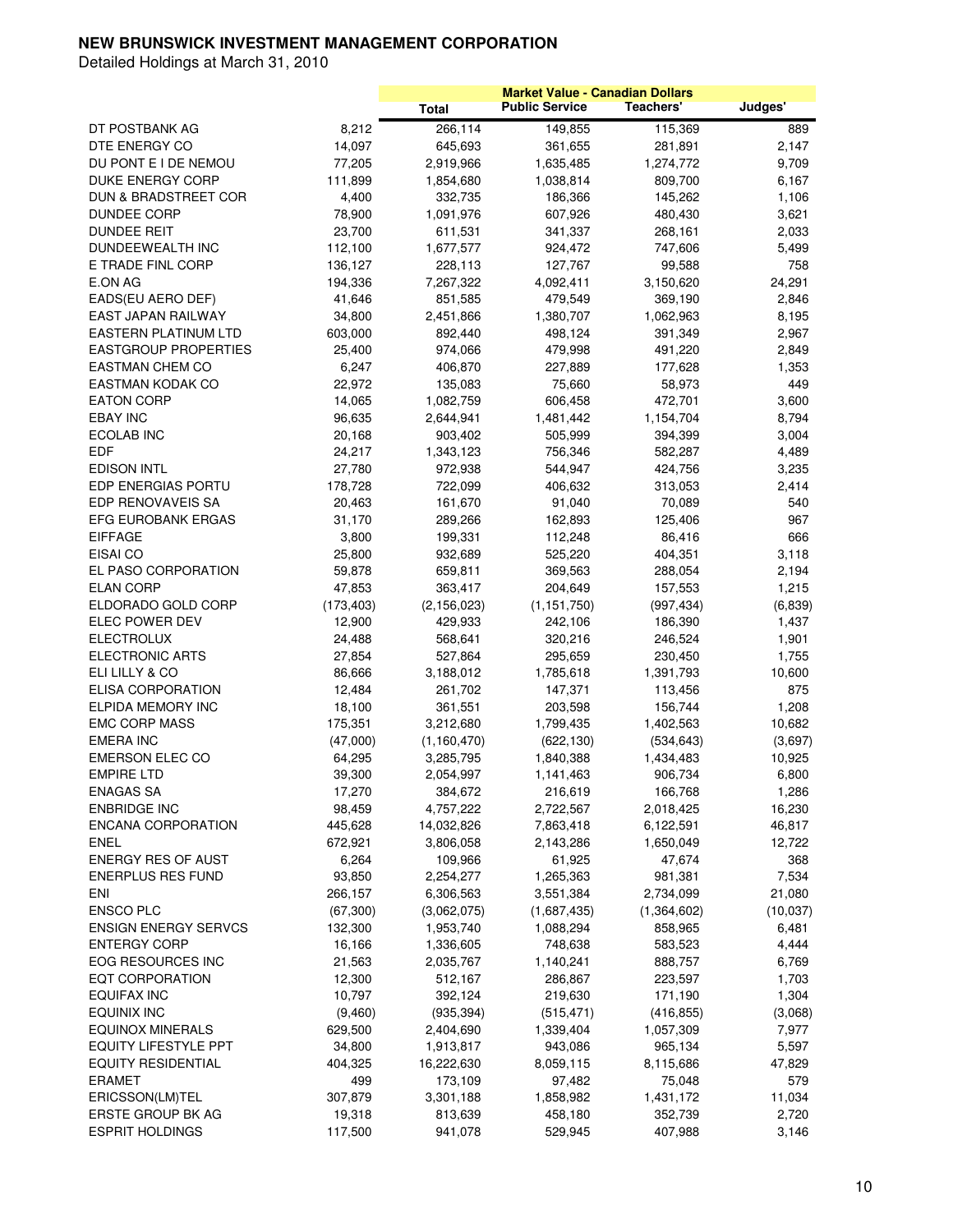| <b>Public Service</b><br>Teachers'<br><b>Total</b><br>9,702,192<br>28,374<br>ESSEX PPTY TR INC<br>105,000<br>4,781,022<br>4,892,796<br><b>ESSILOR INTL</b><br>20,557<br>1,329,778<br>748,831<br>576,502<br>4,445<br>ESTEE LAUDER CO<br>(20, 954)<br>(755, 185)<br>(621, 654)<br>(1,381,335)<br>(4, 497)<br><b>ETRUSCAN RESOURCES</b><br>144,000<br>59,760<br>32,932<br>26,632<br>196<br>EURASIAN NATURAL<br>26,300<br>481,565<br>271,181<br>208,774<br>1,610<br>2,594<br><b>EURAZEO</b><br>183,076<br>103,095<br>79,369<br>612<br>131,100<br>3,032<br>EUROPEAN GOLDFIELDS<br>913,767<br>509,119<br>401,615<br>EUTELSAT COMMUNICA<br>10,126<br>365,462<br>205,801<br>158,440<br>1,222<br><b>EXELON CORP</b><br>56,410<br>2,509,302<br>1,405,470<br>1,095,488<br>8,343<br><b>EXOR</b><br>6,767<br>119,468<br>67,275<br>51,793<br>399<br><b>EXPEDIA INC</b><br>18,144<br>459,571<br>257,407<br>200,635<br>1,528<br>2,251<br><b>EXPEDITORS INTL WASH</b><br>18,058<br>677,102<br>379,248<br>295,603<br><b>EXPERIAN</b><br>104,900<br>1,045,929<br>588,989<br>453,444<br>3,496<br><b>EXPRESS SCRIPTS INC</b><br>23,498<br>2,428,459<br>1,360,190<br>1,060,194<br>8,074<br><b>EXTENDICARE REIT</b><br>79,400<br>366,992<br>2,772<br>835,288<br>465,523<br><b>EXXON MOBIL CORP</b><br>466,311<br>31,720,754<br>17,728,346<br>13,887,129<br>105,279<br><b>FAIRFAX FINL HOLDNGS</b><br>19,934<br>7,574,521<br>4,220,985<br>3,328,394<br>25,143<br><b>FAIRFAX MEDIA LTD</b><br>216,399<br>203,713<br>1,209<br>361,755<br>156,832<br><b>FAMILY DOLLAR STORES</b><br>11,844<br>442,374<br>247,775<br>193,127<br>1,471<br>177,274<br><b>FAMILYMART CO</b><br>5,500<br>99,828<br>76,854<br>593<br>19,600<br><b>FANUC</b><br>2,108,640<br>1,187,428<br>914,164<br>7,048<br>4,900<br><b>FAST RETAILING CO</b><br>863,883<br>486,474<br>374,521<br>2,888<br>11,177<br><b>FASTENAL CO</b><br>544,638<br>305,054<br>237,773<br>1,811<br>61,300<br>FEDERAL RLTY INVT TR<br>4,573,969<br>2,253,949<br>2,306,643<br>13,377<br>FEDERATED INVS INC<br>7,613<br>204,041<br>114,284<br>89,078<br>678<br><b>FEDEX CORP</b><br>94,900<br>29,665<br>9,013,499<br>4,990,016<br>3,993,818<br><b>FERROVIAL SA</b><br>44,993<br>444,107<br>250,088<br>192,535<br>1,484<br><b>FIAT SPA</b><br>78,163<br>1,026,898<br>578,272<br>445,193<br>3,432<br>FIDELITY NATL INFO<br>28,219<br>671,199<br>375,941<br>293,026<br>2,232<br>FIFTH THIRD BANCORP<br>67,970<br>937,432<br>525,059<br>409,256<br>3,117<br><b>FINMECCANICA SPA</b><br>41,373<br>558,322<br>314,405<br>242,051<br>1,866<br><b>FINNING INTL</b><br>161,110<br>2,959,591<br>1,650,645<br>1,299,116<br>9,829<br>FIRST HORIZON NATL<br>19,155<br>273,326<br>153,091<br>119,326<br>909<br>FIRST QUANTUM MNRL<br>51,816<br>4,327,672<br>2,421,934<br>1,891,318<br>14,420<br><b>FIRST SOLAR</b><br>4,200<br>522,953<br>292,908<br>228,306<br>1,739<br><b>FIRSTENERGY CORP</b><br>(15, 432)<br>(612, 756)<br>(282, 470)<br>(1,964)<br>(328, 322)<br><b>FIRSTGROUP</b><br>45,200<br>249,681<br>108,245<br>835<br>140,601<br>FIRSTSERVICE CORP<br>25,600<br>590,592<br>329,145<br>259,487<br>1,960<br><b>FISERV INC</b><br>2,232<br>13,023<br>671,360<br>376,031<br>293,096<br><b>FLETCHER BUILDING</b><br>61,964<br>372,628<br>209,836<br>161,546<br>1,246<br>FLINT ENERGY SERV<br>27,600<br>338,100<br>150,674<br>186,317<br>1,109<br><b>FLIR SYS INC</b><br>13,100<br>375,050<br>210,067<br>163,736<br>1,247<br><b>FLOWSERVE CORP</b><br>4,779<br>536,803<br>300,666<br>234,353<br>1,785<br><b>FLUOR CORPORATION</b><br>45,736<br>2,166,636<br>1,200,540<br>958,960<br>7,136<br><b>FMC CORP</b><br>6,200<br>382,242<br>1,271<br>214,096<br>166,876<br>FMC TECHNOLOGIES INC<br>10,400<br>2,269<br>682,532<br>382,289<br>297,974<br>FNX MINING<br>509,253<br>6,375,461<br>3,522,059<br>2,832,440<br>20,961<br>FOM CONST Y CONTRA<br>3,584<br>133,337<br>75,086<br>57,806<br>446<br>FONCIERE DES REGIO<br>4,370<br>247,108<br>139,153<br>826<br>107,129<br><b>FONDIARIA-SAI</b><br>5,840<br>88,671<br>49,933<br>296<br>38,442<br>300,675<br>988<br><b>FORBES ENERGY SRVCS</b><br>536,920<br>165,692<br>133,995<br>FORD MOTOR CO<br>287,883<br>3,675,141<br>2,058,461<br>1,604,460<br>12,220<br>FOREST LABS INC<br>25,820<br>2,734<br>822,347<br>460,600<br>359,013<br>FORT CHICAGO ENERGY<br>125,100<br>1,358,999<br>758,407<br>596,075<br>4,517<br><b>FORTESCUE METALS</b><br>126,527<br>576,218<br>324,483<br>249,809<br>1,926<br><b>FORTIS INC</b><br>139,139<br>2,239,334<br>1,761,492<br>13,334<br>4,014,160<br>FORTUM OYJ<br>45,409<br>1,128,326<br>635,389<br>489,166<br>3,771 |  | <b>Market Value - Canadian Dollars</b> |         |
|--------------------------------------------------------------------------------------------------------------------------------------------------------------------------------------------------------------------------------------------------------------------------------------------------------------------------------------------------------------------------------------------------------------------------------------------------------------------------------------------------------------------------------------------------------------------------------------------------------------------------------------------------------------------------------------------------------------------------------------------------------------------------------------------------------------------------------------------------------------------------------------------------------------------------------------------------------------------------------------------------------------------------------------------------------------------------------------------------------------------------------------------------------------------------------------------------------------------------------------------------------------------------------------------------------------------------------------------------------------------------------------------------------------------------------------------------------------------------------------------------------------------------------------------------------------------------------------------------------------------------------------------------------------------------------------------------------------------------------------------------------------------------------------------------------------------------------------------------------------------------------------------------------------------------------------------------------------------------------------------------------------------------------------------------------------------------------------------------------------------------------------------------------------------------------------------------------------------------------------------------------------------------------------------------------------------------------------------------------------------------------------------------------------------------------------------------------------------------------------------------------------------------------------------------------------------------------------------------------------------------------------------------------------------------------------------------------------------------------------------------------------------------------------------------------------------------------------------------------------------------------------------------------------------------------------------------------------------------------------------------------------------------------------------------------------------------------------------------------------------------------------------------------------------------------------------------------------------------------------------------------------------------------------------------------------------------------------------------------------------------------------------------------------------------------------------------------------------------------------------------------------------------------------------------------------------------------------------------------------------------------------------------------------------------------------------------------------------------------------------------------------------------------------------------------------------------------------------------------------------------------------------------------------------------------------------------------------------------------------------------------------------------------------------------------------------------------------------------------------------------------------------------------------------------------------------------------------------------------------------------------------------------------------------------------------------------------------------------------------------------------------------------------------------------------------------------------------------------------------------------------------------------------------------------------------------------------------------------------|--|----------------------------------------|---------|
|                                                                                                                                                                                                                                                                                                                                                                                                                                                                                                                                                                                                                                                                                                                                                                                                                                                                                                                                                                                                                                                                                                                                                                                                                                                                                                                                                                                                                                                                                                                                                                                                                                                                                                                                                                                                                                                                                                                                                                                                                                                                                                                                                                                                                                                                                                                                                                                                                                                                                                                                                                                                                                                                                                                                                                                                                                                                                                                                                                                                                                                                                                                                                                                                                                                                                                                                                                                                                                                                                                                                                                                                                                                                                                                                                                                                                                                                                                                                                                                                                                                                                                                                                                                                                                                                                                                                                                                                                                                                                                                                                                                                        |  |                                        | Judges' |
|                                                                                                                                                                                                                                                                                                                                                                                                                                                                                                                                                                                                                                                                                                                                                                                                                                                                                                                                                                                                                                                                                                                                                                                                                                                                                                                                                                                                                                                                                                                                                                                                                                                                                                                                                                                                                                                                                                                                                                                                                                                                                                                                                                                                                                                                                                                                                                                                                                                                                                                                                                                                                                                                                                                                                                                                                                                                                                                                                                                                                                                                                                                                                                                                                                                                                                                                                                                                                                                                                                                                                                                                                                                                                                                                                                                                                                                                                                                                                                                                                                                                                                                                                                                                                                                                                                                                                                                                                                                                                                                                                                                                        |  |                                        |         |
|                                                                                                                                                                                                                                                                                                                                                                                                                                                                                                                                                                                                                                                                                                                                                                                                                                                                                                                                                                                                                                                                                                                                                                                                                                                                                                                                                                                                                                                                                                                                                                                                                                                                                                                                                                                                                                                                                                                                                                                                                                                                                                                                                                                                                                                                                                                                                                                                                                                                                                                                                                                                                                                                                                                                                                                                                                                                                                                                                                                                                                                                                                                                                                                                                                                                                                                                                                                                                                                                                                                                                                                                                                                                                                                                                                                                                                                                                                                                                                                                                                                                                                                                                                                                                                                                                                                                                                                                                                                                                                                                                                                                        |  |                                        |         |
|                                                                                                                                                                                                                                                                                                                                                                                                                                                                                                                                                                                                                                                                                                                                                                                                                                                                                                                                                                                                                                                                                                                                                                                                                                                                                                                                                                                                                                                                                                                                                                                                                                                                                                                                                                                                                                                                                                                                                                                                                                                                                                                                                                                                                                                                                                                                                                                                                                                                                                                                                                                                                                                                                                                                                                                                                                                                                                                                                                                                                                                                                                                                                                                                                                                                                                                                                                                                                                                                                                                                                                                                                                                                                                                                                                                                                                                                                                                                                                                                                                                                                                                                                                                                                                                                                                                                                                                                                                                                                                                                                                                                        |  |                                        |         |
|                                                                                                                                                                                                                                                                                                                                                                                                                                                                                                                                                                                                                                                                                                                                                                                                                                                                                                                                                                                                                                                                                                                                                                                                                                                                                                                                                                                                                                                                                                                                                                                                                                                                                                                                                                                                                                                                                                                                                                                                                                                                                                                                                                                                                                                                                                                                                                                                                                                                                                                                                                                                                                                                                                                                                                                                                                                                                                                                                                                                                                                                                                                                                                                                                                                                                                                                                                                                                                                                                                                                                                                                                                                                                                                                                                                                                                                                                                                                                                                                                                                                                                                                                                                                                                                                                                                                                                                                                                                                                                                                                                                                        |  |                                        |         |
|                                                                                                                                                                                                                                                                                                                                                                                                                                                                                                                                                                                                                                                                                                                                                                                                                                                                                                                                                                                                                                                                                                                                                                                                                                                                                                                                                                                                                                                                                                                                                                                                                                                                                                                                                                                                                                                                                                                                                                                                                                                                                                                                                                                                                                                                                                                                                                                                                                                                                                                                                                                                                                                                                                                                                                                                                                                                                                                                                                                                                                                                                                                                                                                                                                                                                                                                                                                                                                                                                                                                                                                                                                                                                                                                                                                                                                                                                                                                                                                                                                                                                                                                                                                                                                                                                                                                                                                                                                                                                                                                                                                                        |  |                                        |         |
|                                                                                                                                                                                                                                                                                                                                                                                                                                                                                                                                                                                                                                                                                                                                                                                                                                                                                                                                                                                                                                                                                                                                                                                                                                                                                                                                                                                                                                                                                                                                                                                                                                                                                                                                                                                                                                                                                                                                                                                                                                                                                                                                                                                                                                                                                                                                                                                                                                                                                                                                                                                                                                                                                                                                                                                                                                                                                                                                                                                                                                                                                                                                                                                                                                                                                                                                                                                                                                                                                                                                                                                                                                                                                                                                                                                                                                                                                                                                                                                                                                                                                                                                                                                                                                                                                                                                                                                                                                                                                                                                                                                                        |  |                                        |         |
|                                                                                                                                                                                                                                                                                                                                                                                                                                                                                                                                                                                                                                                                                                                                                                                                                                                                                                                                                                                                                                                                                                                                                                                                                                                                                                                                                                                                                                                                                                                                                                                                                                                                                                                                                                                                                                                                                                                                                                                                                                                                                                                                                                                                                                                                                                                                                                                                                                                                                                                                                                                                                                                                                                                                                                                                                                                                                                                                                                                                                                                                                                                                                                                                                                                                                                                                                                                                                                                                                                                                                                                                                                                                                                                                                                                                                                                                                                                                                                                                                                                                                                                                                                                                                                                                                                                                                                                                                                                                                                                                                                                                        |  |                                        |         |
|                                                                                                                                                                                                                                                                                                                                                                                                                                                                                                                                                                                                                                                                                                                                                                                                                                                                                                                                                                                                                                                                                                                                                                                                                                                                                                                                                                                                                                                                                                                                                                                                                                                                                                                                                                                                                                                                                                                                                                                                                                                                                                                                                                                                                                                                                                                                                                                                                                                                                                                                                                                                                                                                                                                                                                                                                                                                                                                                                                                                                                                                                                                                                                                                                                                                                                                                                                                                                                                                                                                                                                                                                                                                                                                                                                                                                                                                                                                                                                                                                                                                                                                                                                                                                                                                                                                                                                                                                                                                                                                                                                                                        |  |                                        |         |
|                                                                                                                                                                                                                                                                                                                                                                                                                                                                                                                                                                                                                                                                                                                                                                                                                                                                                                                                                                                                                                                                                                                                                                                                                                                                                                                                                                                                                                                                                                                                                                                                                                                                                                                                                                                                                                                                                                                                                                                                                                                                                                                                                                                                                                                                                                                                                                                                                                                                                                                                                                                                                                                                                                                                                                                                                                                                                                                                                                                                                                                                                                                                                                                                                                                                                                                                                                                                                                                                                                                                                                                                                                                                                                                                                                                                                                                                                                                                                                                                                                                                                                                                                                                                                                                                                                                                                                                                                                                                                                                                                                                                        |  |                                        |         |
|                                                                                                                                                                                                                                                                                                                                                                                                                                                                                                                                                                                                                                                                                                                                                                                                                                                                                                                                                                                                                                                                                                                                                                                                                                                                                                                                                                                                                                                                                                                                                                                                                                                                                                                                                                                                                                                                                                                                                                                                                                                                                                                                                                                                                                                                                                                                                                                                                                                                                                                                                                                                                                                                                                                                                                                                                                                                                                                                                                                                                                                                                                                                                                                                                                                                                                                                                                                                                                                                                                                                                                                                                                                                                                                                                                                                                                                                                                                                                                                                                                                                                                                                                                                                                                                                                                                                                                                                                                                                                                                                                                                                        |  |                                        |         |
|                                                                                                                                                                                                                                                                                                                                                                                                                                                                                                                                                                                                                                                                                                                                                                                                                                                                                                                                                                                                                                                                                                                                                                                                                                                                                                                                                                                                                                                                                                                                                                                                                                                                                                                                                                                                                                                                                                                                                                                                                                                                                                                                                                                                                                                                                                                                                                                                                                                                                                                                                                                                                                                                                                                                                                                                                                                                                                                                                                                                                                                                                                                                                                                                                                                                                                                                                                                                                                                                                                                                                                                                                                                                                                                                                                                                                                                                                                                                                                                                                                                                                                                                                                                                                                                                                                                                                                                                                                                                                                                                                                                                        |  |                                        |         |
|                                                                                                                                                                                                                                                                                                                                                                                                                                                                                                                                                                                                                                                                                                                                                                                                                                                                                                                                                                                                                                                                                                                                                                                                                                                                                                                                                                                                                                                                                                                                                                                                                                                                                                                                                                                                                                                                                                                                                                                                                                                                                                                                                                                                                                                                                                                                                                                                                                                                                                                                                                                                                                                                                                                                                                                                                                                                                                                                                                                                                                                                                                                                                                                                                                                                                                                                                                                                                                                                                                                                                                                                                                                                                                                                                                                                                                                                                                                                                                                                                                                                                                                                                                                                                                                                                                                                                                                                                                                                                                                                                                                                        |  |                                        |         |
|                                                                                                                                                                                                                                                                                                                                                                                                                                                                                                                                                                                                                                                                                                                                                                                                                                                                                                                                                                                                                                                                                                                                                                                                                                                                                                                                                                                                                                                                                                                                                                                                                                                                                                                                                                                                                                                                                                                                                                                                                                                                                                                                                                                                                                                                                                                                                                                                                                                                                                                                                                                                                                                                                                                                                                                                                                                                                                                                                                                                                                                                                                                                                                                                                                                                                                                                                                                                                                                                                                                                                                                                                                                                                                                                                                                                                                                                                                                                                                                                                                                                                                                                                                                                                                                                                                                                                                                                                                                                                                                                                                                                        |  |                                        |         |
|                                                                                                                                                                                                                                                                                                                                                                                                                                                                                                                                                                                                                                                                                                                                                                                                                                                                                                                                                                                                                                                                                                                                                                                                                                                                                                                                                                                                                                                                                                                                                                                                                                                                                                                                                                                                                                                                                                                                                                                                                                                                                                                                                                                                                                                                                                                                                                                                                                                                                                                                                                                                                                                                                                                                                                                                                                                                                                                                                                                                                                                                                                                                                                                                                                                                                                                                                                                                                                                                                                                                                                                                                                                                                                                                                                                                                                                                                                                                                                                                                                                                                                                                                                                                                                                                                                                                                                                                                                                                                                                                                                                                        |  |                                        |         |
|                                                                                                                                                                                                                                                                                                                                                                                                                                                                                                                                                                                                                                                                                                                                                                                                                                                                                                                                                                                                                                                                                                                                                                                                                                                                                                                                                                                                                                                                                                                                                                                                                                                                                                                                                                                                                                                                                                                                                                                                                                                                                                                                                                                                                                                                                                                                                                                                                                                                                                                                                                                                                                                                                                                                                                                                                                                                                                                                                                                                                                                                                                                                                                                                                                                                                                                                                                                                                                                                                                                                                                                                                                                                                                                                                                                                                                                                                                                                                                                                                                                                                                                                                                                                                                                                                                                                                                                                                                                                                                                                                                                                        |  |                                        |         |
|                                                                                                                                                                                                                                                                                                                                                                                                                                                                                                                                                                                                                                                                                                                                                                                                                                                                                                                                                                                                                                                                                                                                                                                                                                                                                                                                                                                                                                                                                                                                                                                                                                                                                                                                                                                                                                                                                                                                                                                                                                                                                                                                                                                                                                                                                                                                                                                                                                                                                                                                                                                                                                                                                                                                                                                                                                                                                                                                                                                                                                                                                                                                                                                                                                                                                                                                                                                                                                                                                                                                                                                                                                                                                                                                                                                                                                                                                                                                                                                                                                                                                                                                                                                                                                                                                                                                                                                                                                                                                                                                                                                                        |  |                                        |         |
|                                                                                                                                                                                                                                                                                                                                                                                                                                                                                                                                                                                                                                                                                                                                                                                                                                                                                                                                                                                                                                                                                                                                                                                                                                                                                                                                                                                                                                                                                                                                                                                                                                                                                                                                                                                                                                                                                                                                                                                                                                                                                                                                                                                                                                                                                                                                                                                                                                                                                                                                                                                                                                                                                                                                                                                                                                                                                                                                                                                                                                                                                                                                                                                                                                                                                                                                                                                                                                                                                                                                                                                                                                                                                                                                                                                                                                                                                                                                                                                                                                                                                                                                                                                                                                                                                                                                                                                                                                                                                                                                                                                                        |  |                                        |         |
|                                                                                                                                                                                                                                                                                                                                                                                                                                                                                                                                                                                                                                                                                                                                                                                                                                                                                                                                                                                                                                                                                                                                                                                                                                                                                                                                                                                                                                                                                                                                                                                                                                                                                                                                                                                                                                                                                                                                                                                                                                                                                                                                                                                                                                                                                                                                                                                                                                                                                                                                                                                                                                                                                                                                                                                                                                                                                                                                                                                                                                                                                                                                                                                                                                                                                                                                                                                                                                                                                                                                                                                                                                                                                                                                                                                                                                                                                                                                                                                                                                                                                                                                                                                                                                                                                                                                                                                                                                                                                                                                                                                                        |  |                                        |         |
|                                                                                                                                                                                                                                                                                                                                                                                                                                                                                                                                                                                                                                                                                                                                                                                                                                                                                                                                                                                                                                                                                                                                                                                                                                                                                                                                                                                                                                                                                                                                                                                                                                                                                                                                                                                                                                                                                                                                                                                                                                                                                                                                                                                                                                                                                                                                                                                                                                                                                                                                                                                                                                                                                                                                                                                                                                                                                                                                                                                                                                                                                                                                                                                                                                                                                                                                                                                                                                                                                                                                                                                                                                                                                                                                                                                                                                                                                                                                                                                                                                                                                                                                                                                                                                                                                                                                                                                                                                                                                                                                                                                                        |  |                                        |         |
|                                                                                                                                                                                                                                                                                                                                                                                                                                                                                                                                                                                                                                                                                                                                                                                                                                                                                                                                                                                                                                                                                                                                                                                                                                                                                                                                                                                                                                                                                                                                                                                                                                                                                                                                                                                                                                                                                                                                                                                                                                                                                                                                                                                                                                                                                                                                                                                                                                                                                                                                                                                                                                                                                                                                                                                                                                                                                                                                                                                                                                                                                                                                                                                                                                                                                                                                                                                                                                                                                                                                                                                                                                                                                                                                                                                                                                                                                                                                                                                                                                                                                                                                                                                                                                                                                                                                                                                                                                                                                                                                                                                                        |  |                                        |         |
|                                                                                                                                                                                                                                                                                                                                                                                                                                                                                                                                                                                                                                                                                                                                                                                                                                                                                                                                                                                                                                                                                                                                                                                                                                                                                                                                                                                                                                                                                                                                                                                                                                                                                                                                                                                                                                                                                                                                                                                                                                                                                                                                                                                                                                                                                                                                                                                                                                                                                                                                                                                                                                                                                                                                                                                                                                                                                                                                                                                                                                                                                                                                                                                                                                                                                                                                                                                                                                                                                                                                                                                                                                                                                                                                                                                                                                                                                                                                                                                                                                                                                                                                                                                                                                                                                                                                                                                                                                                                                                                                                                                                        |  |                                        |         |
|                                                                                                                                                                                                                                                                                                                                                                                                                                                                                                                                                                                                                                                                                                                                                                                                                                                                                                                                                                                                                                                                                                                                                                                                                                                                                                                                                                                                                                                                                                                                                                                                                                                                                                                                                                                                                                                                                                                                                                                                                                                                                                                                                                                                                                                                                                                                                                                                                                                                                                                                                                                                                                                                                                                                                                                                                                                                                                                                                                                                                                                                                                                                                                                                                                                                                                                                                                                                                                                                                                                                                                                                                                                                                                                                                                                                                                                                                                                                                                                                                                                                                                                                                                                                                                                                                                                                                                                                                                                                                                                                                                                                        |  |                                        |         |
|                                                                                                                                                                                                                                                                                                                                                                                                                                                                                                                                                                                                                                                                                                                                                                                                                                                                                                                                                                                                                                                                                                                                                                                                                                                                                                                                                                                                                                                                                                                                                                                                                                                                                                                                                                                                                                                                                                                                                                                                                                                                                                                                                                                                                                                                                                                                                                                                                                                                                                                                                                                                                                                                                                                                                                                                                                                                                                                                                                                                                                                                                                                                                                                                                                                                                                                                                                                                                                                                                                                                                                                                                                                                                                                                                                                                                                                                                                                                                                                                                                                                                                                                                                                                                                                                                                                                                                                                                                                                                                                                                                                                        |  |                                        |         |
|                                                                                                                                                                                                                                                                                                                                                                                                                                                                                                                                                                                                                                                                                                                                                                                                                                                                                                                                                                                                                                                                                                                                                                                                                                                                                                                                                                                                                                                                                                                                                                                                                                                                                                                                                                                                                                                                                                                                                                                                                                                                                                                                                                                                                                                                                                                                                                                                                                                                                                                                                                                                                                                                                                                                                                                                                                                                                                                                                                                                                                                                                                                                                                                                                                                                                                                                                                                                                                                                                                                                                                                                                                                                                                                                                                                                                                                                                                                                                                                                                                                                                                                                                                                                                                                                                                                                                                                                                                                                                                                                                                                                        |  |                                        |         |
|                                                                                                                                                                                                                                                                                                                                                                                                                                                                                                                                                                                                                                                                                                                                                                                                                                                                                                                                                                                                                                                                                                                                                                                                                                                                                                                                                                                                                                                                                                                                                                                                                                                                                                                                                                                                                                                                                                                                                                                                                                                                                                                                                                                                                                                                                                                                                                                                                                                                                                                                                                                                                                                                                                                                                                                                                                                                                                                                                                                                                                                                                                                                                                                                                                                                                                                                                                                                                                                                                                                                                                                                                                                                                                                                                                                                                                                                                                                                                                                                                                                                                                                                                                                                                                                                                                                                                                                                                                                                                                                                                                                                        |  |                                        |         |
|                                                                                                                                                                                                                                                                                                                                                                                                                                                                                                                                                                                                                                                                                                                                                                                                                                                                                                                                                                                                                                                                                                                                                                                                                                                                                                                                                                                                                                                                                                                                                                                                                                                                                                                                                                                                                                                                                                                                                                                                                                                                                                                                                                                                                                                                                                                                                                                                                                                                                                                                                                                                                                                                                                                                                                                                                                                                                                                                                                                                                                                                                                                                                                                                                                                                                                                                                                                                                                                                                                                                                                                                                                                                                                                                                                                                                                                                                                                                                                                                                                                                                                                                                                                                                                                                                                                                                                                                                                                                                                                                                                                                        |  |                                        |         |
|                                                                                                                                                                                                                                                                                                                                                                                                                                                                                                                                                                                                                                                                                                                                                                                                                                                                                                                                                                                                                                                                                                                                                                                                                                                                                                                                                                                                                                                                                                                                                                                                                                                                                                                                                                                                                                                                                                                                                                                                                                                                                                                                                                                                                                                                                                                                                                                                                                                                                                                                                                                                                                                                                                                                                                                                                                                                                                                                                                                                                                                                                                                                                                                                                                                                                                                                                                                                                                                                                                                                                                                                                                                                                                                                                                                                                                                                                                                                                                                                                                                                                                                                                                                                                                                                                                                                                                                                                                                                                                                                                                                                        |  |                                        |         |
|                                                                                                                                                                                                                                                                                                                                                                                                                                                                                                                                                                                                                                                                                                                                                                                                                                                                                                                                                                                                                                                                                                                                                                                                                                                                                                                                                                                                                                                                                                                                                                                                                                                                                                                                                                                                                                                                                                                                                                                                                                                                                                                                                                                                                                                                                                                                                                                                                                                                                                                                                                                                                                                                                                                                                                                                                                                                                                                                                                                                                                                                                                                                                                                                                                                                                                                                                                                                                                                                                                                                                                                                                                                                                                                                                                                                                                                                                                                                                                                                                                                                                                                                                                                                                                                                                                                                                                                                                                                                                                                                                                                                        |  |                                        |         |
|                                                                                                                                                                                                                                                                                                                                                                                                                                                                                                                                                                                                                                                                                                                                                                                                                                                                                                                                                                                                                                                                                                                                                                                                                                                                                                                                                                                                                                                                                                                                                                                                                                                                                                                                                                                                                                                                                                                                                                                                                                                                                                                                                                                                                                                                                                                                                                                                                                                                                                                                                                                                                                                                                                                                                                                                                                                                                                                                                                                                                                                                                                                                                                                                                                                                                                                                                                                                                                                                                                                                                                                                                                                                                                                                                                                                                                                                                                                                                                                                                                                                                                                                                                                                                                                                                                                                                                                                                                                                                                                                                                                                        |  |                                        |         |
|                                                                                                                                                                                                                                                                                                                                                                                                                                                                                                                                                                                                                                                                                                                                                                                                                                                                                                                                                                                                                                                                                                                                                                                                                                                                                                                                                                                                                                                                                                                                                                                                                                                                                                                                                                                                                                                                                                                                                                                                                                                                                                                                                                                                                                                                                                                                                                                                                                                                                                                                                                                                                                                                                                                                                                                                                                                                                                                                                                                                                                                                                                                                                                                                                                                                                                                                                                                                                                                                                                                                                                                                                                                                                                                                                                                                                                                                                                                                                                                                                                                                                                                                                                                                                                                                                                                                                                                                                                                                                                                                                                                                        |  |                                        |         |
|                                                                                                                                                                                                                                                                                                                                                                                                                                                                                                                                                                                                                                                                                                                                                                                                                                                                                                                                                                                                                                                                                                                                                                                                                                                                                                                                                                                                                                                                                                                                                                                                                                                                                                                                                                                                                                                                                                                                                                                                                                                                                                                                                                                                                                                                                                                                                                                                                                                                                                                                                                                                                                                                                                                                                                                                                                                                                                                                                                                                                                                                                                                                                                                                                                                                                                                                                                                                                                                                                                                                                                                                                                                                                                                                                                                                                                                                                                                                                                                                                                                                                                                                                                                                                                                                                                                                                                                                                                                                                                                                                                                                        |  |                                        |         |
|                                                                                                                                                                                                                                                                                                                                                                                                                                                                                                                                                                                                                                                                                                                                                                                                                                                                                                                                                                                                                                                                                                                                                                                                                                                                                                                                                                                                                                                                                                                                                                                                                                                                                                                                                                                                                                                                                                                                                                                                                                                                                                                                                                                                                                                                                                                                                                                                                                                                                                                                                                                                                                                                                                                                                                                                                                                                                                                                                                                                                                                                                                                                                                                                                                                                                                                                                                                                                                                                                                                                                                                                                                                                                                                                                                                                                                                                                                                                                                                                                                                                                                                                                                                                                                                                                                                                                                                                                                                                                                                                                                                                        |  |                                        |         |
|                                                                                                                                                                                                                                                                                                                                                                                                                                                                                                                                                                                                                                                                                                                                                                                                                                                                                                                                                                                                                                                                                                                                                                                                                                                                                                                                                                                                                                                                                                                                                                                                                                                                                                                                                                                                                                                                                                                                                                                                                                                                                                                                                                                                                                                                                                                                                                                                                                                                                                                                                                                                                                                                                                                                                                                                                                                                                                                                                                                                                                                                                                                                                                                                                                                                                                                                                                                                                                                                                                                                                                                                                                                                                                                                                                                                                                                                                                                                                                                                                                                                                                                                                                                                                                                                                                                                                                                                                                                                                                                                                                                                        |  |                                        |         |
|                                                                                                                                                                                                                                                                                                                                                                                                                                                                                                                                                                                                                                                                                                                                                                                                                                                                                                                                                                                                                                                                                                                                                                                                                                                                                                                                                                                                                                                                                                                                                                                                                                                                                                                                                                                                                                                                                                                                                                                                                                                                                                                                                                                                                                                                                                                                                                                                                                                                                                                                                                                                                                                                                                                                                                                                                                                                                                                                                                                                                                                                                                                                                                                                                                                                                                                                                                                                                                                                                                                                                                                                                                                                                                                                                                                                                                                                                                                                                                                                                                                                                                                                                                                                                                                                                                                                                                                                                                                                                                                                                                                                        |  |                                        |         |
|                                                                                                                                                                                                                                                                                                                                                                                                                                                                                                                                                                                                                                                                                                                                                                                                                                                                                                                                                                                                                                                                                                                                                                                                                                                                                                                                                                                                                                                                                                                                                                                                                                                                                                                                                                                                                                                                                                                                                                                                                                                                                                                                                                                                                                                                                                                                                                                                                                                                                                                                                                                                                                                                                                                                                                                                                                                                                                                                                                                                                                                                                                                                                                                                                                                                                                                                                                                                                                                                                                                                                                                                                                                                                                                                                                                                                                                                                                                                                                                                                                                                                                                                                                                                                                                                                                                                                                                                                                                                                                                                                                                                        |  |                                        |         |
|                                                                                                                                                                                                                                                                                                                                                                                                                                                                                                                                                                                                                                                                                                                                                                                                                                                                                                                                                                                                                                                                                                                                                                                                                                                                                                                                                                                                                                                                                                                                                                                                                                                                                                                                                                                                                                                                                                                                                                                                                                                                                                                                                                                                                                                                                                                                                                                                                                                                                                                                                                                                                                                                                                                                                                                                                                                                                                                                                                                                                                                                                                                                                                                                                                                                                                                                                                                                                                                                                                                                                                                                                                                                                                                                                                                                                                                                                                                                                                                                                                                                                                                                                                                                                                                                                                                                                                                                                                                                                                                                                                                                        |  |                                        |         |
|                                                                                                                                                                                                                                                                                                                                                                                                                                                                                                                                                                                                                                                                                                                                                                                                                                                                                                                                                                                                                                                                                                                                                                                                                                                                                                                                                                                                                                                                                                                                                                                                                                                                                                                                                                                                                                                                                                                                                                                                                                                                                                                                                                                                                                                                                                                                                                                                                                                                                                                                                                                                                                                                                                                                                                                                                                                                                                                                                                                                                                                                                                                                                                                                                                                                                                                                                                                                                                                                                                                                                                                                                                                                                                                                                                                                                                                                                                                                                                                                                                                                                                                                                                                                                                                                                                                                                                                                                                                                                                                                                                                                        |  |                                        |         |
|                                                                                                                                                                                                                                                                                                                                                                                                                                                                                                                                                                                                                                                                                                                                                                                                                                                                                                                                                                                                                                                                                                                                                                                                                                                                                                                                                                                                                                                                                                                                                                                                                                                                                                                                                                                                                                                                                                                                                                                                                                                                                                                                                                                                                                                                                                                                                                                                                                                                                                                                                                                                                                                                                                                                                                                                                                                                                                                                                                                                                                                                                                                                                                                                                                                                                                                                                                                                                                                                                                                                                                                                                                                                                                                                                                                                                                                                                                                                                                                                                                                                                                                                                                                                                                                                                                                                                                                                                                                                                                                                                                                                        |  |                                        |         |
|                                                                                                                                                                                                                                                                                                                                                                                                                                                                                                                                                                                                                                                                                                                                                                                                                                                                                                                                                                                                                                                                                                                                                                                                                                                                                                                                                                                                                                                                                                                                                                                                                                                                                                                                                                                                                                                                                                                                                                                                                                                                                                                                                                                                                                                                                                                                                                                                                                                                                                                                                                                                                                                                                                                                                                                                                                                                                                                                                                                                                                                                                                                                                                                                                                                                                                                                                                                                                                                                                                                                                                                                                                                                                                                                                                                                                                                                                                                                                                                                                                                                                                                                                                                                                                                                                                                                                                                                                                                                                                                                                                                                        |  |                                        |         |
|                                                                                                                                                                                                                                                                                                                                                                                                                                                                                                                                                                                                                                                                                                                                                                                                                                                                                                                                                                                                                                                                                                                                                                                                                                                                                                                                                                                                                                                                                                                                                                                                                                                                                                                                                                                                                                                                                                                                                                                                                                                                                                                                                                                                                                                                                                                                                                                                                                                                                                                                                                                                                                                                                                                                                                                                                                                                                                                                                                                                                                                                                                                                                                                                                                                                                                                                                                                                                                                                                                                                                                                                                                                                                                                                                                                                                                                                                                                                                                                                                                                                                                                                                                                                                                                                                                                                                                                                                                                                                                                                                                                                        |  |                                        |         |
|                                                                                                                                                                                                                                                                                                                                                                                                                                                                                                                                                                                                                                                                                                                                                                                                                                                                                                                                                                                                                                                                                                                                                                                                                                                                                                                                                                                                                                                                                                                                                                                                                                                                                                                                                                                                                                                                                                                                                                                                                                                                                                                                                                                                                                                                                                                                                                                                                                                                                                                                                                                                                                                                                                                                                                                                                                                                                                                                                                                                                                                                                                                                                                                                                                                                                                                                                                                                                                                                                                                                                                                                                                                                                                                                                                                                                                                                                                                                                                                                                                                                                                                                                                                                                                                                                                                                                                                                                                                                                                                                                                                                        |  |                                        |         |
|                                                                                                                                                                                                                                                                                                                                                                                                                                                                                                                                                                                                                                                                                                                                                                                                                                                                                                                                                                                                                                                                                                                                                                                                                                                                                                                                                                                                                                                                                                                                                                                                                                                                                                                                                                                                                                                                                                                                                                                                                                                                                                                                                                                                                                                                                                                                                                                                                                                                                                                                                                                                                                                                                                                                                                                                                                                                                                                                                                                                                                                                                                                                                                                                                                                                                                                                                                                                                                                                                                                                                                                                                                                                                                                                                                                                                                                                                                                                                                                                                                                                                                                                                                                                                                                                                                                                                                                                                                                                                                                                                                                                        |  |                                        |         |
|                                                                                                                                                                                                                                                                                                                                                                                                                                                                                                                                                                                                                                                                                                                                                                                                                                                                                                                                                                                                                                                                                                                                                                                                                                                                                                                                                                                                                                                                                                                                                                                                                                                                                                                                                                                                                                                                                                                                                                                                                                                                                                                                                                                                                                                                                                                                                                                                                                                                                                                                                                                                                                                                                                                                                                                                                                                                                                                                                                                                                                                                                                                                                                                                                                                                                                                                                                                                                                                                                                                                                                                                                                                                                                                                                                                                                                                                                                                                                                                                                                                                                                                                                                                                                                                                                                                                                                                                                                                                                                                                                                                                        |  |                                        |         |
|                                                                                                                                                                                                                                                                                                                                                                                                                                                                                                                                                                                                                                                                                                                                                                                                                                                                                                                                                                                                                                                                                                                                                                                                                                                                                                                                                                                                                                                                                                                                                                                                                                                                                                                                                                                                                                                                                                                                                                                                                                                                                                                                                                                                                                                                                                                                                                                                                                                                                                                                                                                                                                                                                                                                                                                                                                                                                                                                                                                                                                                                                                                                                                                                                                                                                                                                                                                                                                                                                                                                                                                                                                                                                                                                                                                                                                                                                                                                                                                                                                                                                                                                                                                                                                                                                                                                                                                                                                                                                                                                                                                                        |  |                                        |         |
|                                                                                                                                                                                                                                                                                                                                                                                                                                                                                                                                                                                                                                                                                                                                                                                                                                                                                                                                                                                                                                                                                                                                                                                                                                                                                                                                                                                                                                                                                                                                                                                                                                                                                                                                                                                                                                                                                                                                                                                                                                                                                                                                                                                                                                                                                                                                                                                                                                                                                                                                                                                                                                                                                                                                                                                                                                                                                                                                                                                                                                                                                                                                                                                                                                                                                                                                                                                                                                                                                                                                                                                                                                                                                                                                                                                                                                                                                                                                                                                                                                                                                                                                                                                                                                                                                                                                                                                                                                                                                                                                                                                                        |  |                                        |         |
|                                                                                                                                                                                                                                                                                                                                                                                                                                                                                                                                                                                                                                                                                                                                                                                                                                                                                                                                                                                                                                                                                                                                                                                                                                                                                                                                                                                                                                                                                                                                                                                                                                                                                                                                                                                                                                                                                                                                                                                                                                                                                                                                                                                                                                                                                                                                                                                                                                                                                                                                                                                                                                                                                                                                                                                                                                                                                                                                                                                                                                                                                                                                                                                                                                                                                                                                                                                                                                                                                                                                                                                                                                                                                                                                                                                                                                                                                                                                                                                                                                                                                                                                                                                                                                                                                                                                                                                                                                                                                                                                                                                                        |  |                                        |         |
|                                                                                                                                                                                                                                                                                                                                                                                                                                                                                                                                                                                                                                                                                                                                                                                                                                                                                                                                                                                                                                                                                                                                                                                                                                                                                                                                                                                                                                                                                                                                                                                                                                                                                                                                                                                                                                                                                                                                                                                                                                                                                                                                                                                                                                                                                                                                                                                                                                                                                                                                                                                                                                                                                                                                                                                                                                                                                                                                                                                                                                                                                                                                                                                                                                                                                                                                                                                                                                                                                                                                                                                                                                                                                                                                                                                                                                                                                                                                                                                                                                                                                                                                                                                                                                                                                                                                                                                                                                                                                                                                                                                                        |  |                                        |         |
|                                                                                                                                                                                                                                                                                                                                                                                                                                                                                                                                                                                                                                                                                                                                                                                                                                                                                                                                                                                                                                                                                                                                                                                                                                                                                                                                                                                                                                                                                                                                                                                                                                                                                                                                                                                                                                                                                                                                                                                                                                                                                                                                                                                                                                                                                                                                                                                                                                                                                                                                                                                                                                                                                                                                                                                                                                                                                                                                                                                                                                                                                                                                                                                                                                                                                                                                                                                                                                                                                                                                                                                                                                                                                                                                                                                                                                                                                                                                                                                                                                                                                                                                                                                                                                                                                                                                                                                                                                                                                                                                                                                                        |  |                                        |         |
|                                                                                                                                                                                                                                                                                                                                                                                                                                                                                                                                                                                                                                                                                                                                                                                                                                                                                                                                                                                                                                                                                                                                                                                                                                                                                                                                                                                                                                                                                                                                                                                                                                                                                                                                                                                                                                                                                                                                                                                                                                                                                                                                                                                                                                                                                                                                                                                                                                                                                                                                                                                                                                                                                                                                                                                                                                                                                                                                                                                                                                                                                                                                                                                                                                                                                                                                                                                                                                                                                                                                                                                                                                                                                                                                                                                                                                                                                                                                                                                                                                                                                                                                                                                                                                                                                                                                                                                                                                                                                                                                                                                                        |  |                                        |         |
|                                                                                                                                                                                                                                                                                                                                                                                                                                                                                                                                                                                                                                                                                                                                                                                                                                                                                                                                                                                                                                                                                                                                                                                                                                                                                                                                                                                                                                                                                                                                                                                                                                                                                                                                                                                                                                                                                                                                                                                                                                                                                                                                                                                                                                                                                                                                                                                                                                                                                                                                                                                                                                                                                                                                                                                                                                                                                                                                                                                                                                                                                                                                                                                                                                                                                                                                                                                                                                                                                                                                                                                                                                                                                                                                                                                                                                                                                                                                                                                                                                                                                                                                                                                                                                                                                                                                                                                                                                                                                                                                                                                                        |  |                                        |         |
|                                                                                                                                                                                                                                                                                                                                                                                                                                                                                                                                                                                                                                                                                                                                                                                                                                                                                                                                                                                                                                                                                                                                                                                                                                                                                                                                                                                                                                                                                                                                                                                                                                                                                                                                                                                                                                                                                                                                                                                                                                                                                                                                                                                                                                                                                                                                                                                                                                                                                                                                                                                                                                                                                                                                                                                                                                                                                                                                                                                                                                                                                                                                                                                                                                                                                                                                                                                                                                                                                                                                                                                                                                                                                                                                                                                                                                                                                                                                                                                                                                                                                                                                                                                                                                                                                                                                                                                                                                                                                                                                                                                                        |  |                                        |         |
|                                                                                                                                                                                                                                                                                                                                                                                                                                                                                                                                                                                                                                                                                                                                                                                                                                                                                                                                                                                                                                                                                                                                                                                                                                                                                                                                                                                                                                                                                                                                                                                                                                                                                                                                                                                                                                                                                                                                                                                                                                                                                                                                                                                                                                                                                                                                                                                                                                                                                                                                                                                                                                                                                                                                                                                                                                                                                                                                                                                                                                                                                                                                                                                                                                                                                                                                                                                                                                                                                                                                                                                                                                                                                                                                                                                                                                                                                                                                                                                                                                                                                                                                                                                                                                                                                                                                                                                                                                                                                                                                                                                                        |  |                                        |         |
|                                                                                                                                                                                                                                                                                                                                                                                                                                                                                                                                                                                                                                                                                                                                                                                                                                                                                                                                                                                                                                                                                                                                                                                                                                                                                                                                                                                                                                                                                                                                                                                                                                                                                                                                                                                                                                                                                                                                                                                                                                                                                                                                                                                                                                                                                                                                                                                                                                                                                                                                                                                                                                                                                                                                                                                                                                                                                                                                                                                                                                                                                                                                                                                                                                                                                                                                                                                                                                                                                                                                                                                                                                                                                                                                                                                                                                                                                                                                                                                                                                                                                                                                                                                                                                                                                                                                                                                                                                                                                                                                                                                                        |  |                                        |         |
|                                                                                                                                                                                                                                                                                                                                                                                                                                                                                                                                                                                                                                                                                                                                                                                                                                                                                                                                                                                                                                                                                                                                                                                                                                                                                                                                                                                                                                                                                                                                                                                                                                                                                                                                                                                                                                                                                                                                                                                                                                                                                                                                                                                                                                                                                                                                                                                                                                                                                                                                                                                                                                                                                                                                                                                                                                                                                                                                                                                                                                                                                                                                                                                                                                                                                                                                                                                                                                                                                                                                                                                                                                                                                                                                                                                                                                                                                                                                                                                                                                                                                                                                                                                                                                                                                                                                                                                                                                                                                                                                                                                                        |  |                                        |         |
|                                                                                                                                                                                                                                                                                                                                                                                                                                                                                                                                                                                                                                                                                                                                                                                                                                                                                                                                                                                                                                                                                                                                                                                                                                                                                                                                                                                                                                                                                                                                                                                                                                                                                                                                                                                                                                                                                                                                                                                                                                                                                                                                                                                                                                                                                                                                                                                                                                                                                                                                                                                                                                                                                                                                                                                                                                                                                                                                                                                                                                                                                                                                                                                                                                                                                                                                                                                                                                                                                                                                                                                                                                                                                                                                                                                                                                                                                                                                                                                                                                                                                                                                                                                                                                                                                                                                                                                                                                                                                                                                                                                                        |  |                                        |         |
|                                                                                                                                                                                                                                                                                                                                                                                                                                                                                                                                                                                                                                                                                                                                                                                                                                                                                                                                                                                                                                                                                                                                                                                                                                                                                                                                                                                                                                                                                                                                                                                                                                                                                                                                                                                                                                                                                                                                                                                                                                                                                                                                                                                                                                                                                                                                                                                                                                                                                                                                                                                                                                                                                                                                                                                                                                                                                                                                                                                                                                                                                                                                                                                                                                                                                                                                                                                                                                                                                                                                                                                                                                                                                                                                                                                                                                                                                                                                                                                                                                                                                                                                                                                                                                                                                                                                                                                                                                                                                                                                                                                                        |  |                                        |         |
|                                                                                                                                                                                                                                                                                                                                                                                                                                                                                                                                                                                                                                                                                                                                                                                                                                                                                                                                                                                                                                                                                                                                                                                                                                                                                                                                                                                                                                                                                                                                                                                                                                                                                                                                                                                                                                                                                                                                                                                                                                                                                                                                                                                                                                                                                                                                                                                                                                                                                                                                                                                                                                                                                                                                                                                                                                                                                                                                                                                                                                                                                                                                                                                                                                                                                                                                                                                                                                                                                                                                                                                                                                                                                                                                                                                                                                                                                                                                                                                                                                                                                                                                                                                                                                                                                                                                                                                                                                                                                                                                                                                                        |  |                                        |         |
|                                                                                                                                                                                                                                                                                                                                                                                                                                                                                                                                                                                                                                                                                                                                                                                                                                                                                                                                                                                                                                                                                                                                                                                                                                                                                                                                                                                                                                                                                                                                                                                                                                                                                                                                                                                                                                                                                                                                                                                                                                                                                                                                                                                                                                                                                                                                                                                                                                                                                                                                                                                                                                                                                                                                                                                                                                                                                                                                                                                                                                                                                                                                                                                                                                                                                                                                                                                                                                                                                                                                                                                                                                                                                                                                                                                                                                                                                                                                                                                                                                                                                                                                                                                                                                                                                                                                                                                                                                                                                                                                                                                                        |  |                                        |         |
| FORTUNE BRANDS INC<br>12,973<br>639,269<br>358,057<br>279,086<br>2,126                                                                                                                                                                                                                                                                                                                                                                                                                                                                                                                                                                                                                                                                                                                                                                                                                                                                                                                                                                                                                                                                                                                                                                                                                                                                                                                                                                                                                                                                                                                                                                                                                                                                                                                                                                                                                                                                                                                                                                                                                                                                                                                                                                                                                                                                                                                                                                                                                                                                                                                                                                                                                                                                                                                                                                                                                                                                                                                                                                                                                                                                                                                                                                                                                                                                                                                                                                                                                                                                                                                                                                                                                                                                                                                                                                                                                                                                                                                                                                                                                                                                                                                                                                                                                                                                                                                                                                                                                                                                                                                                 |  |                                        |         |
| <b>FORZANI GROUP LTD</b><br>46,800<br>669,240<br>371,565<br>295,462<br>2,213                                                                                                                                                                                                                                                                                                                                                                                                                                                                                                                                                                                                                                                                                                                                                                                                                                                                                                                                                                                                                                                                                                                                                                                                                                                                                                                                                                                                                                                                                                                                                                                                                                                                                                                                                                                                                                                                                                                                                                                                                                                                                                                                                                                                                                                                                                                                                                                                                                                                                                                                                                                                                                                                                                                                                                                                                                                                                                                                                                                                                                                                                                                                                                                                                                                                                                                                                                                                                                                                                                                                                                                                                                                                                                                                                                                                                                                                                                                                                                                                                                                                                                                                                                                                                                                                                                                                                                                                                                                                                                                           |  |                                        |         |
| <b>FOSTER WHEELER AG</b><br>70,000<br>859,530<br>6,322<br>1,928,726<br>1,062,874                                                                                                                                                                                                                                                                                                                                                                                                                                                                                                                                                                                                                                                                                                                                                                                                                                                                                                                                                                                                                                                                                                                                                                                                                                                                                                                                                                                                                                                                                                                                                                                                                                                                                                                                                                                                                                                                                                                                                                                                                                                                                                                                                                                                                                                                                                                                                                                                                                                                                                                                                                                                                                                                                                                                                                                                                                                                                                                                                                                                                                                                                                                                                                                                                                                                                                                                                                                                                                                                                                                                                                                                                                                                                                                                                                                                                                                                                                                                                                                                                                                                                                                                                                                                                                                                                                                                                                                                                                                                                                                       |  |                                        |         |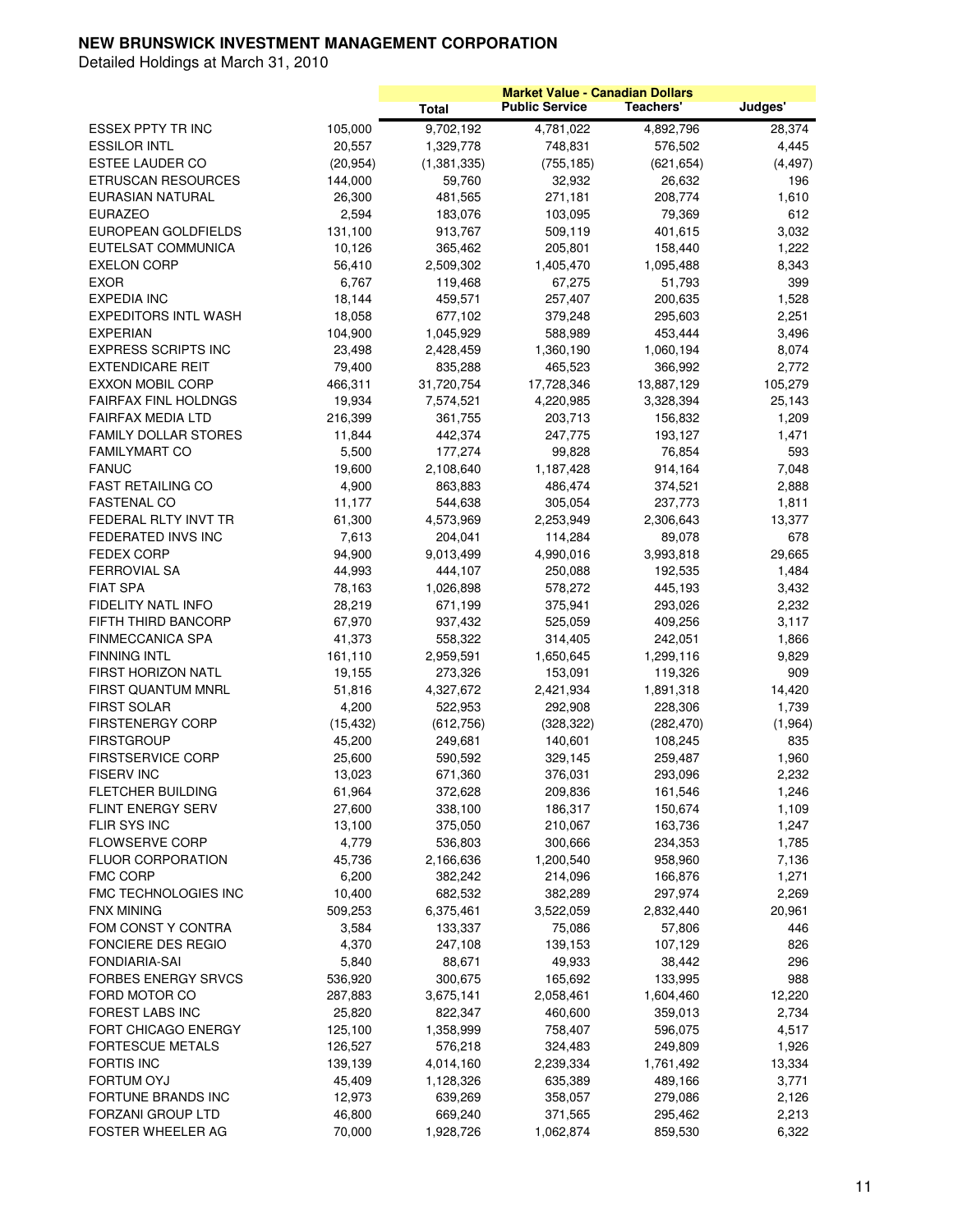|                                             |         |              |                       | <b>Market Value - Canadian Dollars</b> |         |
|---------------------------------------------|---------|--------------|-----------------------|----------------------------------------|---------|
|                                             |         | <b>Total</b> | <b>Public Service</b> | Teachers'                              | Judges' |
| <b>FOSTERS GROUP</b>                        | 197,272 | 968,213      | 545,225               | 419,752                                | 3,236   |
| <b>FOXCONN INTERNATIO</b>                   | 199,000 | 213,464      | 120,207               | 92,543                                 | 714     |
| FPL GROUP INC                               | 35,271  | 1,731,240    | 969,675               | 755,809                                | 5,756   |
| <b>FRANCE TELECOM</b>                       | 189,538 | 4,609,476    | 2,595,711             | 1,998,357                              | 15,407  |
| FRANCO NEVADA CORP                          | 105,800 | 2,883,050    | 1,608,248             | 1,265,225                              | 9,577   |
| <b>FRANKLIN RES INC</b>                     | 12,750  | 1,439,270    | 806,141               | 628,344                                | 4,785   |
| <b>FRAPORT AG</b>                           | 3,442   | 184,356      | 103,815               | 79,924                                 | 616     |
| <b>FRASER &amp; NEAVE LTD</b>               |         | 348,326      |                       |                                        |         |
|                                             | 100,000 |              | 196,151               | 151,011                                | 1,164   |
| FREEHOLD ROYALTY                            | 37,500  | 639,000      | 356,864               | 280,011                                | 2,126   |
| FREEPORT-MCMORAN C&G                        | 113,856 | 9,652,972    | 5,347,654             | 4,273,530                              | 31,789  |
| <b>FRESENIUS MED CARE</b>                   | 19,622  | 1,121,408    | 631,493               | 486,167                                | 3,748   |
| <b>FRESENIUS SE</b>                         | 10,885  | 830,406      | 467,622               | 360,008                                | 2,776   |
| <b>FRESNILLO PLC</b>                        | 16,800  | 219,208      | 123,442               | 95,034                                 | 733     |
| <b>FRONTIER COMMUNICA</b>                   | 26,702  | 201,762      | 113,008               | 88,083                                 | 671     |
| <b>FUGRO NV</b>                             | 6,458   | 428,966      | 241,561               | 185,971                                | 1,434   |
| <b>FUJI ELECTRIC HLDG</b>                   | 55,000  | 151,659      | 85,403                | 65,749                                 | 507     |
| <b>FUJI FILM HLD CORP</b>                   | 47,300  | 1,650,878    | 929,651               | 715,709                                | 5,518   |
| FUJI HEAVY INDS                             | 59,000  | 310,006      | 174,572               | 134,398                                | 1,036   |
| <b>FUJI MEDIA HOLDINGS</b>                  | 45      | 67,563       | 38,046                | 29,291                                 | 226     |
| <b>FUJITSU</b>                              | 190,000 | 1,260,282    | 709,696               | 546,373                                | 4,213   |
| <b>FUKUOKA FINANCIAL</b>                    | 73,000  | 313,827      | 176,724               | 136,054                                | 1,049   |
| <b>FURUKAWA ELECTRIC</b>                    | 60,000  | 316,563      | 178,265               | 137,240                                | 1,058   |
| G4S                                         | 129,600 | 520,472      | 293,091               | 225,641                                | 1,740   |
| <b>GABRIEL RESOURCES</b>                    | 207,500 | 871,500      | 485,981               | 382,625                                | 2,894   |
| <b>GALLEON ENERGY INC</b>                   | 32,700  | 224,322      | 123,617               | 99,969                                 | 736     |
| <b>GALP ENERGIA</b>                         | 14,472  | 254,999      | 143,596               | 110,550                                | 852     |
| <b>GAM HOLDING AG</b>                       | 19,802  | 246,391      | 138,749               | 106,818                                | 824     |
| <b>GAMESA CORP TECNO</b>                    | 17,122  | 237,993      | 134,020               | 103,178                                | 795     |
| <b>GAMESTOP CORP HLDG</b>                   | 14,143  | 314,276      | 176,027               | 137,204                                | 1,045   |
| <b>GAMMON GOLD</b>                          | 130,900 | 951,643      | 530,690               | 417,792                                | 3,161   |
| <b>GANNETT INC</b>                          | 20,338  | 341,841      | 191,466               | 149,238                                | 1,137   |
| <b>GAP INC</b>                              | 40,721  | 955,743      | 535,316               | 417,250                                | 3,178   |
| <b>GAS NATURAL SDG</b>                      | 23,558  | 441,939      | 248,867               | 191,595                                | 1,477   |
| <b>GDF SUEZ</b>                             | 127,081 | 4,988,670    | 2,809,245             | 2,162,750                              | 16,675  |
| <b>GEA GROUP AG</b>                         | 14,660  | 343,745      | 193,571               | 149,024                                | 1,149   |
| <b>GEBERIT</b>                              | 3,974   | 722,368      | 406,783               | 313,170                                | 2,415   |
| <b>GECINA</b>                               | 1,758   | 197,683      | 111,320               | 85,702                                 | 661     |
| <b>GENERAL DYNAMICS</b>                     | 32,965  | 2,586,607    | 1,448,769             | 1,129,238                              | 8,600   |
| <b>GENERAL ELECTRIC CO</b>                  | 911,891 | 16,929,125   | 9,482,073             | 7,390,765                              | 56,288  |
| <b>GENERAL MILLS INC</b>                    | 28,152  | 2,023,969    | 1,133,633             | 883,606                                | 6,730   |
| <b>GENTING SINGAPORE</b>                    | 478,000 | 305,250      | 171,894               | 132,336                                | 1,020   |
| <b>GENUINE PARTS CO</b>                     | 13,634  | 590,561      | 330,776               | 257,822                                | 1,964   |
| <b>GENWORTH FINANCIAL</b>                   | 41,784  | 777,849      | 435,676               | 339,586                                | 2,586   |
| <b>GENZYME CORP</b>                         | 22,713  | 1,195,579    | 669,649               | 521,955                                | 3,975   |
| <b>GEOLOGIX EXPLOR WARR</b>                 | 50,000  |              |                       |                                        |         |
| <b>GEORGE WESTON LTD</b>                    | 1,450   | 92,799       | 69,713                | 22,669                                 | 416     |
| <b>GERDAU AMERISTEEL</b>                    | 157,900 | 1,260,042    | 701,319               | 554,546                                | 4,177   |
|                                             |         |              |                       |                                        |         |
| <b>GESTEVIS TELECINCO</b><br><b>GETINGE</b> | 9,257   | 147,669      | 83,156                | 64,019                                 | 494     |
|                                             | 20,461  | 497,919      | 280,391               | 215,864                                | 1,664   |
| <b>GILDAN ACTIVEWEAR</b>                    | 64,239  | 1,711,327    | 958,377               | 747,244                                | 5,706   |
| GILEAD SCIENCES INC                         | 77,158  | 3,563,889    | 1,996,149             | 1,555,890                              | 11,850  |
| <b>GIVAUDAN AG</b>                          | 782     | 696,791      | 392,380               | 302,081                                | 2,329   |
| <b>GLAXOSMITHKLINE</b>                      | 526,900 | 10,251,768   | 5,773,028             | 4,444,474                              | 34,267  |
| GLUSKIN SHEFF+ASSOC                         | 42,800  | 946,308      | 521,487               | 421,719                                | 3,102   |
| <b>GMP CAPITAL INC</b>                      | 49,300  | 702,525      | 392,115               | 308,075                                | 2,336   |
| <b>GOLDCORP INC</b>                         | 563,536 | 21,314,379   | 11,898,342            | 9,345,208                              | 70,830  |
| <b>GOLDEN AGRI RESOUR</b>                   | 664,566 | 264,795      | 149,112               | 114,797                                | 885     |
| <b>GOLDEN STAR RES</b>                      | 185,600 | 718,272      | 402,069               | 313,809                                | 2,394   |
| GOLDMAN SACHS GROUP                         | 45,019  | 7,795,938    | 4,366,537             | 3,403,480                              | 25,921  |
| <b>GOODMAN FIELDER</b>                      | 122,845 | 163,030      | 91,806                | 70,679                                 | 545     |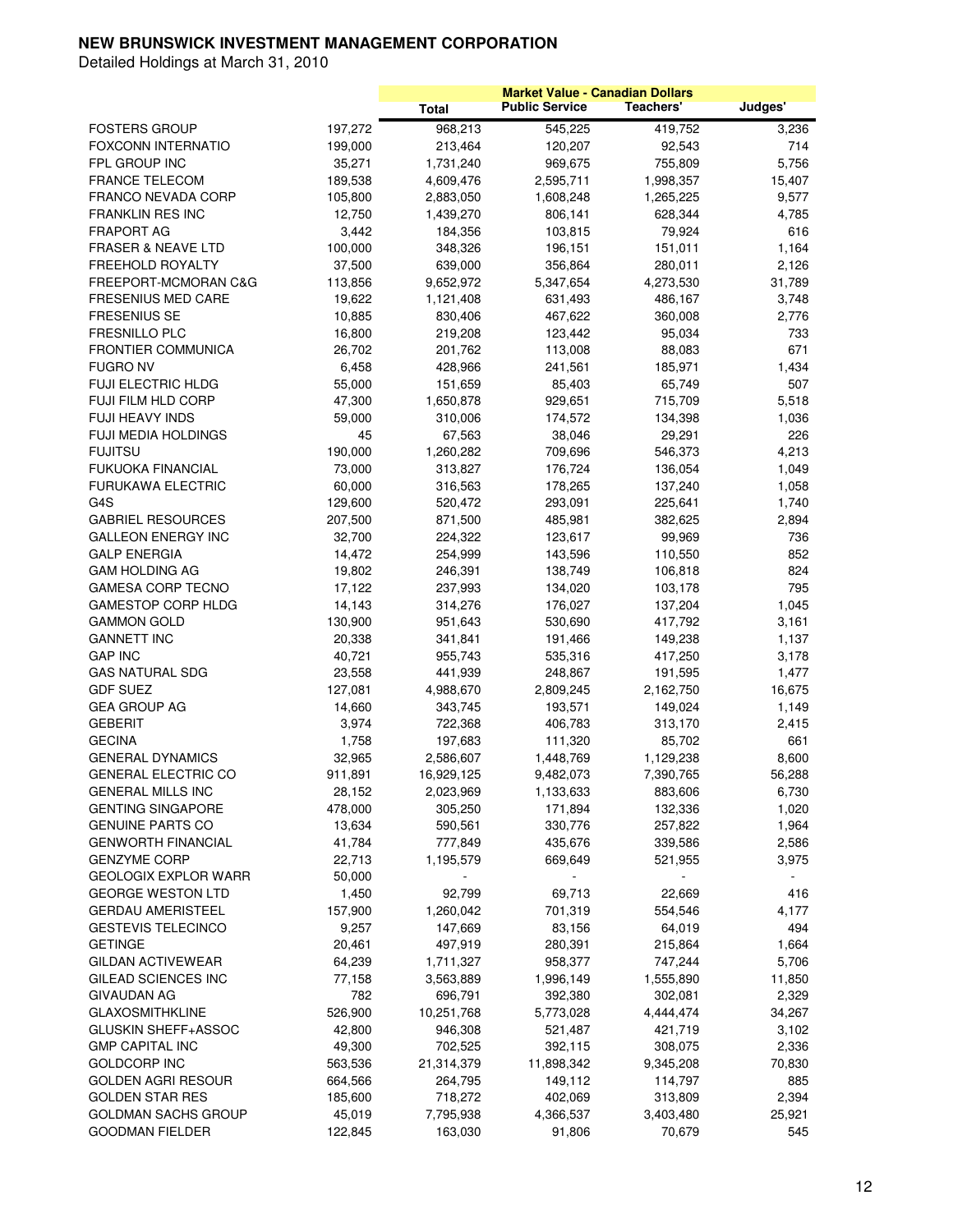|                                                   |                  |                      | <b>Market Value - Canadian Dollars</b> |                      |                 |
|---------------------------------------------------|------------------|----------------------|----------------------------------------|----------------------|-----------------|
|                                                   |                  | <b>Total</b>         | <b>Public Service</b>                  | Teachers'            | Judges'         |
| <b>GOODMAN GROUP</b>                              | 620,724          | 378,647              | 213,226                                | 164,156              | 1,266           |
| <b>GOODRICH CORP</b>                              | 10,708           | 770,143              | 431,360                                | 336,222              | 2,561           |
| <b>GOODYEAR TIRE &amp; RUBR</b>                   | 20,731           | 266,128              | 149,059                                | 116,184              | 885             |
| <b>GOOGLE INC</b>                                 | 27,795           | 16,005,617           | 8,927,900                              | 7,024,692            | 53,026          |
| <b>GPE EUROTUNNEL SA</b>                          | 48,726           | 503,162              | 283,343                                | 218,137              | 1,682           |
| <b>GPT GROUP</b>                                  | 948,458          | 503,486              | 283,526                                | 218,278              | 1,683           |
| <b>GRAINGER W W INC</b>                           | (36, 145)        | (3,969,750)          | (2, 182, 423)                          | (1,774,341)          | (12,986)        |
| <b>GRAN TIERRA ENERGY</b>                         | 42,250           | 253,078              | 139,464                                | 112,783              | 830             |
| <b>GREAT BASIN GOLD</b>                           | 337,300          | 580,156              | 323,353                                | 254,878              | 1,926           |
| <b>GREAT CDN GAMING</b>                           | 3,600            | 26,460               | 14,581                                 | 11,792               | 87              |
| <b>GREAT-WEST LIFECO</b>                          | 49,200           | 1,430,342            | 834,885                                | 590,463              | 4,993           |
| <b>GRIFOLS SA</b>                                 | 11,995           | 182,043              | 102,513                                | 78,921               | 608             |
| GROUPE AEROPLAN INC                               | 187,696          | 1,997,085            | 1,113,891                              | 876,560              | 6,635           |
| <b>GROUPE BRUXELLES L</b>                         | 8,248            | 740,526              | 417,009                                | 321,042              | 2,475           |
| <b>GS YUASA CORP</b>                              | 36,000           | 246,216              | 138,650                                | 106,743              | 823             |
| <b>GUESTLOGIX</b>                                 | 152,000          | 258,400              | 142,396                                | 115,155              | 849             |
| <b>GUNMA BANK</b>                                 | 37,000           | 207,666              | 116,942                                | 90,030               | 694             |
| H&R REAL EST INV                                  | 128,000          | 2,128,640            | 1,188,032                              | 933,532              | 7,076           |
| H.LUNDBECK A/S                                    | 5,542            | 106,183              | 59,794                                 | 46,034               | 355             |
| <b>HACHIJUNI BANK</b>                             | 41,000           | 235,902              | 132,843                                | 102,271              | 789             |
| HAKUHODO DY HLDGS                                 | 2,280            | 121,779              | 68,577                                 | 52,795               | 407             |
| <b>HALLIBURTON</b>                                | 77,401           | 2,366,115            | 1,325,270                              | 1,032,977            | 7,867           |
| <b>HAMMERSON</b>                                  | 71,800           | 434,179              | 244,497                                | 188,231              | 1,451           |
| <b>HANG LUNG GROUP</b>                            | 82,000           | 441,406              | 248,567                                | 191,364              | 1,475           |
| <b>HANG LUNG PROP</b>                             | 212,000          | 865,592              | 487,437                                | 375,262              | 2,893           |
| <b>HANG SENG BANK</b>                             | 78,200           | 1,105,507            | 622,539                                | 479,273              | 3,695           |
| HANKYU HANSHIN HLD                                | 117,000          | 549,980              | 309,707                                | 238,434              | 1,838           |
| HANNOVER RUECKVERS                                | 5,658            | 282,812              | 159,258                                | 122,608              | 945             |
| HARLEY DAVIDSON INC                               | 20,007           | 569,748              | 319,118                                | 248,735              | 1,894           |
| <b>HARMAN INTL INDS</b>                           | 5,900            | 280,427              | 157,069                                | 122,426              | 932             |
| <b>HARRIS CORP DEL</b>                            | 11,184           | 538,846              | 301,810                                | 235,244              | 1,792           |
| <b>HARTFORD FINL SVCS</b>                         | 37,890           | 1,093,368            | 612,400                                | 477,333              | 3,635           |
| HARVEY NORMAN HLDG                                | 49,840           | 168,028              | 94,621                                 | 72,846               | 562             |
| <b>HASBRO INC</b>                                 | 10,510           | 408,813              | 228,978                                | 178,476              | 1,359           |
| HCP INC                                           | 135,486          | 4,542,162            | 2,294,897                              | 2,233,644            | 13,620          |
| HEALTH CARE REIT INC                              | 244,400          | 11,231,622           | 5,567,487                              | 5,631,093            | 33,042          |
| <b>HECLA MINING CO</b>                            | 72,500           | 251,082              | 138,364                                | 111,894              | 824             |
| <b>HECLA MNG CO</b>                               | (41, 432)        | (231, 010)           | (127, 304)                             | (102, 949)           | (758)           |
| <b>HEICO CORP</b>                                 | (8,600)          | (450, 246)           | (248, 119)                             | (200, 650)           | (1, 477)        |
| <b>HEICO CORP NEW</b>                             | 11,700           | 470,904              | 259,503                                | 209,857              | 1,545           |
| HEIDELBERGCEMENT                                  | 14,376           | 812,715              | 457,660                                | 352,338              | 2,717           |
| <b>HEINEKEN HOLDING</b>                           | 11,272           | 509,651              | 286,997                                | 220,950              | 1,704           |
| <b>HEINEKEN NV</b>                                | 25,045           | 1,307,216            | 736,126                                | 566,720              | 4,369           |
| HEINZ H J CO                                      | 27,046           | 1,264,348            | 708,167                                | 551,978              | 4,204           |
| <b>HELLENIC PETROLEUM</b>                         | 8,604            | 98,628               | 55,540                                 | 42,759               | 330             |
| <b>HELMERICH &amp; PAYNE</b>                      | 9,000            | 347,518              | 194,646                                | 151,716              | 1,155           |
| HENDERSON LAND DEV                                | 110,000          | 788,309              | 443,917                                | 341,758              | 2,635           |
| HENKEL AG&CO. KGAA                                | 31,494           | 1,612,267            | 907,908                                | 698,970              | 5,389           |
| <b>HENNES &amp; MAURITZ</b><br><b>HERMES INTL</b> | 52,264           | 3,456,679            | 1,946,542                              | 1,498,582            | 11,554          |
| <b>HESS CORPORATION</b>                           | 5,396<br>117,582 | 761,887<br>7,465,906 | 429,037<br>4,128,543                   | 330,303<br>3,312,815 | 2,547<br>24,547 |
| HEWLETT PACKARD CO                                |                  |                      |                                        |                      |                 |
|                                                   | 201,205          | 10,877,318           | 6,092,430                              | 4,748,721            | 36,166          |
| <b>HIGHWOODS PPTYS INC</b><br><b>HINO MOTORS</b>  | 82,800           | 2,667,388            | 1,314,429                              | 1,345,159            | 7,801           |
| <b>HIROSE ELECTRIC</b>                            | 25,000           | 106,661              | 60,063                                 | 46,241               | 357             |
| <b>HIROSHIMA BANK</b>                             | 2,900<br>47,000  | 339,383<br>201,543   | 191,115<br>113,494                     | 147,133<br>87,375    | 1,134<br>674    |
| <b>HISAMITSU PHARM CO</b>                         | 6,300            | 236,983              | 133,451                                | 102,740              | 792             |
| HITACHI                                           | 456,000          | 1,722,729            | 970,112                                | 746,859              | 5,758           |
| <b>HITACHI CHEMICAL</b>                           | 9,800            | 214,481              | 120,780                                | 92,985               | 717             |
| HITACHI CONST MACH                                | 10,100           | 241,989              | 136,270                                | 104,910              | 809             |
|                                                   |                  |                      |                                        |                      |                 |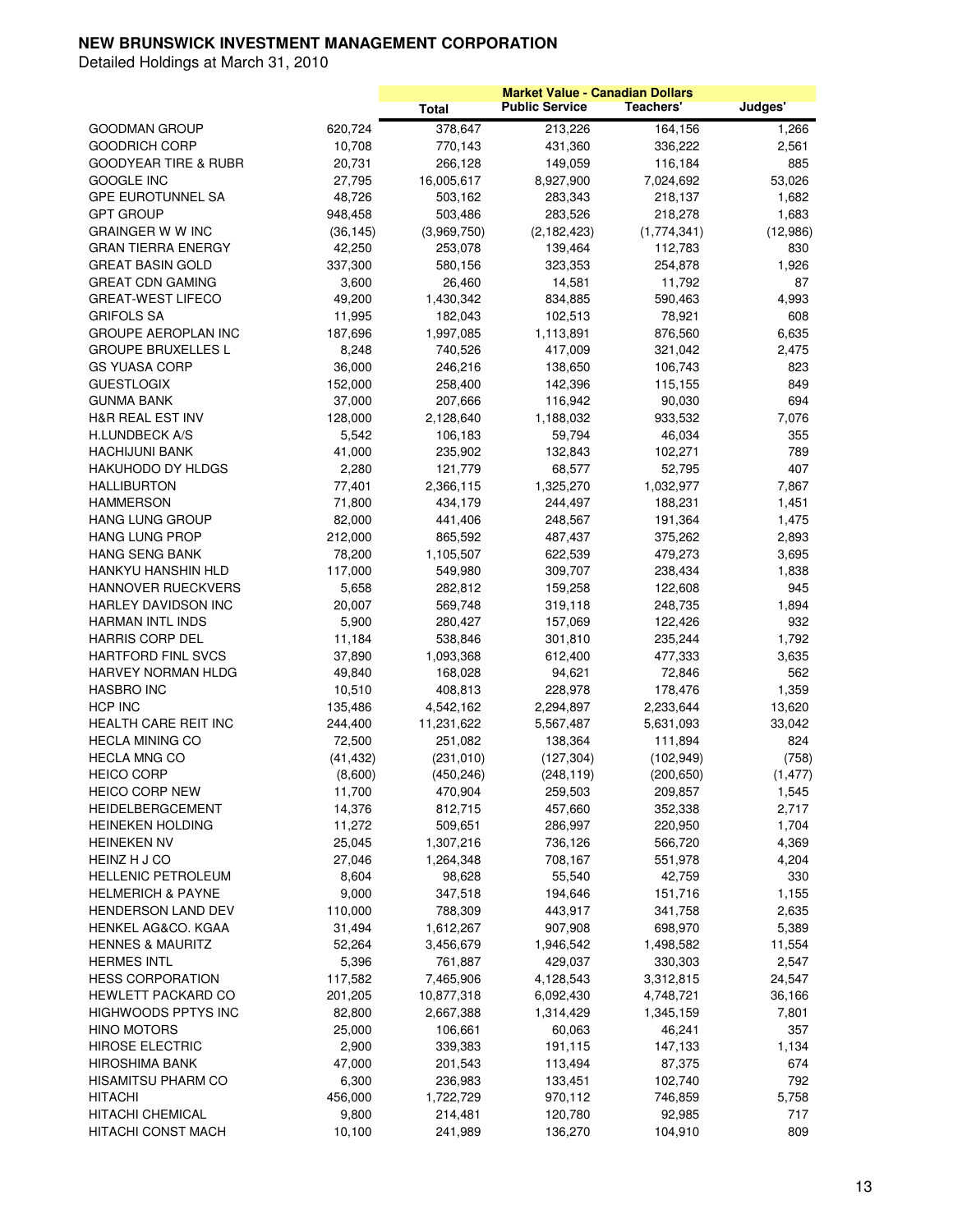|                                 |            |                    |                       | <b>Market Value - Canadian Dollars</b> |          |
|---------------------------------|------------|--------------------|-----------------------|----------------------------------------|----------|
|                                 |            | <b>Total</b>       | <b>Public Service</b> | Teachers'                              | Judges'  |
| HITACHI HIGH-TECH               | 6,700      | 155,363            | 87,489                | 67,355                                 | 519      |
| HITACHI METALS                  | 15,000     | 159,747            | 89,958                | 69,256                                 | 534      |
| <b>HOCHTIEF AG</b>              | 3,941      | 336,736            | 189,625               | 145,986                                | 1,126    |
| <b>HOKKAIDO ELECTRIC</b>        | 18,700     | 363,994            | 204,974               |                                        | 1,217    |
|                                 |            | 262,608            |                       | 157,803                                |          |
| HOKUHOKU FINANCIAL              | 118,000    |                    | 147,881               | 113,849                                | 878      |
| HOKURIKU ELEC PWR               | 18,100     | 403,797            | 227,388               | 175,059                                | 1,350    |
| <b>HOLCIM</b>                   | 25,079     | 1,898,651          | 1,069,178             | 823,127                                | 6,346    |
| <b>HOLMEN AB</b>                | 4,956      | 135,907            | 76,533                | 58,920                                 | 454      |
| HOME CAPITAL GROUP              | 38,280     | 1,654,079          | 919,964               | 728,636                                | 5,479    |
| HOME DEPOT INC                  | 29,801     | 976,756            | 581,368               | 391,964                                | 3,424    |
| HOME RETAIL GROUP               | 84,600     | 351,468            | 197,920               | 152,373                                | 1,175    |
| HONDA MOTOR CO                  | 168,800    | 6,038,105          | 3,400,208             | 2,617,714                              | 20,183   |
| HONEYWELL INTL INC              | 65,273     | 3,000,342          | 1,680,504             | 1,309,862                              | 9,976    |
| HONG KONG AIRCRAFT              | 6,500      | 83,143             | 46,820                | 36,045                                 | 278      |
| HONG KONG ELECTRIC              | 141,800    | 852,239            | 479,917               | 369,473                                | 2,849    |
| HONG KONG EXCHANGE              | 104,500    | 1,769,492          | 996,445               | 767,132                                | 5,915    |
| HONGKONG&CHINA GAS              | 401,000    | 1,012,229          | 570,012               | 438,834                                | 3,383    |
| <b>HOPEWELL HLDGS</b>           | 53,800     | 161,673            | 91,042                | 70,090                                 | 540      |
| <b>HORMEL FOODS CORP</b>        | 5,900      | 251,546            | 140,892               | 109,818                                | 836      |
| HOSPIRA INC                     | 14,014     | 806,420            | 451,679               | 352,060                                | 2,681    |
| <b>HOSPITALITY PPTYS TR</b>     |            |                    |                       |                                        |          |
|                                 | 101,500    | 2,469,878          | 1,217,100             | 1,245,555                              | 7,223    |
| <b>HOST HOTELS &amp; RESRTS</b> | 1,385,676  | 20,630,909         | 10,222,427            | 10,347,814                             | 60,668   |
| <b>HOYA CORP</b>                | 42,200     | 1,173,720          | 660,951               | 508,845                                | 3,923    |
| <b>HSBC HOLDINGS</b>            | 1,767,600  | 18,168,213         | 10,230,976            | 7,876,509                              | 60,728   |
| <b>HUDBAY MINERALS</b>          | 183,500    | 2,330,450          | 1,295,164             | 1,027,571                              | 7,714    |
| <b>HUDSON CITY BANCORP</b>      | 40,536     | 583,356            | 326,740               | 254,676                                | 1,940    |
| <b>HUMANA INC</b>               | 14,523     | 689,837            | 386,380               | 301,163                                | 2,294    |
| <b>HUNTINGTON BANCSHARE</b>     | 61,151     | 334,745            | 187,492               | 146,140                                | 1,113    |
| HUSKY ENERGY INC                | 140,781    | 4,137,376          | 2,319,850             | 1,803,714                              | 13,812   |
| HUSQVARNA AB                    | 38,221     | 281,565            | 158,557               | 122,068                                | 941      |
| HUTCHISON WHAMPOA               | 218,000    | 1,617,828          | 911,039               | 701,381                                | 5,408    |
| <b>HYSAN DEVELOPMENT</b>        | 61,000     | 178,528            | 100,533               | 77,397                                 | 597      |
| <b>IAMGOLD CORP</b>             | 512,938    | 6,888,757          | 3,823,520             | 3,042,484                              | 22,754   |
| <b>IBERDROLA RENOVABL</b>       | 81,486     | 343,428            | 193,393               | 148,887                                | 1,148    |
| <b>IBERDROLA SA</b>             | 375,866    | 3,236,849          | 1,822,751             | 1,403,279                              | 10,819   |
| <b>IBERIA LINEAS AERE</b>       | 44,716     | 158,379            | 89,187                | 68,662                                 | 529      |
| <b>IBIDEN CO</b>                | 12,400     | 432,115            | 243,335               | 187,336                                | 1,444    |
| ICADE                           | 2,376      |                    |                       |                                        | 897      |
|                                 |            | 268,415<br>290,955 | 151,151               | 116,367                                | 973      |
| <b>ICAP</b>                     | 50,600     |                    | 163,844               | 126,138                                |          |
| <b>IDEMITSU KOSAN CO</b>        | 2,100      | 160,952            | 90,636                | 69,778                                 | 538      |
| <b>IESI BFC LTD</b>             | (37,500)   | (658, 607)         | (362, 941)            | (293, 506)                             | (2, 160) |
| <b>IESI-BFC LTD</b>             | 38,300     | 666,864            | 376,562               | 288,057                                | 2,244    |
| IGM FINANCIAL INC               | 87,852     | 3,962,345          | 2,213,043             | 1,736,119                              | 13,183   |
| <b>IHI CORPORATION</b>          | 124,000    | 228,846            | 128,869               | 99,212                                 | 765      |
| <b>ILIAD</b>                    | 1,526      | 159,948            | 90,070                | 69,342                                 | 535      |
| ILLINOIS TOOL WORKS             | 33,091     | 1,602,056          | 897,318               | 699,411                                | 5,327    |
| <b>IMERYS</b>                   | 3,181      | 199,067            | 112,100               | 86,302                                 | 665      |
| <b>IMMOEAST AG</b>              | 40,213     | 221,925            | 124,972               | 96,212                                 | 742      |
| <b>IMPERIAL OIL LTD</b>         | 118,995    | 4,680,553          | 2,634,423             | 2,030,446                              | 15,684   |
| <b>IMPERIAL TOBACCO</b>         | 103,900    | 3,211,791          | 1,808,640             | 1,392,415                              | 10,736   |
| <b>INCITEC PIVOT</b>            | 164,851    | 532,741            | 300,000               | 230,960                                | 1,781    |
| <b>IND ALLNCE &amp; FNCL</b>    | 93,200     | 3,245,224          | 1,806,578             | 1,427,885                              | 10,761   |
| <b>INDITEX</b>                  | 22,303     | 1,494,160          | 841,399               | 647,767                                | 4,994    |
| <b>INDRA SISTEMAS SA</b>        | 9,241      | 192,577            | 108,445               | 83,488                                 | 644      |
| <b>INFINEON TECHNOLOG</b>       |            |                    |                       |                                        |          |
|                                 | 111,099    | 779,678            | 439,056               | 338,016                                | 2,606    |
| ING GROEP NV CVA                | 372,120    | 3,775,724          | 2,126,205             | 1,636,899                              | 12,620   |
| <b>INMARSAT</b>                 | 44,600     | 518,810            | 292,155               | 224,921                                | 1,734    |
| <b>INMET MINING CORP</b>        | 43,146     | 2,540,005          | 1,415,915             | 1,115,658                              | 8,432    |
| <b>INNERGEX POWER</b>           | (183, 800) | (2, 295, 563)      | (1,265,024)           | (1,023,009)                            | (7,530)  |
| <b>INNERGEX RENEWABLE</b>       | 268,400    | 2,174,040          | 1,198,056             | 968,852                                | 7,132    |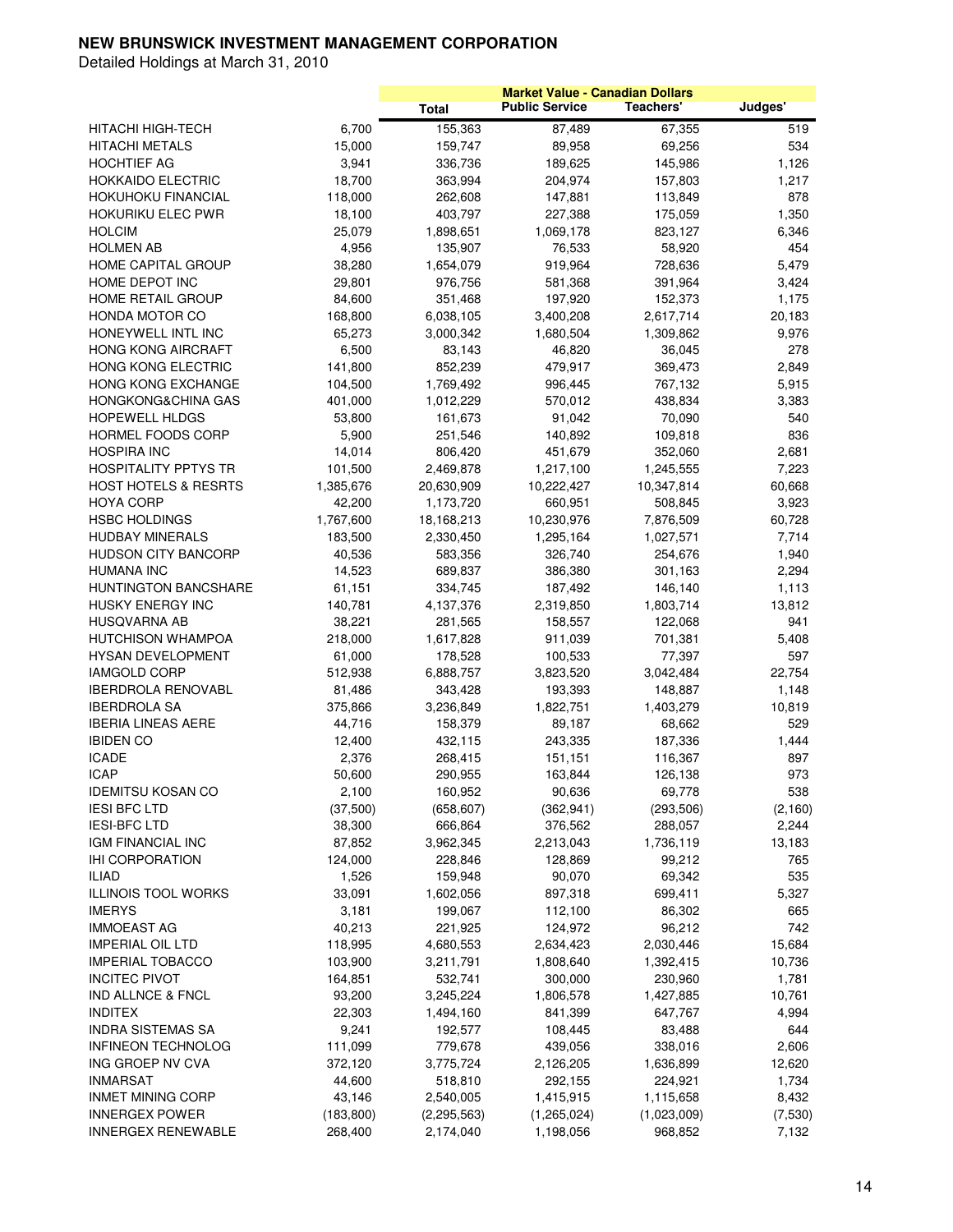|                                 |            |                | <b>Market Value - Canadian Dollars</b> |               |           |
|---------------------------------|------------|----------------|----------------------------------------|---------------|-----------|
|                                 |            | <b>Total</b>   | <b>Public Service</b>                  | Teachers'     | Judges'   |
| <b>INPEX CORPORATION</b>        | 84         | 623,747        | 351,247                                | 270,414       | 2,085     |
| <b>INSURANCE AUST GRP</b>       | 212,538    | 766,024        | 431,367                                | 332,096       | 2,560     |
| <b>INTACT FINANCIAL</b>         | 141,859    | 6,349,609      | 3,532,777                              | 2,795,791     | 21,041    |
| <b>INTEGRYS ENERGY</b>          | 6,471      | 311,445        |                                        | 135,968       | 1,036     |
|                                 |            |                | 174,441                                |               |           |
| <b>INTEL CORP</b>               | 472,142    | 10,673,835     | 5,978,459                              | 4,659,886     | 35,490    |
| INTER PIPELINE FUND             | 224,800    | 2,676,619      | 1,494,139                              | 1,173,580     | 8,899     |
| INTERCONTINENTALEXCH            | 6,330      | 721,434        | 404,078                                | 314,957       | 2,399     |
| <b>INTERCONTL HOTELS</b>        | 24,900     | 395,395        | 222,657                                | 171,416       | 1,322     |
| <b>INTERNATIONAL PAPER</b>      | 37,015     | 925,150        | 518,180                                | 403,894       | 3,076     |
| <b>INTEROIL CORP</b>            | 8,500      | 559,220        | 308,172                                | 249,214       | 1,833     |
| <b>INTERPUBLIC GROUP</b>        | 41,537     | 350,979        | 196,585                                | 153,227       | 1,167     |
| <b>INTERSIL CORP</b>            | (184, 100) | (2,759,706)    | (1,520,807)                            | (1, 229, 853) | (9,046)   |
| INTESA SANPAOLO                 | 874,888    | 3,236,864      | 1,822,759                              | 1,403,285     | 10,819    |
| <b>INTL BUSINESS MCHN</b>       | 110,960    | 14,453,745     | 8,095,602                              | 6,310,085     | 48,058    |
| <b>INTL FLAVORS &amp; FRAGR</b> | 6,787      | 330,376        | 185,045                                | 144,232       | 1,098     |
| INTL GAME TECH                  | 25,442     | 478,278        | 267,885                                | 208,802       | 1,590     |
| <b>INTL POWER</b>               | 155,600    | 763,033        | 429,683                                | 330,800       | 2,550     |
| <b>INTOLL GROUP</b>             | 212,222    | 220,374        | 124,098                                | 95,539        | 737       |
| <b>INTUIT</b>                   | (15, 591)  | (544, 019)     | (291, 357)                             | (250, 923)    | (1,739)   |
| INTUITIVE SURGIC INC            |            | 1,178,654      | 660,169                                | 514,566       |           |
|                                 | 3,340      |                |                                        |               | 3,919     |
| <b>INVENSYS</b>                 | 77,700     | 407,089        | 229,242                                | 176,486       | 1,361     |
| <b>INVESCO LTD</b>              | 36,631     | 814,361        | 456,127                                | 355,527       | 2,708     |
| <b>INVESTEC</b>                 | 39,600     | 328,120        | 184,773                                | 142,251       | 1,097     |
| <b>INVESTOR AB</b>              | 46,565     | 908,629        | 511,672                                | 393,920       | 3,037     |
| <b>IOWA TELECOMM SRVC</b>       | 546,600    | 9,484,344      | 5,226,572                              | 4,226,661     | 31,111    |
| <b>IPSEN</b>                    | 2,366      | 117,321        | 66,067                                 | 50,863        | 392       |
| <b>IRON MOUNTAIN INC</b>        | 15,500     | 432,624        | 242,314                                | 188,871       | 1,438     |
| <b>ISETAN MITSUKOSHI</b>        | 34,300     | 373,480        | 210,316                                | 161,916       | 1,248     |
| <b>ISHARES CDN S&amp;P/TSX</b>  | 78,200     | 1,531,434      | 843,938                                | 682,478       | 5,018     |
| ISHARES S&P/TSX                 | (591, 200) | (13,858,501)   | (7,627,147)                            | (6, 185, 980) | (45, 374) |
| ISHARES S&P/TSX 60              | (50, 950)  | (904, 106)     | (523, 227)                             | (378, 133)    | (2,746)   |
| <b>ISUZU MOTORS</b>             | 111,000    | 303,666        | 171,002                                | 131,649       | 1,015     |
| <b>ITALCEMENTI</b>              | 6,648      | 77,575         | 43,685                                 | 33,631        | 259       |
| <b>ITEMUS INC</b>               | 875,000    | $\overline{a}$ |                                        |               |           |
| <b>ITERATION ENERGY</b>         | 515,000    | 721,000        | 397,324                                | 321,311       | 2,365     |
| <b>ITO EN</b>                   | 6,200      | 97,327         | 54,807                                 | 42,194        | 325       |
| <b>ITOCHU CORP</b>              | 154,000    | 1,367,561      | 770,108                                | 592,882       | 4,571     |
| <b>ITOCHU TECHNO SOLU</b>       |            |                | 54,338                                 |               | 323       |
|                                 | 2,900      | 96,494         |                                        | 41,833        |           |
| <b>ITT CORPORATION</b>          | 33,828     | 1,848,681      | 1,026,474                              | 816,107       | 6,100     |
| <b>IVANHOE ENERGY</b>           | 236,700    | 783,477        | 437,284                                | 343,588       | 2,605     |
| <b>IVANHOE MINES</b>            | 257,000    | 4,530,910      | 2,523,729                              | 1,992,151     | 15,030    |
| IYO BANK                        | 23,000     | 220,726        | 124,296                                | 95,692        | 738       |
| J FRONT RETAILING               | 45,000     | 267,711        | 150,755                                | 116,061       | 895       |
| <b>JABIL CIRCUIT INC</b>        | 16,541     | 272,144        | 152,429                                | 118,810       | 905       |
| <b>JACOBS ENGR GROUP</b>        | 10,615     | 487,391        | 272,990                                | 212,781       | 1,621     |
| JAFCO CO                        | 2,900      | 77,258         | 43,506                                 | 33,494        | 258       |
| JAGUAR MINING INC               | 74,700     | 695,457        | 388,160                                | 304,985       | 2,312     |
| JAMES HARDIE ID SE              | 44,291     | 299,466        | 168,637                                | 129,828       | 1,001     |
| <b>JANUS CAPITAL GROUP</b>      | 15,740     | 228,433        | 127,946                                | 99,727        | 760       |
| JAPAN PETROLEUM EX              | 2,700      | 138,643        | 78,073                                 | 60,106        | 463       |
| JAPAN PRIME REALTY              | 54         | 121,056        | 68,170                                 | 52,482        | 405       |
| JAPAN REAL ESTATE               | 50         | 432,072        | 243,310                                | 187,317       | 1,444     |
| JAPAN RETAIL FUND               | 164        | 195,131        | 109,883                                | 84,596        | 652       |
| JAPAN STEEL WORKS               |            |                |                                        |               |           |
|                                 | 32,000     | 372,059        | 209,516                                | 161,300       | 1,244     |
| JAPAN TOBACCO INC               | 460        | 1,735,343      | 977,215                                | 752,328       | 5,800     |
| <b>JARDINE CYCLE &amp; CARR</b> | 12,000     | 255,846        | 144,073                                | 110,917       | 855       |
| JAZZ AIR                        | 105,300    | 469,638        | 262,245                                | 205,831       | 1,562     |
| <b>JC DECAUX SA</b>             | 6,229      | 176,114        | 99,174                                 | 76,351        | 589       |
| <b>JDS UNIPHASE CORP</b>        | 19,064     | 242,405        | 135,772                                | 105,827       | 806       |
| JEAN COUTU GROUP                | 98,000     | 970,200        | 542,039                                | 424,933       | 3,228     |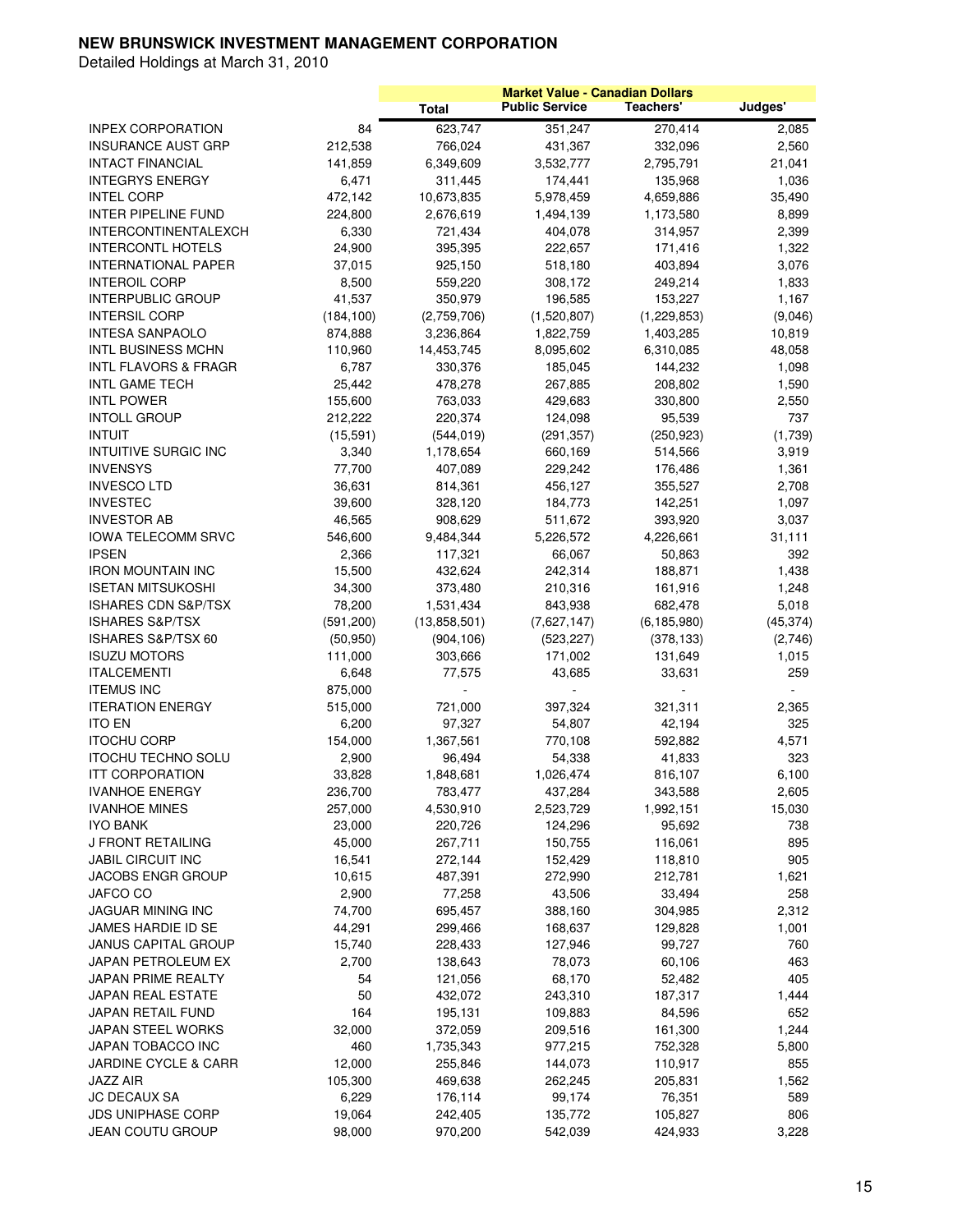|                                |           |              |                       | <b>Market Value - Canadian Dollars</b> |          |
|--------------------------------|-----------|--------------|-----------------------|----------------------------------------|----------|
|                                |           | <b>Total</b> | <b>Public Service</b> | Teachers'                              | Judges'  |
| <b>JERONIMO MARTINS</b>        | 20,667    | 212,791      | 119,828               | 92,252                                 | 711      |
| <b>JETBLUE AIRWAYS CORP</b>    | 177,800   | 1,009,407    | 556,260               | 449,838                                | 3,309    |
| JFE HOLDINGS INC               | 50,300    | 2,053,188    | 1,156,201             | 890,123                                | 6,863    |
| <b>JGC CORP</b>                | 20,000    | 361,942      | 203,818               | 156,913                                | 1,210    |
| <b>JOHNSON &amp; JOHNSON</b>   | 235,223   | 15,578,179   | 8,725,402             | 6,800,980                              | 51,796   |
| JOHNSON CONTROLS INC           | 57,427    | 1,932,223    | 1,082,246             | 843,553                                | 6,424    |
| JOHNSON MATTHEY                |           |              |                       |                                        |          |
|                                | 21,900    | 588,356      | 331,318               | 255,071                                | 1,967    |
| <b>JOYO BANK</b>               | 62,000    | 278,654      | 156,917               | 120,805                                | 931      |
| <b>JPMORGAN CHASE &amp; CO</b> | 339,583   | 15,440,300   | 8,648,175             | 6,740,787                              | 51,338   |
| JS GROUP CORP                  | 25,600    | 527,762      | 297,196               | 228,802                                | 1,764    |
| <b>JSR CORP</b>                | 18,300    | 387,399      | 218,154               | 167,950                                | 1,295    |
| <b>JTEKT CORPORATION</b>       | 18,100    | 216,734      | 122,048               | 93,961                                 | 724      |
| <b>JULIUS BAER GRUPPE</b>      | 21,124    | 774,471      | 436,124               | 335,758                                | 2,589    |
| JUNIPER NETWORKS COM           | 44,940    | 1,398,442    | 783,273               | 610,519                                | 4,650    |
| JUPITER TELECOMM               | 228       | 266,825      | 150,256               | 115,677                                | 892      |
| <b>JUST ENERGY INC FD</b>      | 124,383   | 1,768,726    | 985,710               | 777,146                                | 5,871    |
| K & S AG                       | 17,610    | 1,080,035    | 608,195               | 468,230                                | 3,610    |
| <b>KAJIMA CORP</b>             | 79,000    | 195,540      | 110,113               | 84,773                                 | 654      |
| <b>KAMIGUMI CO</b>             | 24,000    | 195,670      | 110,187               | 84,829                                 | 654      |
| <b>KANEKA CORP</b>             | 28,000    | 183,902      | 103,560               | 79,727                                 | 615      |
| KANSAI ELEC POWER              | 78,100    | 1,811,875    | 1,020,312             | 785,507                                | 6,056    |
| KANSAI PAINT CO                | 20,000    | 165,447      | 93,167                | 71,726                                 | 553      |
| <b>KAO CORP</b>                | 55,200    | 1,417,838    | 798,420               | 614,679                                | 4,739    |
| KAWASAKI HEAVY IND             | 145,000   | 404,552      | 227,813               | 175,386                                | 1,352    |
| KAWASAKI KISEN KAI             | 69,000    | 278,654      | 156,917               | 120,805                                | 931      |
| KAZAKHMYS                      | 21,900    | 513,548      | 289,192               | 222,640                                | 1,717    |
| <b>KB HOME</b>                 | 330,400   | 5,620,534    | 3,097,340             | 2,504,770                              | 18,424   |
| KBC GROEP NV                   | 16,458    | 809,991      | 456,126               | 351,157                                | 2,707    |
| <b>KDDI CORP</b>               | 298       | 1,564,176    | 880,827               | 678,121                                | 5,228    |
| KEIHIN ELEC EXP RL             | 43,000    | 358,044      | 201,624               | 155,224                                | 1,197    |
| <b>KEIO CORP</b>               | 56,000    | 383,002      | 215,678               | 166,044                                | 1,280    |
| KEISEI ELEC RY CO              | 26,000    | 160,605      | 90,441                | 69,627                                 | 537      |
| <b>KELLOGG CO</b>              | 21,765    | 1,180,603    | 661,261               | 515,417                                | 3,925    |
| <b>KEPPEL CORP</b>             | 130,000   | 859,422      | 483,962               | 372,587                                | 2,873    |
| <b>KERRY GROUP</b>             | 14,322    | 450,249      | 253,547               | 195,198                                | 1,505    |
| <b>KERRY PROPERTIES</b>        | 73,000    | 397,251      | 223,702               | 172,221                                | 1,328    |
| <b>KESKO OYJ</b>               | 6,206     | 248,009      | 139,660               | 107,520                                | 829      |
| <b>KEYCORP</b>                 | 277,074   | 2,180,822    | 1,207,133             | 966,512                                | 7,176    |
| <b>KEYENCE CORP</b>            | 4,200     | 1,016,780    | 572,574               | 440,807                                | 3,399    |
| <b>KEYERA FACILITIES</b>       | 103,746   | 2,813,727    | 1,561,872             | 1,242,553                              | 9,302    |
| KIKKOMAN CORP                  | 16,000    | 189,851      | 106,910               | 82,307                                 | 635      |
| KILLAM PROPERTIES              | 38,430    | 316,151      | 174,220               | 140,892                                | 1,039    |
| KILROY RLTY CORP               | 154,300   | 4,889,261    | 2,409,318             | 2,465,645                              | 14,299   |
| KIMBERLY CLARK CORP            | (11, 933) | (770, 358)   | (403, 811)            | (364, 130)                             | (2, 417) |
| KIMCO REALTY CORP              | 165,159   | 2,650,221    | 1,343,476             | 1,298,771                              | 7,974    |
| KINDEN CORPORATION             | 12,000    | 106,563      | 60,008                | 46,199                                 | 356      |
| KING PHARMACEUTICALS           | 21,166    | 252,795      | 141,592               | 110,363                                | 841      |
| KINGFISHER                     | 241,400   | 796,368      | 448,455               | 345,251                                | 2,662    |
| KINNEVIK INV AB                | 22,191    | 415,339      | 233,888               | 180,063                                | 1,388    |
| <b>KINROSS GOLD</b>            | 118,337   |              |                       |                                        |          |
| KINROSS GOLD CORP              |           | 336,077      | 185,203               | 149,771                                | 1,102    |
|                                | (10, 560) | (203, 075)   | (45, 272)             | (157, 541)                             | (262)    |
| <b>KINTETSU CORP</b>           | 166,000   | 522,611      | 294,296               | 226,569                                | 1,747    |
| KIRIN HOLDINGS CO              | 86,000    | 1,286,532    | 724,478               | 557,753                                | 4,300    |
| <b>KLA-TENCOR CORP</b>         | 14,707    | 461,834      | 258,675               | 201,623                                | 1,536    |
| <b>KLEPIERRE</b>               | 9,302     | 369,244      | 207,931               | 160,079                                | 1,234    |
| KNIGHT TRANSN INC              | (80,900)  | (1,733,619)  | (955, 355)            | (772, 581)                             | (5,683)  |
| <b>KOBE STEEL</b>              | 255,000   | 553,660      | 311,780               | 240,029                                | 1,851    |
| KOHLS CORP                     | 26,170    | 1,454,894    | 814,892               | 635,164                                | 4,837    |
| KOITO MFG CO                   | 9,000     | 135,321      | 76,203                | 58,666                                 | 452      |
| <b>KOMATSU</b>                 | 97,000    | 2,061,851    | 1,161,080             | 893,879                                | 6,892    |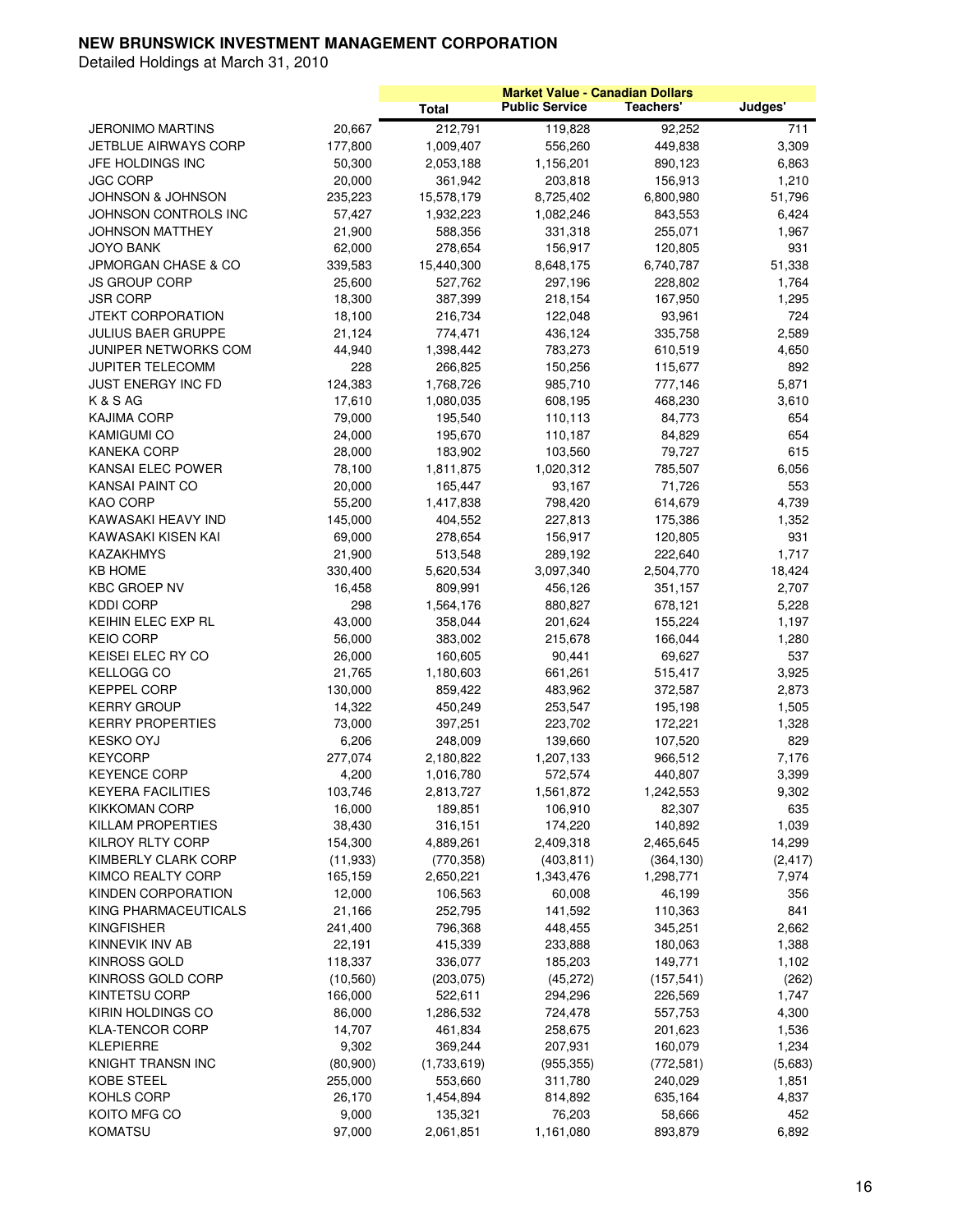|                               |              |                    | <b>Market Value - Canadian Dollars</b> |                    |                |
|-------------------------------|--------------|--------------------|----------------------------------------|--------------------|----------------|
|                               |              | <b>Total</b>       | <b>Public Service</b>                  | Teachers'          | Judges'        |
| KON KPN NV                    | 170,819      | 2,742,524          | 1,544,384                              | 1,188,973          | 9,167          |
| KONAMI CORP                   | 8,800        | 172,151            | 96,943                                 | 74,633             | 575            |
| <b>KONE CORP</b>              | 15,713       | 659,214            | 371,220                                | 285,791            | 2,203          |
| KONICA MINOLTA HOL            | 48,900       | 578,109            | 325,548                                | 250,629            | 1,932          |
| KONINKLIJKE DSM NV            | 15,765       | 712,689            | 401,333                                | 308,974            | 2,382          |
| <b>KRAFT FOODS INC</b>        | 148,444      | 4,602,694          | 2,577,988                              | 2,009,403          | 15,304         |
| <b>KROGER CO</b>              | 408,984      | 9,000,941          | 4,971,225                              | 4,000,154          | 29,562         |
| <b>KUBOTA CORP</b>            | 112,000      | 1,034,714          | 582,673                                | 448,582            | 3,459          |
| KUEHNE & NAGEL AG             | 5,520        | 566,601            | 319,067                                | 245,640            | 1,894          |
| KURARAY CO                    | 35,200       | 479,960            | 270,278                                | 208,078            | 1,604          |
| KURITA WATER INDS             | 11,500       | 329,590            | 185,601                                | 142,888            | 1,102          |
| <b>KYOCERA CORP</b>           | 16,600       | 1,639,918          | 923,479                                | 710,958            | 5,481          |
| KYOWA HAKKO KIRIN             | 25,000       | 261,631            | 147,331                                | 113,426            | 875            |
| KYUSHU ELEC POWER             | 38,800       | 855,910            | 481,984                                | 371,065            | 2,861          |
| <b>L-3 COMMUNICATIONS</b>     | 9,940        | 924,910            | 518,046                                | 403,789            | 3,075          |
| LABORATORY CORP AMER          | 8,905        | 684,986            | 383,664                                | 299,045            | 2,278          |
| <b>LABRADOR IRON ORE</b>      | 34,700       | 1,882,475          | 1,048,214                              | 828,018            | 6,243          |
| LAFARGE                       | 20,420       | 1,457,156          | 820,561                                | 631,724            | 4,871          |
| LAGARDERE S.C.A.              | 11,384       | 465,798            | 262,303                                | 201,939            | 1,557          |
| LAKE SHORE GOLD CORP          | 214,100      | 539,532            | 300,727                                | 237,013            | 1,791          |
| <b>LAND SECURITIES</b>        | 77,300       | 805,825            | 453,780                                | 349,351            | 2,693          |
| <b>LASALLE HOTEL PPTYS</b>    | 40,900       | 968,667            | 477,337                                | 488,497            | 2,833          |
| LAURENTIAN BK CDA             | 24,500       | 1,064,525          | 593,117                                | 467,877            | 3,531          |
| <b>LAWSON INC</b>             | 6,100        | 263,564            | 148,419                                | 114,263            | 881            |
| LEGACY OIL+GAS                | 62,000       | 813,440            | 448,265                                | 362,506            | 2,668          |
| LEGAL & GENERAL GP            | 599,300      | 811,482            | 456,966                                | 351,804            | 2,712          |
| <b>LEGG MASON INC</b>         | 13,936       | 406,486            | 227,674                                | 177,460            | 1,352          |
| LEGGETT & PLATT INC           | 12,665       | 281,770            | 157,820                                | 123,012            | 937            |
| <b>LEGRAND SA</b>             | 10,759       | 345,032            | 194,296                                | 149,582            | 1,153          |
| LEIGHTON HOLDINGS             | 15,246       | 552,474            | 311,112                                | 239,515            | 1,847          |
| LEND LEASE GROUP              | 54,920       | 442,938            | 249,430                                | 192,028            | 1,481          |
| <b>LENNAR CORP</b>            | 11,515       | (160, 672)         | (86, 345)                              | (73, 811)          | (516)          |
| LEUCADIA NATL CORP            | 16,213       | 408,355            | 228,721                                | 178,276            | 1,358          |
| <b>LEXMARK INTL</b>           | 6,681        | 244,879            | 137,158                                | 106,907            | 814            |
| LI & FUNG LTD                 | 231,000      | 1,151,420          | 648,394                                | 499,178            | 3,849          |
| LIBERTY GLOBAL INC            | 2,059        | 14,645             | 8,071                                  | 6,527              | 48             |
| <b>LIBERTY PPTY TR</b>        | 316,400      | 11,061,986         | 5,451,098                              | 5,578,538          | 32,351         |
| LIFE TECHNOLOGIES             | 15,494       | 823,135            | 461,041                                | 359,357            | 2,737          |
| <b>LIFESTYLE INTERNAT</b>     | 57,000       | 104,412            | 58,797                                 | 45,266             | 349            |
| <b>LIMITED BRANDS INC</b>     | 22,937       | 596,580            | 334,147                                | 260,450            | 1,984          |
| LINAMAR CORPORATION           | 39,900       | 760,893            | 424,639                                | 333,725            | 2,529          |
| LINCOLN NATL CORP<br>LINDE AG | 25,836       | 805,014            | 450,892                                | 351,446            | 2,677          |
| <b>LINDT &amp; SPRUENGLI</b>  | 15,502       | 1,873,621          | 1,055,083                              | 812,276            | 6,263          |
| LINEAR TECHNOLOGY             | 92<br>19,063 | 495,675<br>547,124 | 279,127<br>306,447                     | 214,891<br>238,859 | 1,657<br>1,819 |
| LINK R/EST INVEST             | 223,000      | 555,335            | 312,723                                | 240,756            | 1,856          |
| <b>LION ENERGY CORP</b>       | 100,000      | 1,000              | 551                                    | 446                | 3              |
| LLOYDS BANKING GP             | 3,898,600    | 3,764,813          | 2,120,060                              | 1,632,168          | 12,584         |
| <b>LOBLAW COS LTD</b>         | 66,041       | 2,492,699          | 1,394,836                              | 1,089,559          | 8,305          |
| LOCKHEED MARTIN CORP          | 26,983       | 2,280,829          | 1,277,502                              | 995,744            | 7,584          |
| LOEWS CORP                    | 30,310       | 1,147,584          | 642,767                                | 501,002            | 3,816          |
| <b>LOGITECH INTL</b>          | 17,080       | 285,447            | 160,742                                | 123,751            | 954            |
| LONDON STOCK EXCH             | 14,000       | 153,054            | 86,188                                 | 66,354             | 512            |
| <b>LONMIN</b>                 | 14,900       | 465,179            | 261,954                                | 201,670            | 1,555          |
| LONZA GROUP AG                | 4,642        | 384,315            | 216,417                                | 166,613            | 1,285          |
| <b>L'OREAL</b>                | 24,472       | 2,615,088          | 1,472,622                              | 1,133,726          | 8,741          |
| LORILLARD INC                 | 13,184       | 1,006,903          | 563,971                                | 439,585            | 3,348          |
| LOUISIANA PAC CORP            | (144,900)    | (1,333,274)        | (734, 735)                             | (594, 168)         | (4,370)        |
| LOWES CO                      | 217,432      | 5,352,772          | 2,977,749                              | 2,357,330          | 17,693         |
| <b>LSI CORPORATION</b>        | 56,080       | 349,133            | 195,551                                | 152,421            | 1,161          |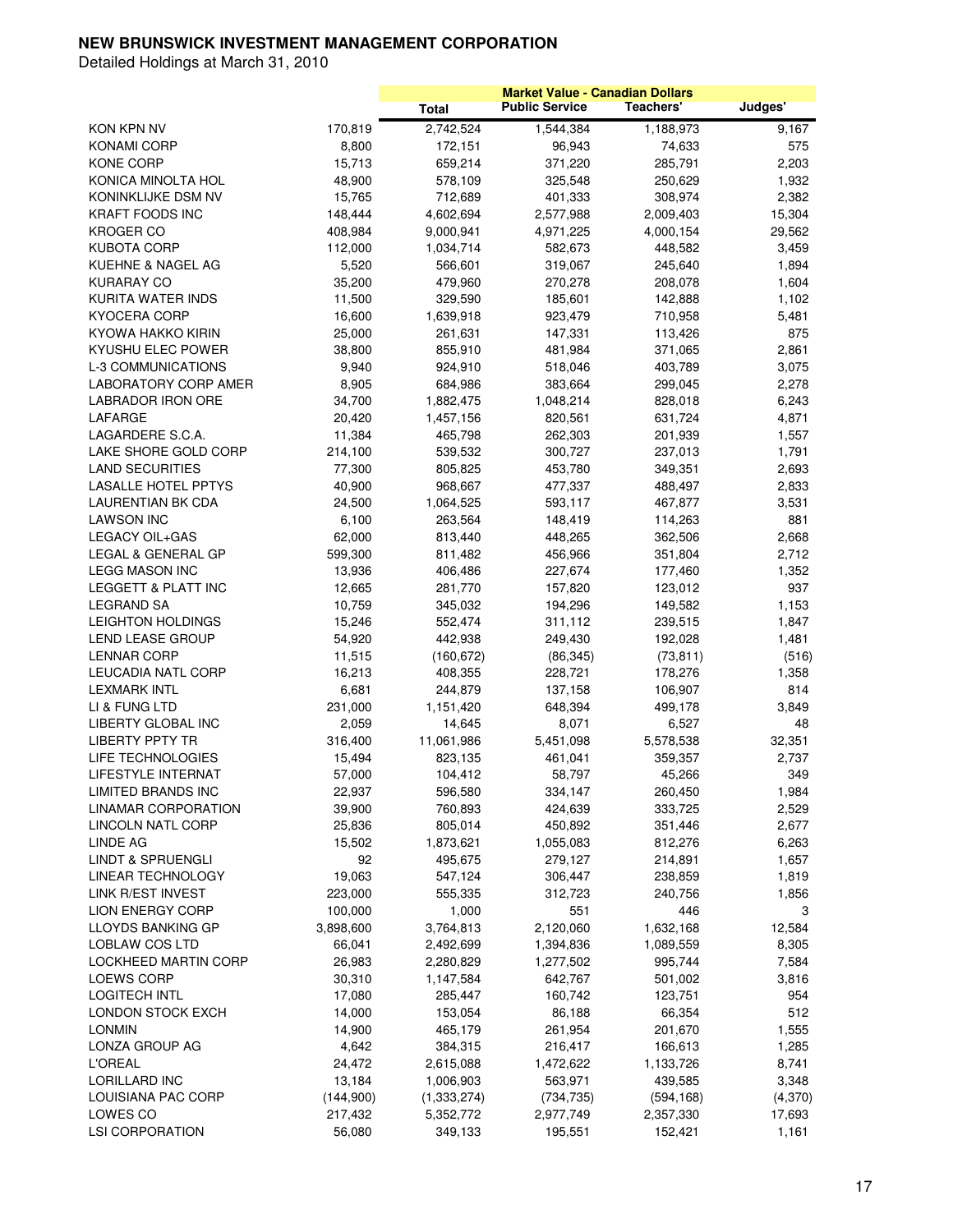|                                 |            |               | <b>Market Value - Canadian Dollars</b> |               |           |
|---------------------------------|------------|---------------|----------------------------------------|---------------|-----------|
|                                 |            | <b>Total</b>  | <b>Public Service</b>                  | Teachers'     | Judges'   |
| LUNDIN MINING CORP              | 547,200    | 2,949,408     | 1,642,787                              | 1,296,838     | 9,784     |
| LUNDIN PETROLEUM A              | 20,881     | 180,027       | 101,378                                | 78,048        | 602       |
| <b>LUXOTTICA GROUP</b>          | 11,861     | 321,753       | 181,187                                | 139,490       | 1,075     |
| LVMH MOET HENNESSY              | 25,054     | 2,976,171     | 1,675,956                              | 1,290,266     | 9,948     |
| M & T BK CORP                   | 7,085      | 570,893       | 319,760                                | 249,235       | 1,898     |
| <b>M UFJ LEASE</b>              | 5,460      | 200,939       | 113,154                                | 87,114        | 672       |
| <b>MABUCHI MOTOR CO</b>         | 2,700      | 157,695       | 88,802                                 | 68,366        | 527       |
| MACDONALD DETTWILER             | 43,700     | 1,640,061     | 913,339                                | 721,283       | 5,439     |
| <b>MACERICH CO</b>              | 215,983    | 8,388,033     | 4,133,434                              | 4,230,069     | 24,531    |
| <b>MACK CALI RLTY CORP</b>      | 131,200    | 4,696,947     | 2,314,550                              | 2,368,661     | 13,736    |
| <b>MACQUARIE GP LTD</b>         | 34,019     | 1,495,403     | 842,099                                | 648,306       | 4,998     |
| <b>MACYS INC</b>                | 35,994     | 797,636       | 446,759                                | 348,225       | 2,652     |
| <b>MAGNA INTL INC</b>           | 57,715     | 3,621,616     | 2,034,790                              | 1,574,712     | 12,115    |
| <b>MAJOR DRILLING GRP</b>       | 23,450     | 600,320       | 334,641                                | 263,686       | 1,993     |
| <b>MAKITA CORP</b>              | 11,500     | 383,274       | 215,831                                | 166,162       | 1,281     |
| <b>MAN GROUP</b>                | 175,000    | 650,021       | 366,043                                | 281,805       | 2,173     |
| <b>MAN SE</b>                   | 10,809     | 915,556       | 515,572                                | 396,923       | 3,060     |
| <b>MANITOBA TELECOM</b>         | 54,300     | 1,761,848     | 984,121                                | 771,867       | 5,860     |
| <b>MANITOWOC INC</b>            | (198, 800) | (2,628,755)   | (1,448,643)                            | (1, 171, 495) | (8,617)   |
| <b>MANPOWER INC</b>             | (26, 500)  | (1,538,101)   | (847, 607)                             | (685, 449)    | (5,045)   |
| MANULIFE FINCL CORP             | 1,427,231  | 28,501,803    | 15,899,916                             | 12,507,247    | 94,641    |
| <b>MAP GROUP</b>                | 72,337     | 208,168       | 117,225                                | 90,248        | 696       |
| <b>MAPFRE SA</b>                | 68,662     | 255,823       | 144,061                                | 110,908       | 855       |
| MAPLE LEAF FOODS                | 47,600     | 490,280       | 272,930                                | 215,725       | 1,625     |
| <b>MARATHON OIL CORP</b>        | 60,484     | 1,943,568     | 1,088,600                              | 848,505       | 6,462     |
| <b>MARFIN INVEST GRP</b>        | 59,595     | 136,628       | 76,939                                 | 59,233        | 457       |
| <b>MARKS &amp; SPENCER GP</b>   | 161,500    | 919,197       | 517,623                                | 398,502       | 3,072     |
| <b>MARRIOTT INTL INC</b>        | 89,693     | 2,872,108     | 1,589,055                              | 1,273,605     | 9,447     |
| <b>MARSH &amp; MCLENNAN COS</b> | 45,480     | 1,127,485     | 631,509                                | 492,227       | 3,749     |
| MARSHALL&ILSLEY NEW             | 44,999     | 367,436       | 205,802                                | 160,412       | 1,222     |
| <b>MARUBENI CORP</b>            | 169,000    | 1,064,112     | 599,228                                | 461,327       | 3,557     |
| <b>MARUI GROUP CO</b>           | 20,900     | 153,606       | 86,499                                 | 66,593        | 513       |
| <b>MARUICHI STL TUBE</b>        | 3,700      | 76,117        | 42,864                                 | 32,999        | 254       |
| MASCO CORP                      | (168, 988) | (2,665,636)   | (1,464,597)                            | (1, 192, 324) | (8,715)   |
| MASSEY ENERGY CO                | 8,116      | 430,676       | 241,224                                | 188,021       | 1,432     |
| <b>MASTERCARD INC</b>           | 8,199      | 2,114,368     | 1,184,266                              | 923,071       | 7,030     |
| <b>MATSUI SECURITIES</b>        | 11,800     | 85,572        | 48,188                                 | 37,098        | 286       |
| MATTEL INC                      | 31,090     | 718,331       | 402,340                                | 313,603       | 2,388     |
| <b>MAZDA MOTOR CORP</b>         | 155,000    | 442,548       | 249,210                                | 191,859       | 1,479     |
| <b>MCAFEE INC</b>               | 13,600     | 554,558       | 310,610                                | 242,104       | 1,844     |
| MCCORMICK & CO INC              | 11,293     | 440,072       | 246,486                                | 192,123       | 1,463     |
| MCDONALDS CORP                  | 129,427    | 8,768,767     | 4,888,546                              | 3,851,185     | 29,037    |
| MCDONALD'S HOLDING              | 6,200      | 127,481       | 71,788                                 | 55,267        | 426       |
| MCGRAW HILL COS INC             | 27,009     | 977,892       | 547,721                                | 426,919       | 3,251     |
| <b>MCKESSON CORP</b>            | 23,028     | 1,539,336     | 862,188                                | 672,029       | 5,118     |
| MDC HOLDINGS                    | (126, 400) | (4, 445, 517) | (2,449,817)                            | (1,981,128)   | (14, 572) |
| <b>MDS INC</b>                  | 34,940     | 285,110       | 161,328                                | 122,823       | 960       |
| <b>MEAD JOHNSON NUTRIT</b>      | 17,518     | 928,972       | 520,321                                | 405,562       | 3,089     |
| MEADWESTVACO CORP               | 14,557     | 377,733       | 211,570                                | 164,907       | 1,256     |
| MEDCO HEALTH SOL                | 39,652     | 2,600,271     | 1,456,422                              | 1,135,203     | 8,646     |
| <b>MEDIASET</b>                 | 72,455     | 632,118       | 355,961                                | 274,044       | 2,113     |
| <b>MEDIOBANCA SPA</b>           | 48,415     | 525,075       | 295,683                                | 227,637       | 1,755     |
| <b>MEDIOLANUM</b>               | 20,552     | 122,168       | 68,796                                 | 52,964        | 408       |
| MEDIPAL HLDG CORP               | 13,800     | 165,544       | 93,222                                 | 71,769        | 553       |
| MEDTRONIC INC                   | 94,448     | 4,319,340     | 2,419,280                              | 1,885,698     | 14,361    |
| MEIJI HOLDINGS CO               | 6,400      | 252,208       | 142,025                                | 109,340       | 843       |
| MEMC ELECTR MATLS               | 19,389     | 301,870       | 169,079                                | 131,788       | 1,004     |
| MERCK & CO INC                  | 266,318    | 10,194,693    | 5,709,949                              | 4,450,846     | 33,898    |
| <b>MERCK KGAA</b>               | 6,606      | 542,862       | 305,699                                | 235,348       | 1,815     |
| <b>MEREDITH CORP</b>            | 3,073      | 107,454       | 60,185                                 | 46,911        | 357       |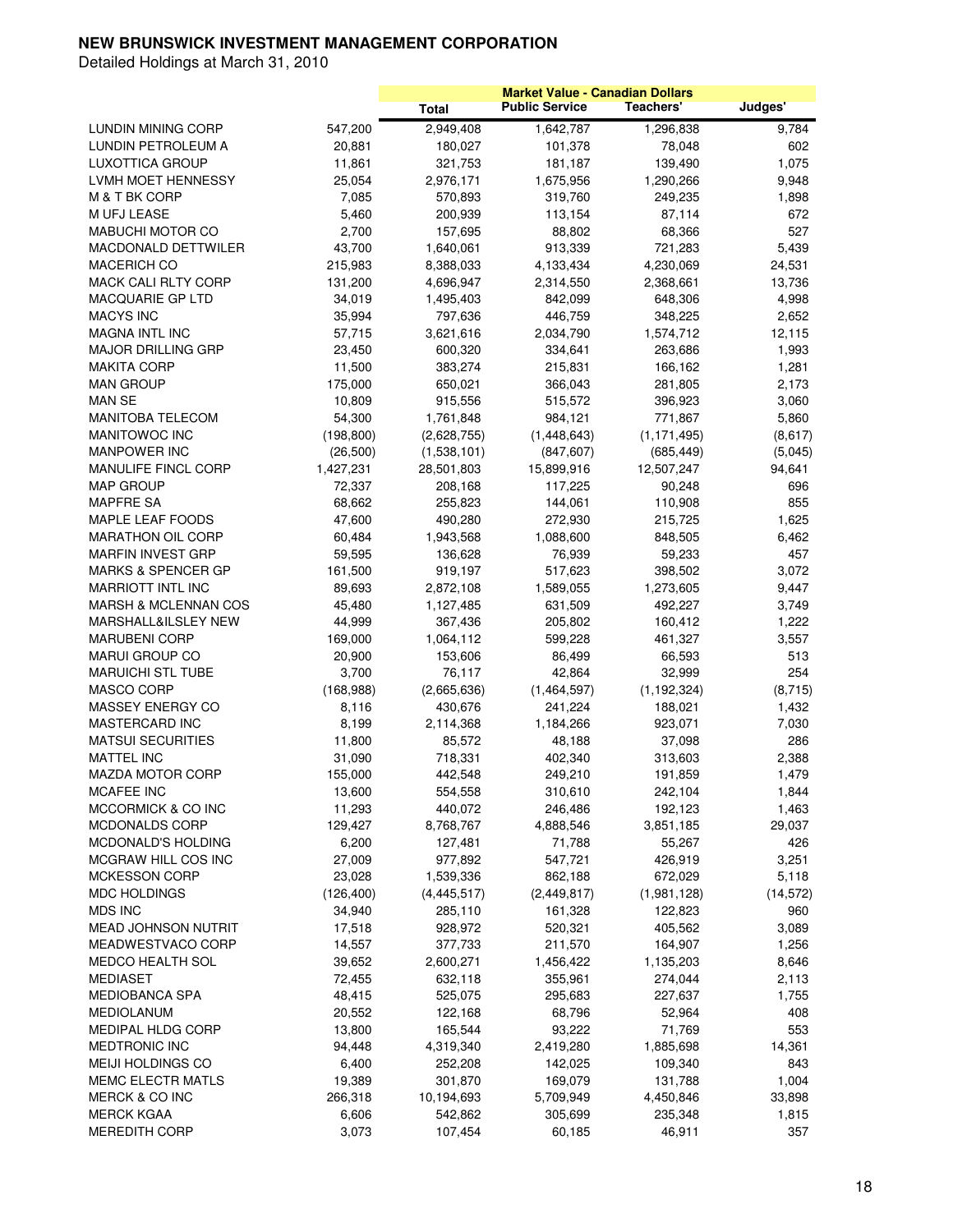|                                       |           |                      |                       | <b>Market Value - Canadian Dollars</b> |            |
|---------------------------------------|-----------|----------------------|-----------------------|----------------------------------------|------------|
|                                       |           | <b>Total</b>         | <b>Public Service</b> | Teachers'                              | Judges'    |
| <b>METCASH LTD</b>                    | 71,771    | 276,054              | 155,453               | 119,678                                | 923        |
| <b>METHANEX CORP</b>                  | 141,300   | 3,474,567            | 1,928,955             | 1,534,126                              | 11,486     |
| <b>METLIFE INC</b>                    | 70,031    | 3,081,069            | 1,725,720             | 1,345,105                              | 10,244     |
| <b>METRO AG</b>                       | 11,597    | 697,641              | 392,859               | 302,450                                | 2,332      |
| <b>METRO INC</b>                      | 57,096    | 2,400,887            | 1,347,876             | 1,044,985                              | 8,026      |
| METROPCS COMM                         | 22,300    | 160,121              | 89,684                | 69,904                                 | 532        |
| METROPOLE TV-(M6)                     | 6,050     | 158,969              | 89,519                | 68,918                                 | 531        |
| <b>METSO OYJ</b>                      | 12,306    | 403,765              | 227,370               | 175,045                                | 1,350      |
| MICHELIN(CGDE)                        | 15,066    | 1,128,461            | 635,464               | 489,224                                | 3,772      |
| MICROCHIP TECHNOLOGY                  | 15,690    | 448,723              | 251,332               | 195,899                                | 1,492      |
| <b>MICRON TECHNOLOGY</b>              | 72,664    | 764,543              | 428,224               | 333,777                                | 2,542      |
| MICROSOFT CORP                        | 910,479   | 27,056,209           | 15,084,968            | 11,881,642                             | 89,599     |
| <b>MID-AMER APT CMNTYS</b>            | 75,815    | 3,988,482            | 1,965,434             | 2,011,383                              | 11,664     |
| MIDWAY ENERGY LTD                     | 85,900    | 280,893              | 154,793               | 125,179                                | 921        |
| MILLICOM INTL CELL                    | 7,768     | 703,129              | 395,950               | 304,829                                | 2,350      |
| <b>MILLIPORE CORP</b>                 | 24,476    | 2,624,986            | 1,451,186             | 1,165,167                              | 8,634      |
| <b>MINEBEA CO</b>                     | 35,000    | 216,199              | 121,747               | 93,729                                 | 723        |
| MINEFINDERS CORP LTD                  | 63,400    | 595,326              | 331,937               | 261,412                                | 1,977      |
| MIRVAC GROUP                          | 259,326   | 356,232              | 200,603               | 154,438                                | 1,191      |
| MITSUBISHI CHEM HL                    | 123,200   | 637,972              | 359,258               | 276,582                                | 2,132      |
| <b>MITSUBISHI CORP</b>                | 130,100   | 3,036,607            | 1,709,989             | 1,316,467                              | 10,150     |
| MITSUBISHI ELEC CP                    | 198,000   | 1,844,273            | 1,038,556             | 799,552                                | 6,165      |
| <b>MITSUBISHI ESTATE</b>              | 121,000   | 2,007,158            | 1,130,281             | 870,168                                | 6,709      |
| MITSUBISHI GAS CHM                    | 36,000    | 219,249              | 123,465               | 95,052                                 | 733        |
| MITSUBISHI HVY IND                    | 310,000   | 1,299,038            | 731,521               | 563,175                                | 4,342      |
| MITSUBISHI LOGISTI                    | 11,000    | 138,643              | 78,073                | 60,106                                 | 463        |
| <b>MITSUBISHI MATERLS</b>             | 102,000   | 296,762              | 167,114               | 128,656                                | 992        |
| MITSUBISHI MOTOR C                    | 368,000   | 507,369              | 285,712               | 219,961                                | 1,696      |
| MITSUBISHI TANABE                     | 22,000    | 314,544              | 177,128               | 136,365                                | 1,051      |
| MITSUBISHI UFJ FIN                    | 1,286,800 | 6,845,102            | 3,854,648             | 2,967,573                              | 22,880     |
| <b>MITSUI &amp; CO</b>                | 177,600   | 3,023,165            | 1,702,420             | 1,310,640                              | 10,105     |
| <b>MITSUI CHEMICALS</b>               | 77,000    | 235,729              | 132,745               | 102,196                                | 788        |
| MITSUI ENG&SHIPBG                     | 70,000    | 177,063              | 99,708                | 76,762                                 | 592        |
| MITSUI FUDOSAN CO                     | 86,000    | 1,480,725            | 833,833               | 641,942                                | 4,949      |
| <b>MITSUI MINING &amp; SM</b>         | 54,000    | 164,144              | 92,434                | 71,162                                 | 549        |
| MITSUI O.S.K.LINES                    | 117,000   |                      | 479,224               | 368,939                                | 2,845      |
| <b>MITSUMI ELECTRIC</b>               | 7,800     | 851,008<br>173,250   | 97,561                | 75,109                                 | 579        |
| MIZUHO FINL GP                        | 1,400,600 | 2,797,723            | 1,575,468             | 1,212,904                              | 9,351      |
| <b>MIZUHO SECURITIES</b>              | 53,000    |                      | 95,906                | 73,835                                 | 569        |
|                                       |           | 170,310              |                       |                                        |            |
| MIZUHO TRUST & BKG<br><b>MOBISTAR</b> | 141,000   | 142,356              | 80,164                | 61,716                                 | 476<br>589 |
| MOLEX INC                             | 2,816     | 176,129              | 99,183                | 76,358                                 |            |
| MOLSON COORS BREWING                  | 15,168    | (1,011,799)          | (555, 349)            | (453, 141)                             | (3,308)    |
| MONGOLIA ENERGY CO                    | 73,229    | 3,126,572            | 1,728,193             | 1,388,103<br>57,590                    | 10,276     |
| MONSANTO CO                           | 284,000   | 132,840<br>3,380,078 | 74,806                |                                        | 444        |
|                                       | 46,639    |                      | 1,893,196             | 1,475,644                              | 11,239     |
| MONSTER WORLDWIDE                     | 10,701    | 180,516              | 101,108               | 78,808                                 | 600        |
| MOODYS CORP                           | 16,771    | 506,721              | 283,816               | 221,220                                | 1,685      |
| MORGAN STANLEY                        | 119,524   | 3,557,899            | 1,992,794             | 1,553,275                              | 11,830     |
| MORRISON(W)SUPMART                    | 216,700   | 978,297              | 550,904               | 424,124                                | 3,270      |
| <b>MOTOROLA INC</b>                   | 197,742   | 1,409,804            | 789,637               | 615,479                                | 4,687      |
| MS&AD INS GP HLDGS                    | 54,896    | 1,544,119            | 869,532               | 669,426                                | 5,161      |
| MSC INDL DIRECT INC                   | (62, 100) | (3, 195, 694)        | (1,761,070)           | (1,424,149)                            | (10, 475)  |
| MSCI INC CL A                         | 13,600    | 498,757              | 274,852               | 222,269                                | 1,636      |
| <b>MTR CORP</b>                       | 146,400   | 561,405              | 316,141               | 243,387                                | 1,877      |
| MUENCHENER RUECKVE                    | 20,181    | 3,325,974            | 1,872,940             | 1,441,918                              | 11,117     |
| MULLEN GROUP                          | 84,900    | 1,370,711            | 763,540               | 602,623                                | 4,547      |
| <b>MURATA MFG CO</b>                  | 21,900    | 1,257,687            | 708,235               | 545,248                                | 4,204      |
| MURPHY OIL CORP                       | 16,266    | 928,410              | 520,006               | 405,317                                | 3,087      |
| <b>MYLAN INC</b>                      | 26,241    | 605,496              | 339,141               | 264,342                                | 2,013      |
| NABORS INDS LTD                       | 24,270    | 484,099              | 271,146               | 211,343                                | 1,610      |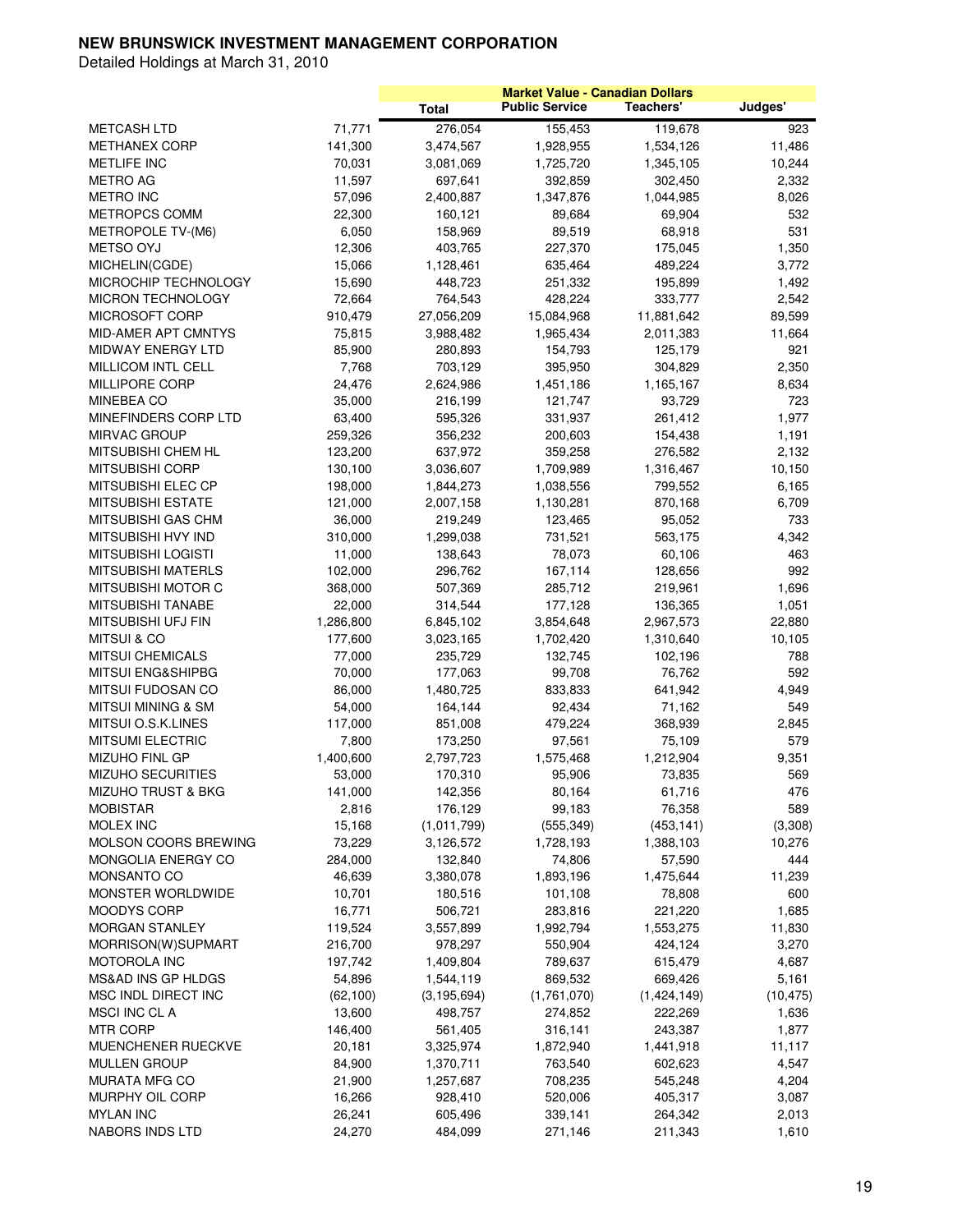|                                                |            |              | <b>Market Value - Canadian Dollars</b> |             |           |
|------------------------------------------------|------------|--------------|----------------------------------------|-------------|-----------|
|                                                |            | <b>Total</b> | <b>Public Service</b>                  | Teachers'   | Judges'   |
| <b>NAL OIL &amp; GAS TRUST</b>                 | 119,300    | 1,555,978    | 868,730                                | 682,074     | 5,174     |
| NAMCO BANDAI HLDGS                             | 18,800     | 185,726      | 104,587                                | 80,518      | 621       |
| NASDAQ OMX GROUP                               | 12,587     | 269,985      | 151,219                                | 117,867     | 898       |
| NATIONAL BK CDA                                | 279,667    | 17,450,007   | 9,672,257                              | 7,720,196   | 57,554    |
| <b>NATIONAL GRID</b>                           | 251,500    | 2,480,549    | 1,396,859                              | 1,075,398   | 8,291     |
| NATIONAL OILWELL VAR                           | 35,806     | 1,474,220    | 825,717                                | 643,602     | 4,902     |
| NATIONAL RETAIL PPTY                           | 89,800     | 2,082,116    | 1,026,020                              | 1,050,007   | 6,089     |
| NATIONAL SEMICONDUCT                           | 20,314     | 299,759      | 167,896                                | 130,866     | 997       |
| NATIONWIDE HEALTH PP                           | 245,000    | 8,748,582    | 4,311,104                              | 4,411,892   | 25,585    |
| <b>NATIXIS</b>                                 | 84,151     | 461,173      | 259,698                                | 199,933     | 1,541     |
| NATL AUSTRALIA BK                              | 214,235    | 5,488,779    | 3,090,869                              | 2,379,564   | 18,346    |
| NATL BK OF GREECE                              | 62,057     | 1,266,823    | 713,380                                | 549,209     | 4,234     |
| NATL PORTEFEUILLE                              | 3,096      | 164,336      | 92,542                                 | 71,245      | 549       |
| <b>NEC CORP</b>                                | 262,000    | 796,402      | 448,474                                | 345,266     | 2,662     |
| <b>NEOPOST</b>                                 | 2,925      | 237,597      | 133,797                                | 103,006     | 794       |
| NEPTUNE ORIENT LNS                             | 87,500     | 127,629      | 71,871                                 | 55,331      | 427       |
| NESTE OIL OYJ                                  | 12,029     | 213,026      | 119,960                                | 92,354      | 712       |
| <b>NESTLE SA</b>                               | 352,087    | 18,307,546   | 10,309,438                             | 7,936,915   | 61,193    |
| <b>NETAPP INC COM</b>                          | 29,456     | 973,750      | 545,401                                | 425,111     | 3,238     |
| <b>NEW GOLD INC</b>                            |            |              |                                        |             |           |
|                                                | 494,400    | 2,155,584    | 1,198,524                              | 949,923     | 7,138     |
| NEW WORLD DEVEL CO<br><b>NEW YORK TIMES CO</b> | 257,000    | 509,049      | 286,658                                | 220,689     | 1,702     |
| <b>NEWCREST MINING</b>                         | 9,882      | 111,602      | 62,509<br>850,887                      | 48,722      | 371       |
|                                                | 49,450     | 1,511,010    |                                        | 655,072     | 5,051     |
| NEWELL RUBBERMAID IN                           | 23,712     | 365,563      | 204,754                                | 159,594     | 1,215     |
| NEWMONT MINING CORP                            | (113, 976) | (5,896,937)  | (3,230,034)                            | (2,647,675) | (19, 228) |
| NEWS CORP LTD                                  | 199,604    | 1,376,131    | 783,914                                | 587,577     | 4,640     |
| <b>NEXEN INC</b>                               | 391,617    | 9,843,648    | 5,497,063                              | 4,313,859   | 32,725    |
| <b>NEXT PLC</b>                                | 20,100     | 668,966      | 376,712                                | 290,019     | 2,236     |
| <b>NGK INSULATORS</b>                          | 26,000     | 538,266      | 303,111                                | 233,356     | 1,799     |
| NGK SPARK PLUG CO                              | 15,000     | 206,320      | 116,184                                | 89,446      | 690       |
| NHK SPRING CO                                  | 15,000     | 139,555      | 78,587                                 | 60,502      | 466       |
| NICOR INC                                      | 3,942      | 169,688      | 95,043                                 | 74,081      | 564       |
| NIDEC CORPORATION                              | 11,100     | 1,201,409    | 676,544                                | 520,850     | 4,016     |
| <b>NIKE INC</b>                                | 33,285     | 2,494,077    | 1,396,943                              | 1,088,842   | 8,293     |
| <b>NIKO RESOURCES LTD</b>                      | 38,100     | 4,112,895    | 2,295,777                              | 1,803,444   | 13,674    |
| <b>NIKON CORP</b>                              | 32,800     | 726,402      | 409,055                                | 314,919     | 2,428     |
| NINTENDO CO                                    | 10,100     | 3,431,931    | 1,932,606                              | 1,487,853   | 11,471    |
| NIPPON BUILDING FD                             | 53         | 460,298      | 259,205                                | 199,554     | 1,539     |
| NIPPON ELEC GLASS                              | 36,000     | 513,927      | 289,405                                | 222,804     | 1,718     |
| NIPPON EXPRESS CO                              | 87,000     | 378,736      | 213,276                                | 164,194     | 1,266     |
| NIPPON MEAT PACKER                             | 18,000     | 230,583      | 129,847                                | 99,965      | 771       |
| NIPPON MINING HLDG                             | 90,200     | 424,981      | 239,317                                | 184,243     | 1,421     |
| NIPPON OIL CORP                                | 127,000    | 647,999      | 364,905                                | 280,929     | 2,166     |
| NIPPON PAPER GROUP                             | 9,000      | 234,393      | 131,993                                | 101,617     | 783       |
| NIPPON SHEET GLASS                             | 60,000     | 179,777      | 101,237                                | 77,939      | 601       |
| NIPPON STEEL CORP                              | 522,000    | 2,074,075    | 1,167,963                              | 899,179     | 6,933     |
| NIPPON TEL&TEL CP                              | 53,100     | 2,265,478    | 1,275,747                              | 982,158     | 7,572     |
| NIPPON YUSEN KK                                | 153,000    | 611,240      | 344,205                                | 264,993     | 2,043     |
| NIPPONKOA INSURAN                              | 63,000     | 400,101      | 225,307                                | 173,457     | 1,337     |
| NISHI-NIPPON CITY                              | 64,000     | 191,762      | 107,986                                | 83,135      | 641       |
| NISOURCE INC                                   | 23,699     | 380,286      | 212,999                                | 166,022     | 1,264     |
| NISSAN CHEMICAL IN                             | 13,000     | 184,314      | 103,792                                | 79,906      | 616       |
| NISSAN MOTOR CO                                | 254,200    | 2,207,691    | 1,243,206                              | 957,106     | 7,379     |
| NISSHA PRINTING CO                             | 2,600      | 102,883      | 57,936                                 | 44,603      | 344       |
| NISSHIN SEIFUN GRP                             | 17,900     | 234,549      | 132,080                                | 101,684     | 784       |
| NISSHIN STEEL CO                               | 65,000     | 136,895      | 77,089                                 | 59,348      | 458       |
| NISSHINBO HOLDINGS                             | 12,000     | 126,104      | 71,012                                 | 54,670      | 422       |
| NISSIN FOODS HLDG CO                           | 6,600      | 224,623      | 126,491                                | 97,381      | 751       |
| NITORI CO                                      | 3,530      | 271,319      | 152,787                                | 117,626     | 907       |
| NITTO DENKO CORP                               | 16,900     | 664,153      | 374,001                                | 287,932     | 2,220     |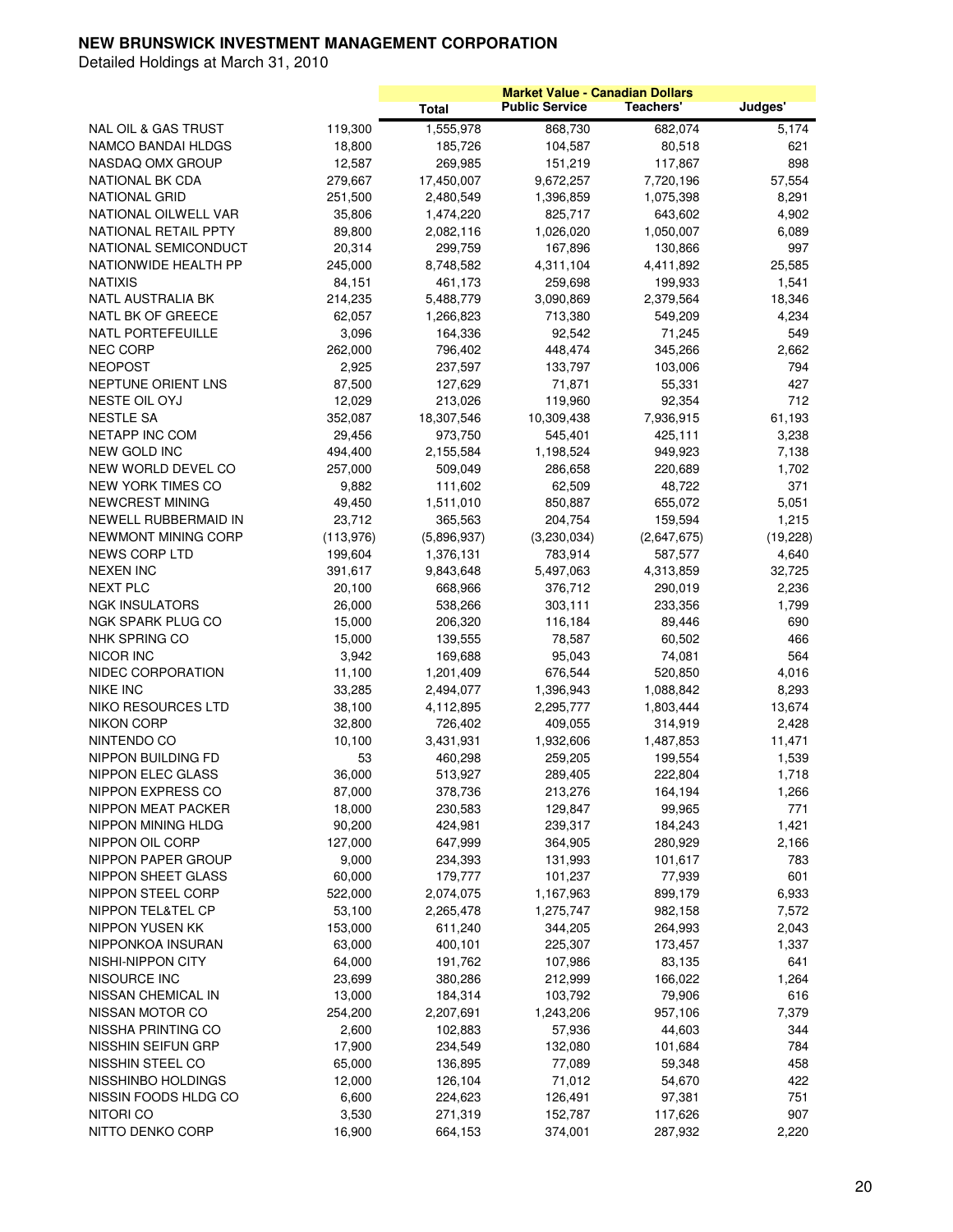|                             |            |                      | <b>Market Value - Canadian Dollars</b> |                      |          |
|-----------------------------|------------|----------------------|----------------------------------------|----------------------|----------|
|                             |            | <b>Total</b>         | <b>Public Service</b>                  | Teachers'            | Judges'  |
| NOBEL BIOCARE AG            | 12,655     | 343,710              | 193,552                                | 149,009              | 1,149    |
| NOBLE ENERGY INC            | 14,943     | 1,106,187            | 619,580                                | 482,929              | 3,678    |
| <b>NOBLE GROUP</b>          | 196,000    | 435,234              | 245,091                                | 188,688              | 1,455    |
| <b>NOK CORP</b>             | 10,600     | 161,564              | 90,981                                 | 70,043               | 540      |
| <b>NOKIA CORP</b>           | (103, 800) | (1,639,270)          | (903, 362)                             | (730, 534)           | (5, 373) |
| <b>NOKIA OYJ</b>            | 382,851    | 6,054,752            | 3,409,582                              | 2,624,931            | 20,238   |
| <b>NOKIAN RENKAAT</b>       | 9,958      | 261,928              | 147,498                                | 113,554              | 876      |
| NOMURA HOLDINGS             | 377,700    | 3,046,552            | 1,715,590                              | 1,320,779            | 10,183   |
| NOMURA REAL ESTATE          | 26         | 147,339              | 82,970                                 | 63,876               | 492      |
| NOMURA RESEARCH IN          | 9,500      | 219,363              | 123,529                                | 95,101               | 733      |
| NOMURA RL EST INC           | 8,700      | 136,194              | 76,694                                 | 59,044               | 455      |
| NORBORD INC                 | 77,700     | 1,222,221            | 673,536                                | 544,678              | 4,006    |
| NORDEA BANK AB              | 330,200    |                      |                                        |                      | 11,087   |
| NORDSTROM INC               | 14,124     | 3,317,057<br>586,253 | 1,867,918<br>328,363                   | 1,438,052<br>255,941 | 1,949    |
|                             |            |                      |                                        |                      |          |
| NORFOLK SOUTHERN            | 14,658     | 832,142              | 474,751                                | 354,579              | 2,812    |
| NORSK HYDRO ASA             | 69,700     | 539,712              | 303,926                                | 233,983              | 1,804    |
| NORTH WEST CO               | 42,400     | 789,064              | 440,465                                | 345,976              | 2,624    |
| NORTHEAST UTILS             | 15,000     | 421,220              | 235,927                                | 183,892              | 1,401    |
| NORTHERN TR CORP            | 20,675     | 1,160,760            | 650,194                                | 506,707              | 3,860    |
| NORTHGATE MINERALS          | 313,000    | 945,260              | 526,417                                | 415,708              | 3,135    |
| NORTHLAND POWER             | 60,400     | 799,696              | 446,619                                | 350,417              | 2,660    |
| NORTHROP GRUMMAN CO         | 5,758      | 383,355              | 226,809                                | 155,209              | 1,337    |
| <b>NOVAGOLD RES</b>         | 148,500    | 1,076,625            | 600,903                                | 472,142              | 3,579    |
| <b>NOVARTIS AG</b>          | 194,268    | 10,611,489           | 5,989,323                              | 4,586,626            | 35,540   |
| NOVELL INC                  | 29,791     | 181,837              | 101,848                                | 79,385               | 605      |
| NOVELLUS SYS INC            | 8,185      | 207,651              | 116,306                                | 90,654               | 690      |
| NOVO-NORDISK AS             | 44,536     | 3,511,720            | 1,977,537                              | 1,522,444            | 11,738   |
| NOVOZYMES A/S               | 4,714      | 528,523              | 297,625                                | 229,132              | 1,767    |
| NRG ENERGY INC              | 22,400     | 475,463              | 266,309                                | 207,573              | 1,581    |
| <b>NSK</b>                  | 48,000     | 383,523              | 215,972                                | 166,270              | 1,282    |
| <b>NTN CORP</b>             | 44,000     | 201,576              | 113,512                                | 87,390               | 674      |
| <b>NTT DATA CORP</b>        | 122        | 411,901              | 231,952                                | 178,572              | 1,377    |
| NTT DOCOMO                  | 1,573      | 2,426,585            | 1,366,471                              | 1,052,003            | 8,111    |
| NTT URBAN DEVELOPM          | 112        | 96,055               | 54,091                                 | 41,643               | 321      |
| <b>NUCOR CORP</b>           | 26,853     | 1,247,144            | 698,531                                | 544,467              | 4,147    |
| <b>NUFARM</b>               | 16,106     | 123,448              | 69,516                                 | 53,518               | 413      |
| <b>NULOCH RESOURCES</b>     | 228,100    | 328,464              | 181,008                                | 146,379              | 1,077    |
| NUVISTA ENERGY LTD          | 154,300    | 1,802,224            | 999,639                                | 796,633              | 5,952    |
| <b>NVIDIA CORP</b>          | 47,440     | 837,370              | 469,014                                | 365,571              | 2,784    |
| NVR INC                     | (5,800)    | (4, 291, 215)        | (2, 364, 784)                          | (1,912,364)          | (14,066) |
| <b>NWS HOLDINGS LTD</b>     | 77,000     | 155,736              | 87,699                                 | 67,517               | 521      |
| <b>NYSE EURONEXT</b>        | 22,326     | 671,386              | 376,046                                | 293,107              | 2,232    |
| O REILLY AUTOMOTIVE         | 11,800     | 499,856              | 279,971                                | 218,223              | 1,662    |
| <b>OBAYASHI CORP</b>        | 61,000     | 274,822              | 154,759                                | 119,144              | 919      |
| OBIC CO                     | 680        | 125,275              | 70,545                                 | 54,311               | 419      |
| <b>OCCIDENTAL PETE CORP</b> | 105,357    | 9,074,098            | 5,054,494                              | 3,989,578            | 30,025   |
| ODAKYU ELEC RLWY            | 64,000     | 538,461              | 303,221                                | 233,440              | 1,800    |
| <b>OEST ELEKTRIZITATS</b>   | 7,230      | 288,038              | 162,201                                | 124,874              | 963      |
| OFFICE DEPOT INC            | 23,537     | 190,277              | 106,575                                | 83,070               | 633      |
| OJI PAPER CO                | 87,000     | 386,292              | 217,531                                | 167,470              | 1,291    |
| <b>OLAM INTERNATIONAL</b>   | 112,000    | 209,692              | 118,083                                | 90,908               | 701      |
| OLD MUTUAL                  | 539,600    | 1,013,770            | 570,879                                | 439,502              | 3,389    |
| <b>OLYMPUS CORP</b>         | 22,200     | 722,774              |                                        |                      |          |
|                             |            |                      | 407,012                                | 313,346              | 2,416    |
| OMEGA HEALTHCARE INV        | 49,000     | 968,913              | 477,458                                | 488,621              | 2,834    |
| OMNICOM GROUP INC           | 26,528     | 1,049,674            | 587,927                                | 458,257              | 3,490    |
| <b>OMRON CORP</b>           | 20,800     | 486,613              | 274,024                                | 210,962              | 1,627    |
| OMV AG                      | 15,335     | 579,989              | 326,606                                | 251,444              | 1,939    |
| <b>ONEOK INC</b>            | 9,000      | 417,259              | 233,709                                | 182,163              | 1,387    |
| ONESTEEL                    | 135,800    | 491,976              | 277,044                                | 213,288              | 1,644    |
| <b>ONEX CORP</b>            | 123,100    | 3,544,049            | 1,969,731                              | 1,562,588            | 11,730   |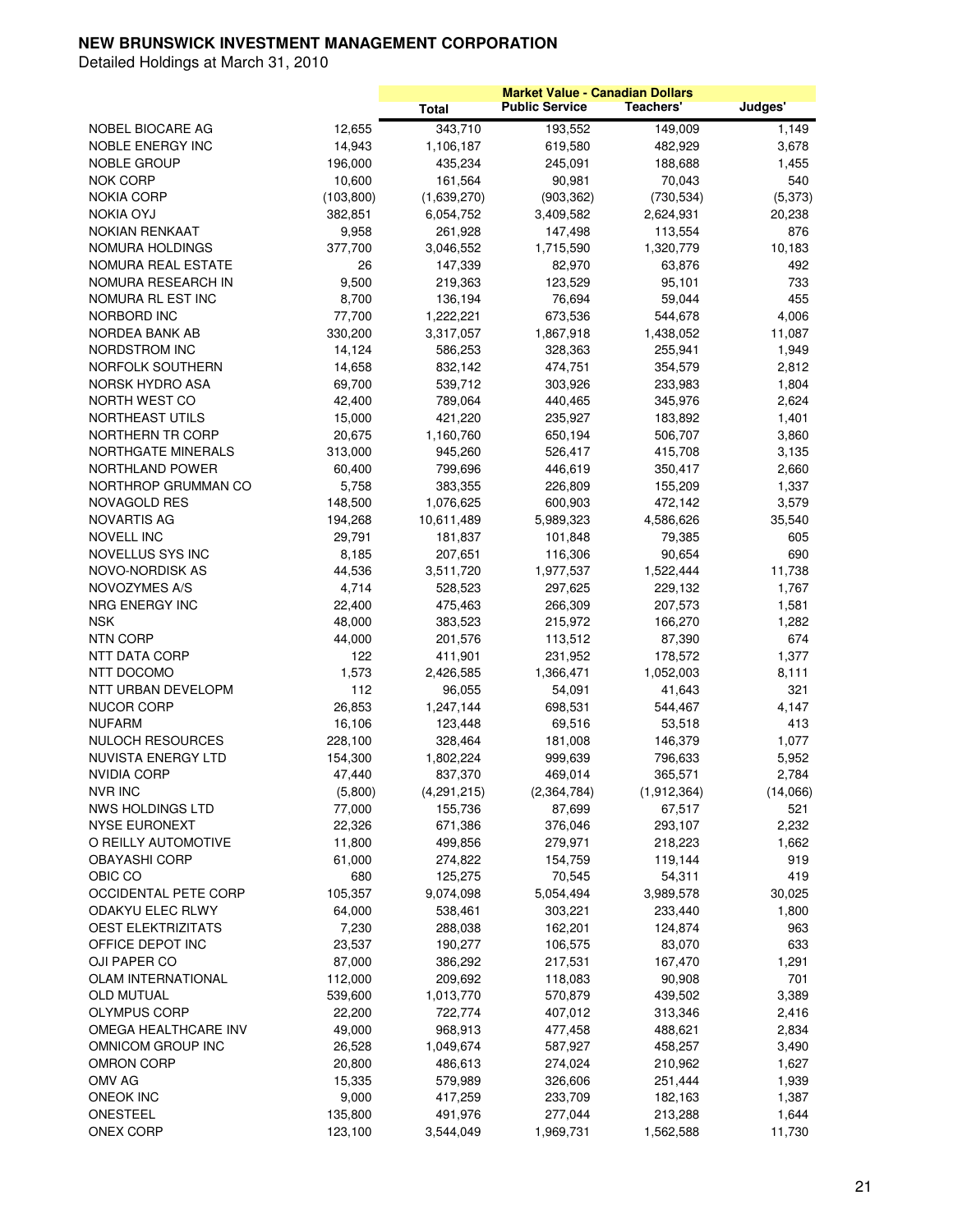|                           |                     |                        | <b>Market Value - Canadian Dollars</b> |                        |                |
|---------------------------|---------------------|------------------------|----------------------------------------|------------------------|----------------|
|                           |                     | <b>Total</b>           | <b>Public Service</b>                  | Teachers'              | Judges'        |
| ONO PHARMACEUTICAL        | 8,200               | 368,542                | 207,535                                | 159,775                | 1,232          |
| OPAP (ORG OF FOOTB)       | 22,828              | 524,924                | 295,598                                | 227,572                | 1,755          |
| OPEN TEXT CORP            | 98,270              | 4,737,264              | 2,627,704                              | 2,093,917              | 15,643         |
| ORACLE CORP               | 456,330             | 11,901,364             | 6,637,229                              | 5,224,713              | 39,422         |
| ORACLE CORP JAPAN         | 3,700               | 173,925                | 97,942                                 | 75,402                 | 581            |
| ORICA LIMITED             | 36,799              | 916,072                | 515,863                                | 397,147                | 3,062          |
| ORIENT O/SEAS INTL        | 21,400              | 160,771                | 90,534                                 | 69,700                 | 537            |
| ORIENTAL LAND CO          | 5,100               | 360,433                | 202,969                                | 156,259                | 1,205          |
| ORIGIN ENERGY             | 89,775              | 1,381,212              | 777,795                                | 598,800                | 4,617          |
| ORION CORP                | 8,379               | 187,842                | 105,778                                | 81,436                 | 628            |
| ORIX CORP                 | 10,700              | 960,643                | 540,962                                | 416,470                | 3,211          |
| ORKLA ASA                 | 78,900              | 702,661                | 395,686                                | 304,626                | 2,349          |
| OSAKA GAS CO              | 199,000             | 723,720                | 407,545                                | 313,756                | 2,419          |
| OSISKO MINING CORP        | (201, 200)          | (1,796,894)            | (977, 033)                             | (814, 049)             | (5, 812)       |
| OTE(HELLENIC TLCM)        | 23,639              | 294,341                | 165,751                                | 127,606                | 984            |
| <b>OTSUKA CORP</b>        | 1,500               | 96,565                 | 54,378                                 | 41,864                 | 323            |
| <b>OUTOKUMPU OY</b>       | 11,100              | 247,470                | 139,357                                | 107,286                | 827            |
| OVERSEA-CHINESE BK        | 265,000             | 1,673,054              | 942,139                                | 725,323                | 5,592          |
| OWENS ILL INC             | 14,400              | 519,906                | 291,201                                | 226,976                | 1.729          |
| <b>OZ MINERALS LTD</b>    | 292,881             | 312,314                | 175,872                                | 135,398                | 1,044          |
| PACCAR INC                | (121, 308)          | (5,341,053)            | (2,930,969)                            | (2,392,640)            | (17, 444)      |
| PACIFIC RUBIALES ENE      | 270,600             | 5,336,232              | 2,967,678                              | 2,350,881              | 17,674         |
| <b>PACTIV CORP</b>        | 11,319              | 289,689                | 162,256                                | 126,470                | 963            |
| <b>PAGESJAUNES GROUPE</b> | 11,864              | 138,473                | 77,978                                 | 60,033                 | 463            |
| PALADIN ENERGY LTD        | 60,547              | 221,605                | 124,791                                | 96,073                 | 741            |
| PALL CORP                 | 9,955               | 408,860                | 229,004                                | 178,497                | 1,359          |
| PAN AMERICAN SILVER       | 105,700             | 2,469,152              | 1,376,347                              |                        | 8,197          |
| PANASONIC CORP            | 200,600             | 3,107,618              | 1,749,978                              | 1,084,608<br>1,347,253 | 10,387         |
| PANASONIC ELECTRIC        | 36,000              | 460,384                | 259,254                                | 199,592                | 1,539          |
| PARAMOUNT ENERGY TR       | 96,600              | 457,013                | 254,793                                | 200,703                | 1,517          |
| PARGESA                   | 2,536               | 218,268                | 122,912                                | 94,626                 | 730            |
| PARKER HANNIFIN CORP      | 13,713              | 901,629                | 505,006                                | 393,625                | 2,998          |
| PARMALAT SPA              | 164,271             |                        |                                        |                        |                |
| <b>PASON SYSTEMS</b>      |                     | 456,667                | 257,161<br>363,474                     | 197,980                | 1,526<br>2,165 |
| PATTERSON COMPANIES       | 57,000<br>7,953     | 651,510<br>251,601     | 140,923                                | 285,871<br>109,842     | 837            |
| PATTERSON UTI ENERGY      |                     |                        | (1,669,277)                            |                        |                |
| <b>PAYCHEX INC</b>        | (213,500)<br>27,519 | (3,029,123)<br>858,292 | 480,733                                | (1,349,918)            | (9,929)        |
| <b>PCCW LIMITED</b>       | 364,000             |                        |                                        | 374,705                | 2,854<br>367   |
| PEABODY ENERGY CORP       | 23,027              | 109,860<br>1,068,049   | 61,865<br>598,218                      | 47,628<br>466,279      | 3,551          |
| <b>PEARSON</b>            |                     |                        |                                        |                        |                |
| PEMBINA PIPEL INCOME      | 82,900              | 1,318,945<br>1,582,959 | 742,731<br>889,907                     | 571,806                | 4,409          |
| PENGROWTH ENERGY          | 90,300              |                        | 1,314,486                              | 687,754<br>1,023,956   | 5,298          |
|                           | 198,500             | 2,346,270              |                                        |                        | 7,827          |
| PENN WEST ENERGY          | 173,586             | 3,737,069              | 2,109,666                              | 1,614,840              | 12,563         |
| PENNEY J C INC            | 20,153              | 658,026                | 368,563                                | 287,275                | 2,188          |
| PEOPLES UNITED FINL       | 31,676              | 502,819                | 281,631                                | 219,516                | 1,672          |
| PEPCO HOLDINGS INC        | 18,972              | 330,060                | 184,868                                | 144,095                | 1,097          |
| PEPSICO INC               | 55,817              | 3,750,176              | 2,151,405                              | 1,586,041              | 12,730         |
| PERKINELMER INC           | 9,961               | 241,883                | 135,480                                | 105,599                | 804            |
| PERNOD-RICARD             | 20,222              | 1,743,403              | 981,754                                | 755,822                | 5,827          |
| PETROBAKKEN ENERGY        | 393,136             | 10,442,260             | 5,764,620                              | 4,643,332              | 34,308         |
| PETROBANK ENGY & RES      | 190,800             | 10,572,228             | 5,861,364                              | 4,675,967              | 34,897         |
| <b>PETROFAC</b>           | 21,200              | 392,096                | 220,799                                | 169,986                | 1,311          |
| PETROMINERALES            | (44, 400)           | (1,478,076)            | (814, 530)                             | (658, 699)             | (4, 847)       |
| PEUGEOT SA                | 14,674              | 439,056                | 247,243                                | 190,345                | 1,468          |
| PEYTO ENERGY TRUST        | 102,981             | 1,401,571              | 782,209                                | 614,703                | 4,659          |
| PFIZER INC                | 689,835             | 12,015,229             | 6,729,779                              | 5,245,500              | 39,950         |
| PG&E CORP                 | 31,693              | 1,380,035              | 772,963                                | 602,483                | 4,589          |
| PHILIP MORRIS INTL        | 199,898             | 10,707,085             | 5,978,174                              | 4,693,409              | 35,502         |
| PHILIPS ELEC(KON)         | 99,411              | 3,239,200              | 1,824,075                              | 1,404,298              | 10,827         |
| PIEDMONT OFFICE REAL      | 120,600             | 2,431,255              | 1,198,068                              | 1,226,077              | 7,110          |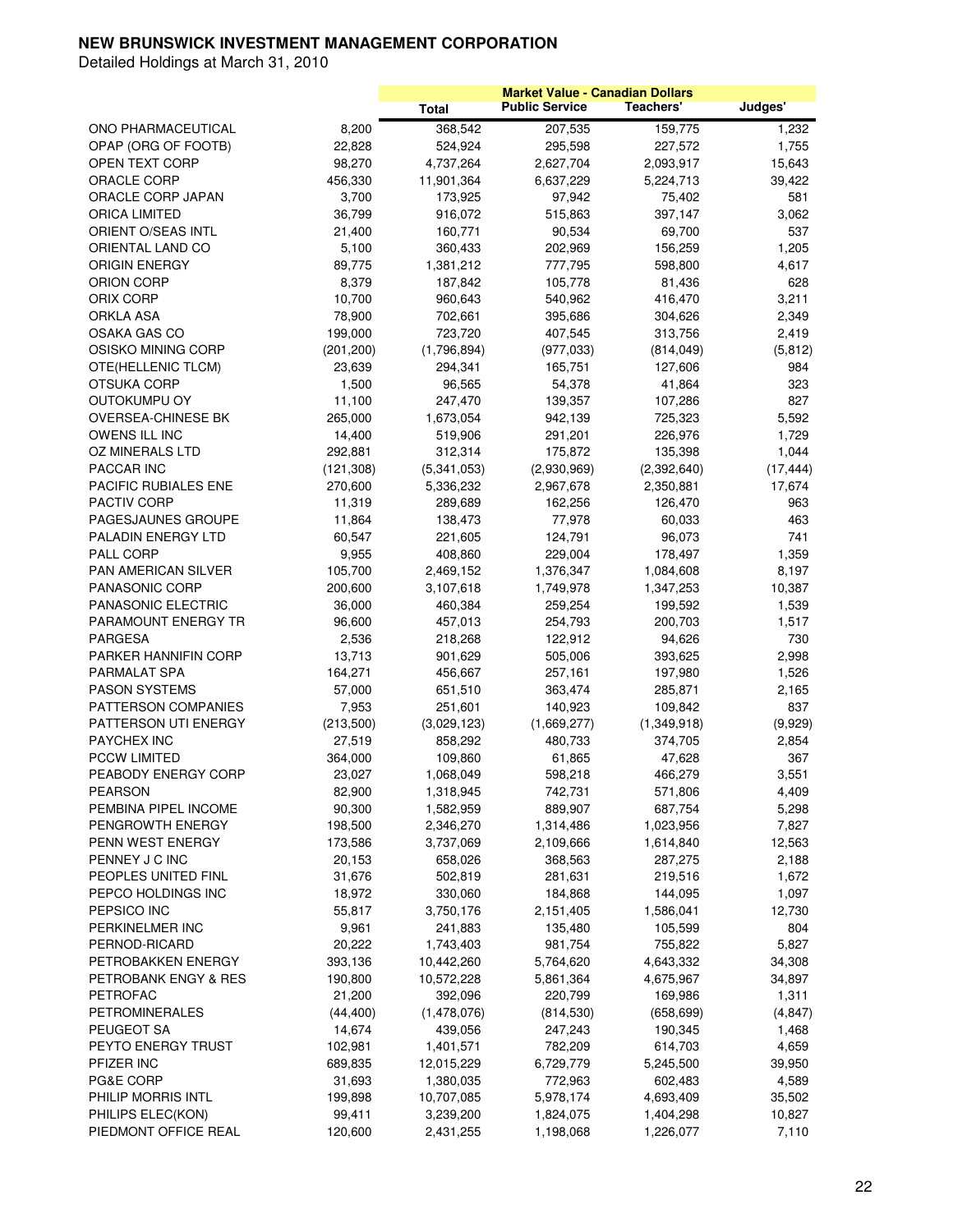|                                          |                    |                         |                       | <b>Market Value - Canadian Dollars</b> |                 |
|------------------------------------------|--------------------|-------------------------|-----------------------|----------------------------------------|-----------------|
|                                          |                    | <b>Total</b>            | <b>Public Service</b> | Teachers'                              | Judges'         |
| PIKE ELECTRIC CORP                       | 95,700             | 907,782                 | 500,257               | 404,550                                | 2,976           |
| PINNACLE WEST CAP                        | 8,749              | 335,427                 | 187,874               | 146,438                                | 1,115           |
| PIONEER NATURAL RES                      | 9,864              | 564,708                 | 316,295               | 246,535                                | 1,878           |
| PIRELLI & CO.                            | 245,518            | 152,516                 | 85,886                | 66,121                                 | 510             |
| PITNEY BOWES INC                         | 17,715             | 439,529                 | 246,182               | 191,886                                | 1,461           |
| PLUM CREEK TIMBER CO                     | 235,274            | 9,290,153               | 4,614,862             | 4,647,903                              | 27,388          |
| PNC FINL SVCS GRP                        | 44,208             | 2,679,491               | 1,500,794             | 1,169,788                              | 8,909           |
| POHJOLA PANKKI                           | 12,940             | 147,621                 | 83,129                | 63,999                                 | 493             |
| POLO RALPH LAUREN                        | 4,864              | 420,581                 | 235,569               | 183,614                                | 1,398           |
| PORSCHE AUTOMOBIL HL                     | 8,440              | 524,526                 | 295,374               | 227,399                                | 1,753           |
| PORTUGAL TCOM SGPS                       | 59,573             | 671,439                 | 378,104               | 291,091                                | 2,244           |
| POST PPTYS INC                           | 4,890              | 109,407                 | 53,913                | 55,174                                 | 320             |
| POTASH CORP OF SASK                      | 137,123            | 16,619,914              | 9,356,153             | 7,208,033                              | 55,728          |
| POWER CORP OF CDA                        | 659,943            | 20,233,852              | 11,206,929            | 8,960,214                              | 66,709          |
| POWER FINANCIAL CORP                     | (249, 650)         | (8,402,329)             | (4,582,371)           | (3,792,702)                            | (27, 256)       |
| POWERSHARES QQQ TR                       | (12,000)           | (587, 806)              | (323, 926)            | (261, 954)                             | (1,927)         |
| PPG INDUSTRIES INC                       | 14,214             | 943,953                 | 528,712               | 412,102                                | 3,139           |
| PPL CORP                                 | 32,183             | 916,489                 | 513,329               | 400,112                                | 3,047           |
| <b>PPR</b>                               | 7,763              | 1,050,375               | 591,492               | 455,372                                | 3,511           |
| PRAXAIR INC                              | 2,682              | 225,840                 | 144,381               | 80,615                                 | 844             |
| PRECISION CASTPARTS                      | 12,133             | 1,562,341               | 875,074               | 682,073                                | 5,195           |
| PRECISION DRILLING                       | 311,156            | 2,414,571               | 1,344,012             | 1,062,554                              | 8,004           |
| PRICE T ROWE GRP                         | (5,690)            | (318,050)               | (164, 132)            | (152, 934)                             | (985)           |
| PRICELINE COM INC                        | 3,900              | 1,010,014               | 565,713               | 440,943                                | 3,358           |
| PRIMARIS RETAIL REIT                     | 49,800             | 839,708                 | 469,086               | 367,829                                | 2,793           |
| PRINCIPAL FINL GRP                       | 27,284             | 809,121                 | 453,192               | 353,239                                | 2,690           |
| PROCTER & GAMBLE CO                      | 248,272            | 15,955,738              |                       | 6,965,812                              |                 |
| PROGRESS ENERGY INC                      | 24,347             | 973,247                 | 8,936,875<br>545,120  | 424,892                                | 53,052<br>3,236 |
| PROGRESS ENERGY RES                      | 238,608            | 2,766,322               | 1,536,726             | 1,220,443                              | 9,152           |
| PROGRESSIVE CORP                         | 57,408             | 1,112,432               | 623,078               | 485,656                                | 3,699           |
| <b>PROLOGIS</b>                          | 888,310            |                         |                       | 5,968,700                              | 35,044          |
| PROVIDENT ENERGY                         |                    | 11,908,613              | 5,904,869             | 662,803                                | 5,056           |
| PRUDENTIAL                               | 192,200<br>258,800 | 1,516,848               | 848,989               |                                        |                 |
| PRUDENTIAL FINL                          | 39,734             | 2,174,246               | 1,224,372             | 942,606                                | 7,267           |
| PRYSMIAN SPA                             | 9,330              | 2,440,601<br>186,106    | 1,366,991<br>104,801  | 1,065,495<br>80,683                    | 8,115<br>622    |
| <b>PS BUSINESS PKS INC</b>               | 29,400             |                         | 785,857               | 804,229                                | 4,664           |
| PUBLIC POWER CORP                        |                    | 1,594,750<br>195,606    | 110,151               |                                        | 654             |
| PUBLIC STORAGE                           | 10,885             |                         |                       | 84,802                                 | 55,586          |
| PUBLIC SVC ENTERPR                       | 201,793<br>43,216  | 18,858,668<br>1,294,321 | 9,366,071<br>724,955  | 9,437,011                              | 4,304           |
|                                          |                    |                         | 296,805               | 565,063                                |                 |
| PUBLICIS GROUP SA<br>PULTEGROUP INC      | 12,119             | 527,067<br>309,892      | 173,572               | 228,501<br>135,290                     | 1,762<br>1,030  |
| <b>PUMA AG</b>                           | 27,147<br>495      | 158,334                 | 89,162                | 68,643                                 | 529             |
| <b>QANTAS AIRWAYS</b>                    | 106,156            | 280,774                 | 158,111               | 121,725                                | 938             |
| QBE INSURANCE GROUP                      |                    |                         |                       |                                        |                 |
| QIAGEN NV                                | 104,727            | 2,031,621<br>551,592    | 1,144,057             | 880,774<br>239,133                     | 6,791<br>1,844  |
| <b>QLOGIC CORP</b>                       | 23,628             |                         | 310,615               |                                        |                 |
|                                          | 9,680              | 199,373<br>3,852,064    | 111,670               | 87,040                                 | 663             |
| QUADRA MINING LTD<br><b>QUALCOMM INC</b> | 248,200            |                         | 2,132,458             | 1,706,909                              | 12,697          |
| <b>QUANTA SVCS INC</b>                   | 143,620            | 6,123,223               | 3,429,642             | 2,673,221                              | 20,359          |
|                                          | 18,000             | 349,712                 | 195,875               | 152,674                                | 1,163           |
| QUEBECOR INC                             | 76,650             | 2,649,024               | 1,469,974             | 1,170,296                              | 8,754           |
| QUEST DIAGNOSTICS                        | 12,768             | 755,857                 | 423,359               | 329,985                                | 2,513           |
| <b>QUESTAR CORP</b>                      | 14,854             | 651,100                 | 364,684               | 284,251                                | 2,165           |
| QWEST COMMUNCTN INTL                     | 127,168            | 674,173                 | 377,607               | 294,324                                | 2,242           |
| RADIOSHACK CORP                          | 10,690             | 245,580                 | 137,550               | 107,213                                | 817             |
| RAIFFEISEN INTL BK                       | 5,079              | 241,948                 | 136,247               | 104,892                                | 809             |
| RAINY RIVER RESOURCE                     | 50,000             | 56,107                  | 30,919                | 25,004                                 | 184             |
| RAINY RIVER RESOURCS                     | (20,000)           | (117,000)               | (64, 476)             | (52, 141)                              | (384)           |
| RAKUTEN INC                              | 736                | 537,732                 | 302,810               | 233,124                                | 1,797           |
| RANDGOLD RESOURCES                       | 9,200              | 709,922                 | 399,775               | 307,774                                | 2,373           |
| RANDSTAD HLDGS NV                        | 9,812              | 473,946                 | 266,891               | 205,471                                | 1,584           |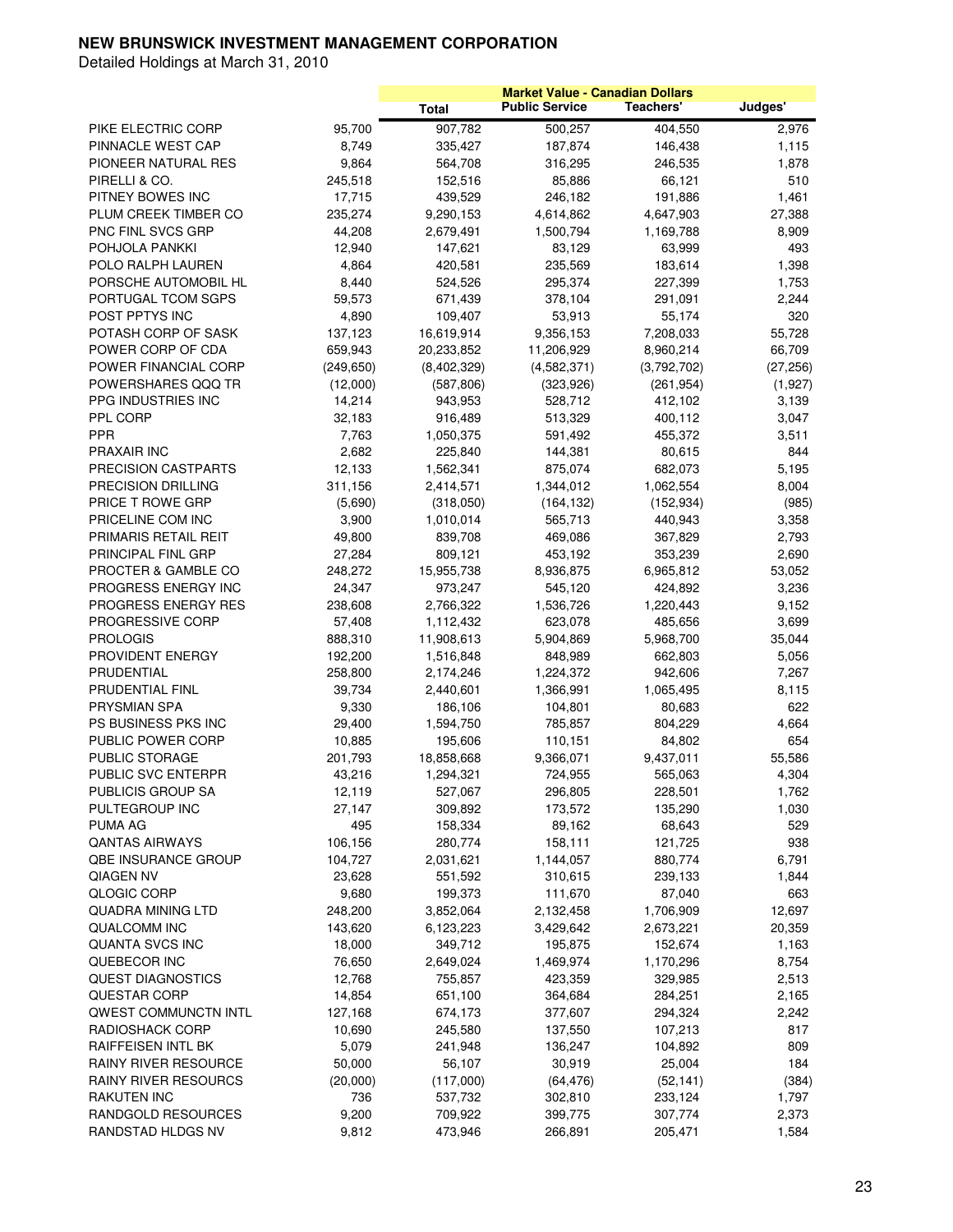|                           |           |              |                       | <b>Market Value - Canadian Dollars</b> |           |
|---------------------------|-----------|--------------|-----------------------|----------------------------------------|-----------|
|                           |           | <b>Total</b> | <b>Public Service</b> | Teachers'                              | Judges'   |
| RANGE RESOURCES CORP      | 13,611    | 647,485      | 362,659               | 282,673                                | 2,153     |
| <b>RATOS</b>              | 10,386    | 348,511      | 196,255               | 151,091                                | 1,165     |
| RAUTARUUKKI OYJ           | 7,897     | 173,350      | 97,618                | 75,153                                 | 579       |
| <b>RAYONIER INC</b>       | 98,850    | 4,556,796    | 2,245,486             | 2,297,983                              | 13,326    |
| <b>RAYTHEON</b>           | 32,427    | 1,880,466    | 1,053,257             | 820,957                                | 6,252     |
| <b>REALTY INCOME CORP</b> | 127,800   | 3,999,373    | 1,970,801             | 2,016,876                              | 11,696    |
| <b>RECKITT BENCKISER</b>  | 62,300    | 3,466,317    | 1,951,970             | 1,502,761                              | 11,586    |
| <b>RED BACK MINING</b>    | 245,800   | 5,097,892    | 2,839,522             | 2,241,459                              | 16,911    |
| <b>RED ELECTRICA CORP</b> | 11,063    | 603,021      | 339,576               | 261,429                                | 2,016     |
| <b>RED HAT INC</b>        | 16,100    | 478,925      | 268,248               | 209,085                                | 1,592     |
| REDCLIFFE EXPLOR          | 106,500   | 29,288       | 16,140                | 13,052                                 | 96        |
| REED ELSEVIER             | 124,000   |              |                       |                                        | 3,348     |
|                           |           | 1,001,689    | 564,076               | 434,264                                |           |
| REED ELSEVIER NV          | 73,981    | 911,932      | 513,531               | 395,352                                | 3,048     |
| REGENCY CENTERS CORP      | 285,600   | 10,853,872   | 5,348,544             | 5,473,586                              | 31,742    |
| <b>REGIONS FINL CORP</b>  | 101,932   | 811,608      | 454,585               | 354,325                                | 2,699     |
| REITMANS CDA LTD          | 65,400    | 1,170,006    | 650,662               | 515,469                                | 3,875     |
| RENAULT                   | 18,934    | 893,120      | 502,938               | 387,196                                | 2,985     |
| RENEGADE PETROLEUM        | 75,000    | 303,750      | 167,389               | 135,365                                | 996       |
| <b>RENEWABLE ENERGY</b>   | 31,200    | 148,209      | 83,460                | 64,253                                 | 495       |
| <b>REPSOL YPF SA</b>      | 74,886    | 1,802,174    | 1,014,849             | 781,301                                | 6,024     |
| REPUBLIC SVCS INC         | 27,701    | 822,050      | 460,434               | 358,883                                | 2,733     |
| <b>RESEARCH IN MOTION</b> | 352,286   | 26,460,306   | 14,784,263            | 11,588,030                             | 88,014    |
| <b>RESOLUTION LD</b>      | 232,700   | 293,246      | 165,134               | 127,132                                | 980       |
| <b>RESONA HOLDINGS</b>    | 49,700    |              |                       |                                        |           |
| <b>RETAIL OPPORTUNITY</b> | 60,296    | 619,715      | 305,381               | 312,521                                | 1,812     |
| REXAM                     | 84,600    | 381,278      | 214,707               | 165,296                                | 1,274     |
| REYNOLDS AMERN INC        | 14,396    | 802,231      | 449,333               | 350,231                                | 2,667     |
| RICHELIEU HARDWARE        | 10,500    | 239,400      | 131,926               | 106,688                                | 786       |
| RICHEMONT(CIE FIN)        | 53,365    | 2,098,483    | 1,181,708             | 909,760                                | 7,014     |
| RICOH CO                  | 69,000    | 1,092,143    | 615,013               | 473,479                                | 3,651     |
| RINNAI CORP               | 3,700     | 196,419      | 110,608               | 85,154                                 | 657       |
| RIO TINTO LIMITED         | 44,548    | 3,252,248    | 1,831,422             | 1,409,955                              | 10,871    |
| RIO TINTO PLC             | 140,200   | 8,424,048    | 4,743,792             | 3,652,098                              | 28,158    |
| RIOCAN REAL ESTATE        | 198,500   | 3,689,123    | 2,061,262             | 1,615,585                              | 12,275    |
| <b>RISKMETRICS GROUP</b>  | (75,600)  | (1,733,678)  | (955, 384)            | (772, 607)                             | (5,687)   |
| RITCHIE BROS AUCTNRS      | 89,400    | 1,948,026    | 1,087,934             | 853,613                                | 6,478     |
| ROBERT HALF INTL INC      | 12,730    | 393,546      | 220,427               | 171,811                                | 1,309     |
| ROCHE HLDGS AG            | 71,334    | 11,749,715   | 6,616,559             | 5,093,882                              | 39,274    |
| ROCKWELL AUTOMATION       | (88,074)  | (5,039,622)  | (2,770,899)           | (2,252,236)                            | (16, 487) |
| ROCKWELL COLLINS INC      | 13,372    | 850,417      | 476,322               | 371,268                                | 2,828     |
| ROGERS COMMUNICATION      | 414,361   | 14,470,606   | 8,068,886             | 6,353,688                              | 48,032    |
| ROHM CO                   | 10,000    | 756,668      | 426,099               | 328,040                                | 2,529     |
| ROLLS ROYCE GROUP         | 189,500   | 1,736,372    | 977,795               | 752,773                                | 5,804     |
| ROMARCO MINERALS INC      |           |              |                       |                                        |           |
|                           | 66,700    | 128,731      | 70,939                | 57,369                                 | 423       |
| <b>RONA INC</b>           | 227,600   | 3,489,108    | 1,935,228             | 1,542,361                              | 11,520    |
| ROPER INDS INC            | 8,000     | 470,101      | 263,305               | 205,232                                | 1,563     |
| <b>ROSS STORES INC</b>    | 10,600    | 575,731      | 322,470               | 251,348                                | 1,914     |
| <b>ROWAN COS INC</b>      | 9,715     | 287,413      | 160,981               | 125,476                                | 956       |
| ROYAL BANK CDA            | 948,433   | 56,213,624   | 31,441,606            | 24,584,831                             | 187,186   |
| ROYAL BK SCOT GRP         | 1,728,700 | 1,170,372    | 659,066               | 507,394                                | 3,912     |
| ROYAL DUTCH SHELL         | 633,300   | 17,963,116   | 10,118,488            | 7,784,570                              | 60,058    |
| <b>RSA INSURANCE GR</b>   | 348,800   | 683,214      | 384,735               | 296,195                                | 2,284     |
| <b>RUBICON MINERALS</b>   | 180,500   | 700,340      | 389,984               | 308,034                                | 2,323     |
| RUSH ENTERPISES INC       | (25, 251) | (339, 539)   | (187, 111)            | (151, 314)                             | (1, 114)  |
| RUSH ENTERPRISES INC      | 28,901    | 345,178      | 190,218               | 153,827                                | 1,132     |
| RUSSEL METALS INC         | 67,900    | 1,372,259    | 763,776               | 603,934                                | 4,549     |
| RWE AG (NEU)              | 46,794    | 4,183,497    | 2,355,832             | 1,813,682                              | 13,983    |
| RYANAIR HLDGS             | 5,760     | 158,768      | 89,406                | 68,831                                 | 531       |
| RYDER SYSTEMS INC         | 4,647     | 182,975      | 102,485               | 79,881                                 | 608       |
| SABMILLER                 | 96,600    | 2,871,680    | 1,617,115             | 1,244,966                              | 9,599     |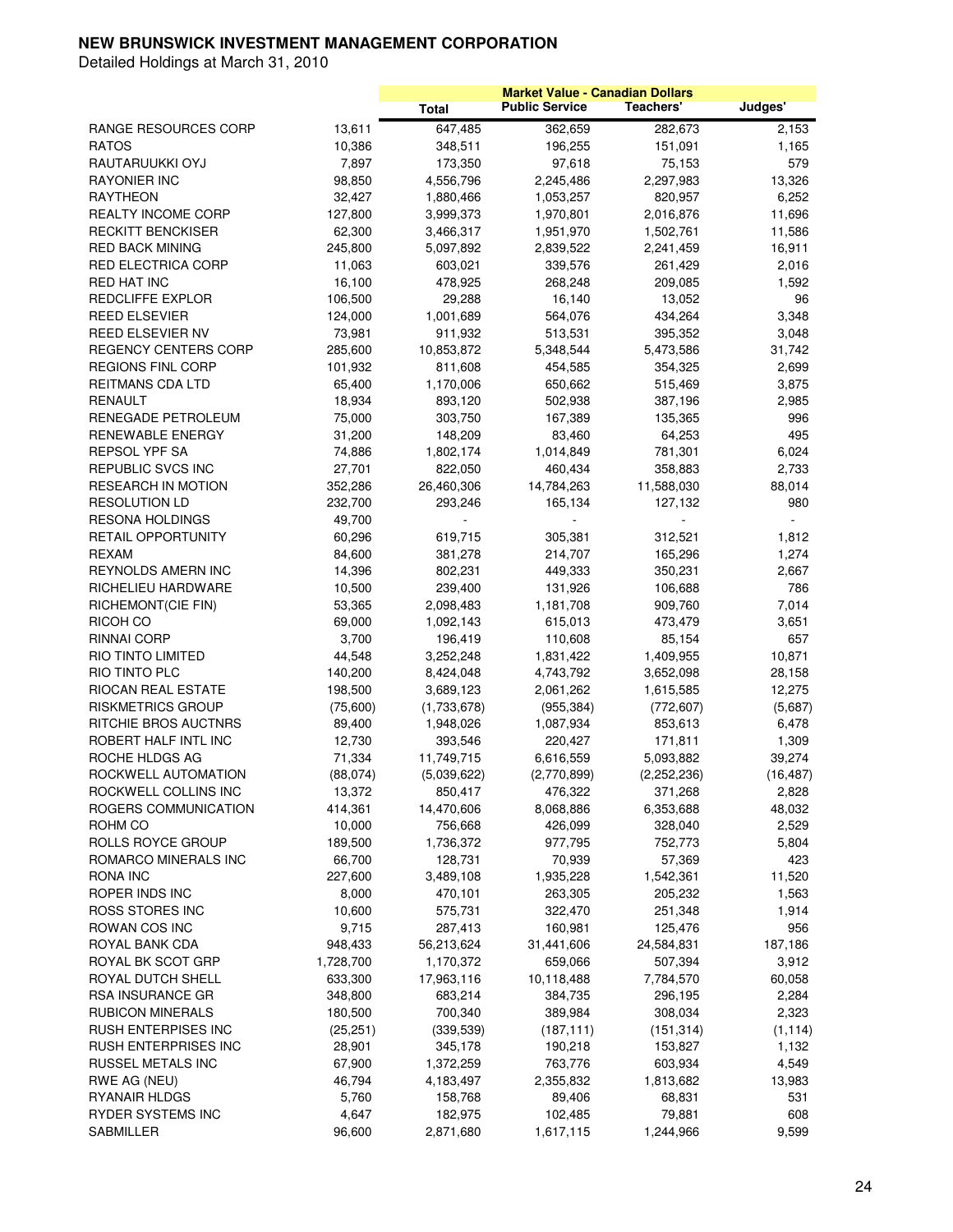|                                |            |                          | <b>Market Value - Canadian Dollars</b> |                |           |
|--------------------------------|------------|--------------------------|----------------------------------------|----------------|-----------|
|                                |            | <b>Total</b>             | <b>Public Service</b>                  | Teachers'      | Judges'   |
| SACYR VALLEHERMOSO             | 8,585      | 76,925                   | 43,318                                 | 33,350         | 257       |
| SAFEWAY INC                    | (269, 420) | (6,826,700)              | (3,754,435)                            | (3,049,926)    | (22, 338) |
| SAFRAN                         | 19,185     | 508,184                  | 286,171                                | 220,314        | 1,699     |
| <b>SAGE GROUP</b>              | 134,300    | 493,885                  | 278,119                                | 214,115        | 1,651     |
| <b>SAIC INC</b>                | 26,100     | 468,912                  | 262,639                                | 204,713        | 1,559     |
| SAINSBURY(J)                   | 122,900    | 619,131                  | 348,648                                | 268,413        | 2,069     |
| <b>SAIPEM</b>                  | 27,066     | 1,057,111                | 595,285                                | 458,292        | 3,533     |
| SALESFORCE.COM                 | 9,443      | 714,286                  | 400,075                                | 311,837        | 2,375     |
| SALZGITTER AG                  | 3,993      | 375,001                  | 211,173                                | 162,575        | 1,253     |
| SAMPO OYJ                      | 42,950     | 1,156,848                | 651,450                                | 501,531        | 3,867     |
|                                | 100,000    |                          |                                        |                |           |
| SAN GOLD CORP                  |            | 315,000                  | 173,588                                | 140,379        | 1,033     |
| SANDISK CORP                   | 19,497     | 685,318                  | 383,849                                | 299,190        | 2,279     |
| SANDS CHINA LTD                | 193,500    | 311,472                  | 175,398                                | 135,033        | 1,041     |
| SANDVIK                        | 103,084    | 1,310,231                | 737,824                                | 568,028        | 4,379     |
| SANKYO CO                      | 5,200      | 260,524                  | 146,708                                | 112,946        | 871       |
| SANOFI-AVENTIS                 | 106,942    | 8,101,101                | 4,561,933                              | 3,512,090      | 27,078    |
| SANOMA OYJ                     | 7,551      | 170,005                  | 95,734                                 | 73,703         | 568       |
| SANTEN PHARM. CO.              | 6,900      | 210,189                  | 118,363                                | 91,124         | 703       |
| <b>SANTOS LIMITED</b>          | 85,037     | 1,161,012                | 653,795                                | 503,336        | 3,881     |
| SANYO ELECTRIC CO              | 189,000    | 297,511                  | 167,536                                | 128,981        | 994       |
| SAP AG                         | 87,735     | 4,308,299                | 2,426,111                              | 1,867,787      | 14,401    |
| SAPPORO HOKUYO HLD             | 29,200     | 135,041                  | 76,045                                 | 58,545         | 451       |
| SAPPORO HOLDINGS               | 24,000     | 127,146                  | 71,599                                 | 55,122         | 425       |
| <b>SAPUTO INC</b>              | 63,819     | 1,880,746                | 1,058,602                              | 815,841        | 6,303     |
| <b>SARA LEE CORP</b>           | 59,626     | 850,197                  | 476,199                                | 371,171        | 2,827     |
| SAVANNA ENERGY                 | 93,504     | 649,853                  | 361,564                                | 286,136        | 2,153     |
| <b>SBI HOLDINGS INC</b>        | 1,715      | $\overline{\phantom{a}}$ | ÷                                      | $\sim$         | $\sim$    |
| <b>SBM OFFSHORE NV</b>         | 15,860     | 321,369                  | 180,971                                | 139,324        | 1,074     |
| <b>SCANA CORPORATION</b>       | 9,500      | 367,355                  | 205,757                                | 160,377        | 1,221     |
| SCANIA                         | 32,714     | 526,733                  | 296,617                                | 228,356        | 1,761     |
| SCHINDLER HOLDING AG           | 6,989      | 622,280                  | 350,422                                | 269,779        | 2,080     |
| SCHLUMBERGER LTD               | 32,015     | 2,084,516                | 1,208,468                              | 868,915        | 7,133     |
| <b>SCHNEIDER ELECTRIC</b>      | 24,100     | 2,872,770                | 1,617,729                              | 1,245,439      | 9,602     |
| <b>SCHRODERS</b>               | 11,500     | 248,791                  | 140,101                                | 107,859        | 832       |
| <b>SCHWAB CHARLES CORP</b>     | 83,591     | 1,586,688                | 888,710                                | 692,702        | 5,276     |
| SCOR SE                        | 15,986     | 410,389                  | 231,100                                | 177,917        | 1,372     |
| <b>SCOT &amp; SOUTHERN ENG</b> | 94,400     | 1,597,778                | 899,749                                | 692,689        | 5,341     |
| <b>SCRIPPS NETWORKS</b>        | 54,996     | 2,476,005                | 1,367,595                              | 1,100,278      | 8,133     |
| <b>SEADRILL LTD</b>            | 28,560     | 673,703                  | 379,379                                | 292,072        | 2,252     |
| SEALED AIR CORP                | 13,648     | 292,188                  | 163,656                                | 127,561        | 972       |
| SEARS CANADA INC               | 25,800     | 751,812                  | 419,632                                | 329,680        | 2,499     |
| <b>SEARS HOLDING CORP</b>      | 4,071      | 448,305                  | 251,097                                | 195,717        | 1,491     |
| <b>SECOM CO</b>                | 21,500     | 953,462                  | 536,918                                | 413,357        | 3,187     |
| <b>SECTOR SPDR TR</b>          | (751, 700) | (24, 153, 334)           | (13,310,317)                           | (10, 763, 843) | (79, 174) |
| <b>SECURITAS</b>               | 32,011     | 347,295                  | 195,571                                | 150,564        | 1,161     |
| <b>SEGA SAMMY HLDGS</b>        | 19,100     | 234,307                  | 131,944                                | 101,580        | 783       |
| <b>SEGRO PLC</b>               | 70,800     | 347,299                  | 195,573                                | 150,565        | 1,161     |
| SEIKO EPSON CORP               | 13,100     | 206,069                  | 116,043                                | 89,338         | 689       |
| <b>SEKISUI CHEMICAL</b>        |            |                          |                                        |                | 963       |
|                                | 42,000     | 288,164                  | 162,272                                | 124,928        |           |
| <b>SEKISUI HOUSE</b>           | 55,000     | 556,482                  | 313,369                                | 241,253        | 1,860     |
| <b>SEMAFO INC</b>              | 260,100    | 1,469,565                | 818,733                                | 645,956        | 4,876     |
| SEMBCORP INDUSTRIE             | 92,000     | 274,394                  | 154,518                                | 118,959        | 917       |
| SEMBCORP MARINE LTD            | 78,000     | 236,601                  | 133,236                                | 102,574        | 791       |
| SEMICONDUCTOR HLDRS            | (252,700)  | (7, 164, 113)            | (3,947,969)                            | (3, 192, 660)  | (23, 484) |
| <b>SEMPRA ENERGY</b>           | 21,060     | 1,075,590                | 602,442                                | 469,571        | 3,576     |
| SENIOR HSG PPTYS TR            | 377,900    | 8,501,065                | 4,189,133                              | 4,287,070      | 24,861    |
| SENSHU IKEDA HLDGS             | 45,000     | 82,072                   | 46,217                                 | 35,581         | 274       |
| SERCO GROUP                    | 47,100     | 435,197                  | 245,070                                | 188,672        | 1,455     |
| <b>SES SA</b>                  | 28,935     | 741,422                  | 417,513                                | 321,431        | 2,478     |
| SEVEN & I HOLDINGS             | 78,800     | 1,928,204                | 1,085,820                              | 835,939        | 6,445     |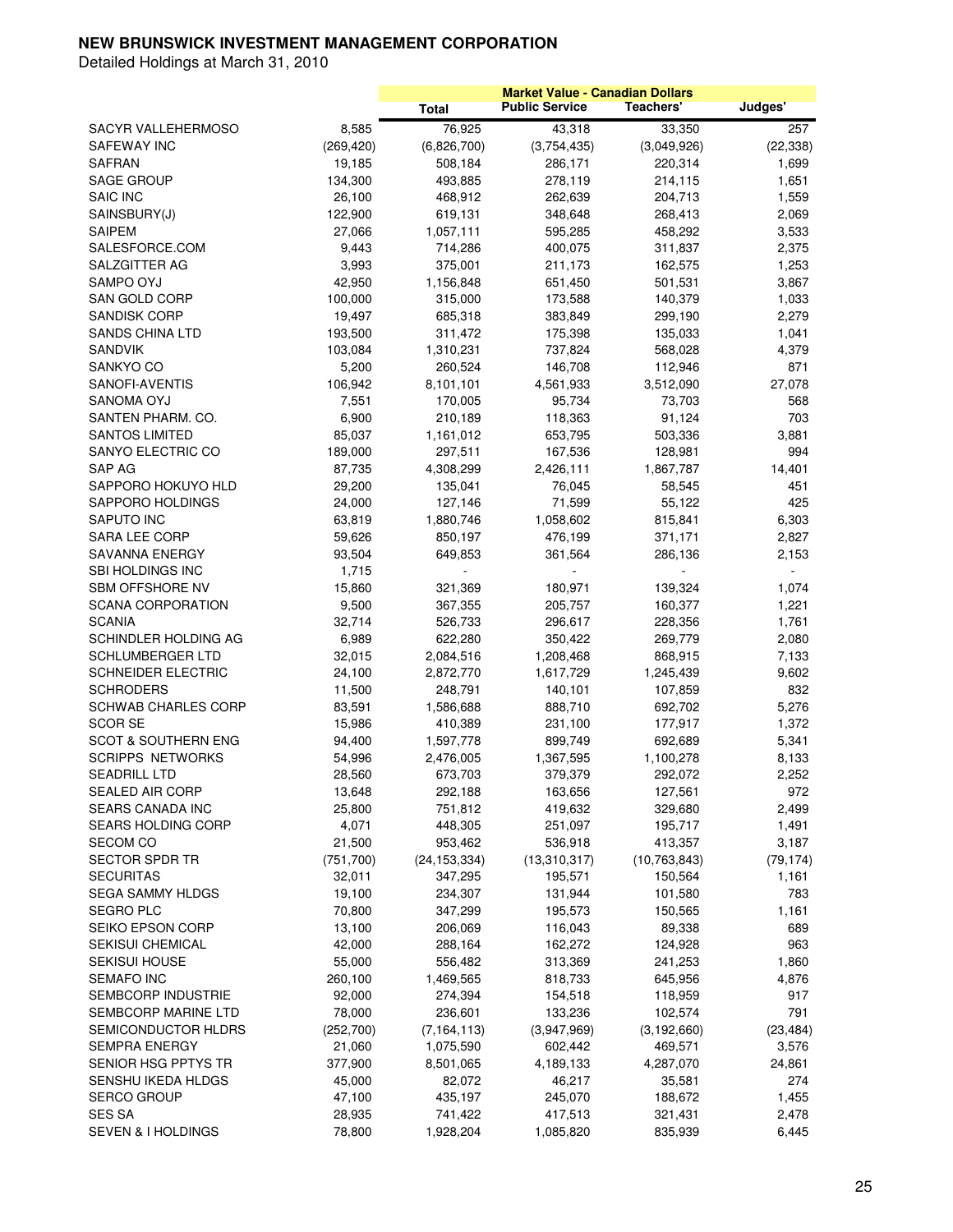|                                            |         |              |                       | <b>Market Value - Canadian Dollars</b> |         |
|--------------------------------------------|---------|--------------|-----------------------|----------------------------------------|---------|
|                                            |         | <b>Total</b> | <b>Public Service</b> | Teachers'                              | Judges' |
| <b>SEVEN BANK</b>                          | 54      | 110,035      | 61,963                | 47,704                                 | 368     |
| <b>SEVERN TRENT</b>                        | 22,800  | 418,881      | 235,883               | 181,599                                | 1,400   |
| SGS SA                                     | 560     | 784,768      | 441,922               | 340,222                                | 2,623   |
| SHANGRI-LA ASIA                            | 123,000 | 243,952      | 137,375               | 105,761                                | 815     |
| <b>SHARP CORP</b>                          | 102,000 | 1,291,135    | 727,070               | 559,749                                | 4,316   |
| <b>SHAW COMMUNICATIONS</b>                 | 178,266 | 3,584,929    | 2,015,878             | 1,557,049                              | 12,002  |
| SHAWCOR LTD                                | 74,600  | 2,097,006    | 1,165,942             | 924,120                                | 6,944   |
| SHERRITT INTL CORP                         | 315,209 | 2,548,780    | 1,419,470             | 1,120,856                              | 8,454   |
| SHERWIN WILLIAMS CO                        | 7,864   | 540,618      | 302,803               | 236,018                                | 1,798   |
| SHIKOKU ELEC POWER                         | 18,300  | 525,075      | 295,683               | 227,637                                | 1,755   |
| SHIMADZU CORP                              | 24,000  | 194,628      | 109,600               | 84,377                                 | 651     |
| SHIMAMURA CO                               | 2,100   | 188,081      | 105,913               | 81,539                                 | 629     |
| SHIMANO INC                                | 6,900   | 309,366      | 174,211               | 134,120                                | 1,034   |
| SHIMIZU CORP                               | 55,000  | 232,266      | 130,795               | 100,695                                | 776     |
| SHIN-ETSU CHEMICAL                         | 42,000  | 2,475,836    | 1,394,205             | 1,073,355                              | 8,276   |
| SHINKO ELEC INDS                           | 6,300   | 98,760       | 55,614                | 42,816                                 | 330     |
| SHINSEI BANK                               | 87,000  | 106,726      | 60,100                | 46,269                                 | 357     |
| SHIONOGI & CO                              | 30,500  | 588,383      | 331,333               | 255,083                                | 1,967   |
| <b>SHIRE</b>                               | 57,400  | 1,283,303    | 722,660               | 556,354                                | 4,289   |
| SHISEIDO CO                                | 35,600  | 783,774      | 441,363               | 339,791                                | 2,620   |
| SHIZUOKA BANK                              | 62,000  | 547,884      | 308,527               | 237,526                                | 1,831   |
| <b>SHOPPERS DRUG MART</b>                  | 122,583 | 5,377,103    | 3,015,858             | 2,343,293                              | 17,953  |
| SHOWA DENKO KK                             | 145,000 | 330,567      |                       |                                        | 1,105   |
| SHOWA SHELL SEKIYU                         | 17,700  | 121,440      | 186,151<br>68,386     | 143,312                                | 406     |
| <b>SIEMENS AG</b>                          | 83,614  | 8,477,027    | 4,773,626             | 52,648                                 | 28,335  |
| <b>SIERRA WIRELESS</b>                     | 6,800   |              | 32,039                | 3,675,066                              |         |
|                                            |         | 58,140       |                       | 25,910                                 | 191     |
| SIGMA ALDRICH CORP                         | 10,399  | 566,715      | 317,420               | 247,411                                | 1,884   |
| SILICON STGE TECH                          | 600     | 1,846        | 1,017                 | 823                                    | 6       |
| SILVER STANDARD RES                        | 75,100  | 1,348,045    | 751,738               | 591,830                                | 4,477   |
| <b>SILVER WHEATON</b>                      | 392,750 | 6,260,435    | 3,484,164             | 2,755,521                              | 20,750  |
| SILVERCORP METALS<br><b>SIMON PPTY INC</b> | 165,000 | 1,151,700    | 641,875               | 506,003                                | 3,823   |
|                                            | 433,354 | 36,916,789   | 18,334,031            | 18,473,949                             | 108,809 |
| SIMS METAL MGMT                            | 15,548  | 312,769      | 176,128               | 135,595                                | 1,045   |
| SINGAPORE AIRLINES                         | 55,000  | 606,668      | 341,630               | 263,010                                | 2,028   |
| SINGAPORE EXCHANGE                         | 87,000  | 482,976      | 271,976               | 209,386                                | 1,614   |
| SINGAPORE PRESS HD                         | 154,000 | 425,785      | 239,770               | 184,592                                | 1,423   |
| SINGAPORE TECH ENG                         | 127,000 | 293,995      | 165,556               | 127,456                                | 983     |
| SINGAPORE TELECOMM                         | 814,000 | 1,872,529    | 1,054,468             | 811,802                                | 6,259   |
| SINO FOREST CORP                           | 266,000 | 5,280,100    | 2,939,887             | 2,322,705                              | 17,508  |
| SINO LAND CO                               | 160,000 | 318,172      | 179,171               | 137,938                                | 1,063   |
| SKAND ENSKILDA BKN                         | 155,290 | 1,009,335    | 568,382               | 437,579                                | 3,374   |
| SKANSKA SE                                 | 40,791  | 753,977      | 424,583               | 326,873                                | 2,520   |
| <b>SKF</b>                                 | 39,812  | 719,603      | 405,226               | 311,971                                | 2,405   |
| SKY CITY ENT GP                            | 54,519  | 126,038      | 70,975                | 54,642                                 | 421     |
| SL GREEN RLTY CORP                         | 101,303 | 5,903,445    | 2,909,085             | 2,977,096                              | 17,265  |
| SLM CORP                                   | 41,419  | 525,814      | 294,511               | 229,555                                | 1,748   |
| <b>SMC CORP</b>                            | 5,500   | 756,506      | 426,007               | 327,970                                | 2,529   |
| SMITH & NEPHEW                             | 90,500  | 914,187      | 514,802               | 396,330                                | 3,056   |
| SMITH INTL INC                             | 121,907 | 5,302,735    | 2,930,539             | 2,354,760                              | 17,436  |
| <b>SMITHS GROUP</b>                        | 39,900  | 696,820      | 392,397               | 302,094                                | 2,329   |
| SMUCKER J M CO                             | 10,162  | 622,121      | 348,453               | 271,600                                | 2,069   |
| SNAM RETE GAS                              | 146,018 | 750,710      | 422,744               | 325,457                                | 2,509   |
| SNAP-ON INC                                | 4,943   | 217,622      | 121,891               | 95,007                                 | 724     |
| SNC-LAVALIN GROUP                          | 96,666  | 4,798,466    | 2,685,608             | 2,096,870                              | 15,989  |
| <b>SOC GENERALE</b>                        | 64,287  | 4,109,133    | 2,313,956             | 1,781,442                              | 13,735  |
| SODEXO                                     | 9,638   | 585,284      | 329,588               | 253,740                                | 1,956   |
| SOFTBANK CORP                              | 77,500  | 1,936,778    | 1,090,648             | 839,656                                | 6,474   |
| SOJITZ CORPORATION                         | 115,800 | 160,913      | 90,614                | 69,761                                 | 538     |
| SOLARWORLD AG                              | 7,862   | 119,642      | 67,373                | 51,869                                 | 400     |
| SOLVAY SA                                  | 6,061   | 630,790      | 355,214               | 273,468                                | 2,108   |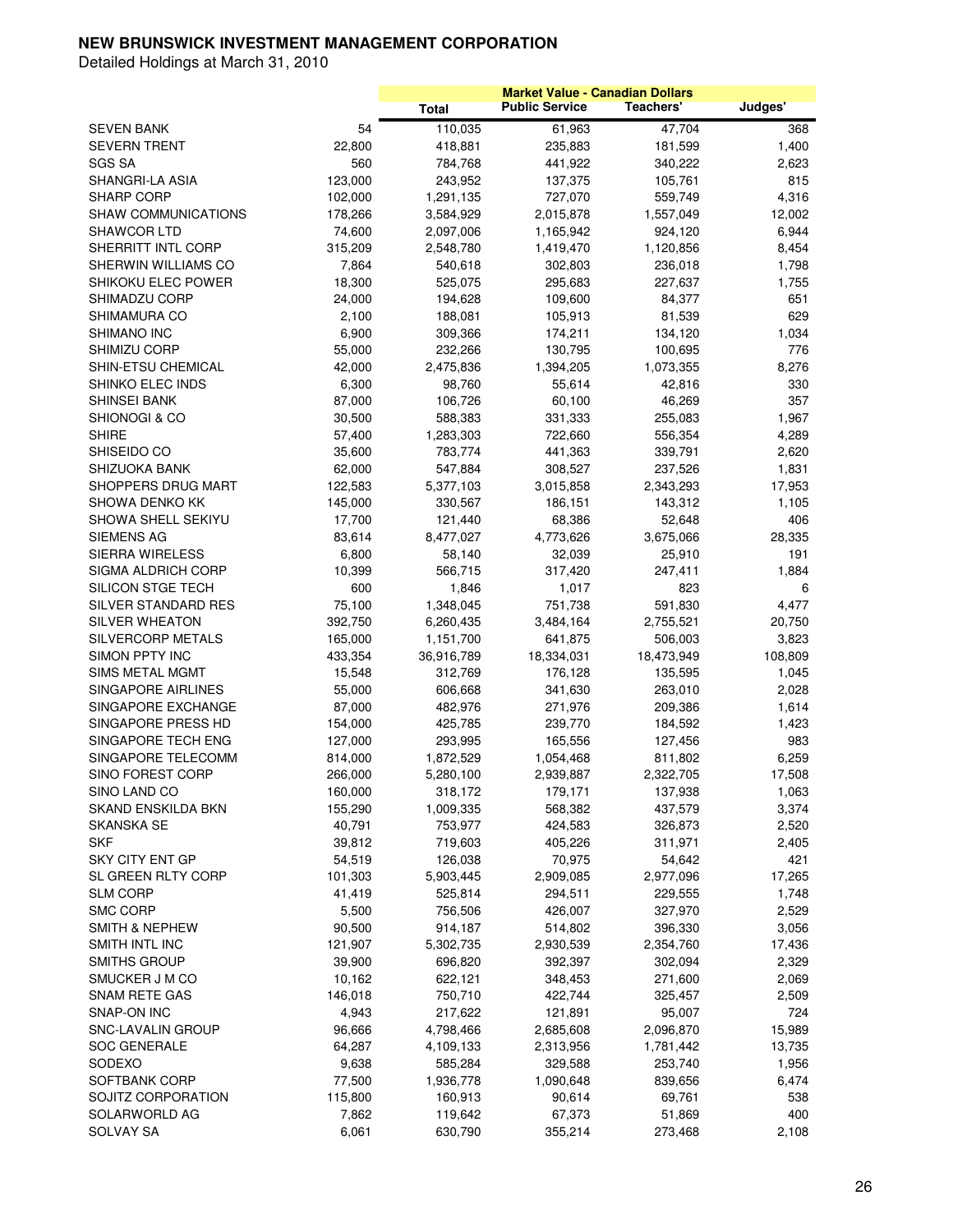|                               |           |              |                       | <b>Market Value - Canadian Dollars</b> |          |
|-------------------------------|-----------|--------------|-----------------------|----------------------------------------|----------|
|                               |           | <b>Total</b> | <b>Public Service</b> | Teachers'                              | Judges'  |
| SOMPO JAPAN INS               | 91,000    | 646,088      | 363,829               | 280,100                                | 2,160    |
| <b>SONIC HEALTHCARE</b>       | 37,724    | 503,804      | 283,705               | 218,415                                | 1,684    |
| SONOVA HOLDING AG             | 4,688     | 590,544      | 332,550               | 256,020                                | 1,974    |
| <b>SONY CORP</b>              | 102,700   | 3,946,812    | 2,222,549             | 1,711,071                              | 13,192   |
| SONY FINANCIAL HOL            | 82        | 272,401      | 153,396               | 118,094                                | 911      |
| SOUTHERN CO                   | 70,088    | 2,360,374    | 1,322,055             | 1,030,471                              | 7,848    |
| SOUTHWEST AIRLS CO            | (10, 964) | (147, 850)   | (73, 781)             | (73, 625)                              | (445)    |
| SOUTHWEST WATER CO            | 50,000    | 528,112      | 291,029               | 235,351                                | 1,732    |
| SOUTHWESTERN ENERGY           | 29,571    | 1,222,916    | 684,960               | 533,889                                | 4,066    |
| SOVRAN SELF STORAGE           | 32,300    | 1,143,871    | 563,674               | 576,852                                | 3,345    |
| <b>SP AUSNET</b>              | 129,336   | 108,407      | 61,047                | 46,998                                 | 362      |
| SPDR GOLD TR GOLD             | (22, 200) | (2,456,647)  | (1,353,799)           | (1,094,796)                            | (8,053)  |
| SPDR S&P 500 ETF TR           | (8,400)   | (997, 815)   | (549, 871)            | (444, 672)                             | (3,271)  |
| <b>SPDR SERIES TRUST</b>      | 37,900    | 1,005,006    | 553,835               | 447,877                                | 3,294    |
| SPECTRA ENERGY CORP           | 55,312    |              | 708,879               |                                        | 4,208    |
|                               |           | 1,265,620    |                       | 552,533                                |          |
| <b>SPRINT NEXTEL</b>          | 254,548   | 982,372      | 550,231               | 428,875                                | 3,266    |
| <b>SPX CORP</b>               | 12,000    | 811,302      | 447,089               | 361,554                                | 2,659    |
| SQUARE ENIX HOLDINGS          | 6,000     | 132,878      | 74,827                | 57,607                                 | 444      |
| <b>SSAB AB</b>                | 26,264    | 466,083      | 262,463               | 202,062                                | 1,558    |
| ST JUDE MEDICAL INC           | 27,816    | 1,159,660    | 649,530               | 506,274                                | 3,856    |
| STANDARD CHARTERED            | 206,800   | 5,719,673    | 3,220,891             | 2,479,664                              | 19,118   |
| <b>STANDARD LIFE</b>          | 228,600   | 703,842      | 396,351               | 305,138                                | 2,353    |
| STANLEY BLACK&DECKR           | 13,536    | 789,087      | 441,971               | 344,493                                | 2,624    |
| <b>STANLEY ELECTRIC</b>       | 13,200    | 259,230      | 145,979               | 112,385                                | 866      |
| <b>STANTEC INC</b>            | 70,995    | 1,873,558    | 1,040,008             | 827,354                                | 6,196    |
| <b>STAPLES INC</b>            | 62,296    | 1,485,528    | 832,051               | 648,539                                | 4,939    |
| <b>STARBUCKS CORP</b>         | 63,508    | 1,564,739    | 876,417               | 683,120                                | 5,203    |
| <b>STARHUB LTD</b>            | 58,000    | 96,385       | 54,277                | 41,786                                 | 322      |
| STARWOOD HTLS&RESORT          | (29, 775) | (1,409,323)  | (769, 798)            | (634, 941)                             | (4, 584) |
| <b>STATE STREET CORP</b>      | 42,258    | 1,940,717    | 1,087,004             | 847,261                                | 6,453    |
| STATOIL ASA                   | 114,810   | 2,700,409    | 1,520,668             | 1,170,715                              | 9,026    |
| STELLA JONES INC              | 7,600     | 222,908      | 122,838               | 99,338                                 | 731      |
| <b>STERICYCLE INC</b>         | 7,217     | 399,609      | 223,823               | 174,458                                | 1,329    |
| <b>STMICROELECTRONICS</b>     | 69,797    | 701,681      | 395,134               | 304,202                                | 2,345    |
| STOCKLAND TRUST GRP           | 243,621   | 903,010      | 508,508               | 391,484                                | 3,018    |
| STORA ENSO OYJ                | 56,114    | 433,319      | 244,013               | 187,858                                | 1,448    |
| STRAUMANN HLDG                | 733       | 185,448      | 104,430               | 80,398                                 | 620      |
| STRYKER CORP                  | 24,234    | 1,411,501    | 790,588               | 616,220                                | 4,693    |
| SUEDZUCKER AG                 | 6,219     | 139,376      | 78,486                | 60,424                                 | 466      |
| SUEZ ENVIRONNEMENT            | 27,534    | 643,344      | 362,283               | 278,910                                | 2,150    |
| SUMCO CORPORATION             | 10,900    | 234,651      | 132,138               | 101,729                                | 784      |
| SUMITOMO CHEM CO              | 161,000   | 795,262      | 447,832               | 344,772                                | 2,658    |
| SUMITOMO CORP                 | 115,100   | 1,340,750    | 755,010               | 581,259                                | 4,481    |
| SUMITOMO ELECTRIC             | 77,100    | 958,369      | 539,681               | 415,484                                | 3,203    |
| SUMITOMO HEAVY IND            | 59,000    | 359,966      | 202,706               | 156,057                                | 1,203    |
| SUMITOMO METAL IND            | 344,000   | 1,056,860    | 595,145               | 458,183                                | 3,533    |
| SUMITOMO METAL MNG            | 54,000    | 814,271      | 458,536               | 353,013                                | 2,722    |
| SUMITOMO MITSUI GR            | 131,900   | 3,864,742    | 2,176,333             | 1,675,491                              | 12,918   |
| SUMITOMO RLTY&DEV             | 39,000    | 751,935      | 423,433               | 325,988                                | 2,513    |
| <b>SUMITOMO RUBBER</b>        | 16,000    | 142,953      | 80,500                | 61,975                                 | 478      |
| <b>SUMITOMO TRUST&amp;BKG</b> | 146,000   | 866,988      | 488,223               | 375,867                                | 2,898    |
| SUN HUNG KAI PROP             | 144,000   | 2,197,519    | 1,237,478             | 952,696                                | 7,345    |
| SUN LIFE FNCL INC             | 372,980   | 12,155,418   | 6,800,238             | 5,314,709                              | 40,471   |
| SUNCOR ENERGY INC             | 1,178,264 | 38,859,147   | 21,697,735            | 17,032,247                             | 129,165  |
| SUNCORP-METWAY                |           |              |                       |                                        |          |
|                               | 129,925   | 1,032,135    | 581,221               | 447,464                                | 3,450    |
| SUNOCO INC                    | 9,994     | 301,351      | 168,788               | 131,561                                | 1,002    |
| SUNTRUST BANKS INC            | 42,657    | 1,159,742    | 649,576               | 506,310                                | 3,856    |
| SUPERIOR PLUS                 | 82,700    | 1,182,197    | 660,882               | 517,378                                | 3,936    |
| SUPERVALU INC                 | 18,117    | 307,274      | 172,105               | 134,147                                | 1,022    |
| <b>SURUGA BANK</b>            | 20,000    | 181,079      | 101,970               | 78,504                                 | 605      |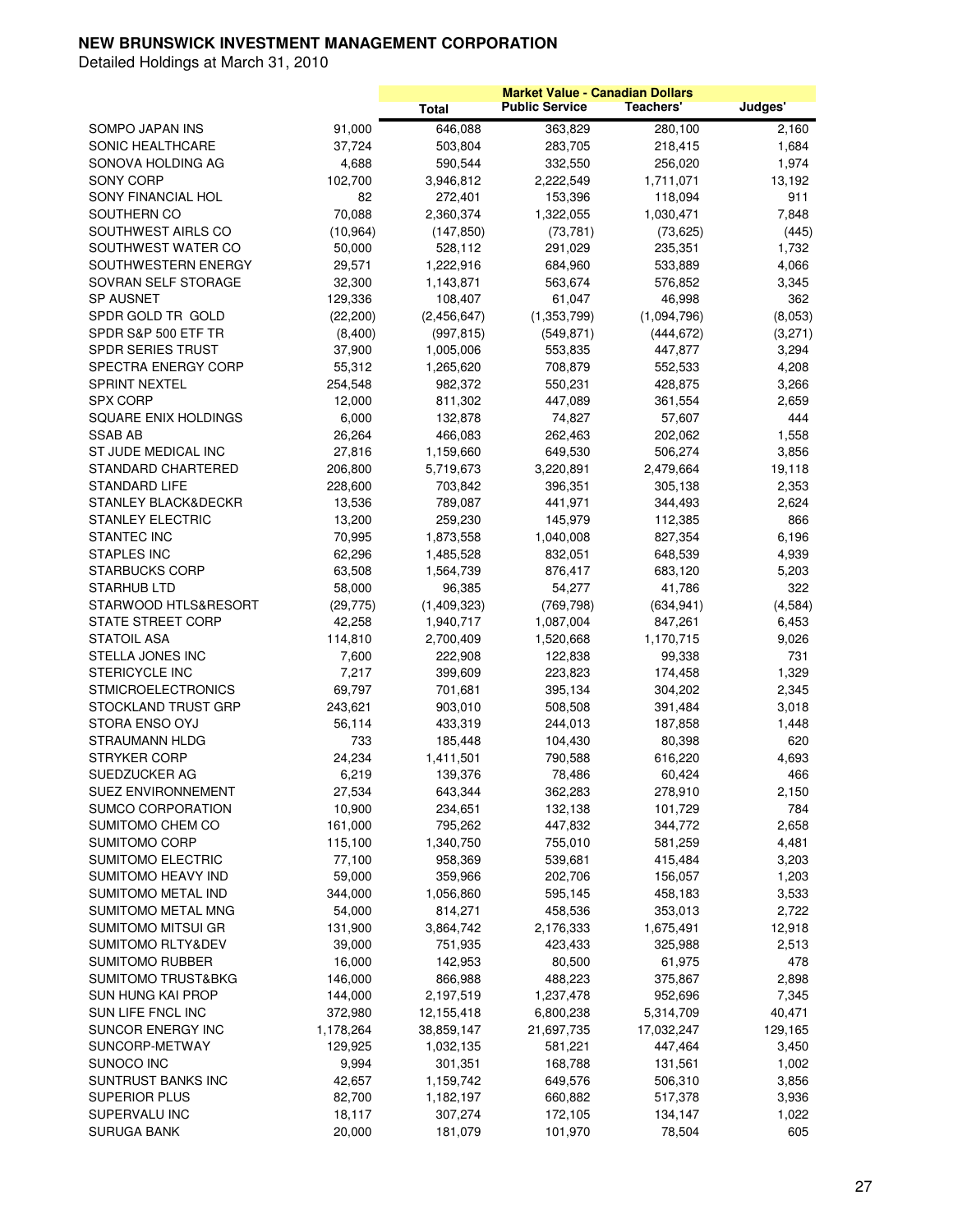|                                 |           |              | <b>Market Value - Canadian Dollars</b> |           |         |
|---------------------------------|-----------|--------------|----------------------------------------|-----------|---------|
|                                 |           | <b>Total</b> | <b>Public Service</b>                  | Teachers' | Judges' |
| SUZUKEN CO                      | 6,600     | 236,087      | 132,947                                | 102,351   | 789     |
| SUZUKI MOTOR CORP               | 36,100    | 807,323      | 454,624                                | 350,001   | 2,698   |
| SVENSKA CELLULOSA               | 58,279    | 834,006      | 469,650                                | 361,569   | 2,788   |
| SVENSKA HANDELSBKN              | 50,029    | 1,491,843    | 840,094                                | 646,762   | 4,987   |
| <b>SWATCH GROUP</b>             | 7,227     | 1,267,667    | 713,855                                | 549,575   | 4,237   |
| SWEDBANK AB                     | 62,460    | 651,665      |                                        | 282,518   | 2,178   |
|                                 |           |              | 366,969                                |           |         |
| <b>SWEDISH MATCH</b>            | 25,660    | 623,713      | 351,228                                | 270,400   | 2,085   |
| <b>SWIRE PACIFIC</b>            | 78,700    | 959,879      | 540,532                                | 416,139   | 3,208   |
| SWISS LIFE HLDG                 | 2,798     | 373,496      | 210,325                                | 161,923   | 1,248   |
| <b>SWISS REINSURANCE</b>        | 35,305    | 1,759,201    | 990,650                                | 762,671   | 5,880   |
| <b>SWISSCOM AG</b>              | 2,383     | 883,328      | 497,424                                | 382,951   | 2,953   |
| <b>SWITCH &amp; DATA FACL</b>   | 60,319    | 1,087,365    | 599,218                                | 484,580   | 3,567   |
| SXC HEALTH SOLUTIONS            | 27,900    | 1,905,570    | 1,061,737                              | 837,510   | 6,323   |
| SYMANTEC CORP                   | 68,880    | 1,182,931    | 662,565                                | 516,433   | 3,933   |
| <b>SYNGENTA</b>                 | 9,671     | 2,729,174    | 1,536,866                              | 1,183,185 | 9,122   |
| SYNTHES INC                     | 6,068     | 769,060      | 433,077                                | 333,412   | 2,571   |
| SYSCO CORP                      | 50,551    | 1,527,353    | 855,477                                | 666,798   | 5,078   |
| <b>SYSMEX CORP</b>              | 3,200     | 190,025      | 107,008                                | 82,382    | 635     |
| T&D HOLDINGS INC                | 28,850    | 690,914      | 389,071                                | 299,534   | 2,309   |
| TABCORP HOLDINGS LTD            | 62,129    | 398,665      | 224,498                                | 172,834   | 1,333   |
| <b>TAIHEIYO CEMENT</b>          | 80,000    | 115,509      | 65,046                                 | 50,077    | 386     |
| <b>TAISEI CORP</b>              | 90,000    | 200,295      | 112,791                                | 86,834    | 669     |
| <b>TAISHO PHARM CO</b>          | 12,000    | 221,334      | 124,639                                | 95,955    | 740     |
| <b>TAIYO NIPPON SANSO</b>       | 27,000    | 267,320      | 150,535                                | 115,892   | 894     |
| TAKASHIMAYA CO                  | 28,000    | 233,145      | 131,290                                | 101,076   | 779     |
| <b>TAKEDA PHARMACEUTI</b>       | 76,700    | 3,426,399    | 1,929,491                              | 1,485,455 | 11,453  |
| TALISMAN ENERGY INC             | 860,057   | 14,913,388   | 8,315,339                              | 6,548,552 | 49,498  |
| TANGER FACTORY OUTLT            | 82,200    | 3,603,097    | 1,775,525                              | 1,817,035 | 10,537  |
| <b>TARGET CORPORATION</b>       | 64,336    | 3,436,212    | 1,924,636                              | 1,500,150 | 11,425  |
| <b>TASEKO MINES LTD</b>         | 150,500   | 790,125      | 441,475                                | 346,020   | 2,629   |
| TATTS GROUP LTD                 | 113,214   | 258,322      | 145,467                                | 111,991   | 863     |
| TAUBMAN CTRS INC                | 76,000    | 3,082,793    | 1,519,131                              | 1,554,646 | 9,016   |
| <b>TDK CORP</b>                 | 11,900    | 802,253      | 451,769                                | 347,803   | 2,682   |
| <b>TECHNIP</b>                  | 10,617    | 876,847      | 493,774                                | 380,141   | 2,931   |
| <b>TECK RESOURCES LTD</b>       | 474,767   | 21,008,440   | 11,694,889                             | 9,243,941 | 69,609  |
| <b>TECO ENERGY INC</b>          | 18,255    | 294,597      | 165,005                                | 128,613   | 980     |
| <b>TEIJIN</b>                   | 88,000    | 299,020      | 168,385                                | 129,635   | 999     |
| TELE2 AB                        | 31,839    | 540,925      | 304,609                                | 234,509   | 1,808   |
| TELECOM CORP OF NZ              | 179,611   | 279,406      | 157,341                                | 121,132   | 934     |
| <b>TELECOM ITALIA</b>           | 1,025,951 | 1,498,588    | 843,893                                | 649,687   | 5,009   |
| <b>TELECOM ITALIA DI</b>        | 616,057   | 701,961      | 395,292                                | 304,323   | 2,346   |
| <b>TELEFONICA SA</b>            | 429,997   | 10,348,119   | 5,827,285                              | 4,486,245 | 34,589  |
| <b>TELEKOM AUSTRIA(TA</b>       | 30,214    | 425,569      | 239,648                                | 184,498   | 1,422   |
| <b>TELENOR GROUP</b>            | 84,700    | 1,158,257    | 652,243                                | 502,142   | 3,872   |
| <b>TELEPHONE &amp; DATA SYS</b> | (40)      | (220, 454)   | (121, 486)                             | (98, 244) | (723)   |
| <b>TELEVISION BROADCT</b>       | 28,000    | 136,822      | 77,048                                 | 59,317    | 457     |
| TELIASONERA AB                  | 229,532   | 1,658,548    | 933,970                                | 719,034   | 5,544   |
| TELLABS INC                     | 32,895    | 252,900      | 141,650                                | 110,409   | 841     |
| <b>TELSTRA CORP</b>             | 445,224   | 1,235,633    | 695,816                                | 535,687   | 4,130   |
| <b>TELUS CORP</b>               |           | 2,142,789    |                                        |           |         |
|                                 | 63,065    |              | 1,248,353                              | 886,999   | 7,437   |
| TENARIS S A                     | 48,275    | 1,058,379    | 596,000                                | 458,842   | 3,538   |
| TENET HEALTHCARE                | 36,956    | 214,311      | 120,036                                | 93,562    | 713     |
| <b>TERADATA CORP</b>            | 14,159    | 415,435      | 232,687                                | 181,367   | 1,381   |
| <b>TERADYNE INC</b>             | 15,096    | 170,946      | 95,748                                 | 74,630    | 568     |
| <b>TERNA SPA</b>                | 132,961   | 584,558      | 329,179                                | 253,425   | 1,954   |
| TERRA INDUSTRIES INC            | 149,600   | 6,983,416    | 3,848,376                              | 3,112,132 | 22,908  |
| <b>TERUMO CORP</b>              | 17,200    | 928,954      | 523,117                                | 402,732   | 3,105   |
| <b>TESCO</b>                    | 811,800   | 5,436,753    | 3,061,572                              | 2,357,009 | 18,173  |
| <b>TESORO CORPORATION</b>       | 11,982    | 169,148      | 94,740                                 | 73,845    | 562     |
| <b>TEXAS INSTRUMENTS</b>        | 106,093   | 2,635,517    | 1,476,164                              | 1,150,590 | 8,763   |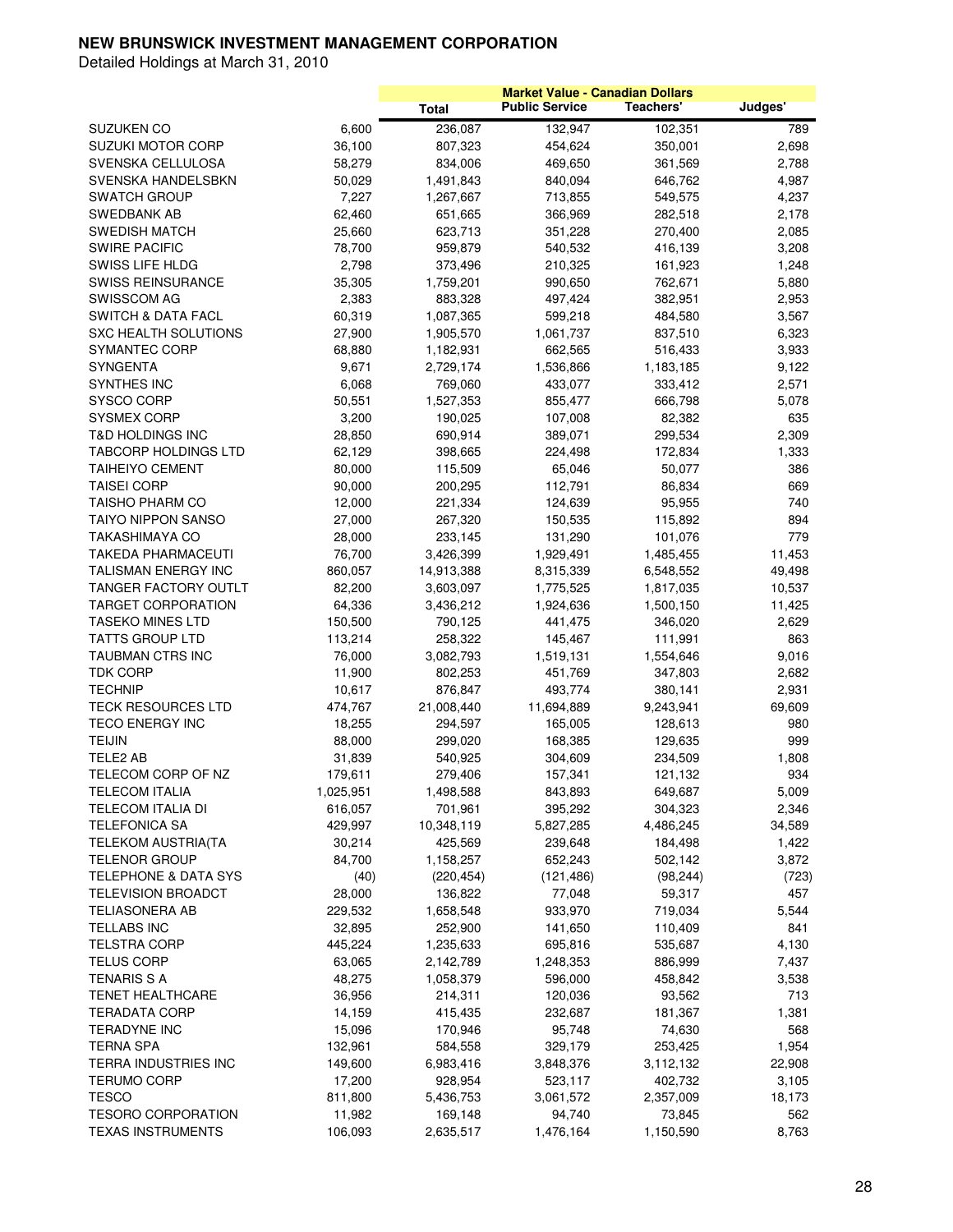|                                |            |              | <b>Market Value - Canadian Dollars</b> |             |          |
|--------------------------------|------------|--------------|----------------------------------------|-------------|----------|
|                                |            | <b>Total</b> | <b>Public Service</b>                  | Teachers'   | Judges'  |
| <b>TEXTRON INC</b>             | 23,299     | 502,823      | 281,633                                | 219,518     | 1,672    |
| <b>TF1-TV FRANCAISE</b>        | 11,014     | 205,635      | 115,798                                | 89,150      | 687      |
| <b>THALES</b>                  | 8,626      | 351,706      | 198,055                                | 152,476     | 1,176    |
| THE HANOVER INS GRP            | 22,800     | 1,010,514    | 556,870                                | 450,332     | 3,312    |
| THE HERSHEY COMPANY            | 14,206     | 617,790      | 346,027                                | 269,709     | 2,054    |
|                                |            |              |                                        |             |          |
| THE WESTERN UNION              | 58,370     | 1,005,399    | 563,128                                | 438,928     | 3,343    |
| THERMO FISHER SCI              | 35,041     | 1,829,561    | 1,024,744                              | 798,733     | 6,083    |
| THK CO                         | 11,300     | 249,396      | 140,441                                | 108,121     | 834      |
| <b>THOMAS &amp; BETTS CORP</b> | (115, 400) | (4,597,765)  | (2,533,717)                            | (2,048,977) | (15,071) |
| <b>THOMAS COOK GROUP</b>       | 82,800     | 342,716      | 192,992                                | 148,578     | 1,146    |
| THOMPSON CREEK MTLS            | 242,300    | 3,324,356    | 1,843,984                              | 1,469,389   | 10,983   |
| <b>THOMSON REUTERS CORP</b>    | 214,792    | 7,925,825    | 4,441,935                              | 3,457,443   | 26,446   |
| THYSSENKRUPP AG                | 34,188     | 1,187,900    | 668,936                                | 514,993     | 3,971    |
| <b>TIFFANY &amp; CO</b>        | 10,635     | 515,419      | 288,688                                | 225,017     | 1,714    |
| TIM HORTONS INC                | 30,095     | 989,803      | 577,548                                | 408,809     | 3,446    |
| TIME WARNER CABLE              | 30,100     | 1,629,969    | 912,952                                | 711,597     | 5,420    |
| TIME WARNER INC                | 98,279     | 3,121,126    | 1,748,155                              | 1,362,593   | 10,378   |
| TITAN CEMENT CO                | 5,417      | 145,236      | 81,786                                 | 62,965      | 485      |
| <b>TITANIUM METALS CORP</b>    | 7,188      | 121,109      | 67,834                                 | 52,873      | 403      |
| TJX COMPANIES INC              | 35,893     | 1,551,072    | 868,762                                | 677,153     | 5,157    |
| TMX GROUP INC                  | 90,890     | 2,703,069    | 1,503,462                              | 1,190,649   | 8,957    |
| TNT NV                         | 37,927     | 1,104,081    | 621,736                                | 478,655     | 3,690    |
| <b>TOBU RAILWAY CO</b>         | 79,000     | 444,252      | 250,170                                | 192,598     | 1,485    |
| TOHO CO(FILM)                  | 10,600     | 173,302      | 97,591                                 | 75,132      | 579      |
|                                |            |              |                                        |             |          |
| TOHO GAS CO                    | 42,000     | 231,625      | 130,434                                | 100,417     | 774      |
| TOHOKU ELEC POWER              | 43,700     | 935,063      | 526,557                                | 405,380     | 3,125    |
| <b>TOKIO MARINE HLDG</b>       | 74,000     | 2,112,809    | 1,189,776                              | 915,971     | 7,062    |
| <b>TOKUYAMA CORP</b>           | 27,000     | 151,540      | 85,336                                 | 65,697      | 507      |
| <b>TOKYO ELEC POWER</b>        | 124,500    | 3,358,679    | 1,891,356                              | 1,456,096   | 11,226   |
| <b>TOKYO ELECTRON</b>          | 17,500     | 1,175,984    | 662,226                                | 509,827     | 3,931    |
| <b>TOKYO GAS CO</b>            | 236,000    | 1,055,558    | 594,411                                | 457,618     | 3,528    |
| <b>TOKYO STEEL MFG</b>         | 9,800      | 124,369      | 70,035                                 | 53,918      | 416      |
| <b>TOKYO TATEMONO CO</b>       | 37,000     | 134,561      | 75,775                                 | 58,337      | 450      |
| <b>TOKYU CORP</b>              | 110,000    | 466,920      | 262,934                                | 202,425     | 1,561    |
| <b>TOKYU LAND CORP</b>         | 44,000     | 170,050      | 95,759                                 | 73,722      | 568      |
| TOLL BROTHERS INC              | 293,500    | 6,194,073    | 3,413,404                              | 2,760,366   | 20,304   |
| <b>TOLL HOLDINGS LTD</b>       | 67,921     | 468,091      | 263,594                                | 202,933     | 1,565    |
| <b>TOMKINS</b>                 | 82,700     | 299,801      | 168,825                                | 129,973     | 1,002    |
| TONEN GEN SEKIYU               | 27,000     | 230,974      | 130,067                                | 100,135     | 772      |
| <b>TOPDANMARK AS</b>           | 1,340      | 176,554      | 99,422                                 | 76,542      | 590      |
| <b>TOPPAN PRINTING CO</b>      | 57,000     | 522,264      | 294,100                                | 226,418     | 1,746    |
| TORAY INDS INC                 | 136,000    | 806,129      | 453,951                                | 349,483     | 2,695    |
| <b>TORCHMARK CORP</b>          | 7,108      | 387,293      | 216,924                                | 169,081     | 1,288    |
| <b>TOROMONT INDS LTD</b>       | 83,148     | 2,481,213    | 1,381,687                              | 1,091,295   | 8,231    |
| TORONTO DOMINION BK            |            |              |                                        |             | 144,588  |
|                                | 573,853    | 43,420,245   | 24,287,176                             | 18,988,480  |          |
| <b>TOSHIBA CORP</b>            | 412,000    | 2,155,843    | 1,214,009                              | 934,628     | 7,206    |
| <b>TOSOH CORP</b>              | 48,000     | 124,020      | 69,839                                 | 53,767      | 415      |
| <b>TOTAL</b>                   | 214,544    | 12,657,453   | 7,127,729                              | 5,487,416   | 42,308   |
| TOTAL SYS SVCS INC             | 16,857     | 269,290      | 150,830                                | 117,564     | 895      |
| <b>TOTO</b>                    | 24,000     | 165,968      | 93,461                                 | 71,952      | 555      |
| <b>TOYO SEIKAN KAISHA</b>      | 14,200     | 255,129      | 143,669                                | 110,607     | 853      |
| <b>TOYO SUISAN KAISHA</b>      | 9,000      | 235,664      | 132,708                                | 102,168     | 788      |
| <b>TOYODA GOSEI</b>            | 6,100      | 173,104      | 97,479                                 | 75,046      | 579      |
| <b>TOYOTA BOSHOKU CP</b>       | 6,400      | 124,506      | 70,113                                 | 53,977      | 416      |
| <b>TOYOTA INDUSTRIES</b>       | 18,300     | 529,445      | 298,144                                | 229,532     | 1,770    |
| <b>TOYOTA MOTOR CORP</b>       | 297,300    | 12,054,752   | 6,788,333                              | 5,226,126   | 40,293   |
| <b>TOYOTA TSUSHO CORP</b>      | 21,700     | 345,120      | 194,346                                | 149,621     | 1,154    |
| TRANSALTA CORP                 | 117,212    | 2,658,236    | 1,492,464                              | 1,156,892   | 8,880    |
| TRANSAT A.T. INC               | 32,250     | 430,538      | 240,429                                | 188,677     | 1,432    |
| <b>TRANSCANADA CORP</b>        | 574,562    | 21,598,677   | 12,044,360                             | 9,482,620   | 71,696   |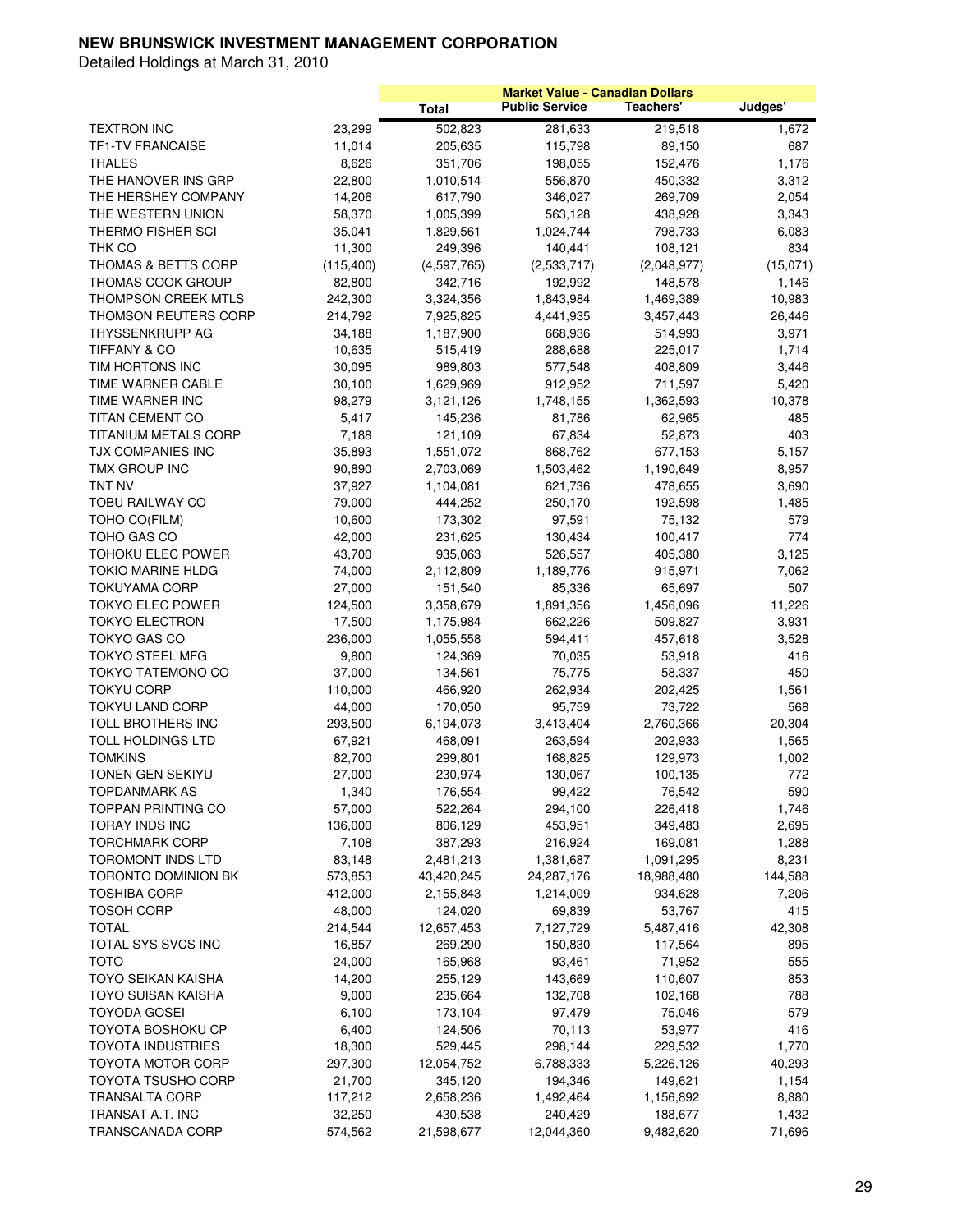|                             |                   |                      |                       | <b>Market Value - Canadian Dollars</b> |         |
|-----------------------------|-------------------|----------------------|-----------------------|----------------------------------------|---------|
|                             |                   | <b>Total</b>         | <b>Public Service</b> | Teachers'                              | Judges' |
| TRANSCONTINENTAL INC        | 73,800            | 1,005,156            | 559,726               | 442,097                                | 3,333   |
| TRANSFORCE INC              | 107,640           | 1,081,852            | 600,870               | 477,405                                | 3,577   |
| <b>TRANSURBAN GROUP</b>     | 118,695           | 550,499              | 310,000               | 238,659                                | 1,840   |
| TRAVELERS CO(THE)           | 34,880            | 1,910,332            | 1,074,436             | 829,521                                | 6,375   |
| TREND MICRO INC             | 10,300            | 363,966              | 204,958               | 157,791                                | 1,217   |
| TRICAN WELL SERVICE         | 135,700           | 1,780,384            | 991,463               | 783,016                                | 5,905   |
| TRINIDAD DRILLING           | 143,200           | 995,240              | 553,723               | 438,219                                | 3,298   |
| <b>TRYGVESTA A/S</b>        | 2,467             | 165,001              | 92,916                | 71,533                                 | 552     |
| <b>TSUMURA &amp; CO</b>     | 5,600             | 165,056              | 92,947                | 71,557                                 | 552     |
| <b>TUI AG</b>               | 12,991            | 147,811              | 83,236                | 64,081                                 | 494     |
| <b>TUI TRAVEL PLC</b>       | 52,500            | 243,233              | 136,970               | 105,449                                | 813     |
| <b>TULLOW OIL</b>           | 90,400            | 1,737,331            | 978,335               | 753,189                                | 5,807   |
| <b>TYCO INTL LTD</b>        | 80,200            | 3,113,176            | 1,715,601             | 1,387,375                              | 10,199  |
| TYSON FOODS INC             | 26,143            | 508,448              | 284,784               | 221,974                                | 1,691   |
| <b>UBE INDUSTRIES</b>       | 95,000            | 246,487              | 138,803               | 106,860                                | 824     |
| <b>UBI BANCA</b>            |                   |                      |                       |                                        | 2,688   |
| <b>UBS AG</b>               | 58,807<br>363,747 | 804,086<br>5,991,426 | 452,801<br>3,373,922  | 348,597<br>2,597,477                   | 20,027  |
|                             |                   |                      |                       | 193,779                                |         |
| <b>UCB</b>                  | 10,310            | 446,977              | 251,704               |                                        | 1,494   |
| <b>UMICORE</b>              | 10,996            | 389,541              | 219,360               | 168,878                                | 1,302   |
| UNDERWORLD RESOURCES        | 1,901,400         | 4,601,388            | 2,535,703             | 2,050,591                              | 15,094  |
| UNIBAIL-RODAMCO SE          | 9,327             | 1,919,365            | 1,080,843             | 832,107                                | 6,416   |
| UNI-CHARM CORP              | 4,200             | 411,272              | 231,597               | 178,300                                | 1,375   |
| <b>UNICREDIT</b>            | 1,674,393         | 4,999,548            | 2,815,371             | 2,167,466                              | 16,711  |
| UNILEVER NV CVA             | 166,534           | 5,119,977            | 2,883,188             | 2,219,676                              | 17,114  |
| UNILEVER PLC                | 131,200           | 3,906,309            | 2,199,740             | 1,693,511                              | 13,057  |
| UNION PAC CORP              | 108,340           | 8,098,188            | 4,491,896             | 3,579,595                              | 26,697  |
| UNIONE DI BANCHE I          | 61,501            |                      |                       |                                        |         |
| <b>UNIPOL</b>               | 69,430            | 79,683               | 44,872                | 34,545                                 | 266     |
| UNITED STATES STL           | 12,258            | 790,899              | 442,986               | 345,284                                | 2,630   |
| UNITED TECHNOLOGIES         | 135,652           | 10,141,115           | 5,642,486             | 4,465,106                              | 33,523  |
| UNITED UTILITIES G          | 69,700            | 598,974              | 337,297               | 259,674                                | 2,002   |
| UNITEDHEALTH GRP INC        | 98,887            | 3,281,036            | 1,837,722             | 1,432,405                              | 10,909  |
| <b>UNUM GROUP</b>           | 28,366            | 713,011              | 399,360               | 311,280                                | 2,371   |
| UNY CO                      | 16,800            | 140,981              | 79,390                | 61,120                                 | 471     |
| <b>UOL GROUP</b>            | 50,000            | 141,508              | 79,686                | 61,348                                 | 473     |
| UPM-KYMMENE OY              | 53,157            | 716,250              | 403,339               | 310,518                                | 2,394   |
| <b>URANIUM ONE</b>          | 431,286           | 1,151,534            | 642,447               | 505,260                                | 3,827   |
| URBAN OUTFITTERS            | 11,100            | 428,718              | 240,127               | 187,166                                | 1,425   |
| <b>URS CORP</b>             | 21,900            | 1,103,630            | 608,184               | 491,829                                | 3,618   |
| US BANCORP DEL              | 163,549           | 4,300,338            | 2,408,637             | 1,877,403                              | 14,298  |
| <b>USHIO INC</b>            | 10,500            | 180,444              | 101,613               | 78,228                                 | 603     |
| USS CO                      | 2,150             | 147,746              | 83,199                | 64,053                                 | 494     |
| UTD INTERNET AG             | 11,798            | 181,401              | 102,152               | 78,643                                 | 606     |
| UTD O/S BANK                | 125,000           | 1,743,445            | 981,778               | 755,840                                | 5,828   |
| <b>UTD PARCEL SERV</b>      | 84,910            | 5,555,233            | 3,111,509             | 2,425,253                              | 18,471  |
| UTS ENERGY CORP             | 585,100           | 1,421,793            | 790,744               | 626,339                                | 4,709   |
| V F CORP                    | 7,641             | 622,368              | 348,591               | 271,708                                | 2,069   |
| <b>VALERO ENERGY CORP</b>   | 48,301            | 966,864              | 541,545               | 422,105                                | 3,215   |
| VALLOUREC(USIN A T)         | 5,856             | 1,199,857            | 675,670               | 520,177                                | 4,011   |
| <b>VARIAN INC</b>           | 61,290            | 3,223,104            | 1,776,168             | 1,436,364                              | 10,573  |
| VARIAN MED SYS INC          | 10,623            | 597,156              | 334,469               | 260,701                                | 1,985   |
| <b>VEDANTA RESOURCES</b>    | 13,900            | 593,512              | 334,222               | 257,307                                | 1,984   |
| <b>VENTAS INC</b>           | 333,478           | 16,083,925           | 7,969,309             | 8,067,320                              | 47,296  |
| <b>VEOLIA ENVIRONNEME</b>   | 40,369            | 1,422,617            | 801,111               | 616,750                                | 4,755   |
| <b>VERISIGN INC</b>         |                   |                      |                       |                                        |         |
|                             | 15,690            | 414,463              | 232,143               | 180,943                                | 1,378   |
| <b>VERIZON COMMUNICATNS</b> | 242,368           | 7,635,540            | 4,276,697             | 3,333,455                              | 25,388  |
| <b>VERMILION ENGY TRUST</b> | 88,100            | 3,126,669            | 1,740,699             | 1,375,600                              | 10,370  |
| <b>VESTAS WIND SYSTEM</b>   | 20,825            | 1,147,841            | 646,378               | 497,626                                | 3,837   |
| <b>VIACOM INC</b>           | 52,109            | 1,508,228            | 847,503               | 655,697                                | 5,028   |
| <b>VIENNA INS GRP</b>       | 3,603             | 193,103              | 108,741               | 83,716                                 | 645     |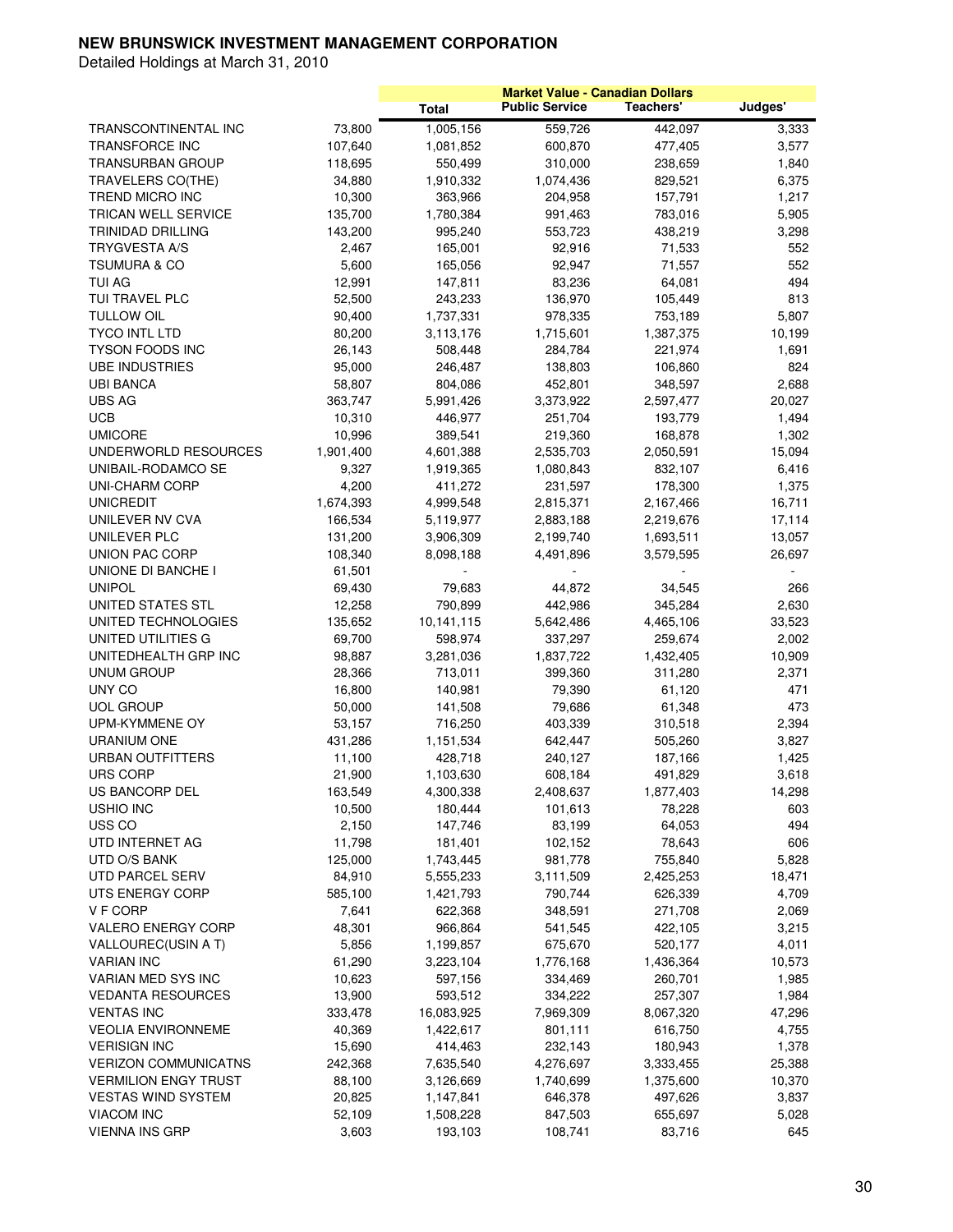|                                                        |                     |                      | <b>Market Value - Canadian Dollars</b> |                      |           |
|--------------------------------------------------------|---------------------|----------------------|----------------------------------------|----------------------|-----------|
|                                                        |                     | <b>Total</b>         | <b>Public Service</b>                  | Teachers'            | Judges'   |
| <b>VINCI</b>                                           | 45,187              | 2,706,530            | 1,524,115                              | 1,173,368            | 9,047     |
| <b>VISA INC</b>                                        | 38,200              | 3,532,369            | 1,978,494                              | 1,542,130            | 11,745    |
| VITERRA INC                                            | 520,310             | 4,968,961            | 2,760,519                              | 2,192,002            | 16,439    |
| VIVENDI SA                                             | 125,624             | 3,416,419            | 1,923,871                              | 1,481,128            | 11,419    |
| <b>VODAFONE GROUP</b>                                  | 5,341,400           | 12,492,531           | 7,034,858                              | 5,415,917            | 41,757    |
| VOESTALPINE AG                                         | 11,336              | 463,601              | 261,065                                | 200,986              | 1,550     |
| VOLKSWAGEN AG                                          | 27,550              | 1,298,689            | 731,324                                | 563,024              | 4,341     |
| <b>VOLVO</b>                                           | 153,721             | 1,567,674            | 882,797                                | 679,637              | 5,240     |
| <b>VOPAK (KON)</b>                                     | 3,012               | 241,067              | 135,751                                | 104,510              | 806       |
| <b>VORNADO RLTY TR</b>                                 | 256,162             | 19,693,970           | 9,774,871                              | 9,861,087            | 58,012    |
| VULCAN MATERIALS CO                                    | (19, 868)           | (953, 719)           | (520, 879)                             | (429, 739)           | (3, 102)  |
| WACKER CHEMIE AG                                       | 1,468               | 221,079              | 124,495                                | 95,845               | 739       |
| WAL MART STORES INC                                    | 106,891             | 6,092,144            | 3,450,578                              | 2,621,108            | 20,457    |
| <b>WALGREEN CO</b>                                     | 84,157              | 3,169,222            | 1,775,094                              | 1,383,590            | 10,537    |
| <b>WALT DISNEY CO</b>                                  | 165,811             | 5,878,762            | 3,292,719                              | 2,566,497            | 19,546    |
| WARTSILA OYJ ABP                                       | 8,570               | 441,191              | 248,445                                | 191,270              | 1,475     |
| WASH REAL ESTATE INV                                   | 53,951              | 1,673,915            | 824,868                                | 844,152              | 4,895     |
| <b>WASHINGTON POST CO</b>                              | 533                 | 240,230              | 134,554                                | 104,877              | 799       |
| <b>WASTE MANAGEMENT INC</b>                            | (127, 429)          | (4,453,655)          | (2,441,252)                            | (1,997,872)          | (14, 531) |
| WASTE SERVICES INC                                     | 128,522             | 1,289,606            | 710,668                                | 574,708              | 4,230     |
| <b>WATERS CORP</b>                                     | 8,017               | 549,508              | 307,782                                | 239,899              | 1,827     |
| <b>WATSON PHARMACEUTCLS</b>                            | 9,109               | 386,418              | 216,435                                | 168,699              | 1,285     |
| <b>WEINGARTEN RLTY INVS</b>                            | 142,025             | 3,109,827            | 1,532,453                              | 1,568,280            | 9,095     |
| <b>WELLPOINT INC</b>                                   | 37,872              | 2,476,235            | 1,386,950                              | 1,081,052            | 8,233     |
| <b>WELLS FARGO &amp; CO</b>                            | 442,805             | 13,977,073           | 7,828,616                              | 6,101,984            | 46,473    |
| <b>WERNER ENTERPRISES</b>                              | 266,000             | 6,259,366            | 3,449,385                              | 2,789,463            | 20,518    |
| <b>WESFARMERS</b>                                      | 102,757             |                      |                                        |                      | 10,156    |
| <b>WESFARMERS LTD</b>                                  |                     | 3,038,435<br>434,730 | 1,711,019<br>244,807                   | 1,317,260<br>188,470 | 1,453     |
| <b>WEST ENERGY LTD</b>                                 | 14,656              |                      | 4,392,727                              | 3,552,341            | 26,148    |
| <b>WEST FRASER TIMBER</b>                              | 1,607,100<br>17,276 | 7,971,216<br>656,632 |                                        | 285,633              | 2,195     |
| WEST JAPAN RAILWAY                                     | 174                 | 608,244              | 368,805<br>342,517                     | 263,694              | 2,033     |
| <b>WESTERN COAL CORP</b>                               | 331,800             |                      |                                        |                      | 6,659     |
| <b>WESTERN DIGITAL CORP</b>                            |                     | 2,017,344            | 1,118,736                              | 891,949              | 2,565     |
| <b>WESTFIELD GROUP</b>                                 | 19,500              | 771,572              | 432,160                                | 336,846              |           |
| <b>WESTJET AIRLINES</b>                                | 212,333             | 2,384,842            | 1,342,964                              | 1,033,906            | 7,971     |
|                                                        | 168,350             | 2,292,927            | 1,275,909                              | 1,009,420            | 7,598     |
| <b>WESTPAC BANK CORP</b>                               | 300,804             | 7,793,553            | 4,388,745                              | 3,378,758            | 26,050    |
| <b>WESTSHORE TERMINALS</b><br><b>WEYERHAEUSER CO</b>   | 96,216              | 1,583,715            | 878,935                                | 699,546              | 5,234     |
|                                                        | 18,062<br>141,000   | 830,789              | 465,328                                | 362,698              | 2,762     |
| WHARF(HLDGS)                                           |                     | 806,902              | 454,387                                | 349,818              | 2,697     |
| <b>WHEELOCK &amp; COMPANY</b><br><b>WHIRLPOOL CORP</b> | 86,000              | 256,751              | 144,583                                | 111,310              | 858       |
|                                                        | 6,352               | 562,148              | 314,861                                | 245,418              | 1,869     |
| <b>WHITBREAD</b><br>WHOLE FOODS MKT INC                | 16,900              | 382,777<br>537,272   | 215,552                                | 165,946              | 1,279     |
|                                                        | 14,634              |                      | 300,928                                | 234,557              | 1,786     |
| <b>WILLIAM DEMANT HOL</b>                              | 2,213               | 158,991              | 89,532                                 | 68,928               | 531       |
| <b>WILLIAMS COS INC</b>                                | 49,920              | 1,171,141            | 655,961                                | 511,286              | 3,894     |
| <b>WILMAR INTERL LTD</b>                               | 131,000             | 636,929              | 358,671                                | 276,129              | 2,129     |
| <b>WILMINGTON TRUST CRP</b>                            | (142, 400)          | (2, 397, 823)        | (1,321,382)                            | (1,068,581)          | (7,860)   |
| <b>WINDSTREAM CORP</b>                                 | (401, 603)          | (4,548,125)          | (2,502,357)                            | (2,030,869)          | (14, 899) |
| WING HANG BANK                                         | 16,800              | 155,626              | 87,637                                 | 67,469               | 520       |
| <b>WISCONSIN ENERGY</b>                                | 9,960               | 500,104              | 280,110                                | 218,331              | 1,663     |
| <b>WOLSELEY</b>                                        | 29,000              | 709,491              | 399,532                                | 307,587              | 2,371     |
| <b>WOLTERS KLUWER</b>                                  | 28,437              | 626,575              | 352,840                                | 271,640              | 2,094     |
| WOODSIDE PETROLEUM                                     | 55,616              | 2,428,705            | 1,367,665                              | 1,052,922            | 8,118     |
| <b>WOOLWORTHS LTD</b>                                  | 126,706             | 3,301,715            | 1,859,279                              | 1,431,401            | 11,036    |
| <b>WORLEYPARSONS LTD</b>                               | 15,821              | 373,661              | 210,418                                | 161,994              | 1,249     |
| WPP PLC                                                | 128,200             | 1,346,302            | 758,136                                | 583,665              | 4,500     |
| WYNDHAM WORLDWIDE CO                                   | 15,291              | 399,730              | 223,891                                | 174,511              | 1,329     |
| WYNN RESORTS LTD                                       | 5,884               | 453,144              | 253,808                                | 197,830              | 1,507     |
| <b>XCEL ENERGY INC</b>                                 | 39,010              | 849,620              | 475,876                                | 370,919              | 2,825     |
| <b>XEROX CORP</b>                                      | 115,526             | 1,146,590            | 642,210                                | 500,568              | 3,812     |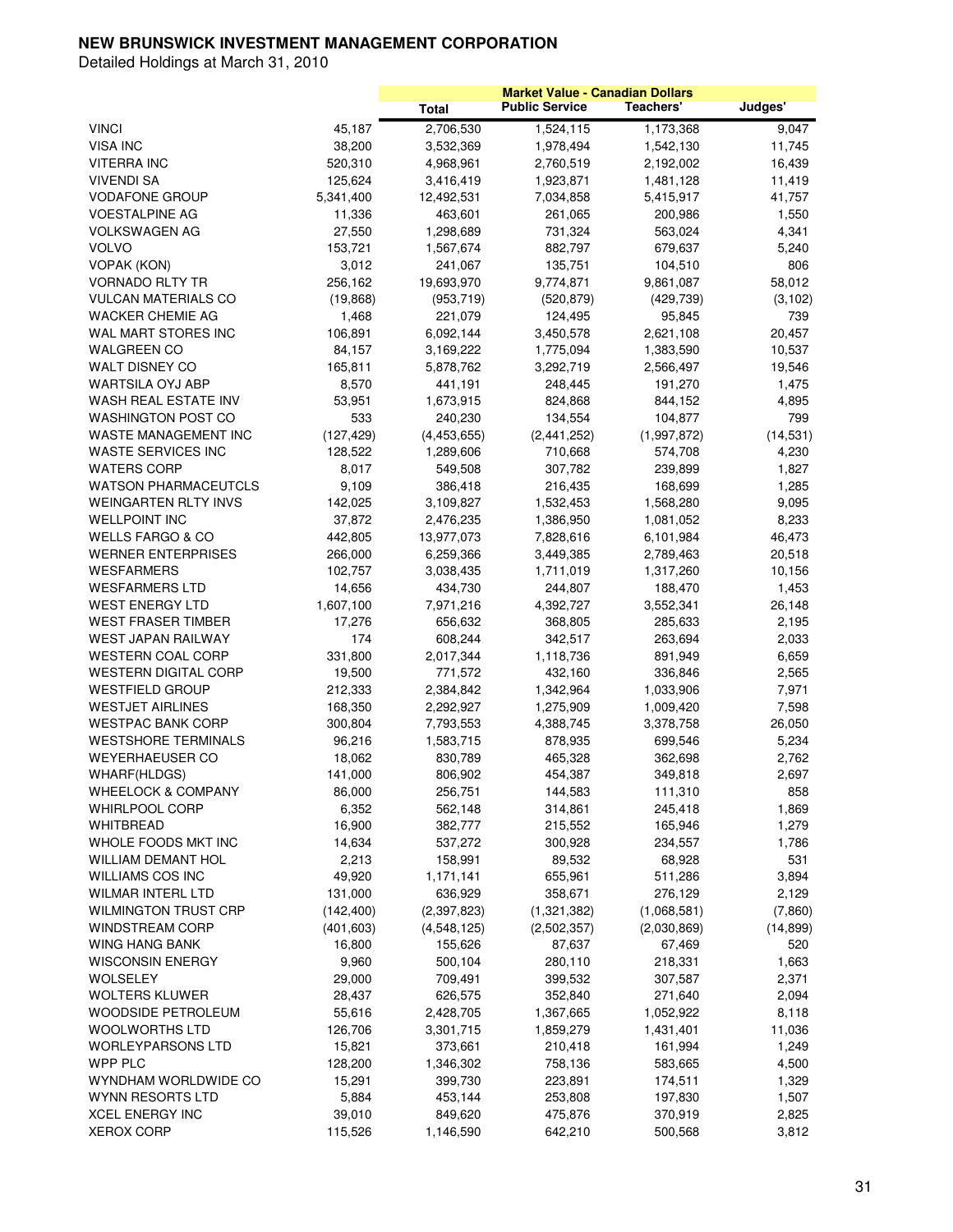|                             |           | <b>Market Value - Canadian Dollars</b> |                       |                  |          |
|-----------------------------|-----------|----------------------------------------|-----------------------|------------------|----------|
|                             |           | <b>Total</b>                           | <b>Public Service</b> | <b>Teachers'</b> | Judges'  |
| <b>XILINX INC</b>           | 23,630    | 611,725                                | 342,630               | 267,061          | 2,034    |
| <b>XL CAP LTD</b>           | 29,204    | 559,973                                | 313,643               | 244,468          | 1,862    |
| <b>XSTRATA PLC</b>          | 194,900   | 3,744,141                              | 2,108,419             | 1,623,206        | 12,515   |
| <b>XTO ENERGY INC</b>       | (39, 101) | (1,878,747)                            | (1,013,697)           | (858, 994)       | (6,056)  |
| YAHOO INC                   | 101,668   | 1,705,756                              | 955,401               | 744,684          | 5,672    |
| YAHOO JAPAN CORP            | 1,485     | 547,317                                | 308,208               | 237,280          | 1,829    |
| YAKULT HONSHA CO            | 9,100     | 249,149                                | 140,302               | 108,014          | 833      |
| YAMADA DENKI CO             | 8,890     | 663,992                                | 373,911               | 287,862          | 2,219    |
| YAMAGUCHI FINANCIAL         | 20,000    | 221,681                                | 124,834               | 96,106           | 741      |
| YAMAHA CORP                 | 14,800    | 193,929                                | 109,206               | 84,074           | 648      |
| YAMAHA MOTOR CO             | 20,200    | 306,571                                | 172,638               | 132,909          | 1,025    |
| YAMANA GOLD INC             | 772,260   | 7,730,443                              | 4,300,500             | 3,404,344        | 25,599   |
| YAMATO HOLDINGS             | 40,700    | 579,697                                | 326,442               | 251,317          | 1,938    |
| YAMATO KOGYO CO             | 4,200     | 141,118                                | 79,467                | 61,179           | 472      |
| YAMAZAKI BAKING CO          | 12,000    | 150,595                                | 84,804                | 65,288           | 503      |
| YANGZIJIANG SHIPBU          | 159,000   | 132,691                                | 74,721                | 57,526           | 444      |
| YARA INTERNATIONAL          | 19,380    | 849,051                                | 478,122               | 368,091          | 2,838    |
| YASKAWA ELEC CORP           | 22,000    | 203,725                                | 114,723               | 88,321           | 681      |
| <b>YELLOW PAGES</b>         | 277,634   | 1,725,967                              | 968,708               | 751,491          | 5,768    |
| YOKOGAWA ELECTRIC           | 21,400    | 189,108                                | 106,492               | 81,985           | 632      |
| YUE YUEN INDL HLDG          | 61,900    | 217,556                                | 122,511               | 94,317           | 727      |
| YUM BRANDS INC              | 40,115    | 1,561,595                              | 874,656               | 681,747          | 5,192    |
| ZARDOYA-OTIS                | 12,490    | 219,990                                | 123,882               | 95,373           | 735      |
| ZENITH NATL INS CORP        | 119,000   | 4,627,592                              | 2,550,143             | 2,062,268        | 15,180   |
| <b>ZIMMER HOLDINGS</b>      | 18,212    | 1,094,230                              | 612,883               | 477,709          | 3,638    |
| <b>ZIONS BANCORPORATION</b> | (33, 100) | (734, 443)                             | (402, 153)            | (329, 896)       | (2, 394) |
| <b>ZURICH FINL SVCS</b>     | 15,059    | 3,921,662                              | 2,208,386             | 1,700,168        | 13,108   |

|                                  |               |               | <b>Market Value - Canadian Dollars</b> |             |           |
|----------------------------------|---------------|---------------|----------------------------------------|-------------|-----------|
|                                  |               | <b>Total</b>  | <b>Public Service</b>                  | Teachers'   | Judges'   |
| <b>FIXED INCOME</b>              |               |               |                                        |             |           |
| 407 INTERNATIONAL IN             | 28,977,411    | 39,334,859    | 21,156,775                             | 18,052,125  | 125,960   |
| 55 SCHOOL BOARD TR               | 7,000,000     | 7,719,457     | 4,219,333                              | 3,475,012   | 25,112    |
| ALBERTA CAP FIN AUTH             | 31,905,000    | 33,712,957    | 18,426,969                             | 15,176,318  | 109,670   |
| <b>ALBERTA PROV</b>              | 4,644,839     | 5,101,919     | 2,788,628                              | 2,296,694   | 16,597    |
| ALBERTA TREASURY MTN             | 15,000,000    | 15,696,772    | 8,579,607                              | 7,066,102   | 51,062    |
| <b>BANK OF MONTREAL FLT</b>      | 70,000,000    | 70,276,100    | 39,805,880                             | 30,233,674  | 236,547   |
| <b>BANK OF NOVA SCOTIA</b>       | 74,600,000    | 77,318,127    | 43,042,941                             | 34,019,047  | 256,140   |
| <b>BANK OF NS</b><br><b>FLTG</b> | 75,000,000    | 75,314,859    | 42,197,595                             | 32,866,836  | 250,428   |
| <b>BC MUNI FINANCE</b>           | 14,250,000    | 15,046,765    | 8,224,309                              | 6,773,508   | 48,948    |
| <b>BC PROV</b>                   | 94,855,000    | 107,232,122   | 58,609,680                             | 48,273,595  | 348,848   |
| <b>CANADA GOVT</b>               | 1,025,122,596 | 1,182,792,586 | 641,837,463                            | 537,133,987 | 3,821,137 |
| <b>CANADA GOVT RESIDUAL</b>      | 60,230,000    | 70,992,438    | 38,184,223                             | 32,580,880  | 227,335   |
| <b>CANADA HOUSING TRST</b>       | 313,500,000   | 326,706,192   | 178,572,435                            | 147,070,967 | 1,062,790 |
| <b>CIBC</b>                      | 14,000,000    | 13,807,864    | 7,547,160                              | 6,215,787   | 44,918    |
| <b>CIBC</b><br><b>FLT</b>        | 208,500,000   | 209,046,709   | 118,341,970                            | 90,001,540  | 703,200   |
| <b>CIBC</b><br><b>FLTG</b>       | 15,000,000    | 15,144,699    | 8,365,922                              | 6,729,215   | 49,562    |
| <b>CIBC</b><br><b>FLTR</b>       | 50,000,000    | 50,000,000    | 28,605,101                             | 21,224,709  | 170,190   |
| <b>CIBC CAPITAL TRUST</b>        | 5,000,000     | 6,779,613     | 3,705,629                              | 3,051,930   | 22,054    |
| <b>CITY OF WINNIPEG</b>          | 12,000,000    | 13,796,090    | 7,534,315                              | 6,216,834   | 44,942    |
| <b>EDMONTON ALBERTA</b>          | 6,000,000     | 6,857,216     | 3,747,631                              | 3,087,273   | 22,311    |
| <b>FINANCEMENT QUEBEC</b>        | 49,550,000    | 50,704,246    | 28,589,734                             | 21,944,396  | 170,116   |
| <b>GE CAP CAN FUNDING</b>        | 6,000,000     | 5,937,863     | 3,245,542                              | 2,673,005   | 19,316    |
| <b>HALTON ON</b>                 | 6,068,000     | 6,436,422     | 3,518,047                              | 2,897,438   | 20,938    |
| <b>HYDRO QUEBEC</b>              | 54,000,000    | 64,824,974    | 35,430,241                             | 29,183,834  | 210,899   |
| <b>HYDRO-QUEBEC</b>              | 5,000,000     | 5,177,132     | 2,829,738                              | 2,330,552   | 16,841    |
| <b>MANITOBA PROV</b>             | 81,335,000    | 84,110,577    | 45,973,511                             | 37,863,451  | 273,615   |
| MILITAIR INC.                    | 16,340,601    | 17,775,578    | 9,715,849                              | 8,001,903   | 57,825    |
| <b>MONTREAL PQ</b>               | 10,000,000    | 10,691,990    | 5,844,073                              | 4,813,136   | 34,782    |
| <b>NB MUNI FINANCE</b>           | 5,518,000     | 5,532,143     | 3,055,952                              | 2,458,086   | 18,104    |